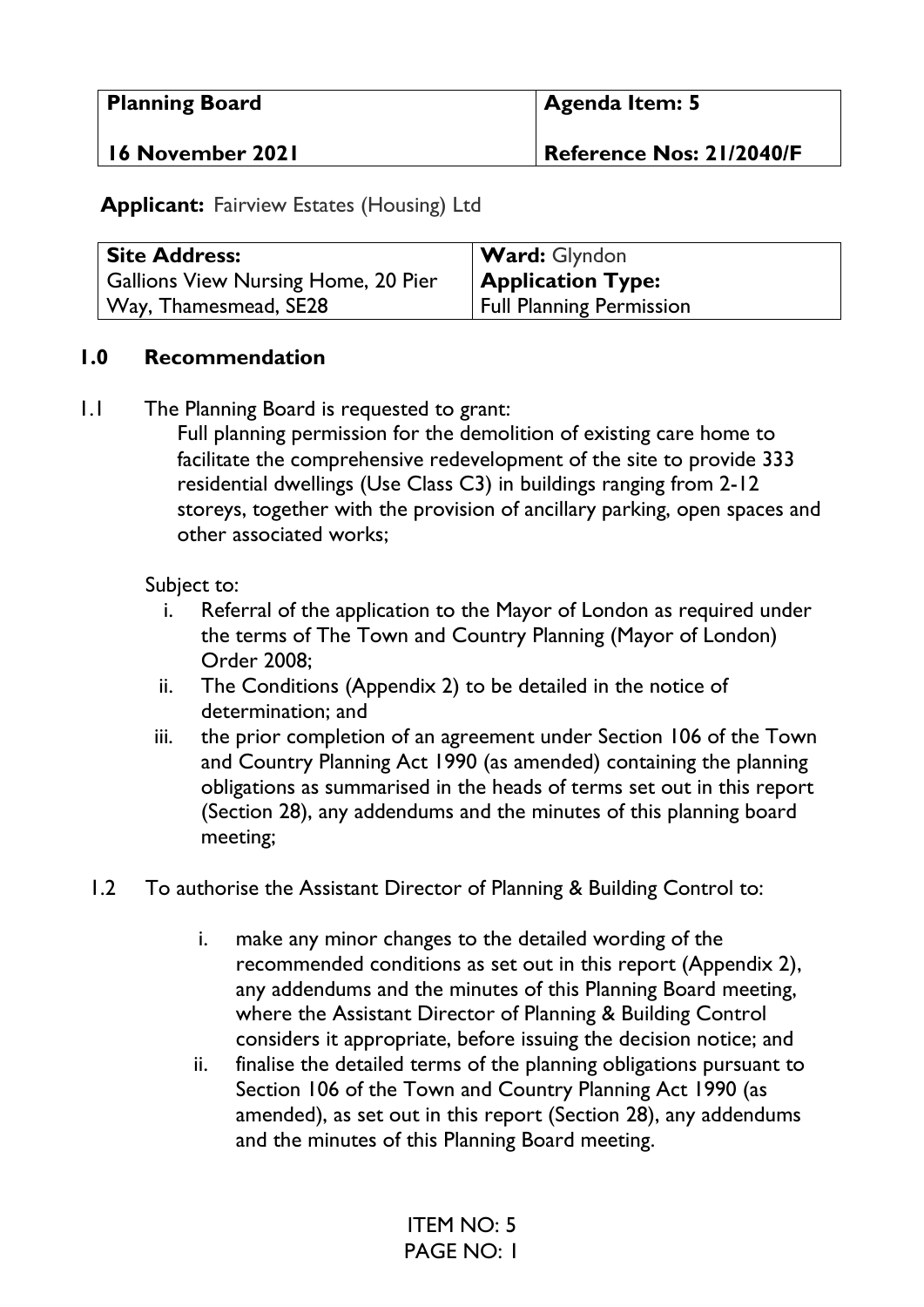1.3 In the event that the Section 106 Agreement is not completed within three (3) months of the date of this Planning Board meeting, to authorise the Assistant Director of Planning & Building Control to consider whether permission should be refused on the grounds that the proposals are unacceptable in the absence of the benefits which would have been secured, and if so, to determine the application with reasons for refusal which will include the following;

> In the absence of a legal agreement to secure financial and non-financial contributions towards Affordable Housing, Transport, Highways works, Employment and Training, and Environmental Sustainability, Health Care, and Open Space, the development is contrary to Policy H6, D7, SI 2, SI 4, SI 5 of the London Plan (2021) and H3 and H5, CH1, E1, IM1, IM4 and IM(c) of the Royal Greenwich Local Plan: Core Strategy with Detailed Policies (Adopted July 2014) and the Planning obligations (s106) Guidance SPD (adopted July 2015);

#### **2. Executive Summary**

2.1 Detailed below is a summary of the application:

| <b>The Site</b>                |                                         |
|--------------------------------|-----------------------------------------|
| Site Area $(m2)$               | $1.98$ Ha                               |
| <b>Local Plan Allocation</b>   | <b>Strategic Development Location -</b> |
|                                | Thamesmead                              |
| <b>Heritage Assets</b>         | No heritage assets on the site          |
| <b>Tree Preservation Order</b> | <b>No</b>                               |
| <b>Flood Risk Zone</b>         | Flood Zone 3 (Area benefiting from      |
|                                | flood defences)                         |

| <b>Proposed Building</b> |                   |
|--------------------------|-------------------|
| Building height (metres) | 8.19m to 41.80m   |
| No. of storeys           | 3 - 12 storeys    |
| Floor area $(m^2)$       | $30,792m^2$ (GIA) |

| <b>Housing</b>      |                          |                  |
|---------------------|--------------------------|------------------|
| Density             | Units per Hectare (u/ha) | $168$ u/ha       |
|                     | Habitable Rooms per      | <b>500 HR/HA</b> |
|                     | Hectare (hr/ha)          |                  |
| <b>Dwelling Mix</b> | Studio (no. / %)         | 13/4%            |
|                     | I-bed (no $/$ %)         | 88 / 26%         |
|                     | 2-bed (no. $/$ %)        | 168 / 50%        |
|                     | 3-bed (no. $/$ %)        | 64/19%           |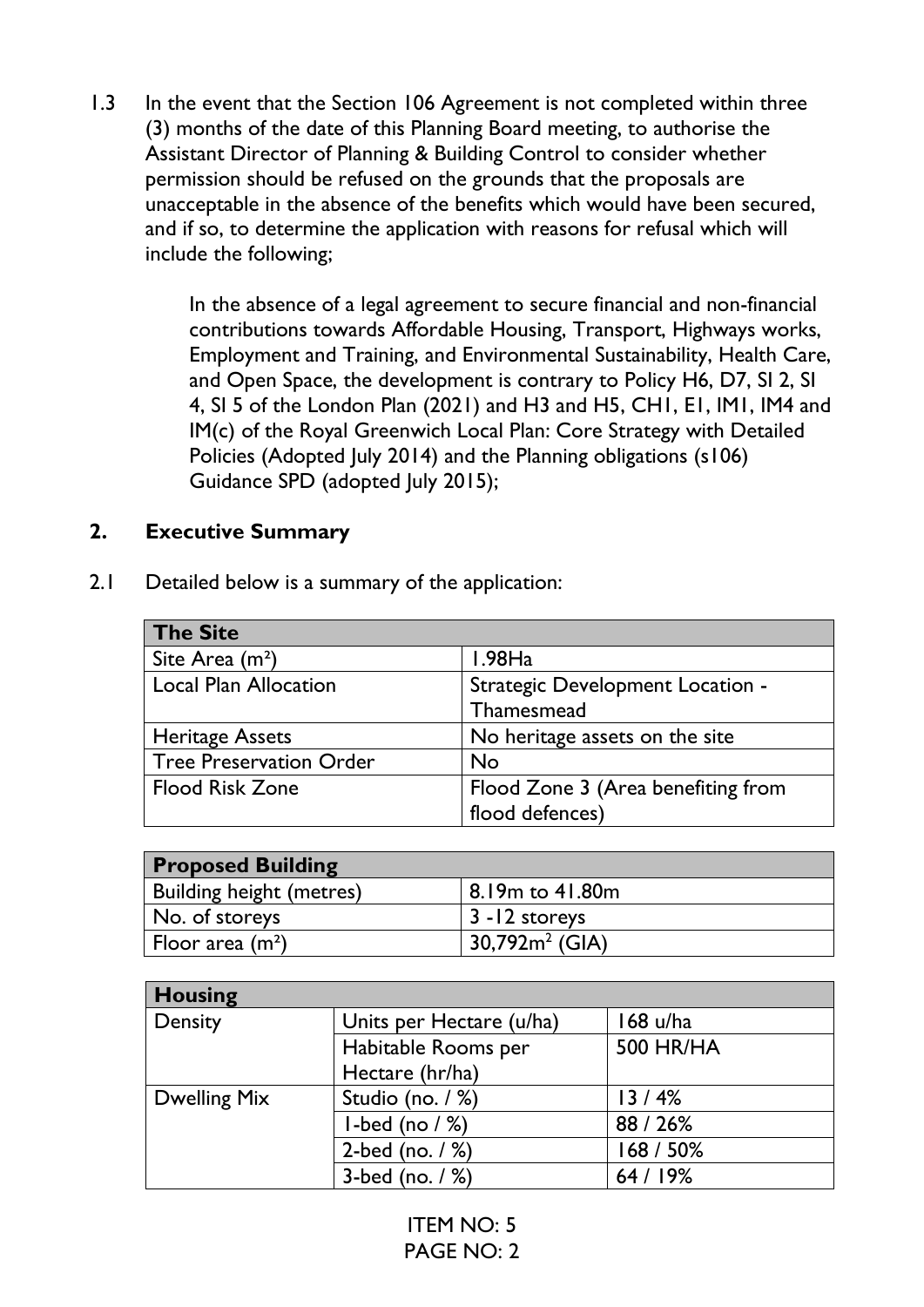| <b>Affordable Housing</b> | <b>Overall Affordable Housing</b> | 117/35% |
|---------------------------|-----------------------------------|---------|
| / Tenure Split            | (no. / %)                         |         |
|                           | Social Rent (no. / %)             | 115/35% |
|                           | Intermediate Rent                 | 0/0%    |
|                           | Private (no. $/$ %)               | 216/65% |
|                           | <b>Commuted Sum</b>               | n/a     |
| <b>Housing Standards</b>  | <b>Complies with Technical</b>    | Yes     |
|                           | Housing Standards -               |         |
|                           | <b>Nationally Described Space</b> |         |
|                           | Standard and London Plan          |         |
|                           | standards?                        |         |

| Transportation          |                               |        |
|-------------------------|-------------------------------|--------|
| <b>Car Parking</b>      | No. existing car parking      | 45     |
|                         | spaces                        |        |
|                         | No. Proposed Car Parking      | 129    |
|                         | <b>Spaces</b>                 |        |
|                         | <b>Proposed Parking Ratio</b> | 0.39   |
|                         | Car Club Spaces               | 2      |
| <b>Cycle Parking</b>    | No. Proposed Cycle Parking    | 615    |
| <b>Public Transport</b> | <b>PTAL Rating</b>            | $1b-2$ |

| <b>Sustainability / Energy</b>                    |     |
|---------------------------------------------------|-----|
| Reduction of $CO2$ Emissions beyond Part LIA 2013 | 62% |

| <b>Public Consultation</b> |                                        |
|----------------------------|----------------------------------------|
| Number in support          |                                        |
| Number of objections       | 14                                     |
| Main issues raised         | • Excessive height                     |
|                            | Impact on local amenities<br>$\bullet$ |
|                            | • Loss of green space                  |
|                            | Impact on parking<br>$\bullet$         |
|                            | • Loss of existing care home           |
|                            | • Loss of light                        |
|                            | Increased crime                        |
|                            | Impacts during construction            |

- 2.2 The report details all relevant national, regional and local policy implications of the scheme, including supplementary planning guidance.
- 2.3 The application is considered acceptable and is recommended for approval, subject to the satisfactory completion of a S106 legal agreement and conditions set out in the report.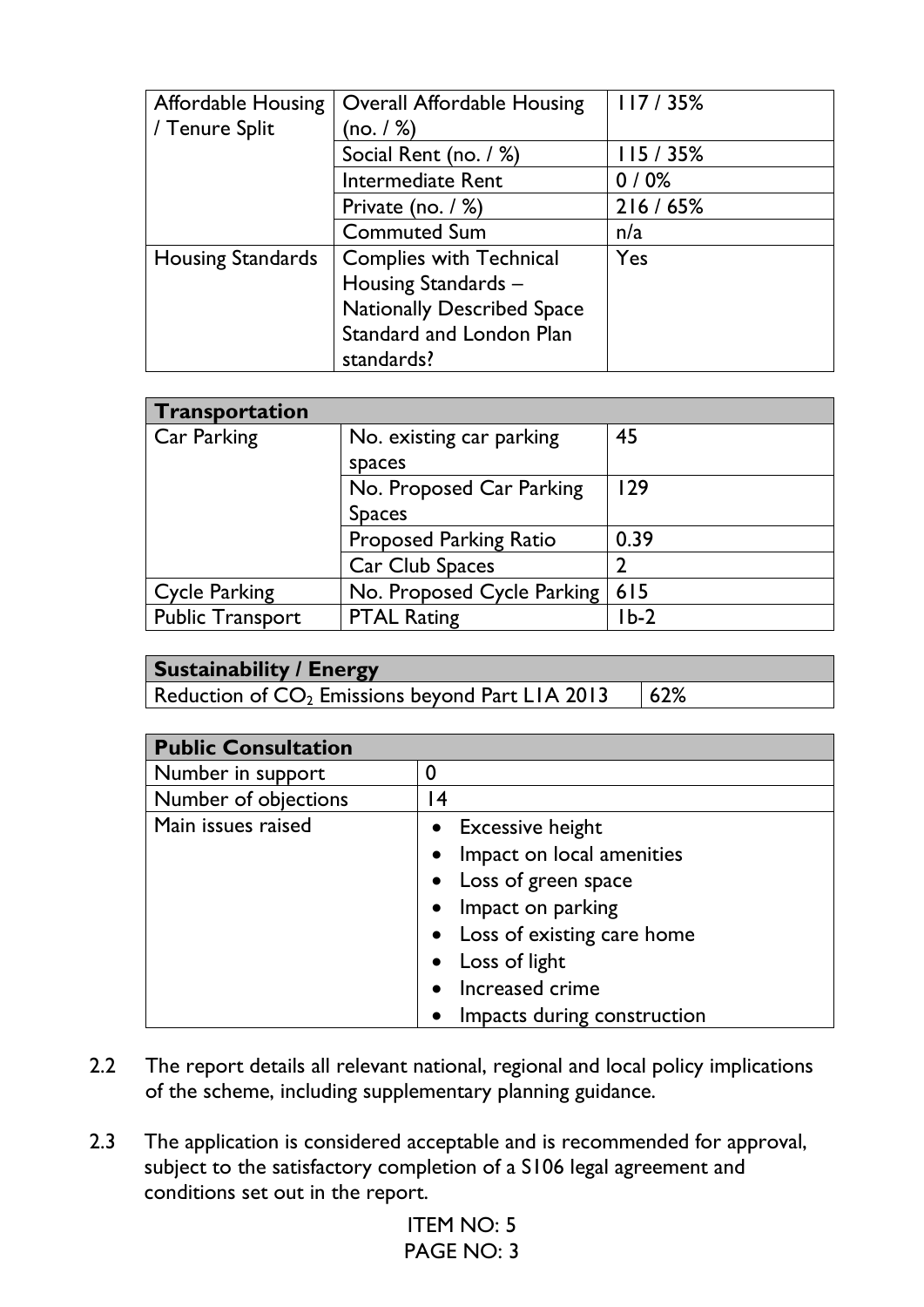# **3. The Site**

3.1 The location of the application site is shown on the following plan:



## **4. Description of Site and Surrounding Area**

4.1 The application site is approximately 1.98ha and is located on the eastern side of Pier Way, Thamesmead. The site was previously used as a care home (Class C2) and contains 6 single storey buildings with associated car parking and open space. The care home use ceased in 2019 and the site is currently vacant. The site is accessed via a gated access road leading off from Pier Way.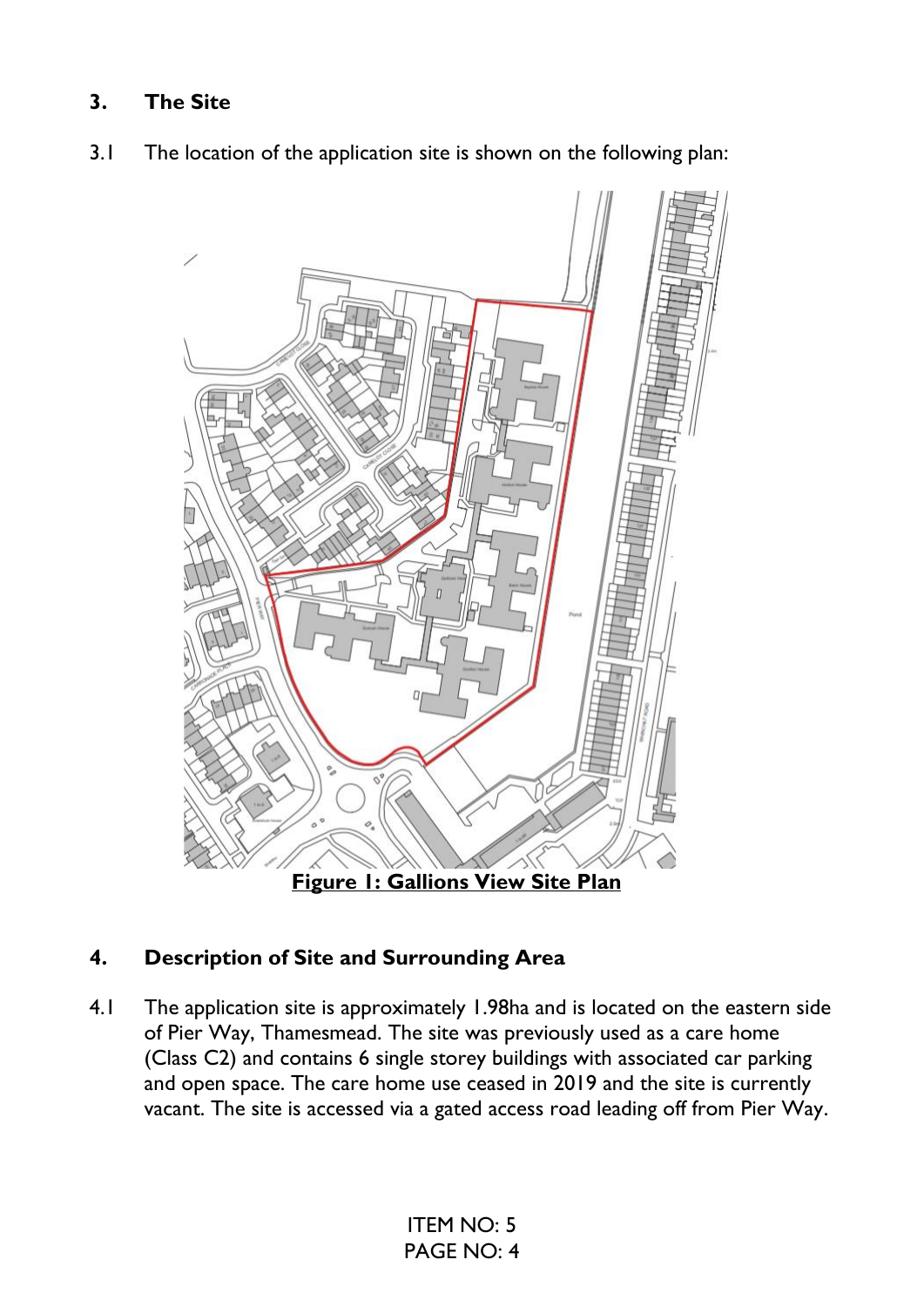- 4.2 The surrounding area is primarily residential in nature, comprising a mixture of property types including terraced, semi-detached and detached dwellings, as well as several flatted developments. To the west of the site building heights are largely contained to two storeys, while to the east and south this rises to three and five storeys respectively.
- 4.3 The eastern boundary of the site is separated from the neighbouring residential development by a disused waterway, which separates the two areas by some 32m. The waterway has lost its water retaining properties and now comprises little more than low level stagnant water and algae for the majority of the year. Along either side of the waterway are public footpaths, although the western path leads to a dead-end and is mostly inaccessible due to vastly overgrown vegetation. The eastern path leads to Gallion's Park and the Thames Path.
- 4.4 To the north of the site is a large area of open land. Both the waterway and part of the open land are designated as Community Open Space in the Royal Greenwich Local Plan.
- 4.5 The site is not located within, and is not adjacent to, a Conservation Area, nor is it subject to any relevant Article (4) Directions. It is not in the immediate vicinity of any statutory or locally listed buildings or structures, although it is noted that the lock and swing bridge to the northern end of the waterway is Grade II Listed.
- 4.6 The Public Transport Accessibility Level (PTAL) for the site is rated at 1b-2. This is on a scale of 0-6b, with 6b being the most accessible. It is also within Flood Zone 3, within an area benefitting from flood defences.

### **5. Relevant Planning History**

### *Application Site*

5.1 None.

*Land at Broadwater Dock/ Gallions Park West/ Camelot Close Thamesmead SE28 (Adjoining Site to the North)*

5.2 **02/0806/F** - Development of site to provide 70 flats (11 x 1 bed, 57 x 2 bed  $2 \times 3$  bed) in two blocks ranging in height between 2-6 storeys, with associated parking and access, infilling of part of dock to create amenity open space, renovation and improvement of remaining dock, redesign of proposed park, and landscaping. **Approved**, 27/04/2006.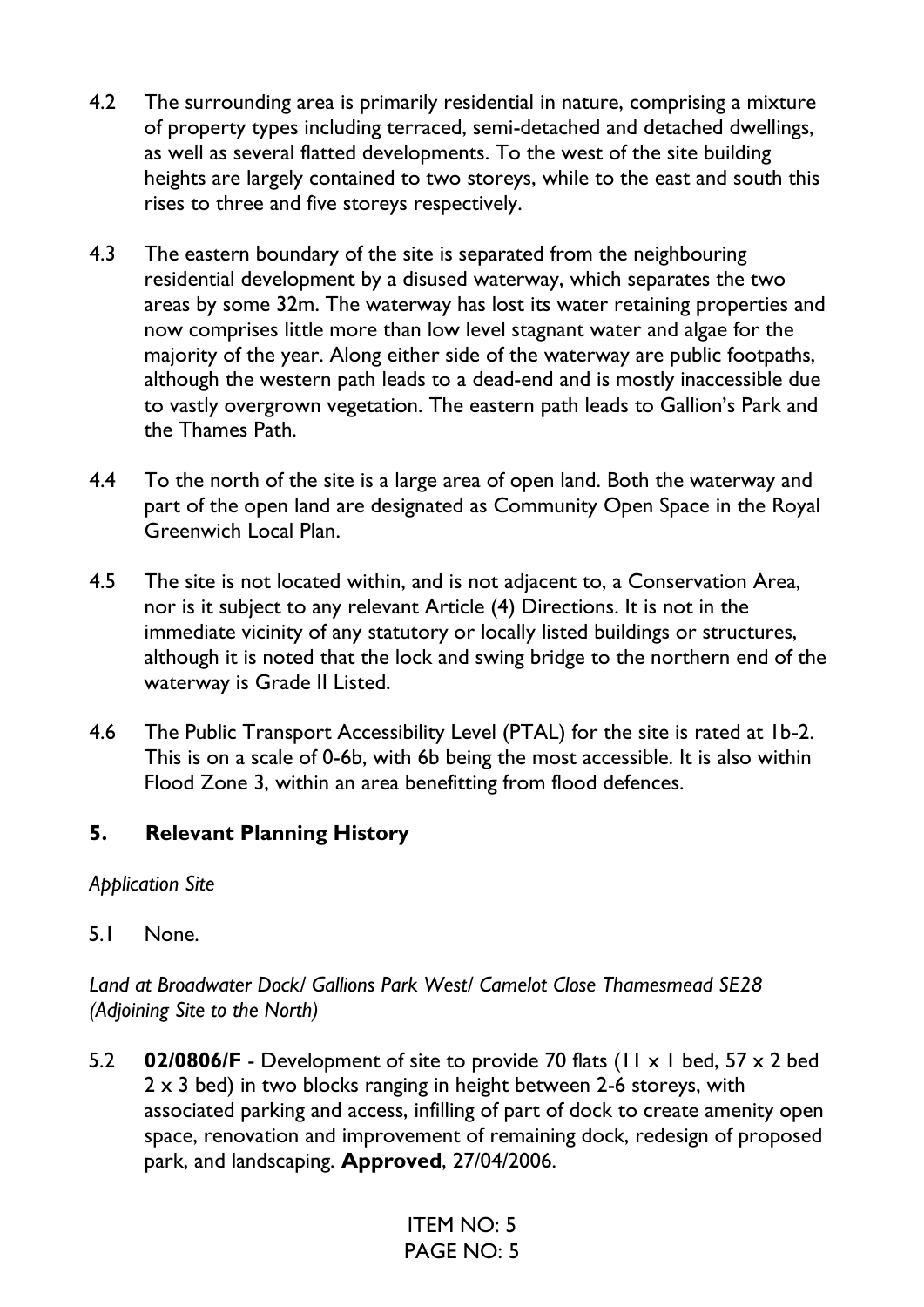5.3 **11/0871/RT** - Renewal of extant planning permission dated 27.4.06 Ref:02/0806/F for the development of site to provide 70 flats. **Approved**, 30/03/2012.

## **6. Proposal**

- 6.1 The application proposes the demolition of all the existing care home buildings and the construction of a residential development comprising 333 residential dwellings. The residential units would be provided within four residential blocks (Blocks A-D) with heights ranging from 3 to 12 storey, and 10x 2 storey single family dwellinghouses.
- 6.2 The two larger residential blocks located to the southern end of the site would be delivered as podium buildings, with undercroft parking spaces below. The two remaining smaller blocks would be sited along the northeastern boundary of the site and would be of a more traditional linear design with no podiums.
- 6.3 Block A located in the southern corner of the site is the slightly larger of the two podium buildings in terms of footprint. The building would have direct frontage onto Pier Way. Block A would have heights ranging from three to eight storeys, with the reduced heights focused to the northern side of the building, closest to the two storey neighbouring properties on Camelot Close. The heights would then step up towards the maximum eight storeys on the south-eastern corner.
- 6.4 Block B would be located to the north-east of Block A, at what the applicant has termed the "elbow" of the site. As with the other podium block, Block B would see the height of the building limited to three storeys at the northern elevation, closest to the existing two storey dwellings on Camelot Close, with the building height stepping up towards the eastern and south-eastern site boundaries. This increase in height would culminate in an 12 storey tower element to the southern corner of the building, while the remainder of the building would be limited to a maximum height of six storeys.
- 6.5 The remaining two flatted blocks would be located along the north-east boundary of the site, to the north of Block B. These would be more traditionally designed flatted blocks arranged around single cores and would be five storeys in height, with the top floor set back on the western elevation.
- 6.6 Opposite the two smaller flatted blocks would be 10x two storey threebedroom single family dwellinghouses.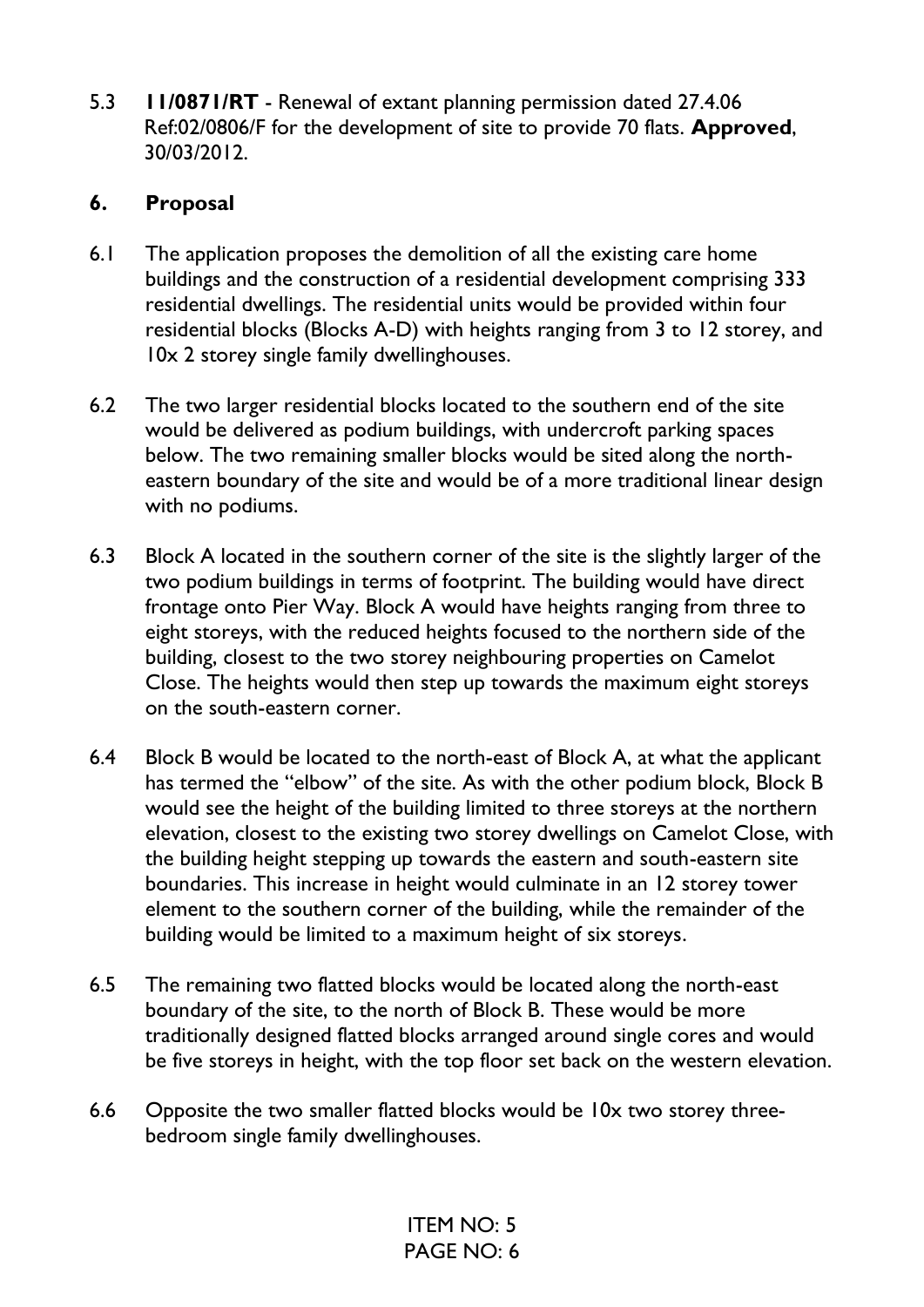6.7 The proposal would deliver 335 residential units, which would be distributed in the following mix:

| <b>Unit Type</b>   | Quantum | %    |
|--------------------|---------|------|
| <b>I</b> Bed Units | 112     | 34%  |
| 2 Bed Units        | 165     | 49%  |
| 3 Bed Units        | 58      | 17%  |
|                    |         |      |
| <b>Total</b>       | 335     | 100% |

- 6.8 Thirty-four (34) of the three hundred and thirty-three (333) proposed units would be M4(3) wheelchair user dwellings, which would amount to 10.1% of total provision.
- 6.9 One hundred and seventeen (117) of the units would be delivered as a affordable housing, with 100% of these provided as social rented dwellings.

### *Landscaping*

- 6.10 Between the proposed residential blocks would be modest areas of open space, which would be landscaped. These areas would all be publicly accessible. The two larger blocks to the south would both feature communal courtyards at first floor level, accessible to the residents of the respective blocks.
- 6.11 All residential units will have access private amenity space in the form of either a private garden/terraces at ground floor level or a balcony at upper levels.

### *Car and Cycle Parking*

- 6.12 The site would maintain the existing private access road adjoining Pier Way, which would form the sole vehicle entry and exit point. New pedestrian access paths would be formed to the southern end of the site, as would an internal cycle route.
- 6.13 As well as the internal ground floor parking contained within the two large podium blocks, a number of additional on-street parking spaces would also be provided within the site. In total, the residential parking would amount to 0.39% at 129 spaces total.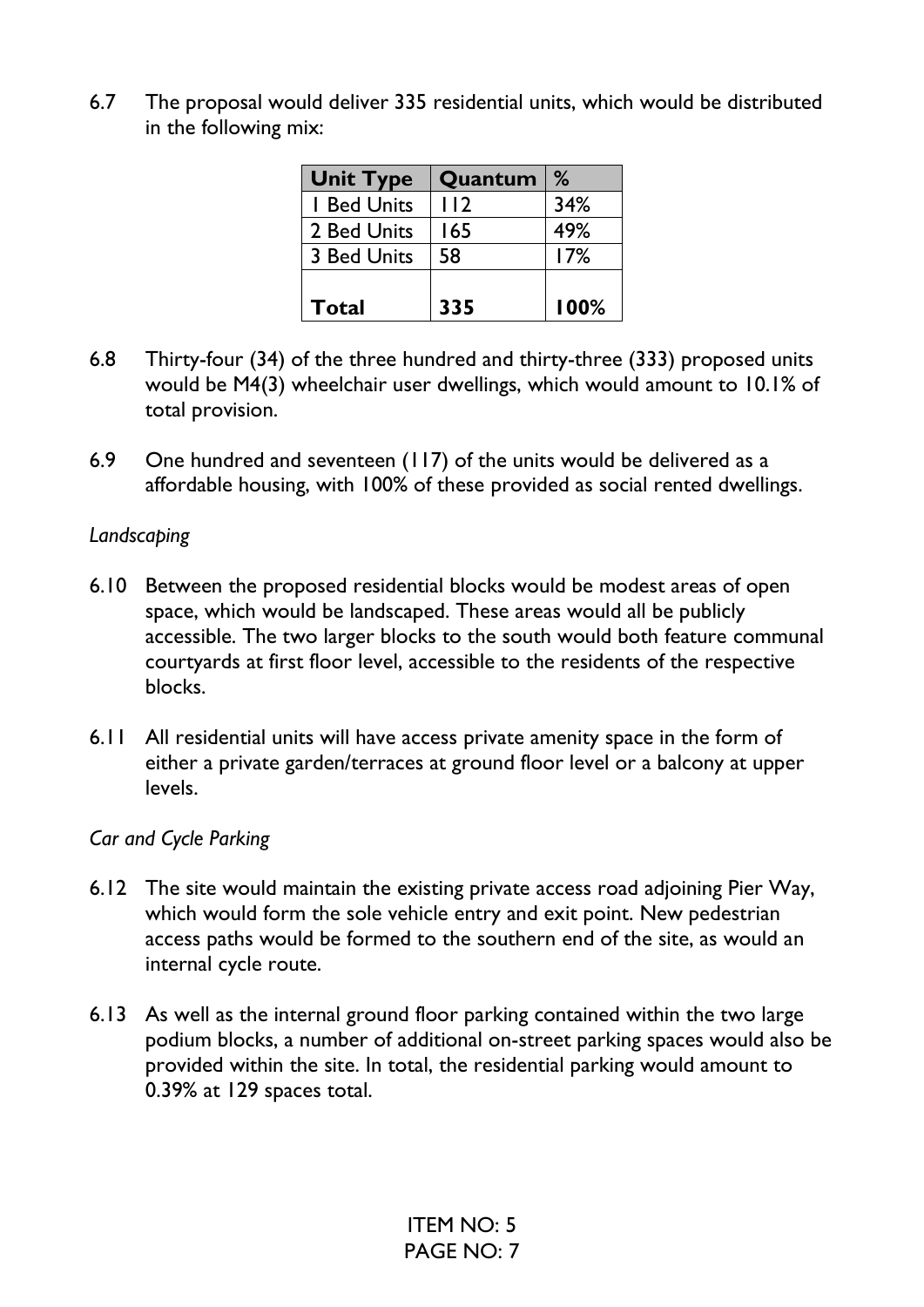# **7. Consultation**

- 7.1 The application has been the subject of public consultation, comprising of 6 site notices, and 441 individual letters, sent to individual occupiers in the vicinity of the application site. A press notice was also issued.
- 7.2 In addition to the above consultation with statutory bodies and local amenity groups was undertaken.
- 7.3 The application was subject to a re-consultation in October 2021 due to following amendments:
	- Reduction of tower element from 13 storeys to 12 and updated detailing
	- Amendments to proposed balcony detailing
	- Increase in height to sections of five storey elements within Blocks A and B to 6 storeys
	- Landscaping updates to street materials and provision of continuous pedestrian path
	- Incorporation of a cycle lane within the site
	- Provision of public artwork within the site's eastern boundary
	- Addition of triangular oriel windows to proposed dwellinghouses to improve privacy/outlook
	- Updated cycle parking details

### 7.4 Statutory Consultees

7.5 A summary of the consultation responses received along with the officer comments are set out in table below:

| <b>Details of</b><br>Representatio<br>n and date<br>received | <b>Summary of Comments</b>                                                                                                                                                                                  | <b>Officers Comments</b>                                                                                                                                                                                                                                 |
|--------------------------------------------------------------|-------------------------------------------------------------------------------------------------------------------------------------------------------------------------------------------------------------|----------------------------------------------------------------------------------------------------------------------------------------------------------------------------------------------------------------------------------------------------------|
| <b>Transport for</b><br>London (TfL)                         | <b>Initial Comments:</b><br>Further detail should be<br>provided on how the<br>development connects with,<br>and where appropriate<br>enhances, the surrounding<br>cycle network in line with<br>Policy T4. | Applicant has provided<br>details of an internal cycle<br>way within the site. Final<br>details of this and how it<br>would interact with the<br>Pier Way cycle lane to be<br>secured by condition.<br>Improvements to Pier<br>Way cycle lane also to be |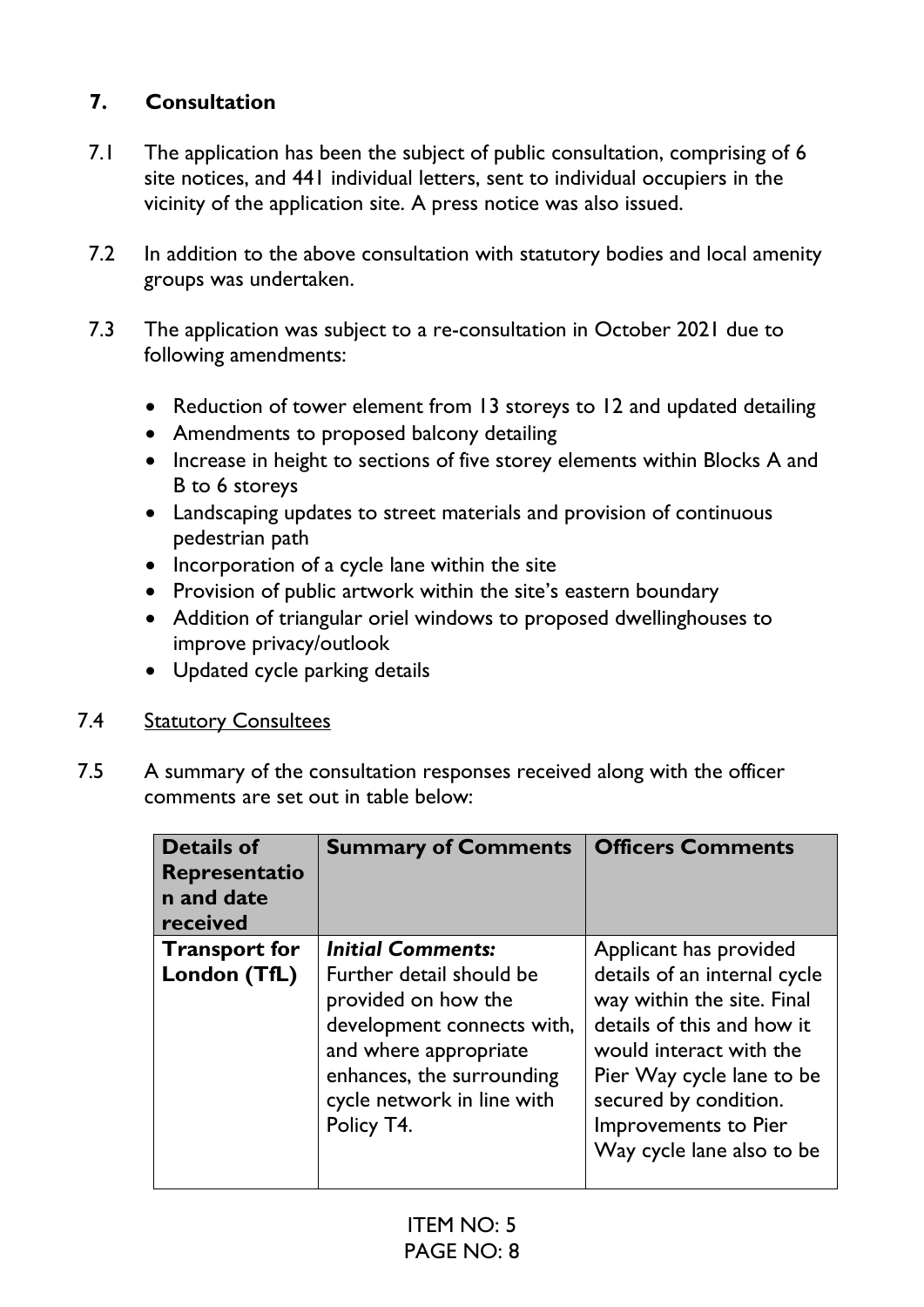| secured through a<br>financial contribution.<br>Consideration should also<br>The proposal includes<br>upgrades to the footpath<br>be given to enhancing<br>walking and cycling links to<br>along the Pier Way site<br>local bus stops and rail<br>boundary. This will be<br>stations in line with the<br>secured in the S106 legal<br>Mayor's Healthy Streets<br>agreement.<br>Approach as set out in<br>London Plan Policy T2.<br>As currently presented,<br>both the main access and<br>variety of surface<br>materials, road calming<br>the road through the<br>development prioritises the<br>measures and multiple<br>movement of vehicles<br>access points for<br>instead of walking and<br>pedestrians and cyclists,<br>prioritising these users<br>cycling contrary to the<br>Mayor's Healthy Streets<br>within the site. The<br>approach. A car dominated<br>development has also<br>unpleasant and unsafe<br>been arranged so as to<br>environment for pedestrians<br>minimise on-street<br>and cyclists would thus<br>parking, with only 25 on-<br>result. These issues should<br>street parking spaces<br>provided across the 2ha<br>be addressed, including<br>through removing surface<br>site. In total, the<br>residential parking would<br>car parking.<br>be provided at a ratio of<br>0.39 spaces per unit.<br>The site borders<br>This was explored by the<br><b>Broadwater Dock, however</b><br>applicant as part of pre-<br>the proposed development<br>application discussions.<br>does not fully integrate and<br>However, due to<br>utilise this water feature.<br>substantial land level<br>The applicant should<br>changes, creating a level<br>surface across the two<br>explore widening the<br>footpath along the dock to<br>sites would be costly and<br>accommodate demand |  |                           |
|------------------------------------------------------------------------------------------------------------------------------------------------------------------------------------------------------------------------------------------------------------------------------------------------------------------------------------------------------------------------------------------------------------------------------------------------------------------------------------------------------------------------------------------------------------------------------------------------------------------------------------------------------------------------------------------------------------------------------------------------------------------------------------------------------------------------------------------------------------------------------------------------------------------------------------------------------------------------------------------------------------------------------------------------------------------------------------------------------------------------------------------------------------------------------------------------------------------------------------------------------------------------------------------------------------------------------------------------------------------------------------------------------------------------------------------------------------------------------------------------------------------------------------------------------------------------------------------------------------------------------------------------------------------------------------------------------------------------------------------------------------------------------------------------------------|--|---------------------------|
|                                                                                                                                                                                                                                                                                                                                                                                                                                                                                                                                                                                                                                                                                                                                                                                                                                                                                                                                                                                                                                                                                                                                                                                                                                                                                                                                                                                                                                                                                                                                                                                                                                                                                                                                                                                                            |  |                           |
|                                                                                                                                                                                                                                                                                                                                                                                                                                                                                                                                                                                                                                                                                                                                                                                                                                                                                                                                                                                                                                                                                                                                                                                                                                                                                                                                                                                                                                                                                                                                                                                                                                                                                                                                                                                                            |  |                           |
|                                                                                                                                                                                                                                                                                                                                                                                                                                                                                                                                                                                                                                                                                                                                                                                                                                                                                                                                                                                                                                                                                                                                                                                                                                                                                                                                                                                                                                                                                                                                                                                                                                                                                                                                                                                                            |  | The proposal would use a  |
| as the overall affordable<br>including cyclists wanting to<br>access the Thames Path and<br>housing provision.<br>enhance the route.                                                                                                                                                                                                                                                                                                                                                                                                                                                                                                                                                                                                                                                                                                                                                                                                                                                                                                                                                                                                                                                                                                                                                                                                                                                                                                                                                                                                                                                                                                                                                                                                                                                                       |  | would impact factors such |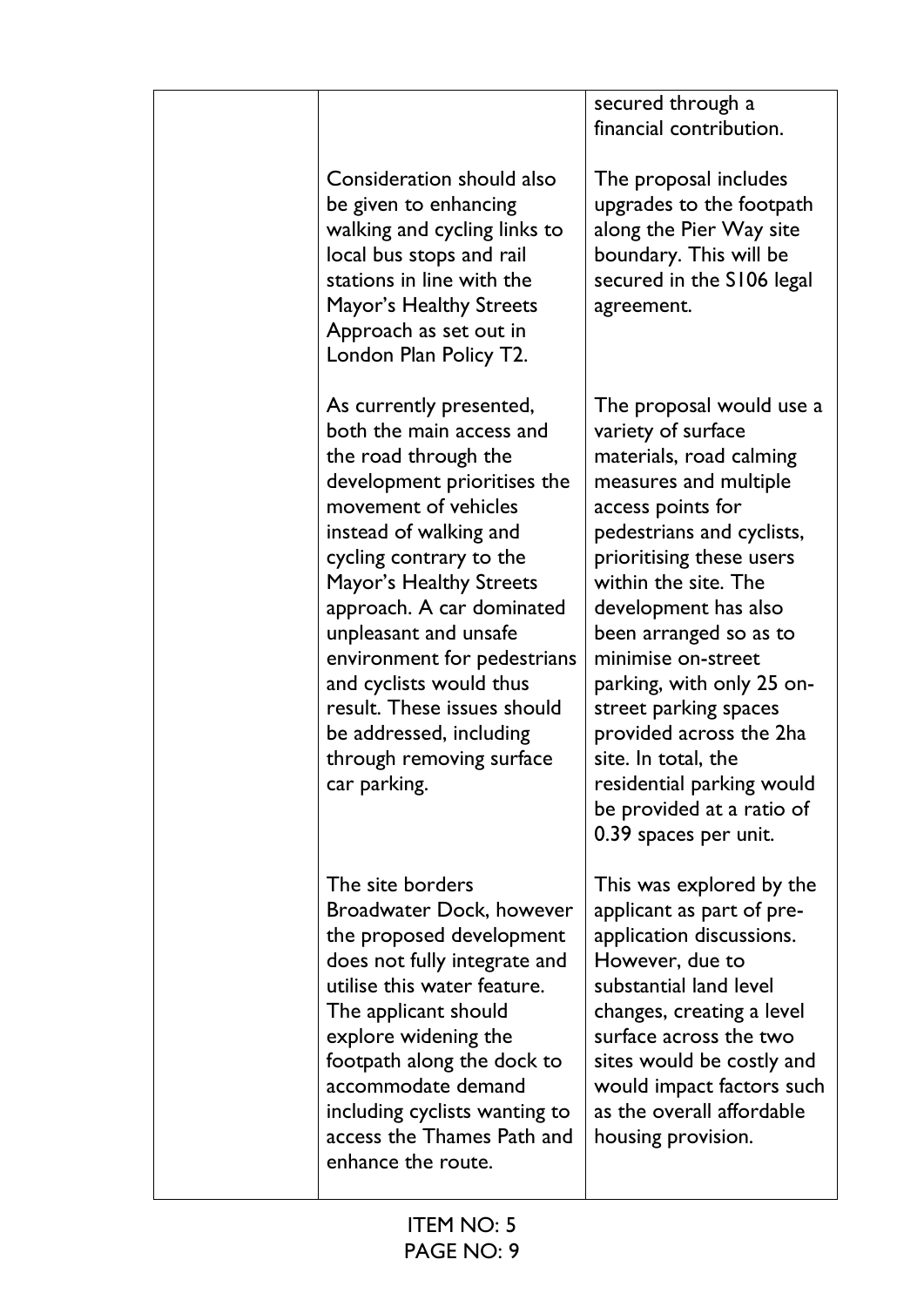| The applicant anticipates<br>that residents will utilise<br><b>Plumstead Station for</b><br><b>National Rail services.</b><br>However, the walking and<br>cycling environment from<br>this site to the station is<br>poor and could deter the<br>use of this mode. A<br>contribution to improve the<br>walking and cycling<br>environment and make the<br>station easily accessible,<br>particularly noting the high-<br>speed traffic at Pettman<br>Crescent and the A206,<br>should be secured in line<br>with Policy T4.                                                              | Improvements to Pier<br>Way cycle lane will be<br>secured in the S106 legal<br>agreement, which links up<br>to the Thames Path and<br>rail services in Woolwich,<br>including the upcoming<br>Crossrail station.                                                                                                                                                                                                                                                                                                                                                                                                                                |
|------------------------------------------------------------------------------------------------------------------------------------------------------------------------------------------------------------------------------------------------------------------------------------------------------------------------------------------------------------------------------------------------------------------------------------------------------------------------------------------------------------------------------------------------------------------------------------------|-------------------------------------------------------------------------------------------------------------------------------------------------------------------------------------------------------------------------------------------------------------------------------------------------------------------------------------------------------------------------------------------------------------------------------------------------------------------------------------------------------------------------------------------------------------------------------------------------------------------------------------------------|
| The site is within an inner<br>London Opportunity Area<br>and should therefore be<br>car-free in line with Policy<br>T6.1. Furthermore, it is also<br>one of the first<br>developments to come<br>forward within the OA<br>since the adoption of the<br><b>Thamesmead and Abbey</b><br><b>Wood OAPF in December</b><br>2020. As such, in line with<br>the objectives of the jointly<br>agreed OAPF, a car-free<br>scheme is required. The<br>requirement for a car-free<br>development at this site has<br>been highlighted to the<br>applicant throughout the<br>pre-application stage. | Whilst it is recognised<br>that the site is located<br>within the Thamesmead<br>and Abbey Wood OAPF,<br>the site is near to the<br>western periphery of this<br>area and given the<br>accessibility level, the site<br>is not considered<br>appropriate for car free<br>development. Parking has<br>been minimised on the<br>site, despite its poor<br>PTAL rating. A<br>contribution is also being<br>sought towards<br>consultation for a<br>controlled parking zone<br>(CPZ) in the immediate<br>area, which if<br>implemented would<br>facilitate the delivery of<br>other developments<br>within the Thamesmead<br>Opportunity Area as car |
| ITEM NIA. E                                                                                                                                                                                                                                                                                                                                                                                                                                                                                                                                                                              |                                                                                                                                                                                                                                                                                                                                                                                                                                                                                                                                                                                                                                                 |
|                                                                                                                                                                                                                                                                                                                                                                                                                                                                                                                                                                                          |                                                                                                                                                                                                                                                                                                                                                                                                                                                                                                                                                                                                                                                 |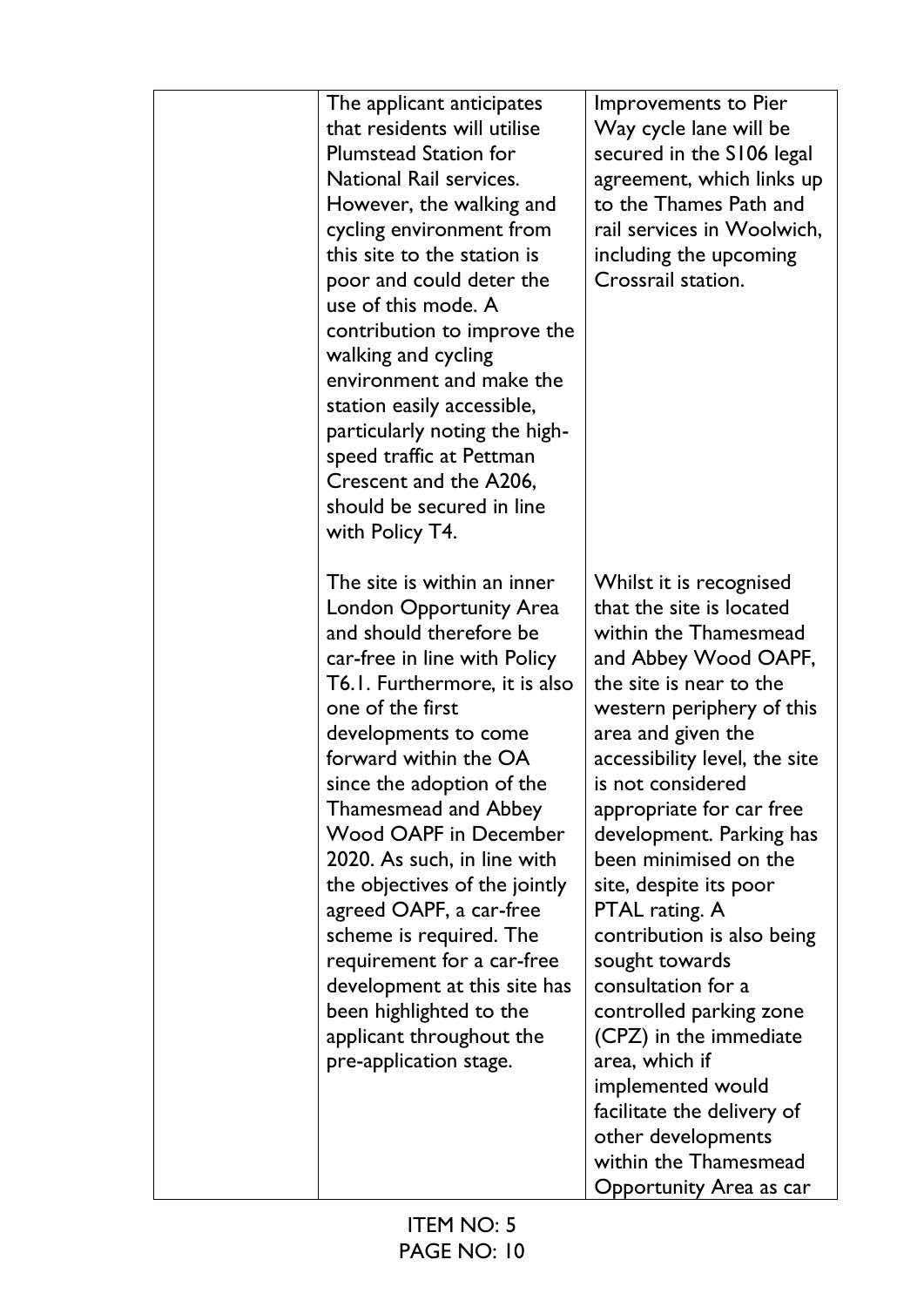|                                                                                                                                                                                                                                                                                                                                                                                                                                                                                                                                                                                                        | free. Moreover, future<br>occupiers of this<br>development would not<br>be eligible for parking<br>permits on RBG roads.                                                                                                                                                                                                                                                                                                                                                                     |
|--------------------------------------------------------------------------------------------------------------------------------------------------------------------------------------------------------------------------------------------------------------------------------------------------------------------------------------------------------------------------------------------------------------------------------------------------------------------------------------------------------------------------------------------------------------------------------------------------------|----------------------------------------------------------------------------------------------------------------------------------------------------------------------------------------------------------------------------------------------------------------------------------------------------------------------------------------------------------------------------------------------------------------------------------------------------------------------------------------------|
| Furthermore, the applicant's<br>own car parking survey<br>indicates that within the<br>surrounding streets there<br>are 244 potential parking<br>spaces, of which at least 76<br>were unrestricted, within<br>the survey catchment of the<br>site. These spaces have an<br>observed utilisation of 45<br>per cent. In the absence of<br>adequate controls TfL have<br>a strong concern that the<br>proposed development<br>through occupiers and<br>visitors use of these spaces<br>will increase car-dominance<br>in the surrounding streets<br>which is contrary to Policy<br>T2 of the London Plan. | The Council is unable to<br>unilaterally impose parking<br>restrictions on roads<br>within the borough, but<br>instead must consult<br>residents. These<br>comments from TfL<br>therefore demonstrate<br>why a level of on-site<br>parking is required. As<br>mentioned above, if<br>approved the developer<br>will contribute to a<br>consultation for the<br>introduction of a CPZ. If<br>this is implemented,<br>residents of the<br>development will not be<br>eligible for RBG permits. |
| Of the 129 car parking<br>spaces proposed, four are<br>for disabled people which is<br>equivalent to 1.2 per cent of<br>dwellings. Policy T6.1<br>requires that three per cent<br>of dwellings are provided<br>with access to a disabled<br>bay.                                                                                                                                                                                                                                                                                                                                                       | The developer has<br>increased blue badge<br>parking provision on site.<br>This now conforms to<br>London Plan Policy.                                                                                                                                                                                                                                                                                                                                                                       |
| A Parking Design and<br>Management Plan (PDMP)<br>should be required by<br>condition detailing how<br>further disabled persons'<br>parking can be provided<br>should demand arise, or                                                                                                                                                                                                                                                                                                                                                                                                                  | This will be secured via<br>condition.                                                                                                                                                                                                                                                                                                                                                                                                                                                       |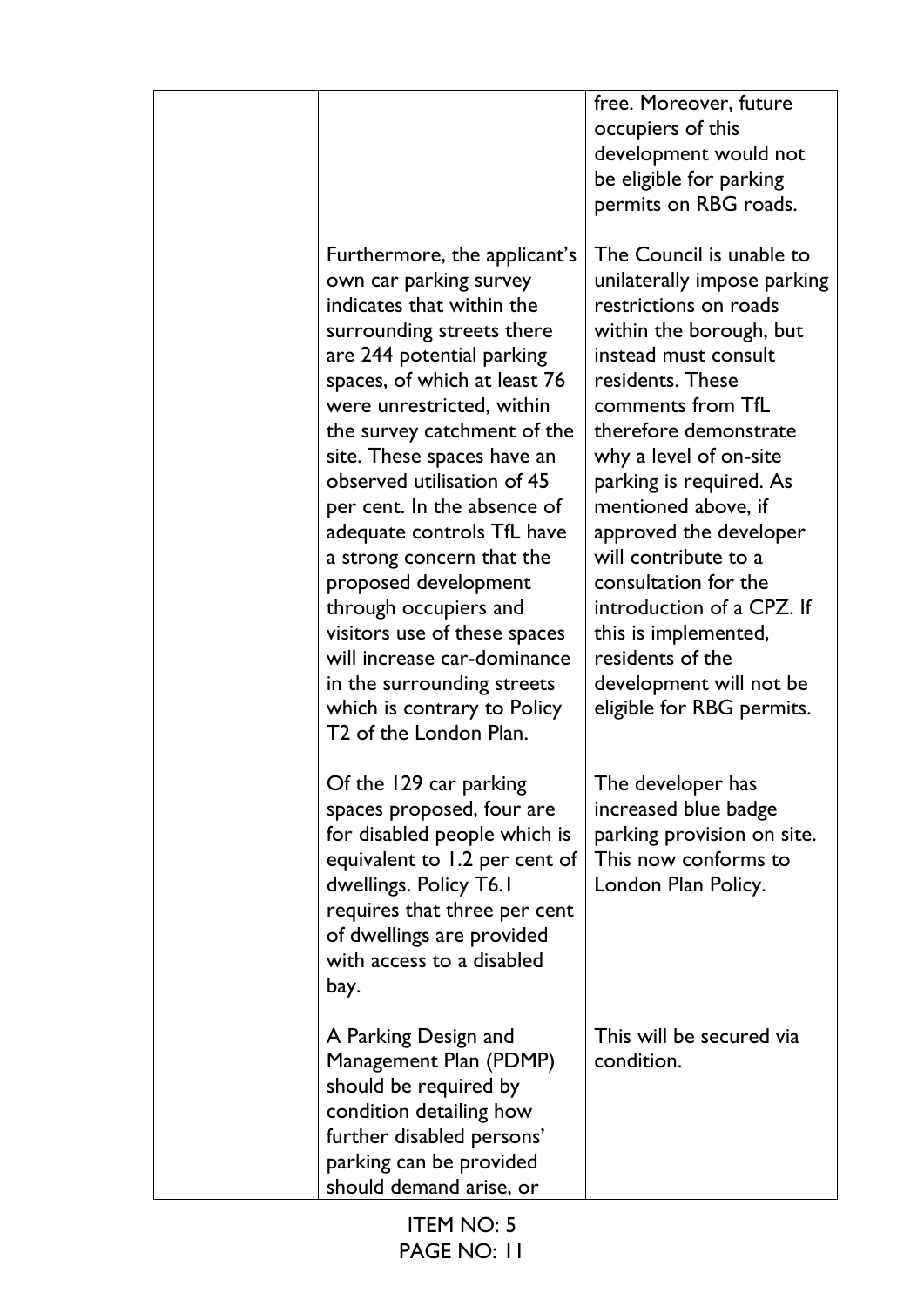| alternative arrangements<br>and that parking will be<br>allocated on the basis of<br>need and not tied to<br>particular homes.                                                                                                                                                                                        |                                                                                                        |
|-----------------------------------------------------------------------------------------------------------------------------------------------------------------------------------------------------------------------------------------------------------------------------------------------------------------------|--------------------------------------------------------------------------------------------------------|
| Active electric vehicle<br>charging points (EVCP) are<br>to be provided for 40% of<br>car parking spaces with the<br>remainder having passive<br>provision. This is in line<br>with Policy T6. However, it<br>is encouraged that all<br>disabled persons' parking<br>spaces have active provision<br>from the outset. | While this is not a policy<br>requirement and<br>informative will be added<br>to advise the applicant. |
| 615 long-stay cycle parking<br>spaces and nine short stay<br>cycle spaces are proposed<br>for the residential units,<br>which is in line with the<br>minimum standards set out<br>in Policy T5 of the London<br>Plan.                                                                                                 | Noted.                                                                                                 |
| All cycle parking should be<br>designed in line with<br>London Cycle Design<br>Standards (LCDS), as also<br>required by policy T5. From<br>reviewing the submitted<br>plans there are some areas<br>of non-compliance.                                                                                                | Noted - final details to be<br>secured via condition.                                                  |
| The site is in close<br>proximity to a pair of bus<br>stops served by two routes<br>$-380$ and $244 -$ both of<br>which are currently<br>operating at full capacity.<br>Noting the demand that the<br>proposed development will                                                                                       | This has been agreed by<br>the applicant and will be<br>secured in the S106 legal<br>agreement.        |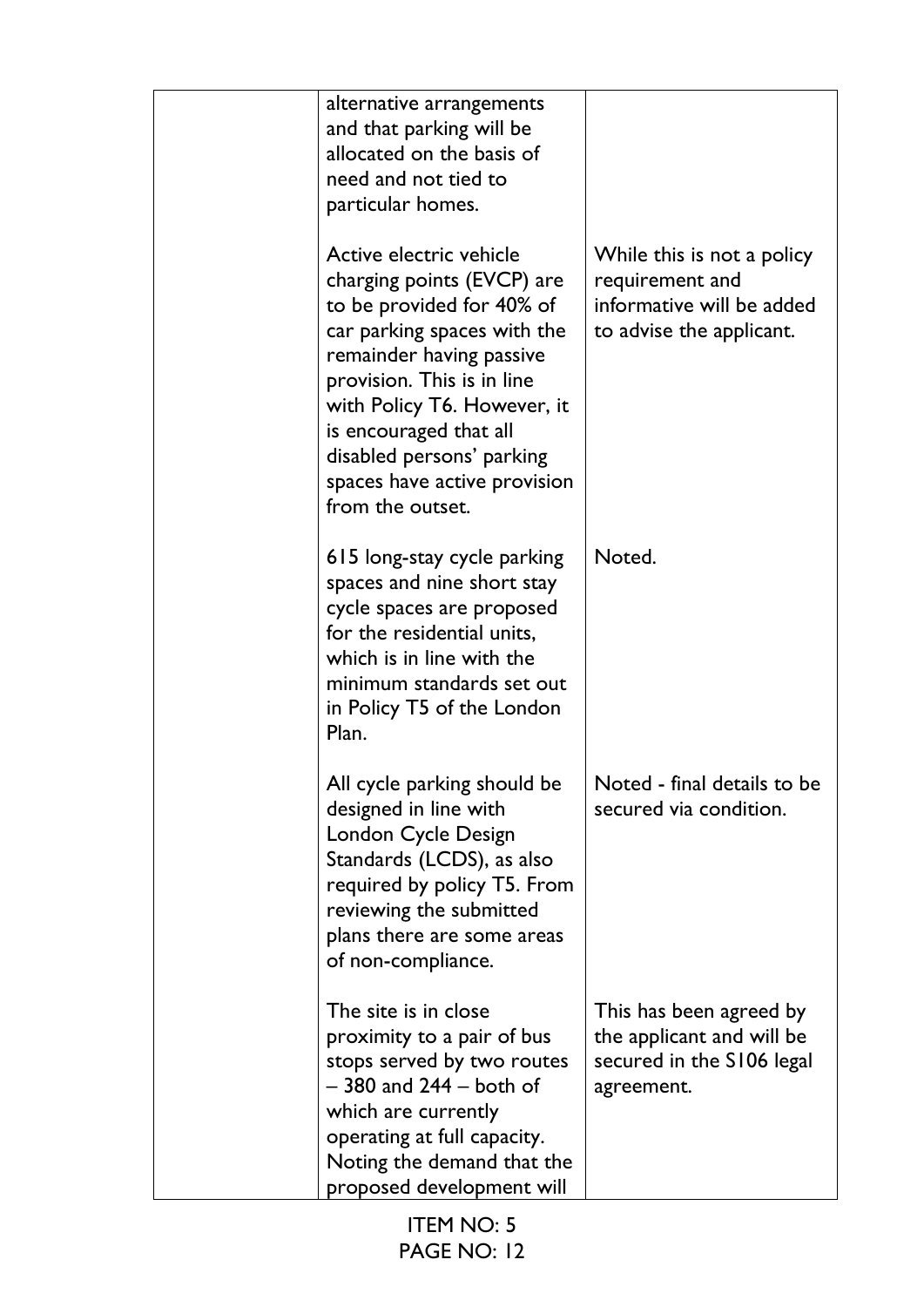| place on the bus network a<br>contribution of £270,000 is<br>sought in line with Policy T4<br>of the London Plan.<br>A full delivery and servicing<br>Relevant condition will be<br>plan (DSP) should be<br>attached.<br>secured by condition in line<br>with policy T7 of the<br>London Plan.<br>Relevant condition will be<br>A full construction logistics<br>plan (CLP) should be<br>attached.<br>secured by condition in line<br>with policy T7 of the<br>London Plan.<br>A Travel Plan (TP) should<br>Travel Plan to be secured<br>also be secured by<br>via S106 legal agreement.<br>condition.<br><b>Comments on revised</b><br>The proposed connection<br>details:<br>to Camelot Close<br>Whilst it is noted that the<br>proposed by TfL is not<br>feasible as it relates to<br>applicant has taken into<br>private land owned by<br>account connections to the<br>four dwellings on the<br>north, it is still disappointing<br>adjacent site. RBG<br>to see that no attempt to<br>create a connection to<br>Highways have also been<br>Camelot Close. Instead, a<br>consulted on this at pre-<br>tree has been proposed to<br>application stage and<br>be planted at would be<br>raised concerns at this<br>the connection-point and<br>proposal. Connecting the<br>there is no footway on this<br>two sites, even if just via<br>side of the street. This is a<br>pedestrian access, would<br>likely see residents of the<br>missed opportunity that the<br>applicant should address or<br>development parking in<br>justify this omission.<br>Camelot Close, which<br>would not be a desirable<br>outcome.<br>Main street through the site<br>As set out above, a<br>is car-dominated/no-sense<br>number of measures have<br>of pedestrian and cycle<br>been incorporated though |  |  |
|----------------------------------------------------------------------------------------------------------------------------------------------------------------------------------------------------------------------------------------------------------------------------------------------------------------------------------------------------------------------------------------------------------------------------------------------------------------------------------------------------------------------------------------------------------------------------------------------------------------------------------------------------------------------------------------------------------------------------------------------------------------------------------------------------------------------------------------------------------------------------------------------------------------------------------------------------------------------------------------------------------------------------------------------------------------------------------------------------------------------------------------------------------------------------------------------------------------------------------------------------------------------------------------------------------------------------------------------------------------------------------------------------------------------------------------------------------------------------------------------------------------------------------------------------------------------------------------------------------------------------------------------------------------------------------------------------------------------------------------------------------------------------------------------|--|--|
|                                                                                                                                                                                                                                                                                                                                                                                                                                                                                                                                                                                                                                                                                                                                                                                                                                                                                                                                                                                                                                                                                                                                                                                                                                                                                                                                                                                                                                                                                                                                                                                                                                                                                                                                                                                              |  |  |
|                                                                                                                                                                                                                                                                                                                                                                                                                                                                                                                                                                                                                                                                                                                                                                                                                                                                                                                                                                                                                                                                                                                                                                                                                                                                                                                                                                                                                                                                                                                                                                                                                                                                                                                                                                                              |  |  |
|                                                                                                                                                                                                                                                                                                                                                                                                                                                                                                                                                                                                                                                                                                                                                                                                                                                                                                                                                                                                                                                                                                                                                                                                                                                                                                                                                                                                                                                                                                                                                                                                                                                                                                                                                                                              |  |  |
|                                                                                                                                                                                                                                                                                                                                                                                                                                                                                                                                                                                                                                                                                                                                                                                                                                                                                                                                                                                                                                                                                                                                                                                                                                                                                                                                                                                                                                                                                                                                                                                                                                                                                                                                                                                              |  |  |
|                                                                                                                                                                                                                                                                                                                                                                                                                                                                                                                                                                                                                                                                                                                                                                                                                                                                                                                                                                                                                                                                                                                                                                                                                                                                                                                                                                                                                                                                                                                                                                                                                                                                                                                                                                                              |  |  |
| <b>FRA RIA</b>                                                                                                                                                                                                                                                                                                                                                                                                                                                                                                                                                                                                                                                                                                                                                                                                                                                                                                                                                                                                                                                                                                                                                                                                                                                                                                                                                                                                                                                                                                                                                                                                                                                                                                                                                                               |  |  |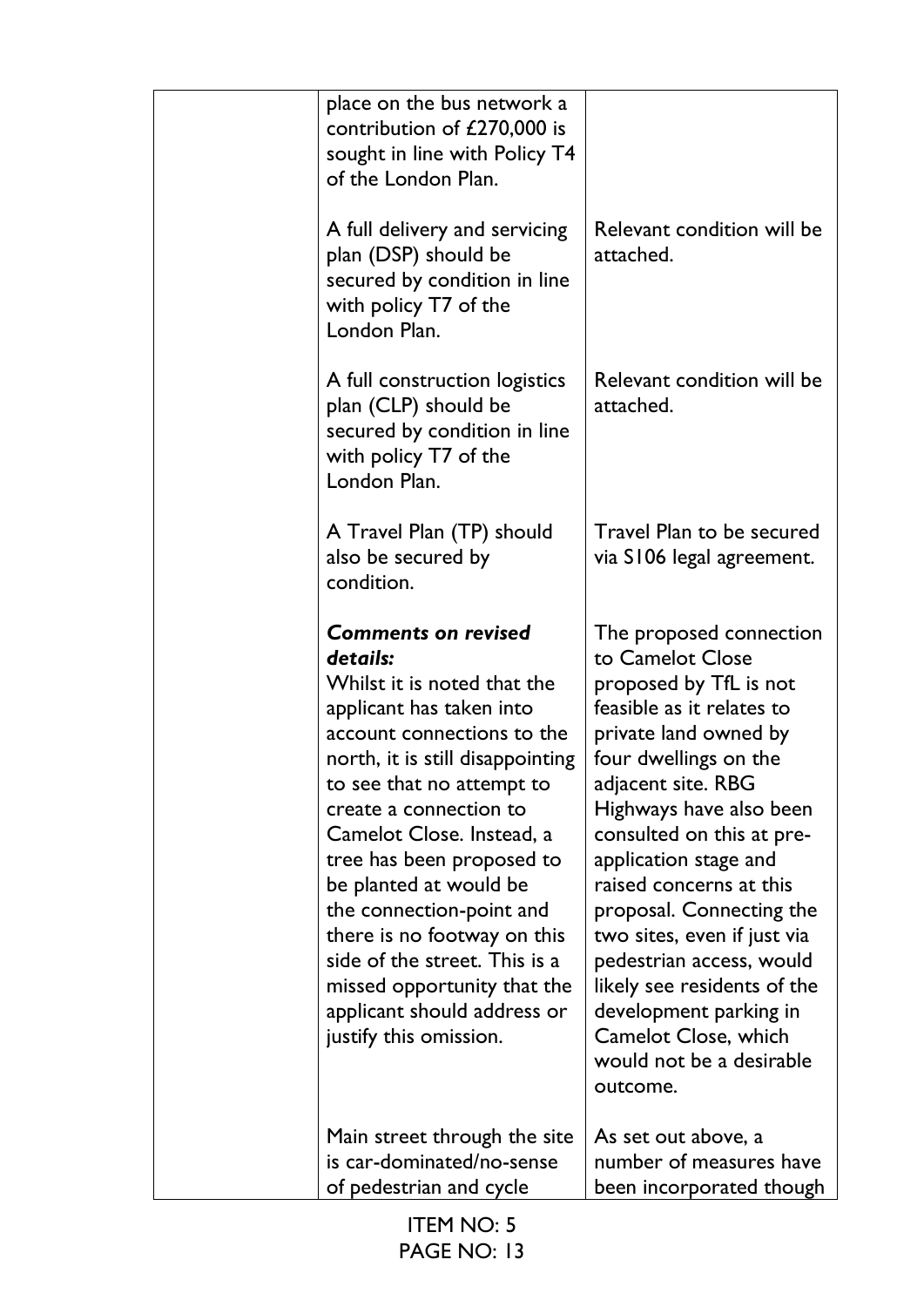| prior/impact of surface car<br>parking in this space.                                                                                                                                                                                                                                                                                                                                                                                                                                                                                            | the site to prioritise<br>pedestrians and cyclists.                                                                                                                                                                                                                                                                               |
|--------------------------------------------------------------------------------------------------------------------------------------------------------------------------------------------------------------------------------------------------------------------------------------------------------------------------------------------------------------------------------------------------------------------------------------------------------------------------------------------------------------------------------------------------|-----------------------------------------------------------------------------------------------------------------------------------------------------------------------------------------------------------------------------------------------------------------------------------------------------------------------------------|
| Landscape and public realm<br>changes 1-3 are welcome,<br>helping to break up the<br>visual dominance of the<br>carriageway, albeit these<br>would be further improved<br>if the high quantum of<br>parking was reduced.<br>Similarly, use of<br>permeable surfacing will<br>assist in reducing run off<br>and flooding that would<br>otherwise arise from the<br>extensive hard<br>surfacing. Opportunities for<br>low-level planting should<br>also be maximised to<br>mitigate the adverse impacts<br>of the parking and<br>carriageway areas | Landscaping details will be<br>secured via condition.                                                                                                                                                                                                                                                                             |
| The inclusion of 'continuous'<br>footways' is likely to be an<br>appropriate response to a<br>low-traffic, low-speed<br>environment where<br>pedestrians are prioritised.<br>Continuous footways<br>usually omit tactile paving to<br>aid visually impaired<br>pedestrians, and thus should<br>be subject to an Equalities<br>Impact Assessment. If<br>acceptable it will be<br>essential that measures are<br>included to ensure priority<br>for pedestrians and low<br>traffic speed.                                                          | Traffic calming measures<br>will be secured via<br>condition to ensure low-<br>speed environment. As<br>part of the landscaping<br>condition details the<br>applicant has been advised<br>to include an Equalities<br><b>Impact Assessment to</b><br>demonstrate that the<br>proposed arrangements<br>would be accessible to all. |
| The parking area in the<br>centre of the site, and the                                                                                                                                                                                                                                                                                                                                                                                                                                                                                           | It is unclear what benefits<br>would be achieved                                                                                                                                                                                                                                                                                  |
| <b>ITEM NO: 5</b>                                                                                                                                                                                                                                                                                                                                                                                                                                                                                                                                |                                                                                                                                                                                                                                                                                                                                   |

PAGE NO: 14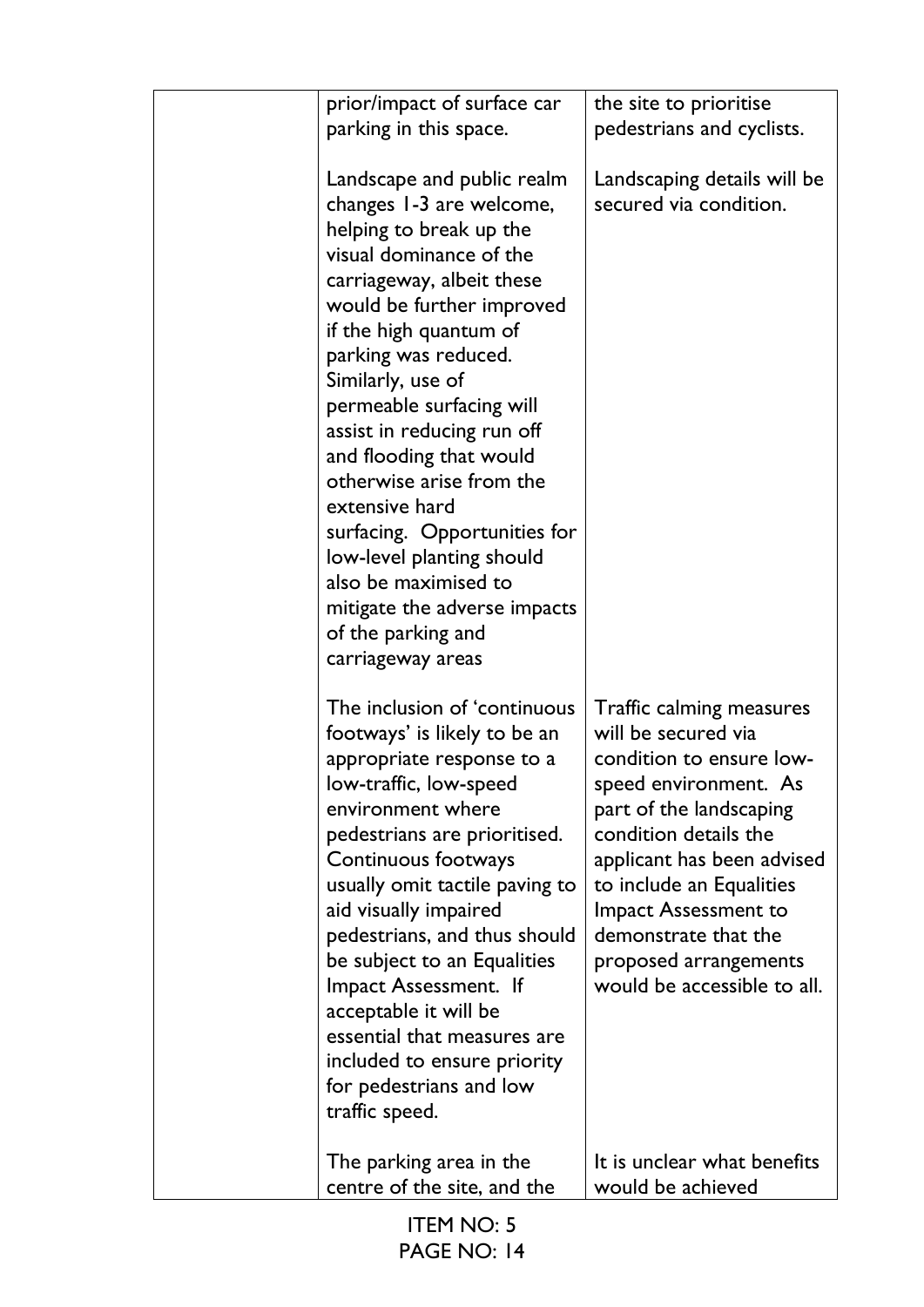lack of a footway on the northern side of the new street seems to undermine the intention to prioritise pedestrian mov ement. We would recommend further widening and realignment of the informal pedestrian crossing to better reflect likely desire lines, especially if a footway can't be provided on the north side of the new street. It has not been demonstrated why a footway cannot be provided on the north side of the new street. Need for a stronger connection to the Pier Walk cycle route and bus stop.

A 4m-wide route for walking and cycling into the heart of the site is welcomed in principle. However, the details of the proposals need further consideration. The connection with the cycle track on the western side of Pier Way is not shown – there is no crossing-point at this location – and there is

through the provision of a footpath along the northern boundary, subject to the proposed continuous footway being accessible. The provision of landscaped areas along the boundary improves ecological opportunities, whilst simultaneously providing a green buffer to properties on Camelot Close. Provision of a second footpath would result in a narrower access road, which would increase potential vehicle conflicts and conflicts with cyclists. There are also no dwelling proposed on this section of the site.

A condition requiring greater details for the proposed cycle lane interface with the footway on Pier Way and the existing cycle lane is proposed. This will be expanded to include the bus stops.

Final details of the cycle lane will be secured via condition. However, given the limited width available at the northern end of the site it is unlikely that it could be extended here without having implications on the landscaping, footpath or carriageway.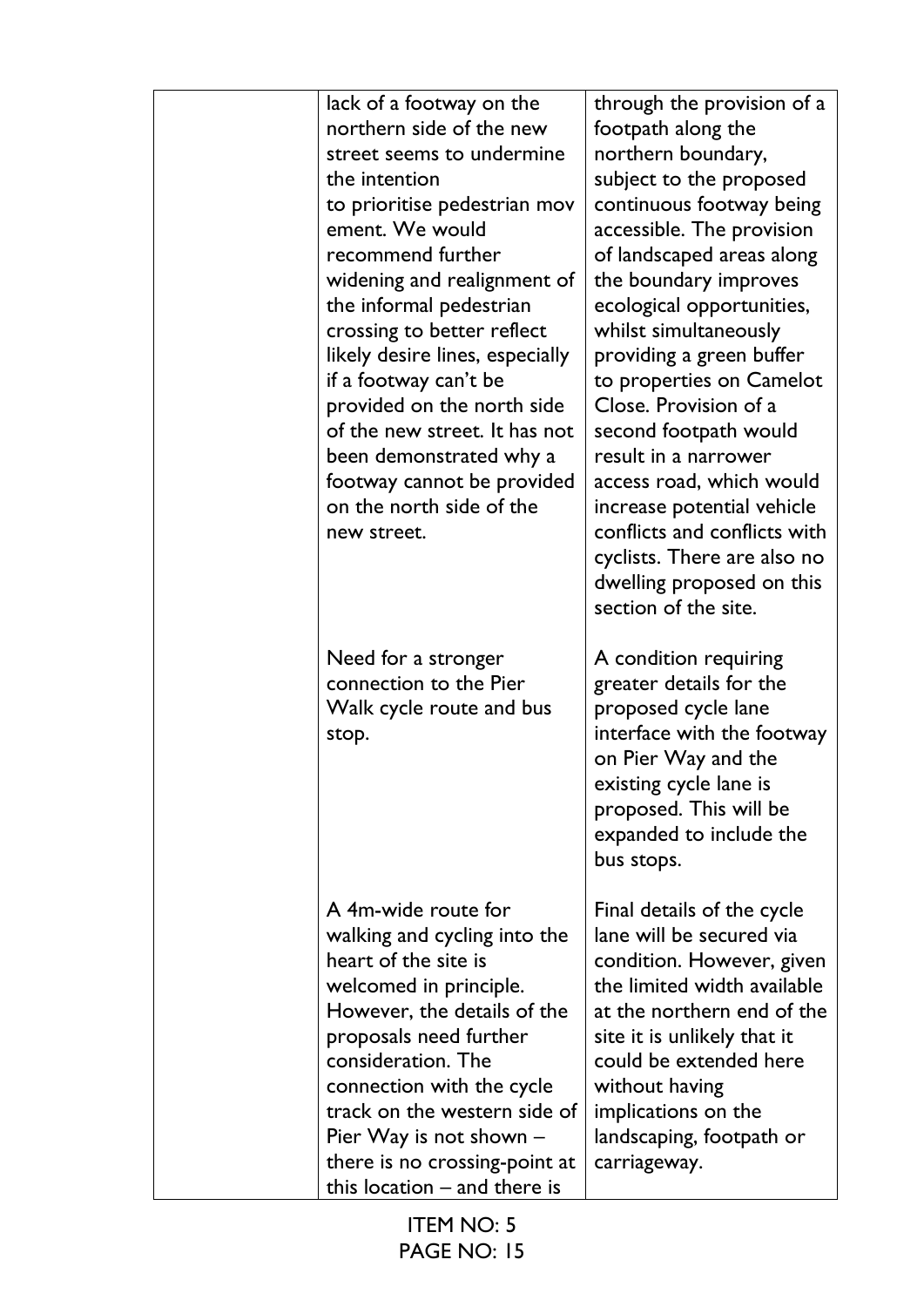| no exploration of whether<br>the existing cycle track<br>adequately meets the<br>aspirations for active travel<br>for this site and the wider<br>Opportunity Area. Indeed,<br>applying LCDS and the<br><b>Cycle Route Quality</b><br>Criteria, it would appear<br>that it does not meet the<br>required standards.<br>Furthermore, no<br>consideration has been<br>given to crossing from the<br>cycle track to the main<br>vehicular entrance to the<br>site, which many residents<br>may choose to use. Further<br>work on this matter is<br>required. |                                                                                                                                                                                                         |
|----------------------------------------------------------------------------------------------------------------------------------------------------------------------------------------------------------------------------------------------------------------------------------------------------------------------------------------------------------------------------------------------------------------------------------------------------------------------------------------------------------------------------------------------------------|---------------------------------------------------------------------------------------------------------------------------------------------------------------------------------------------------------|
| Regarding the 4m-wide path<br>itself, attempting to divide<br>the space between<br>pedestrians and cycles<br>merely results in inadequate<br>space for cyclists and/or<br>pedestrians. Given the likely<br>pedestrian and cyclist<br>numbers, a shared use<br>approach may be preferable.<br>Should the northern<br>connection through the site<br>be opened up in future,<br>then widening and/or<br>dividing the path could be<br>reconsidered at a later date.                                                                                        | As outlined above, details<br>will be secured via<br>condition and may be<br>subject to change should a<br>more appropriate<br>arrangement be agreed<br>between the applicant,<br>RBG Highways and TfL. |
| TfL is again disappointed to<br>see no consideration given<br>to addressing the barrier<br>presented by the<br>roundabout at the threshold<br>to the site, meaning that                                                                                                                                                                                                                                                                                                                                                                                  | RBG Highways have<br>objected to the alteration<br>of the existing<br>roundabout.                                                                                                                       |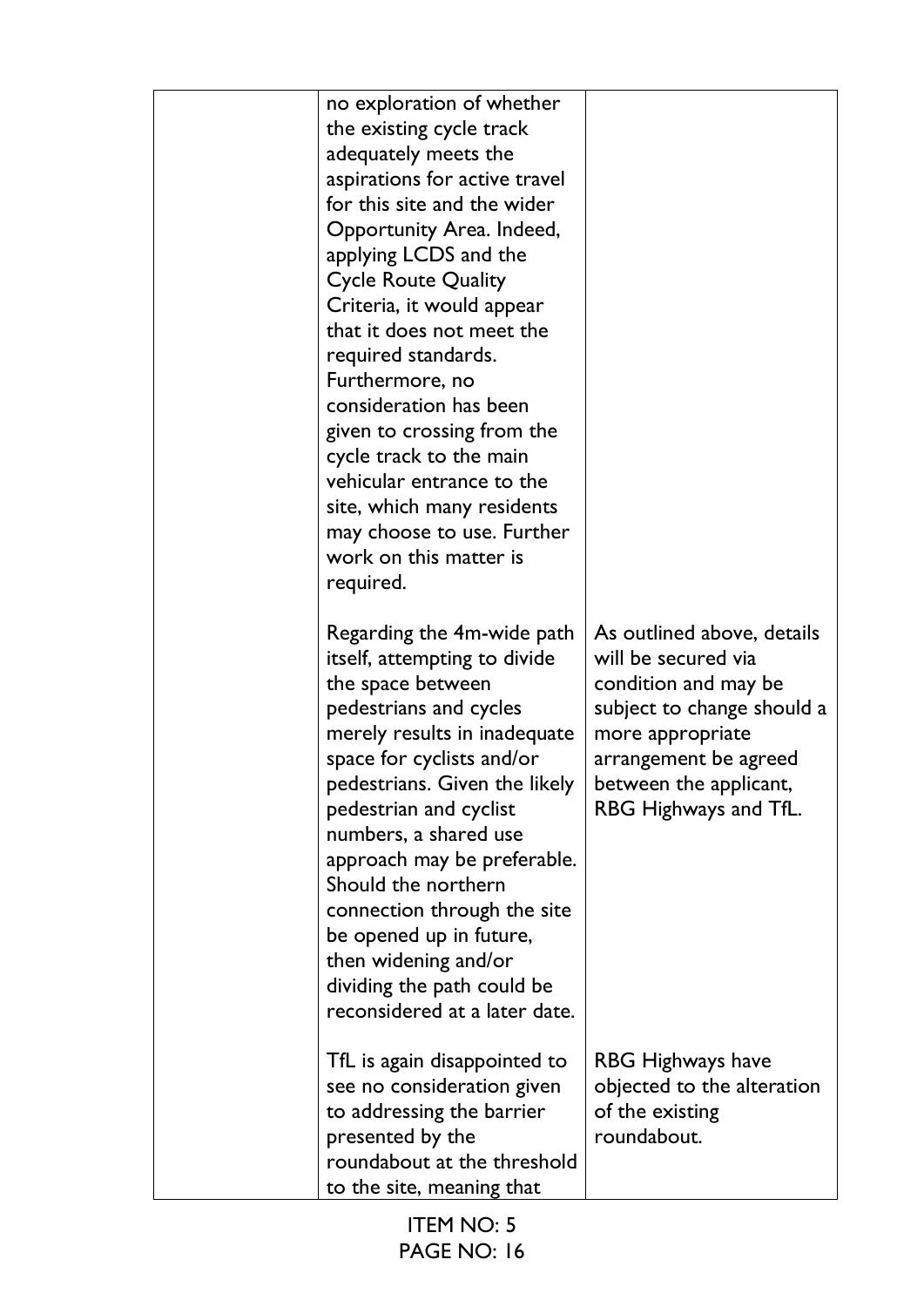| people walking to and from<br>the nearest bus stop and to<br>key local facilities, including<br>schools, must make an<br>uncontrolled crossing of at<br>least one arm of a<br>roundabout. This will<br>neither assist in achieving<br>vision zero objectives nor<br>does it deliver pedestrian<br>priority. Roundabouts also<br>cause issues for cyclists.                                             |                                                                                                                                                                                                                                         |
|--------------------------------------------------------------------------------------------------------------------------------------------------------------------------------------------------------------------------------------------------------------------------------------------------------------------------------------------------------------------------------------------------------|-----------------------------------------------------------------------------------------------------------------------------------------------------------------------------------------------------------------------------------------|
| Need for contributions<br>towards improving<br>walking/cycling beyond the<br>site boundary, capturing the<br>potential for active travel<br>trips to/from Plumstead.<br>This needs further<br>exploration in order to<br>maximise the potential for<br>trips by active travel modes,<br>noting the comments made<br>above about the<br>roundabout as a barrier to<br>pedestrian and cycle<br>movement. | Improvements to the<br>cycle path along Pier Way<br>have been secured, as<br>have public realm<br>improvements in the form<br>of the publicly accessible<br>pocket park and relaying<br>of footpath on Pier Way<br>along site boundary. |
| As highlighted in TfL's<br>detailed comments, further<br>changes to the design of<br>cycle parking were needed.<br>You have stated that these<br>amendments have been<br>made, but in the absence of<br>scaled drawings these<br>cannot be confirmed.                                                                                                                                                  | Final details of cycle<br>parking to be secured via<br>condition.                                                                                                                                                                       |
| Based on the plans<br>provided, it is noted that<br>the applicant is providing<br>access to cycle parking<br>stores from the public                                                                                                                                                                                                                                                                    | It seems that the majority<br>of stores could be<br>adapted/rearranged to<br>provide access from a<br>core. However, this                                                                                                               |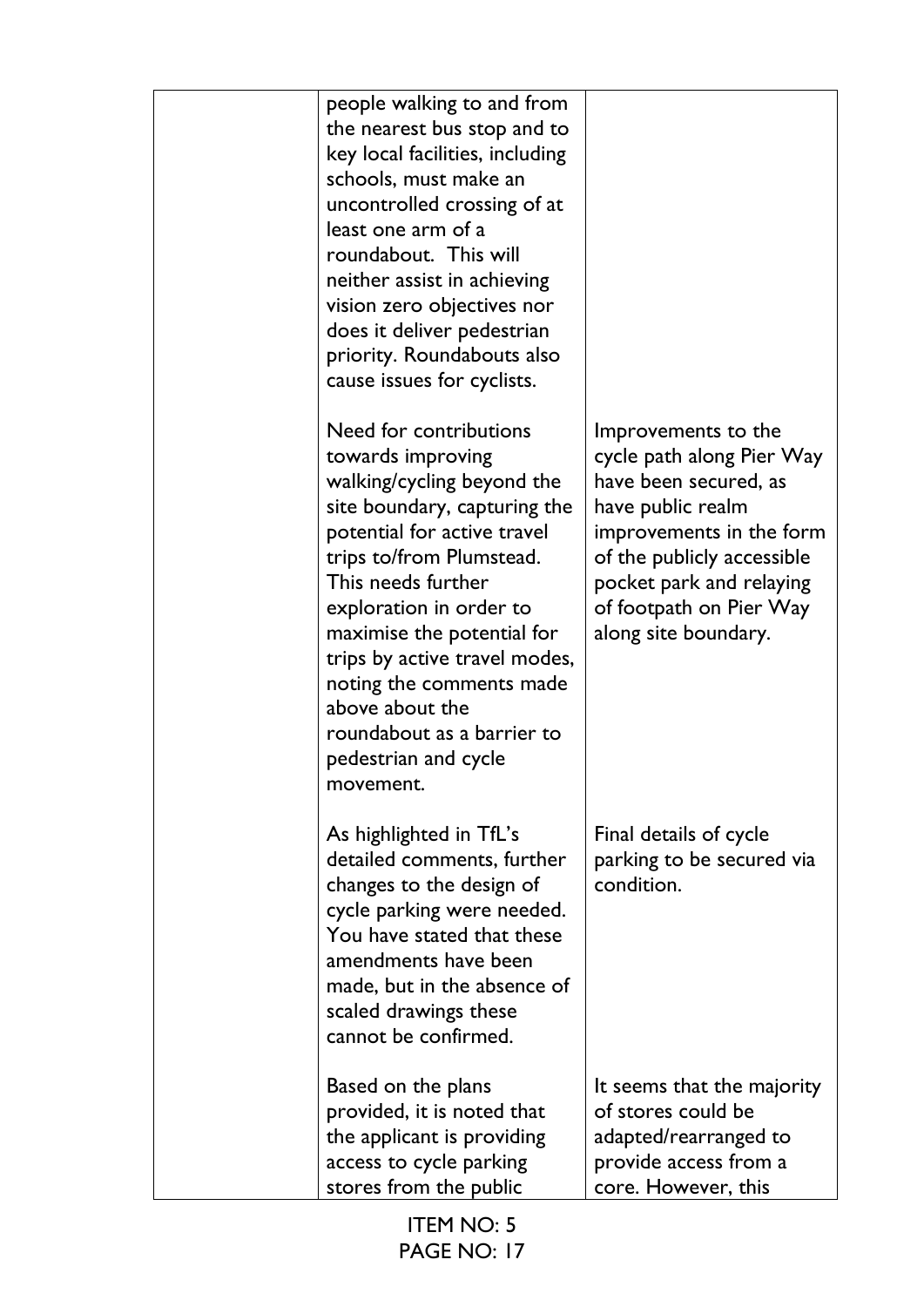| realm. As highlighted in pre-<br>application discussions,<br>access to cycle parking<br>should be through lobbies<br>or other similar spaces in<br>order that sufficient natural<br>surveillance is provided to<br>avoid creating situations<br>which compromise users'<br>personal security.                                                                                                                  | would make accessing the<br>stores more convoluted<br>as residents would have<br>to navigate multiple doors<br>and corridors. Moreover,<br>there is no policy<br>requirement for access to<br>be provided from a core,<br>nor did the Met's SBD<br>Officer raise objection to<br>the proposed<br>arrangements. Cycle<br>parking details will be<br>expected to demonstrate<br>that efforts have been<br>made to address security<br>concerns, such as<br>installation of CCTV and<br>adequate lighting. |
|----------------------------------------------------------------------------------------------------------------------------------------------------------------------------------------------------------------------------------------------------------------------------------------------------------------------------------------------------------------------------------------------------------------|---------------------------------------------------------------------------------------------------------------------------------------------------------------------------------------------------------------------------------------------------------------------------------------------------------------------------------------------------------------------------------------------------------------------------------------------------------------------------------------------------------|
| The layout of the some of<br>the cycle parking stores<br>needs further thought. One<br>of the cycle stores located<br>in Block D shows the<br>current positioning of the<br>two-tier racks will make<br>those at the end difficult to<br>use.                                                                                                                                                                  | Officers are satisfied that<br>the final details can be<br>agreed at condition stage.<br>The applicant has<br>however provided<br>updated plans to address<br>the specific issues raised<br>with Block D.                                                                                                                                                                                                                                                                                               |
| At present, the bus<br>corridor (244/380) serving<br>this site is operating at full<br>capacity and cannot<br>accommodate the additional<br>demand generated by the<br>proposed development. The<br>requested contribution of<br>£270,000 is for an extra<br>return bus journey during<br>the peak period, to mitigate<br>the demand generated by<br>the proposed development.<br>This request is made in line | The contribution has been<br>agreed.                                                                                                                                                                                                                                                                                                                                                                                                                                                                    |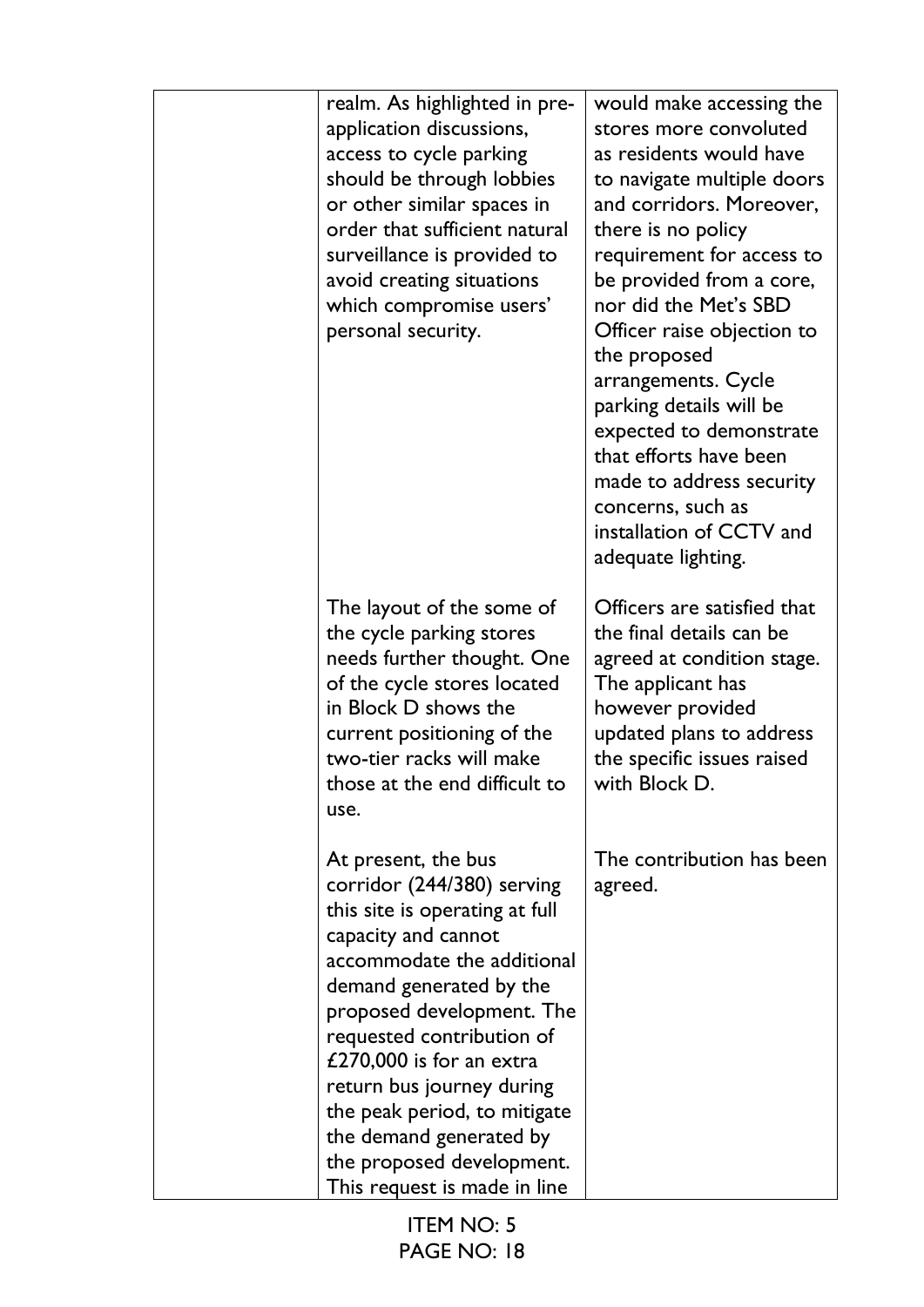|            | with Policy T4 of the<br>London Plan and has been<br>reduced to three years<br>from the usual 5 taking<br>account of the shorter<br>period of time it is expected<br>in this case to reach an<br>operational viable demand<br>for the service.                                                                    |                                                                                                                                                                                                                             |
|------------|-------------------------------------------------------------------------------------------------------------------------------------------------------------------------------------------------------------------------------------------------------------------------------------------------------------------|-----------------------------------------------------------------------------------------------------------------------------------------------------------------------------------------------------------------------------|
|            | An updated assessment for<br>delivery and servicing<br>demand has not been<br>provided. There is a<br>concern that consideration<br>has not been given to the<br>increase in online deliveries<br>which has increased in the<br>recent years. What<br>measures are being<br>implemented to manage this<br>demand? | A Delivery and Servicing<br>Plan will be secured via<br>condition. However, from<br>the current plans there<br>are areas within the<br>access roads where<br>delivery vehicles could<br>stand while deliveries are<br>made. |
|            | What amendments has the<br>applicant made to the<br>scheme to address TfL's<br>concerns raised about<br>delivery and servicing<br>movement? As highlighted<br>previously, the movement<br>looked tight, and could<br>result in conflict between<br>cyclists, pedestrians and<br>vehicles.                         | <b>RBG Highways Officers</b><br>have not raised similar<br>concerns and it is<br>considered that these<br>issues can be addressed at<br>the submission of details<br>stage.                                                 |
| <b>GLA</b> | Land use principles: The<br>London Plan states that to<br>meet the predicted increase<br>in demand for care home<br>beds to 2029, London needs<br>to provide an average of<br>867 care home beds a year.<br>The proposals have not<br>satisfactorily addressed                                                    | Discussed in the Principle<br>of Development section<br>of this report.                                                                                                                                                     |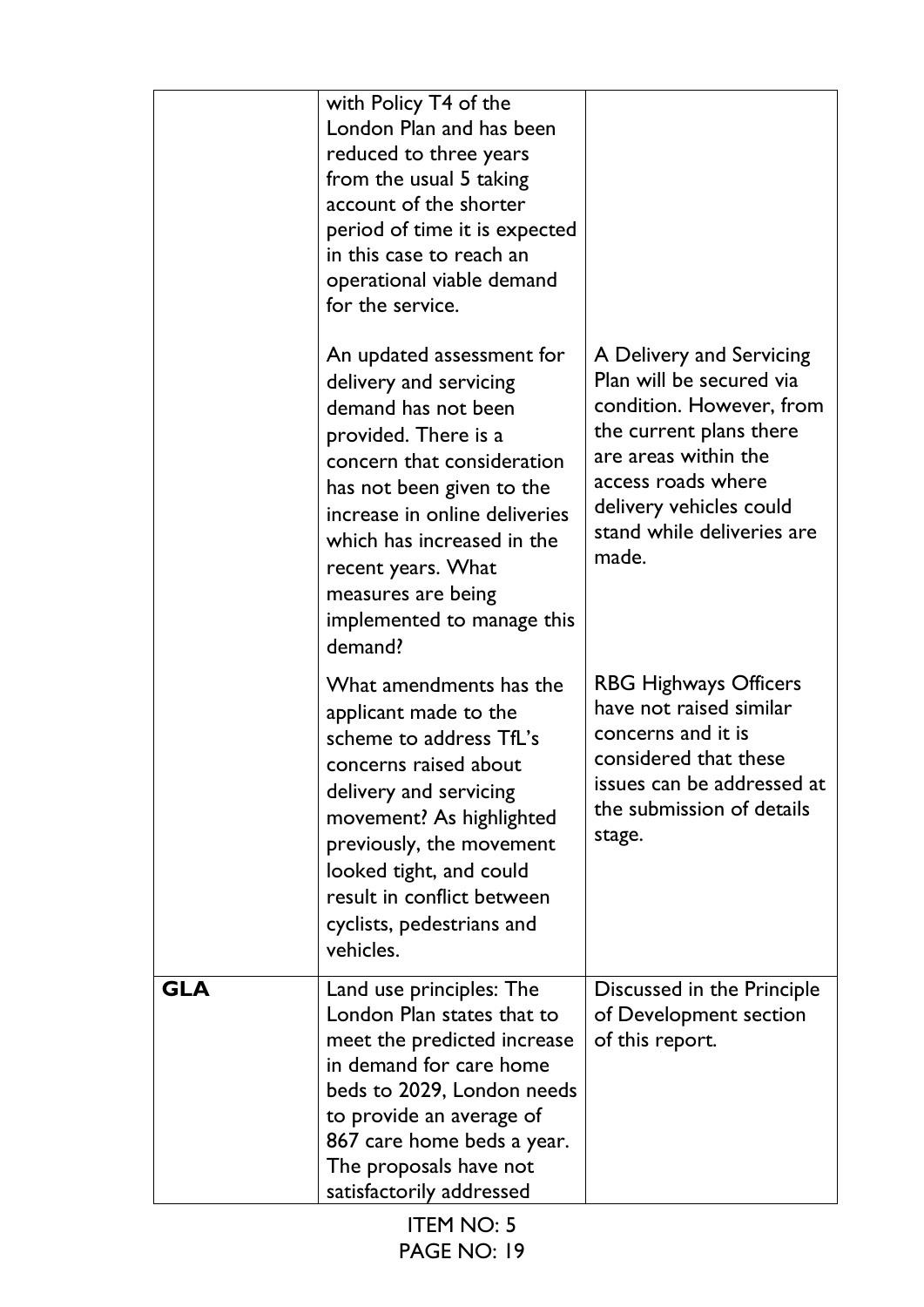| 'identified need' for care<br>home accommodation<br>within the borough, and<br>how this need will be met in<br>the short, medium and long-<br>term. Further information is<br>required to clarify care<br>home accommodation need<br>within and provision within<br>Greenwich, noting the<br>strategic wide need for<br>increased provision of such<br>facilities. The principle of<br>residential development on<br>the site could be accepted,<br>subject to the resolution of<br>the loss of the care home.<br>Equalities: An equalities<br>impact assessment should       | This has been provided.<br>However, updated                                                                                                                                 |
|-------------------------------------------------------------------------------------------------------------------------------------------------------------------------------------------------------------------------------------------------------------------------------------------------------------------------------------------------------------------------------------------------------------------------------------------------------------------------------------------------------------------------------------------------------------------------------|-----------------------------------------------------------------------------------------------------------------------------------------------------------------------------|
| be provided.                                                                                                                                                                                                                                                                                                                                                                                                                                                                                                                                                                  | information requested as<br>part of landscaping<br>condition.                                                                                                               |
| Affordable housing: The<br>scheme proposes 42%<br>affordable housing by<br>habitable room, comprising<br>100% London Affordable<br>Rent. The scheme may be<br>eligible to follow the Fast<br>Track Route (FTR) subject<br>to confirmation that the<br>offer comprises at least 35%<br>affordable housing without<br>public subsidy; that the<br>tenure split is acceptable to<br>the Council; and that the<br>scheme meets other policy<br>requirements and<br>obligations to the<br>satisfaction of the borough<br>and the Mayor. Affordability<br>levels and an early stage | Scheme is eligible for fast-<br>track route. Units to be<br>delivered as London<br>Affordable Rents and early<br>stage review to be<br>included in S106 legal<br>agreement. |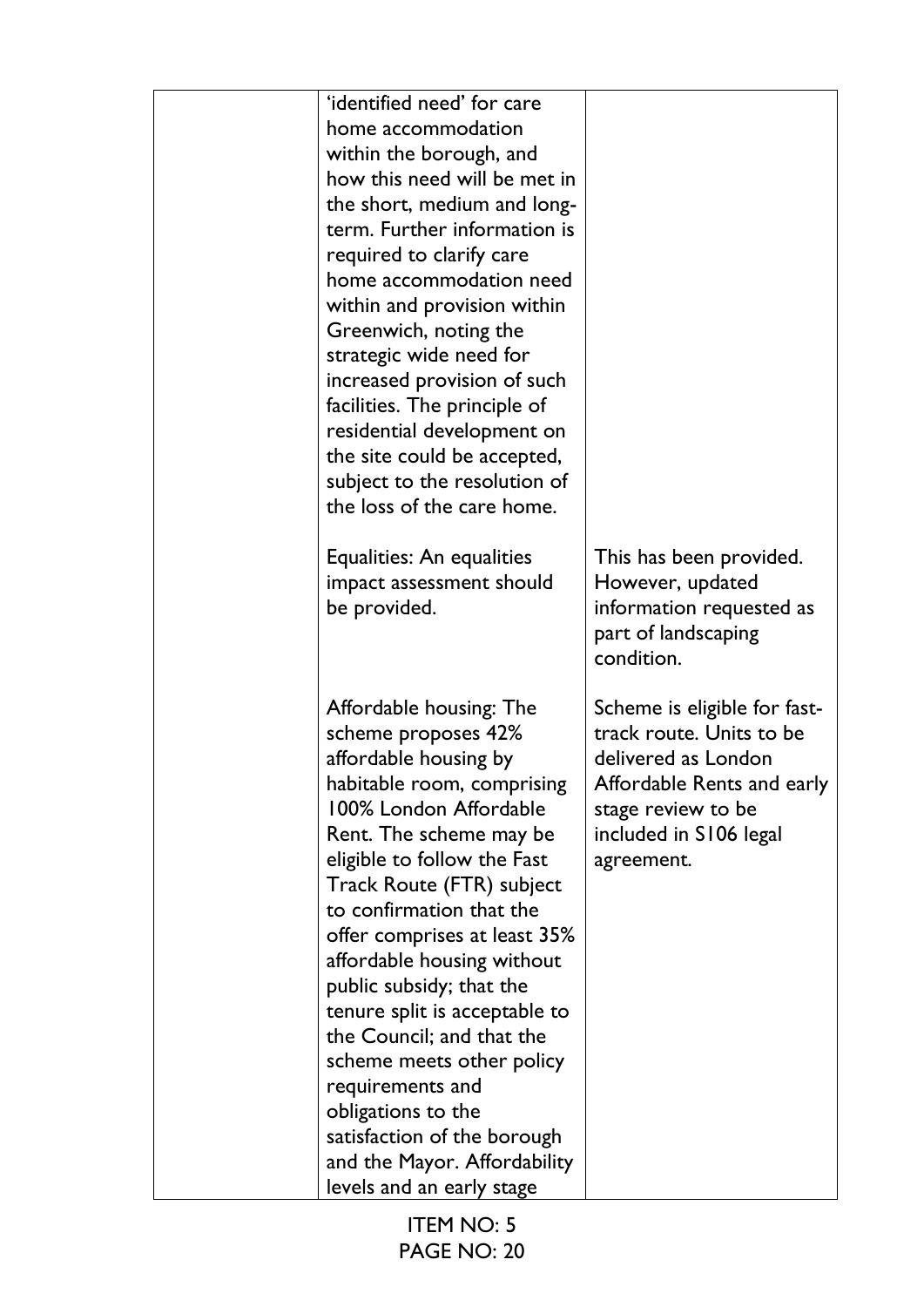| review mechanism must be<br>secured within a S106<br>agreement.                                                                                                                                                                                                                                                                                                                                                                                                                                                     |                                                                                                                                                                                                                                                               |
|---------------------------------------------------------------------------------------------------------------------------------------------------------------------------------------------------------------------------------------------------------------------------------------------------------------------------------------------------------------------------------------------------------------------------------------------------------------------------------------------------------------------|---------------------------------------------------------------------------------------------------------------------------------------------------------------------------------------------------------------------------------------------------------------|
| Urban design: The existing<br>site is a constrained and<br>access through the site<br>should be future-proofed to<br>ensure that any<br>development to the north-<br>east of the site enhances<br>permeability to the wider to<br>the area. The site is not<br>identified within the<br>development plan as<br>suitable for tall buildings and<br>does not comply with Policy<br>D9(B). Subject to<br>addressing the criteria in<br>Policy D9(C), the proposed<br>tall buildings could be<br>acceptable on balance. | Developer has provided<br>indicative drawings<br>showing potential<br>connections to site to the<br>north. Considerations<br>relating to height set out<br>in Design, Townscape,<br><b>Public Realm and Heritage</b><br>section of this report.               |
| Energy: Further information<br>is required in relation to a<br>number of elements of the<br>proposed energy strategy.<br>Detailed technical<br>comments in respect of<br>energy have been circulated<br>to the Council under a<br>separate cover to be<br>addressed in their entirety.                                                                                                                                                                                                                              | Additional information has<br>been provided by the<br>applicant. RBG's<br>Sustainability Officer has<br>raised no objections,<br>subject to conditions.                                                                                                       |
| Flood risk: A review of<br>flood risk (including residual<br>risks) from all flooding<br>sources should be provided.<br>Flood resilience and<br>emergency planning<br>measures should be<br>proposed.<br>Sustainable drainage:<br>Further information in                                                                                                                                                                                                                                                            | A flood risk assessment<br>has been provided. This<br>has been reviewed by the<br>Council's<br>flooding/drainage specialist<br>and no objections were<br>raised subject to<br>condition. This is<br>discussed further in the<br><b>Flood Risk and Surface</b> |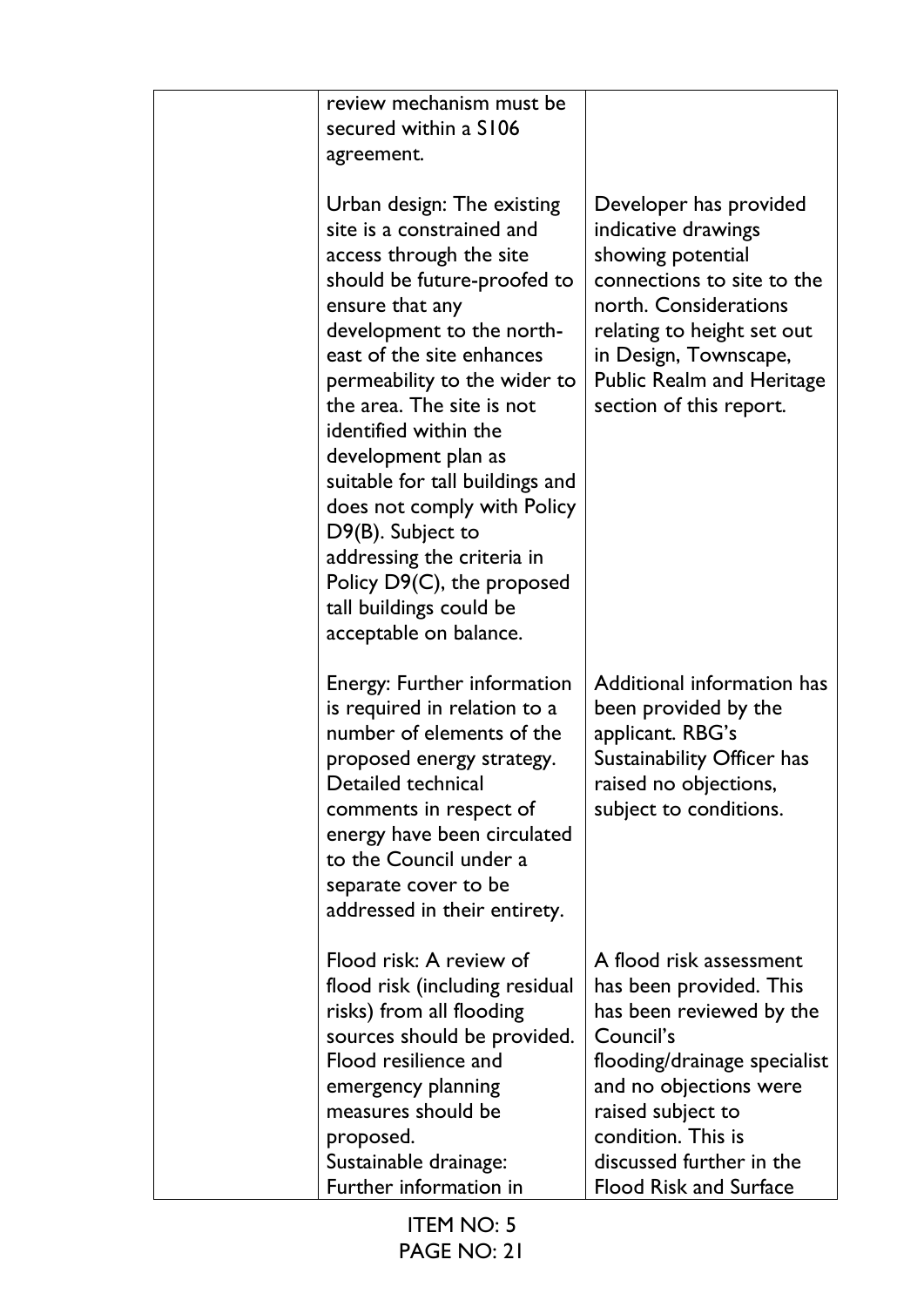| relation to the inclusion of<br>SuDS and associated<br>maintenance plan is<br>required.                                                                                                                                                                                                                                                                                                                          | Water section of this<br>report.                                                                                           |
|------------------------------------------------------------------------------------------------------------------------------------------------------------------------------------------------------------------------------------------------------------------------------------------------------------------------------------------------------------------------------------------------------------------|----------------------------------------------------------------------------------------------------------------------------|
| Urban Greening: A drawing<br>showing the extent of each<br>surface cover type is<br>required to confirm the<br>UGF score calculation.                                                                                                                                                                                                                                                                            | This has been provided.                                                                                                    |
| Air quality: Further<br>information is required to<br>determine compliance with<br>London Plan air quality<br>policies. Construction phase<br>conditions should be page<br>26 imposed requiring that<br>on-site plant and machinery<br>complies with the London<br><b>NRMM Low Emission Zone</b><br>standards and that<br>mitigation measures for a<br>medium-risk construction<br>are written into an<br>AQDMP. | Further air quality<br>information to be secured<br>via condition.                                                         |
| Transport: A car-free<br>scheme is required to<br>comply with Policy T6 and<br>the OAPF. Further<br>consideration should be<br>given to prioritising the<br>movement of pedestrians<br>and cyclists within and<br>to/from the site. A<br>contribution towards public<br>transport enhancements<br>should be secured, as well<br>as conditions to mitigate<br>impacts during construction<br>and operation.       | Discussed above in<br>response to TfL's<br>comments and in the<br><b>Transport and Highways</b><br>section of this report. |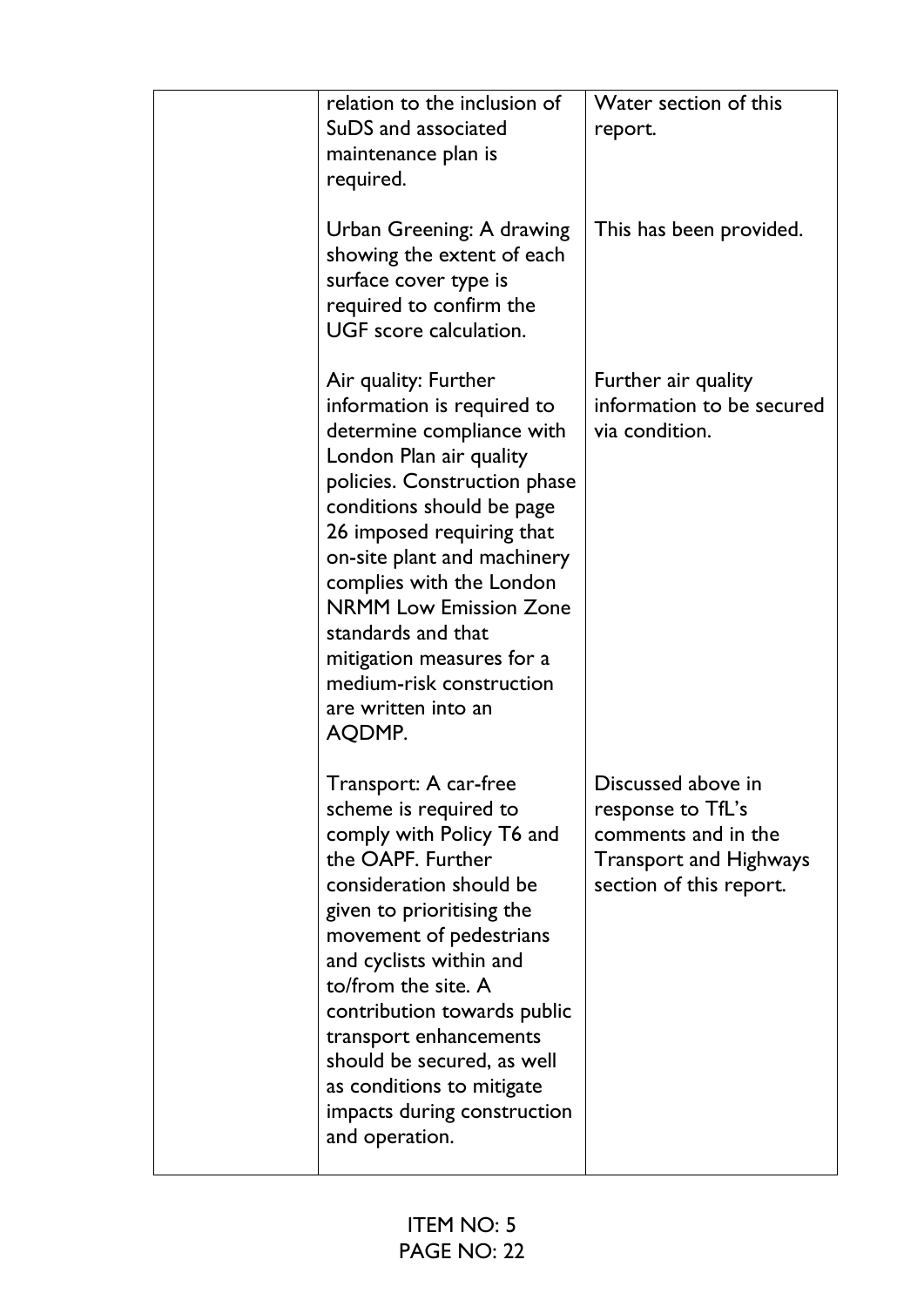| Greater<br>London<br>Archaeologica<br><b>I Advisory</b><br><b>Service</b><br>(GLAAS)<br>Metropolitan<br><b>Police (Design</b><br><b>Out Crime</b><br>Officer) | No objection, subject to<br>conditions.<br>Because the development is<br>suitable to achieve Secured<br>by Design accreditation, I<br>would seek to have a<br>'Secured by Design'<br>condition attached to any<br>permission that may be<br>granted in connection with<br>this application. | Noted - Relevant<br>conditions set out in<br>Appendix 2.<br>Noted – Secure by Design<br>condition set out in<br>Appendix 2. |
|---------------------------------------------------------------------------------------------------------------------------------------------------------------|---------------------------------------------------------------------------------------------------------------------------------------------------------------------------------------------------------------------------------------------------------------------------------------------|-----------------------------------------------------------------------------------------------------------------------------|
| <b>Thames</b><br>Water                                                                                                                                        | <b>Waste Comments:</b><br><b>Thames Water would</b><br>advise that with regard to<br><b>FOUL WATER sewerage</b><br>network infrastructure<br>capacity, we would not have<br>any objection to the above<br>planning application, based<br>on the information<br>provided.                    | Noted.                                                                                                                      |
|                                                                                                                                                               | <b>Thames Water would</b><br>advise that with regard to<br><b>SURFACE WATER network</b><br>infrastructure capacity, we<br>would not have any<br>objection to the above<br>planning application, based<br>on the information<br>provided.                                                    | Noted.                                                                                                                      |
|                                                                                                                                                               | <b>Water Comments:</b><br>Following initial<br>investigations, Thames<br>Water has identified an<br>inability of the existing<br>water network<br>infrastructure to                                                                                                                         | Condition included within<br>Appendix 2.                                                                                    |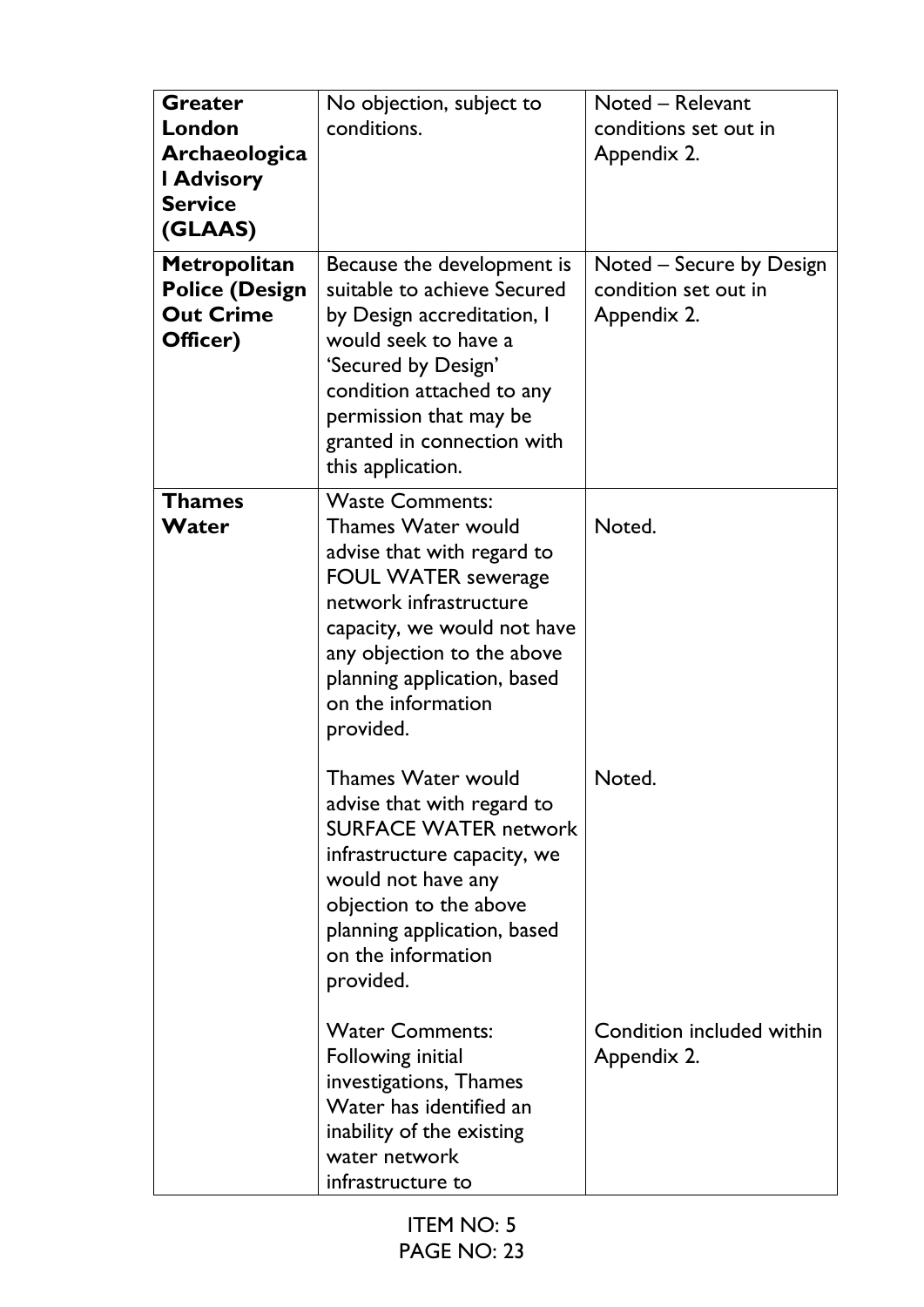| accommodate the needs of<br>this development proposal.<br>A condition is therefore<br>proposed to facilitate water<br>network upgrades.                                                                                                                                                                                                                                                        |                                                          |
|------------------------------------------------------------------------------------------------------------------------------------------------------------------------------------------------------------------------------------------------------------------------------------------------------------------------------------------------------------------------------------------------|----------------------------------------------------------|
| The proposed development<br>is located within 5m of a<br>strategic water main.<br>Thames Water do NOT<br>permit the building over or<br>construction within 5m, of<br>strategic water mains. A<br>condition is sought to<br>enforce this.                                                                                                                                                      | Condition included within<br>Appendix 2.                 |
| The proposed development<br>is located within 15m of a<br>strategic water main.<br>Condition regarding piling is<br>requested.                                                                                                                                                                                                                                                                 | Condition included within<br>Appendix 2.                 |
| The proposed development<br>is located within 15m of our<br>underground water assets<br>and as such we would<br>request an informative<br>attached to any approval<br>granted.                                                                                                                                                                                                                 | Informative included<br>within Appendix 2.               |
| There are water mains<br>crossing or close to your<br>development. Thames<br>Water do NOT permit the<br>building over or<br>construction within 3m of<br>water mains. If the applicant<br>is planning significant works<br>near our mains (within 3m)<br>we'll need to check that the<br>development doesn't<br>reduce capacity, limit repair<br>or maintenance activities<br>during and after | Noted. Relevant<br>informative set out in<br>Appendix 2. |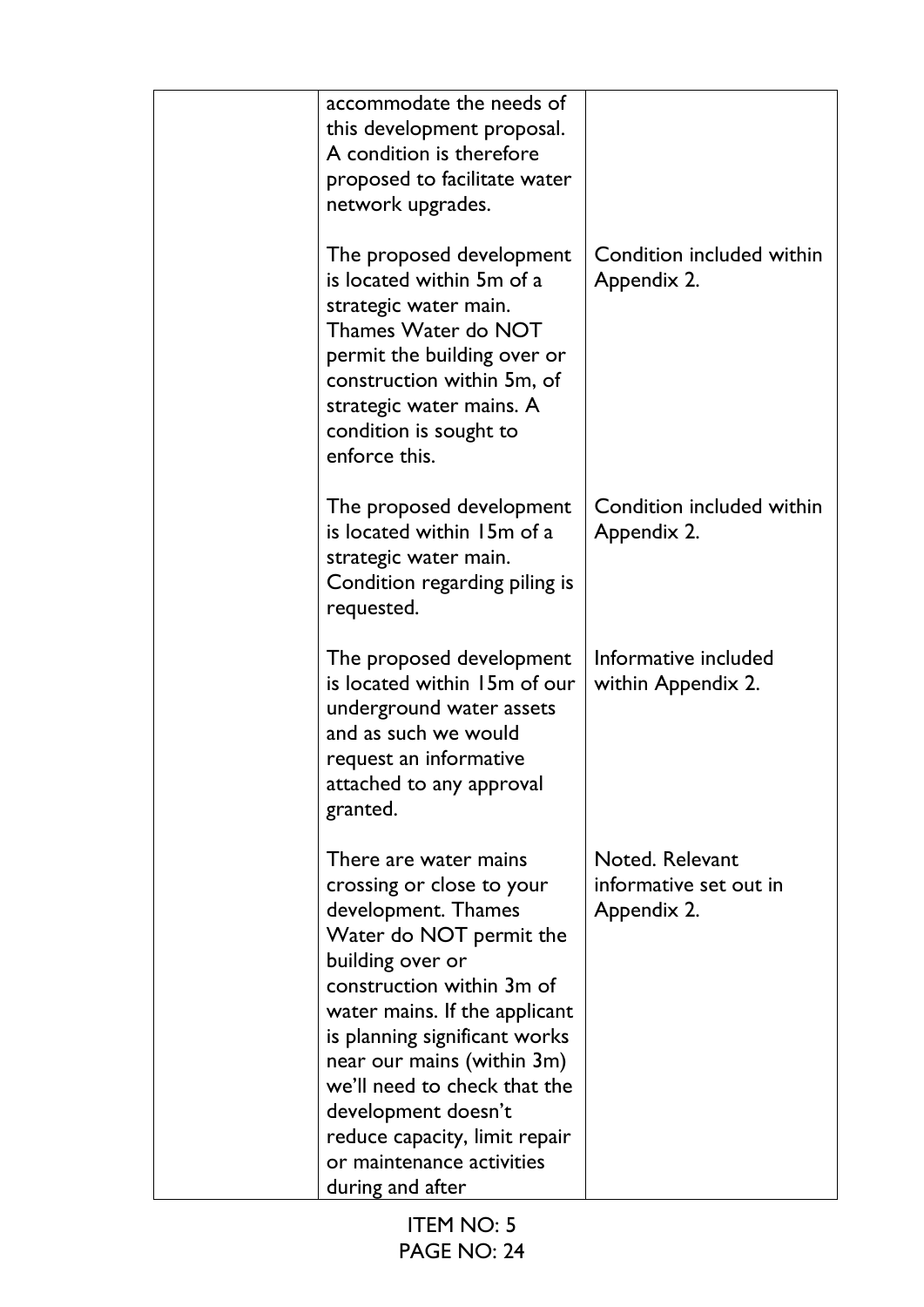|                                                                                   | construction, or inhibit the<br>services we provide in any<br>other way.                                                                                                                                                                                                                                                                                                                                                                                                                                                                                                                                            |                                                                                                                    |
|-----------------------------------------------------------------------------------|---------------------------------------------------------------------------------------------------------------------------------------------------------------------------------------------------------------------------------------------------------------------------------------------------------------------------------------------------------------------------------------------------------------------------------------------------------------------------------------------------------------------------------------------------------------------------------------------------------------------|--------------------------------------------------------------------------------------------------------------------|
| <b>Environment</b><br><b>Agency</b>                                               | The Environment Agency<br>has no objection to the<br>proposed development as<br>submitted, subject to the<br>inclusion of conditions on<br>any planning permission<br>granted.                                                                                                                                                                                                                                                                                                                                                                                                                                      | Noted - relevant<br>conditions set out in<br>Appendix 2 of this report.                                            |
| <b>London fire</b><br><b>Brigade</b>                                              | The London Fire Brigade<br>(LFB) has been consulted<br>with regard to the above-<br>mentioned premises and<br>have no further<br>observations to make. It<br>should be ensured that if<br>any material amendments to<br>this consultation is<br>proposed, a further<br>consultation may be<br>required.                                                                                                                                                                                                                                                                                                             | Noted.                                                                                                             |
| <b>NHS London</b><br><b>Healthy</b><br>Urban<br><b>Development</b><br>Unit (HUDU) | Health infrastructure in<br>Greenwich is extremely<br>stretched with little or no<br>capacity for the projected<br>increased population from<br>this and other<br>developments. The Primary<br>Care Networks (PCNs), set<br>up in 2019 are in the<br>process of reviewing their<br>estate requirements in light<br>of additional clinical roles.<br>new ways of working, the<br>significant pressures caused<br>by Covid-19. This work will<br>be incorporated within a<br>wider NHS estate strategy<br>for Greenwich and South<br>East London in line with the<br>NHS 2019 Long Term Plan<br>and local priorities. | Noted. Contribution has<br>been agreed by the<br>applicant and will be<br>secured via the S106 Legal<br>Agreement. |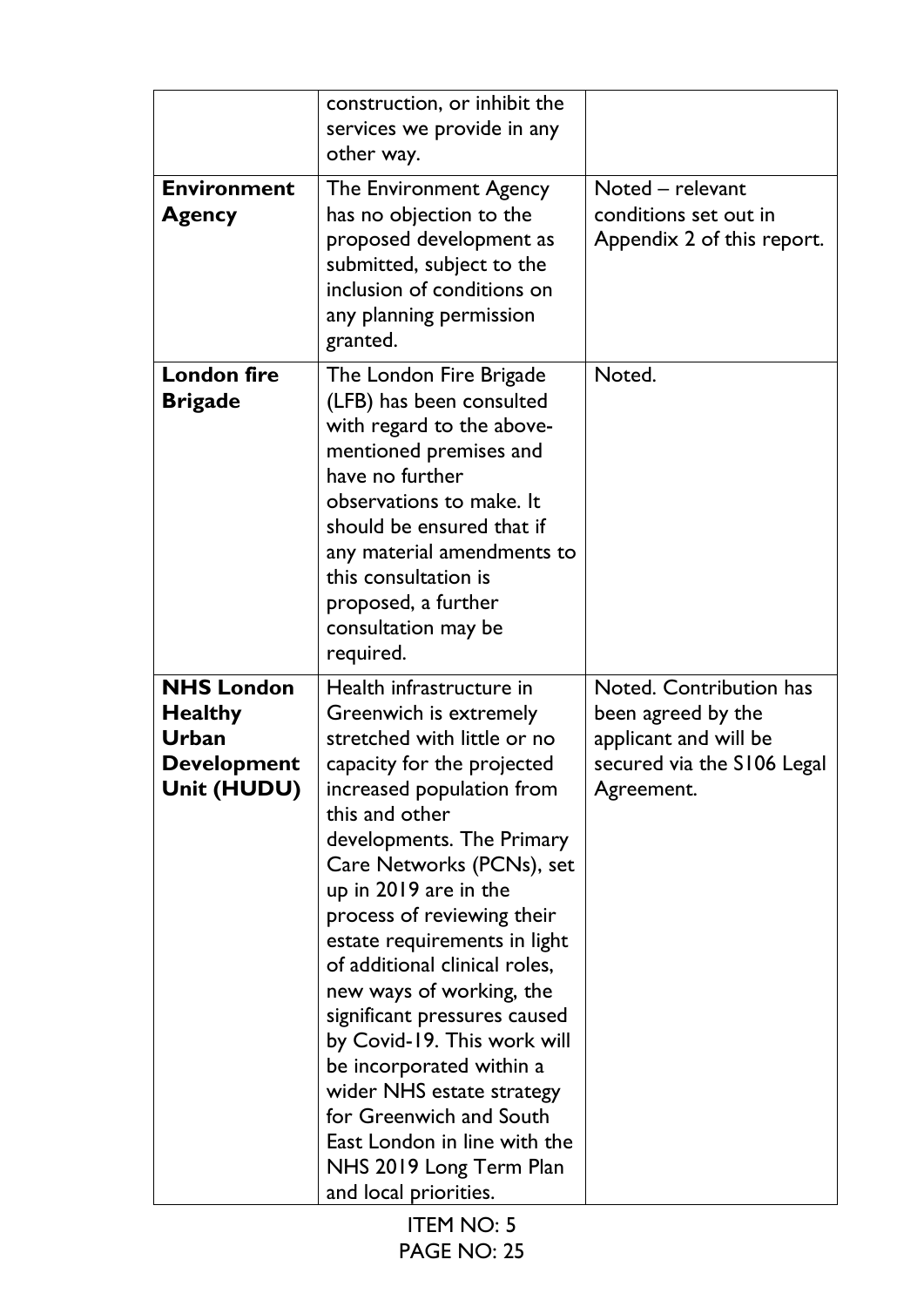| The three existing health       |  |
|---------------------------------|--|
| facilities in closest proximity |  |
| to the site all form part of    |  |
| the Riverview PCN. The          |  |
| intention will be to expand     |  |
| capacity within this            |  |
| PCN/the north eastern part      |  |
| of the borough to               |  |
| accommodate the increased       |  |
| health demands from the         |  |
| development. The cost of        |  |
| providing this increased        |  |
| capacity is calculated as       |  |
| £318,000 at today's costs.      |  |
|                                 |  |
| The practices across the        |  |
| <b>Riverview PCN are</b>        |  |
| operating above the 1800        |  |
| GP to patient ratio, with       |  |
| this positioning worsening      |  |
| with the GLA population         |  |
| growth forecast in the          |  |
| short/medium and long           |  |
| term.                           |  |
|                                 |  |
| While the applicant has         |  |
| advised that the local GPs      |  |
| are accepting new patients,     |  |
| this is not the appropriate     |  |
| test for a number of            |  |
| reasons, including that         |  |
| services will be stretched      |  |
| with longer waiting times       |  |
| for existing patients before    |  |
| a practice may close it list    |  |
| to new patients, practices      |  |
| are recruiting additional       |  |
| clinicians including            |  |
| physiotherapists and            |  |
| pharmacists which will take     |  |
| up additional space.            |  |
|                                 |  |
| We ask that should the          |  |
| planning application be         |  |
|                                 |  |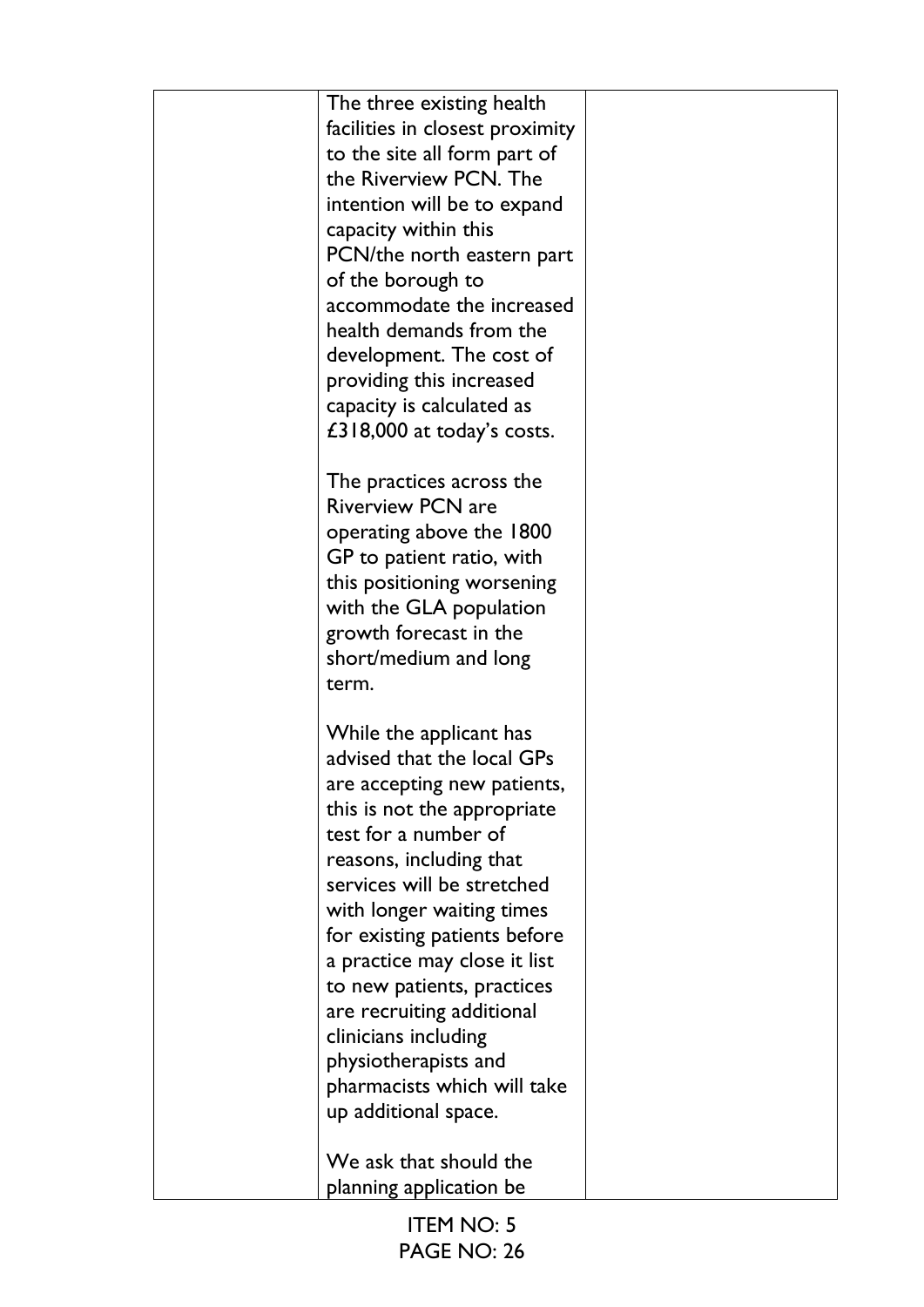| approved this is subject to a<br>clause in the S106 |  |
|-----------------------------------------------------|--|
| agreement securing a                                |  |
| financial contribution of                           |  |
| £318,000 to be paid to the                          |  |
| South East London Clinical                          |  |
| <b>Commissioning Group in</b>                       |  |
| sufficient time to allow the                        |  |
| additional health capacity to                       |  |
| be provided alongside the                           |  |
| arrival of the new                                  |  |
| population.                                         |  |

- 7.6 Internal Consultees
- 7.7 A summary of the consultation responses received from internal parties, along with the Officer comments are set out in table below:

| <b>Details of</b><br>Representatio<br>n and date<br>received | <b>Summary of Comments</b>                                                                                                                                                                                                                                                                                                                                                           | Officer's<br>comments                                                                          |
|--------------------------------------------------------------|--------------------------------------------------------------------------------------------------------------------------------------------------------------------------------------------------------------------------------------------------------------------------------------------------------------------------------------------------------------------------------------|------------------------------------------------------------------------------------------------|
| <b>Sustainability</b><br>and Renewal                         | No objection, subject to<br>conditions/S106 obligations.                                                                                                                                                                                                                                                                                                                             | Noted. Full<br>sustainability<br>considerations<br>set out in<br>Section 20 of<br>this report. |
| Waste<br><b>Services</b>                                     | No objection subject to condition to<br>secure lockable bin stores to units<br>served by 240L bins.                                                                                                                                                                                                                                                                                  | Noted.<br><b>Condition set</b><br>out in<br>Appendix 2.                                        |
| Environmenta<br><b>I</b> Protection                          | Noise and Vibration<br>In terms of the noise aspects $-$ the<br>context of the site seems reasonable<br>for this residential development. Also,<br>the details provided in the submitted<br>acoustic report can generally be seen as<br>satisfactory with acceptable noise levels<br>predicted inside the development.<br>The standard noise conditions would<br>need to be applied: | Noted.<br>Relevant<br>conditions set                                                           |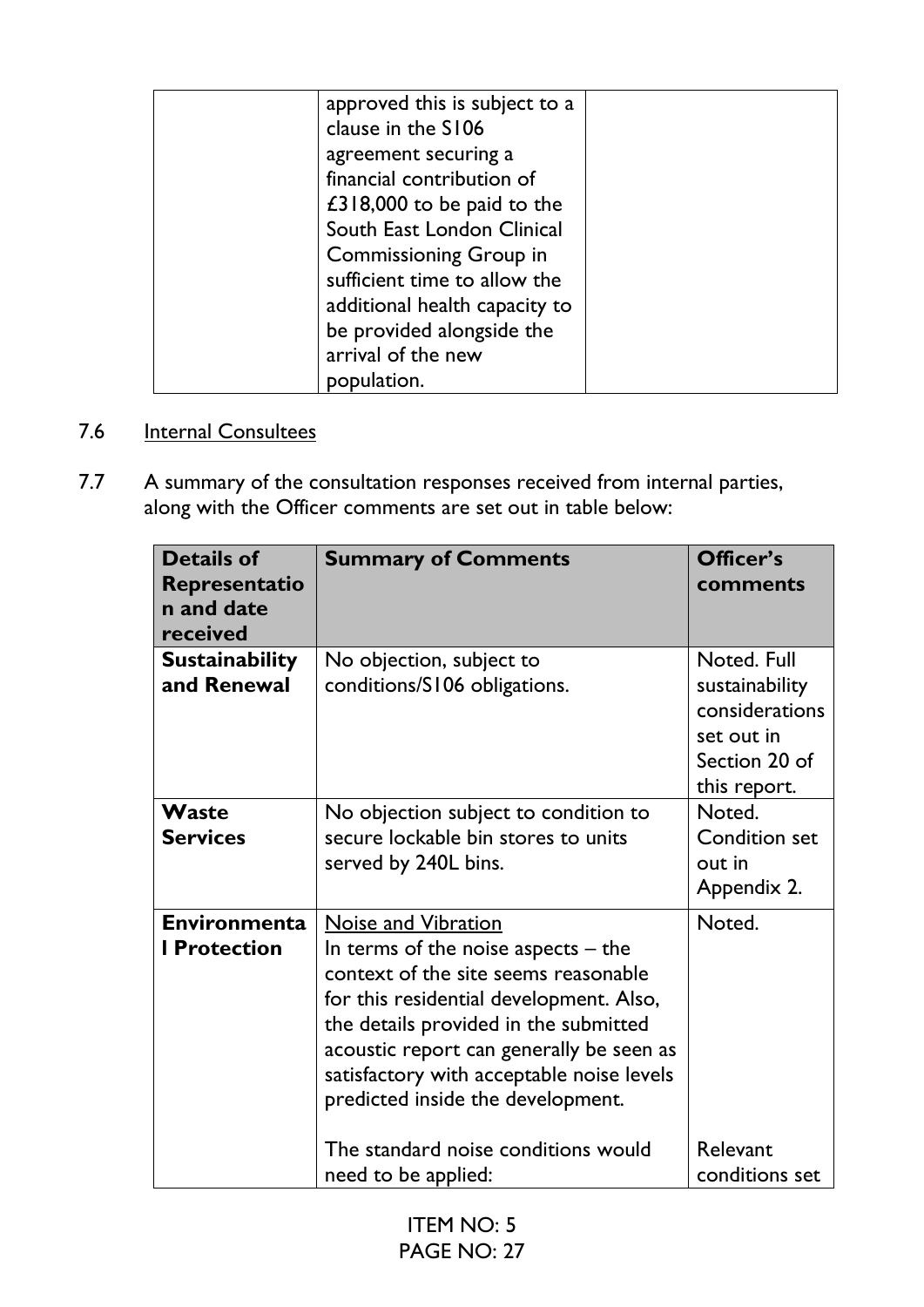| 1. Sound Attenuation - Environmental /<br><b>Transport Noise</b><br>2. Demolition/Construction Noise Impa<br>cts; Major Sites<br>3. Balcony/outdoor areas noise<br>condition<br>4. Plant noise condition                                                                                                                                                                                                                                                                                                                                                                                                                                                                                                                                                                                                                                                                                                                                                                                                                                                                                                                                                                                                                                                                                                   | out in<br>Appendix 2 of<br>this report. |
|------------------------------------------------------------------------------------------------------------------------------------------------------------------------------------------------------------------------------------------------------------------------------------------------------------------------------------------------------------------------------------------------------------------------------------------------------------------------------------------------------------------------------------------------------------------------------------------------------------------------------------------------------------------------------------------------------------------------------------------------------------------------------------------------------------------------------------------------------------------------------------------------------------------------------------------------------------------------------------------------------------------------------------------------------------------------------------------------------------------------------------------------------------------------------------------------------------------------------------------------------------------------------------------------------------|-----------------------------------------|
| <b>Air Quality</b><br>It is noted that the applicant has<br>submitted an air quality impact<br>assessment report prepared by<br>Syntegra Consulting (report ref: Ref:<br>20-7187 dated August 2021).<br>The report highlighted the fact that the<br>proposed development has the<br>potential to cause air quality impacts at<br>sensitive locations during the<br>construction and operational phases, as<br>well as expose future occupants to<br>elevated pollution levels. As such, an<br>Air Quality Assessment was carried out<br>to determine baseline conditions and<br>assess potential effects associated with<br>the scheme.<br>The report Table 4-8 has identified the<br>potential dust emission during<br>construction/demolition phase of the<br>development and suggested some<br>mitigation measure for the site.<br>The report (page 37) discussed about<br>the future exposure and mentioned the<br>use of dispersion modelling. The report<br>suggests that based on the assessment<br>results, future occupant exposure to<br>exceedances of the annual mean $NO2$<br>and $PM_{10}$ objective is unlikely at all floor<br>levels. All results, as per the report (see<br>page 37), are not anticipated to exceed<br>the AQS objective for annual mean<br>$NO2$ and PM <sub>10</sub> . | Noted.                                  |
|                                                                                                                                                                                                                                                                                                                                                                                                                                                                                                                                                                                                                                                                                                                                                                                                                                                                                                                                                                                                                                                                                                                                                                                                                                                                                                            |                                         |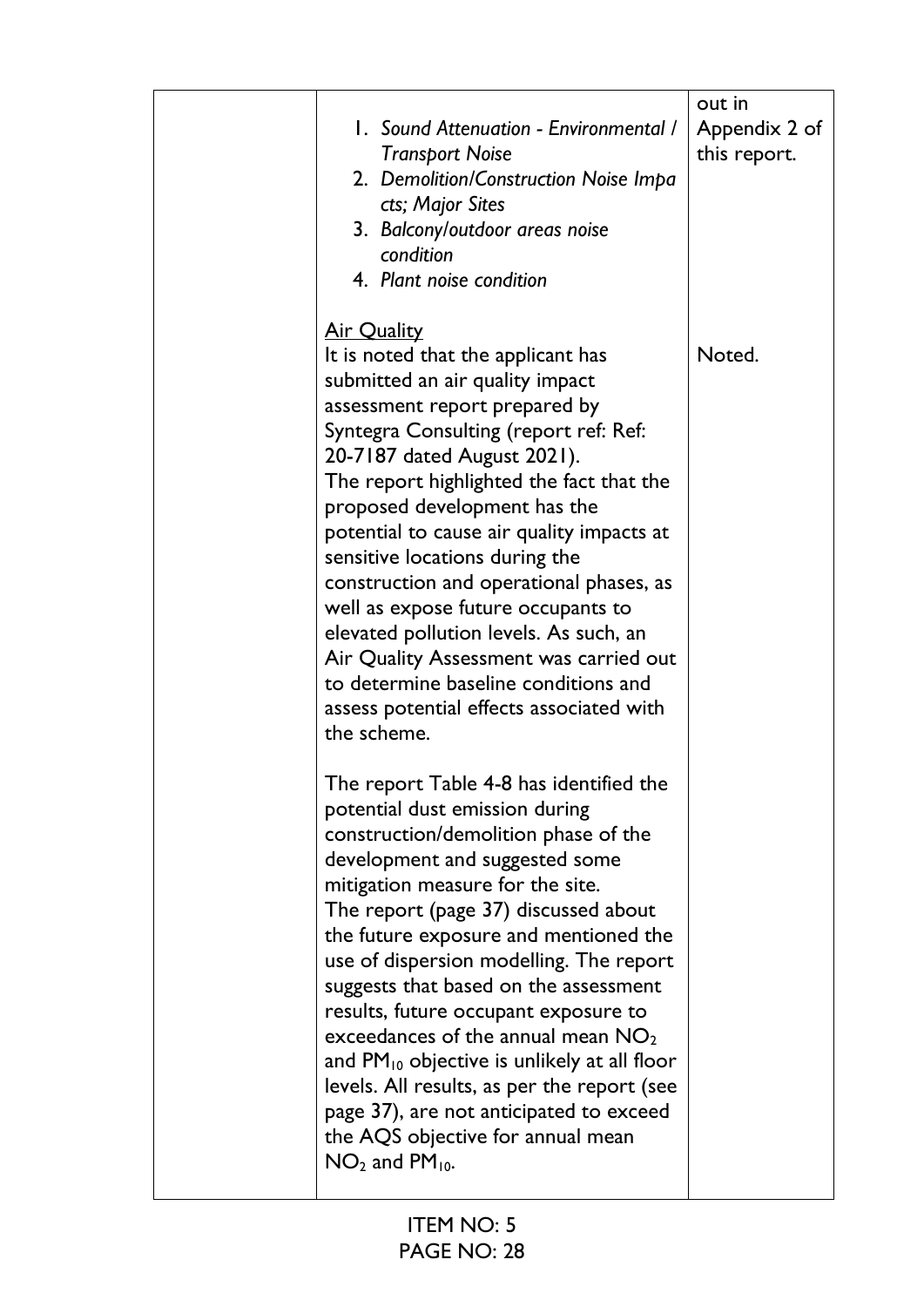| The report has incorporated the air                                      |                |
|--------------------------------------------------------------------------|----------------|
| quality neutral assessment. The report                                   |                |
| suggests that the potential emissions                                    |                |
| from the development were assessed to                                    |                |
| determine compliance with the Air                                        |                |
| Quality Neutral requirements of the                                      |                |
| London Plan. The results indicated an                                    |                |
| acceptable level of building and<br>transport emissions from the scheme  |                |
| will be achieved. As such, the proposed                                  |                |
| development is considered Air Quality                                    |                |
| Neutral.                                                                 |                |
|                                                                          |                |
| The report mentioned that the                                            |                |
| proposed development has the                                             |                |
| potential to expose future users to                                      |                |
| elevated pollution levels in the vicinity                                |                |
| of the site during operation. However,                                   |                |
| the report suggests that the pollution                                   |                |
| mapping provided by the London<br><b>Atmospheric Emissions Inventory</b> |                |
| (LAEI) indicates that future users are                                   |                |
| unlikely to be exposed to pollutant                                      |                |
| concentrations that exceed air quality                                   |                |
| objectives and therefore future                                          | Outstanding    |
| exposure is predicted to be not                                          | details are to |
| significant. However, I note from the                                    | be secured     |
| report (page 37) that dispersion                                         | through        |
| modelling was carried out to predict                                     | condition, as  |
| the future exposure, but no detail has                                   | set out in     |
| been provided and how the model was                                      | Appendix 2 of  |
| validated is also not clear from the                                     | this report.   |
| report. This information should go to                                    |                |
| the appendix of the report.                                              |                |
| On the basis of the information                                          |                |
| available to me I recommend the                                          |                |
| following conditions:                                                    |                |
| (1) Construction environment                                             |                |
| management plan                                                          |                |
| (2) Demolition management plan                                           |                |
| (3) Dust monitoring condition during                                     |                |
| demolition/construction/earthwork                                        |                |
| phase                                                                    |                |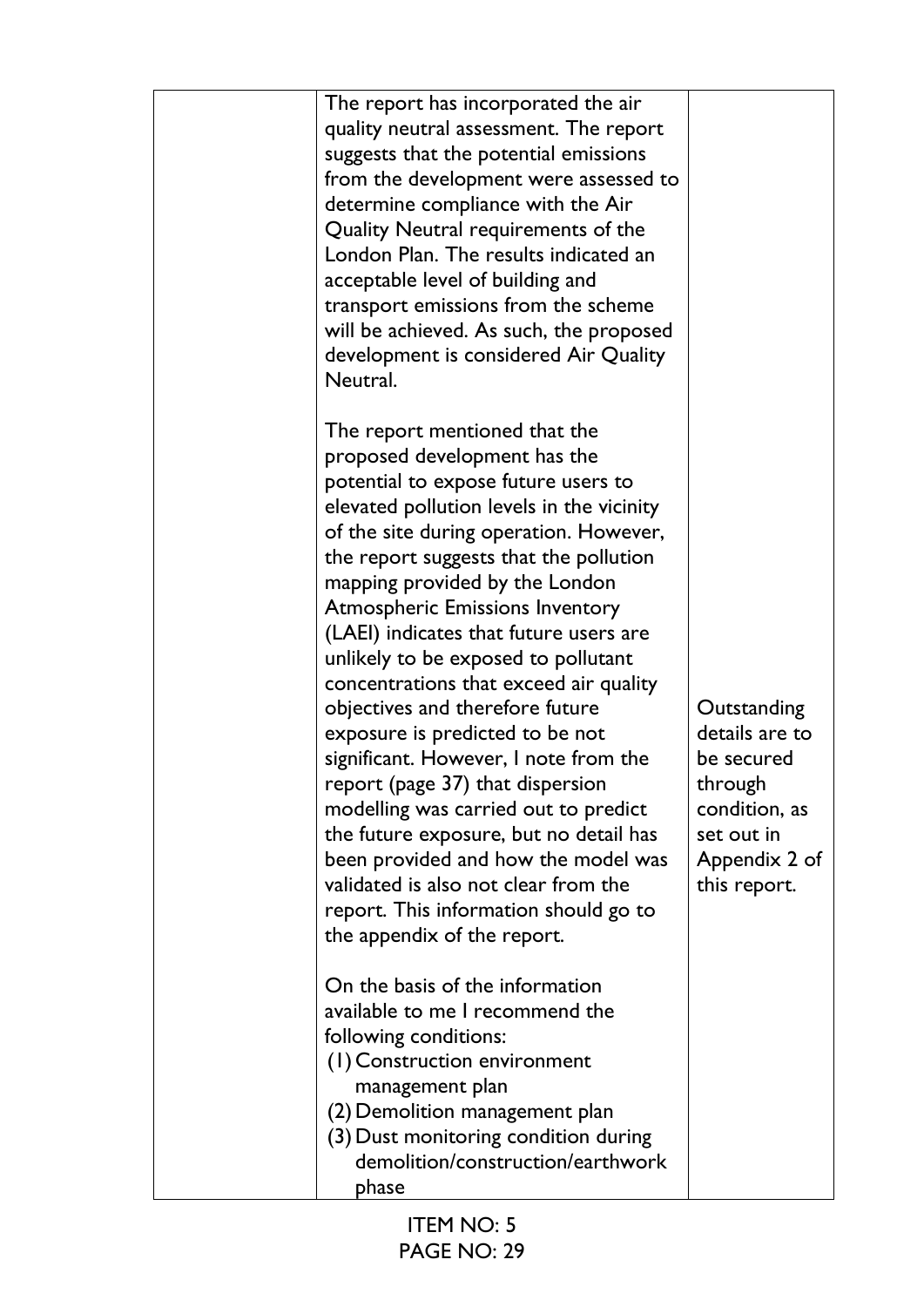| (4)<br><b>NRMM</b> condition<br>(5) Boiler emission condition<br>(6) Further air quality assessment<br>condition to ascertain the future<br>exposure<br><b>Condition for Kitchen</b><br>(7)<br>extraction/ventilation<br>(8)<br>Demolition/construction phase air<br>quality mitigation condition<br>(9) EVCP (if such provision exists)<br>(10) Condition for CHP (if any)                                                                                                                                                                                                                                                                                                                                                                                                                                                                                                                                                                                                                                              | Noted.                                                                |
|--------------------------------------------------------------------------------------------------------------------------------------------------------------------------------------------------------------------------------------------------------------------------------------------------------------------------------------------------------------------------------------------------------------------------------------------------------------------------------------------------------------------------------------------------------------------------------------------------------------------------------------------------------------------------------------------------------------------------------------------------------------------------------------------------------------------------------------------------------------------------------------------------------------------------------------------------------------------------------------------------------------------------|-----------------------------------------------------------------------|
| Contamination<br>Given the nature of the site, with its<br>associated historical contamination and<br>significant depth of made ground and<br>intended future use - It is essential to<br>characterise, and risk assess this site in<br>detail.<br>It is noted that the submitted CGL<br>Geoenvironmental Report - Ref:<br>CG/38206A, Feb 2021; has provided an<br>initial characterisation of the site to be<br>developed; however, it is essential that<br>the Environment Agency are also<br>contacted for specific comment on the<br>following before moving forward with<br>any proposals for remediation and to<br>facilitate any further DQRA<br>requirements - this includes:<br>Matters attaining to piling.<br>Controlled waters (groundwater<br>$etc.$ );<br>And matters attaining to re-use of<br>$\bullet$<br>materials onsite and off-site disposal<br>of hazardous material – in relation<br>to requirements under<br>environmental permit regulations;<br>and Waste Acceptance Criteria<br>(WAC) testing | Relevant<br>conditions set<br>out in<br>Appendix 2 of<br>this report. |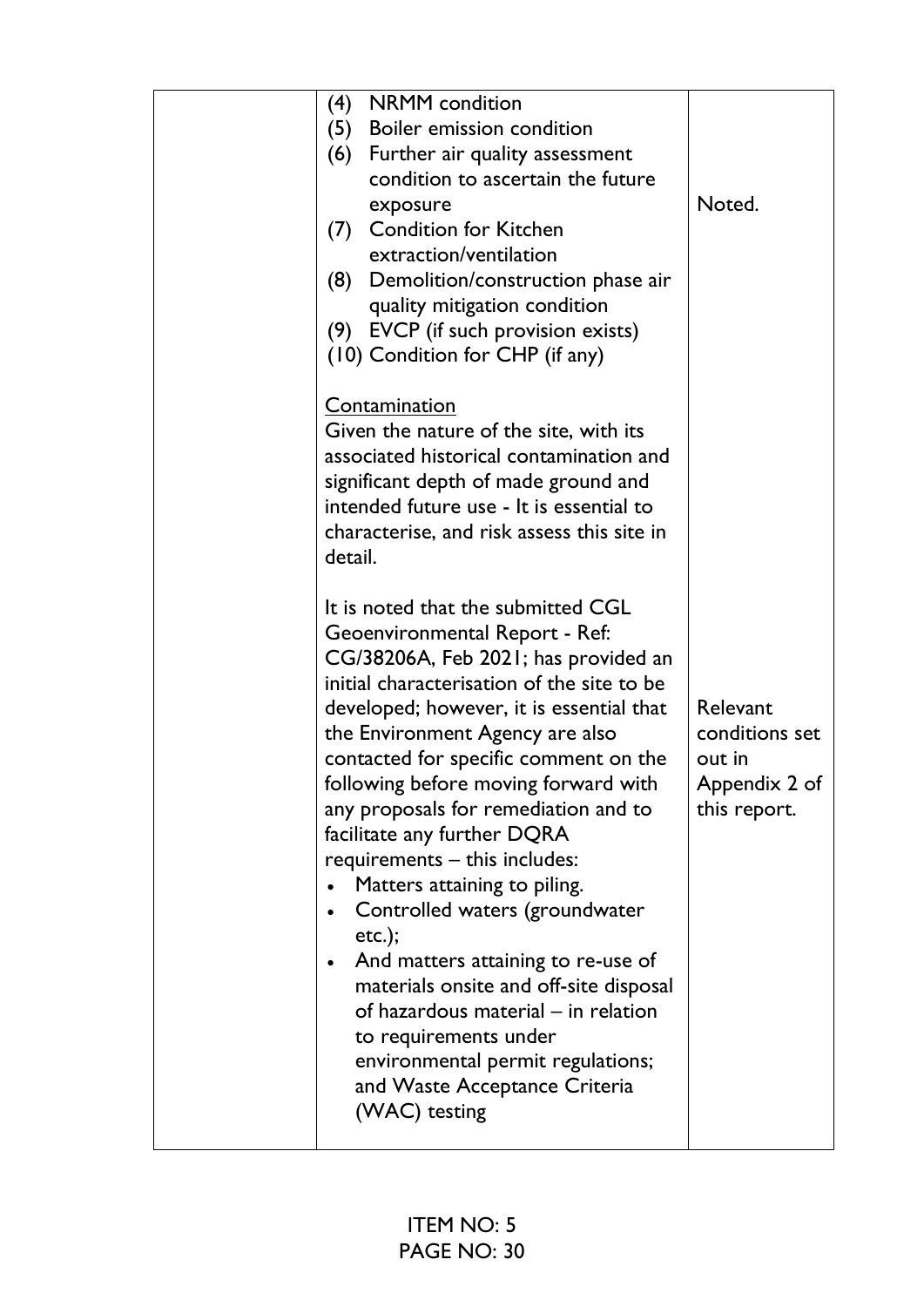| Albeit it is noted from the CGL Report,<br>- that they are conscious of these<br>requirements.                                                                                                                                                                                                                                                                                                                                                                                                                                                                             |  |
|----------------------------------------------------------------------------------------------------------------------------------------------------------------------------------------------------------------------------------------------------------------------------------------------------------------------------------------------------------------------------------------------------------------------------------------------------------------------------------------------------------------------------------------------------------------------------|--|
| Please note this Department should<br>ALSO be copied in on all pertinent<br>correspondence attaining to the<br>Environment Agency response - in view<br>of the above AND all additional<br>information supplied by CGL in respect<br>of the above.                                                                                                                                                                                                                                                                                                                         |  |
| Thames Water are also a relevant<br>stakeholder in this area and should be<br>approached for comment on the points<br>raised - again this Department should<br>be copied in on pertinent responses in<br>view of the above.                                                                                                                                                                                                                                                                                                                                                |  |
| In addition to the above requirements $-$<br>matters pertaining to the Preliminary<br>Risk Assessment of UXO hazards must<br>be undertaken in compliance with<br>current guidance for managing UXO<br>risks (e.g. $C681$ ) – and contingency and<br>training protocols provided in the RIP.<br>Also - provisions for dealing with<br>potential underground structures (tanks<br>etc) will need to be specified; and<br>contingency measures outlined for<br>dealing with these - and should be<br>incorporated into the above strategy $-$<br>and provided as an addendum. |  |
| The 'standard' RBG contaminated land<br>conditions should therefore be in place,<br>for the duration of this Development<br>(please see attached); and - a condition<br>for 'unforeseen contamination' - to<br>cover any issues arising during works.                                                                                                                                                                                                                                                                                                                      |  |
| Regarding removal of asbestos (ACM)<br>on site - this must be undertaken by a<br>licensed operator, as part of the pre -                                                                                                                                                                                                                                                                                                                                                                                                                                                   |  |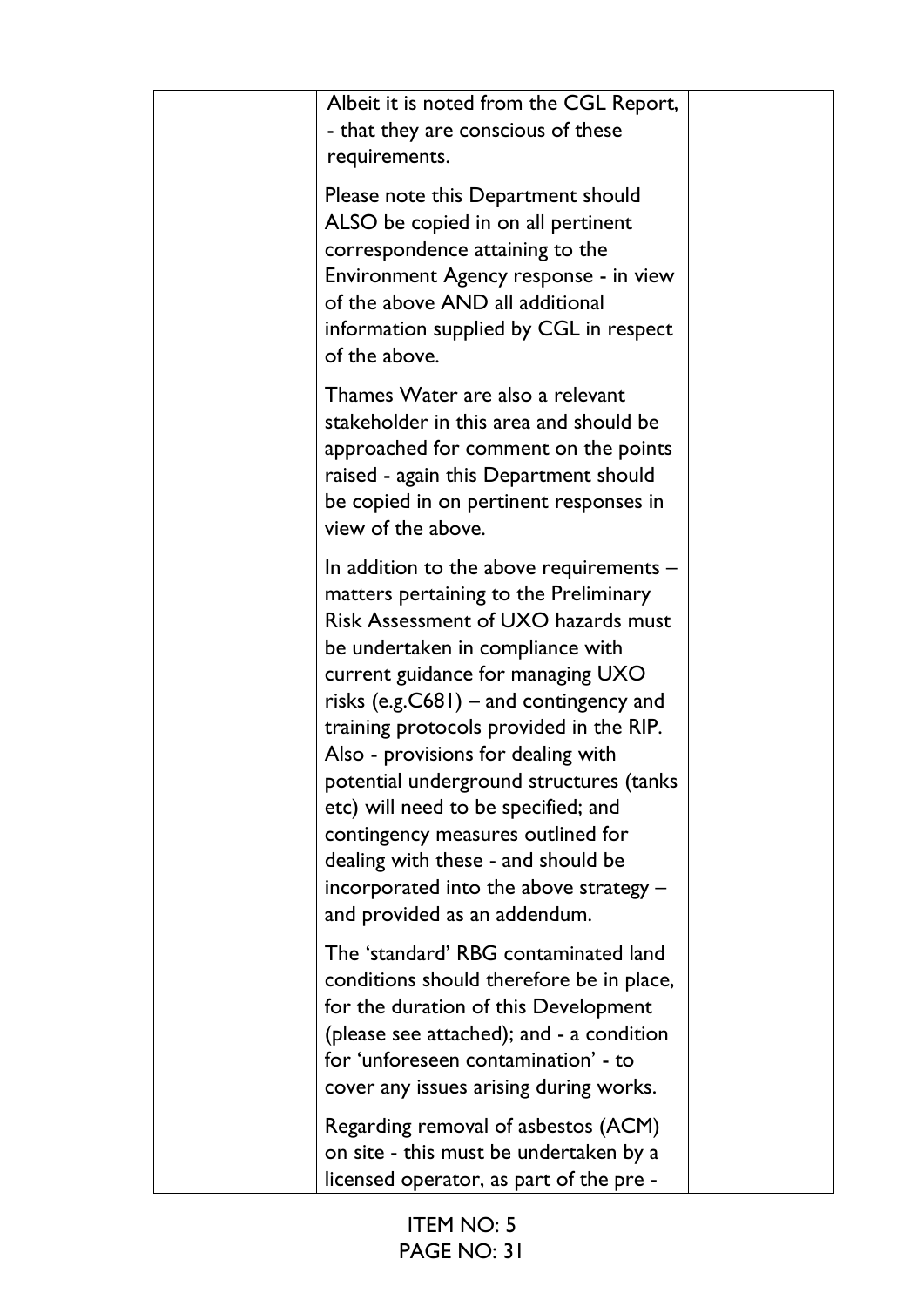| demolition protocols – and where soil<br>bunds are proposed - details attaining<br>to air quality monitoring should be<br>supplied – particularly given that ACM<br>have been identified as CoC. A<br>verification statement on completion<br>will also be required to declare the site<br>is free of ACM. Similar provisions<br>should also be in place to satisfy the<br>removal of Japanese Knotweed by an<br>accredited operator where<br>encountered on site. |  |
|--------------------------------------------------------------------------------------------------------------------------------------------------------------------------------------------------------------------------------------------------------------------------------------------------------------------------------------------------------------------------------------------------------------------------------------------------------------------|--|
| For any additional contamination<br>identified on site the remedial strategy,<br>will need to amend the RIP & VIP<br>$accordingly - in addition to providing$<br>the required details pertaining to<br>capping layers and verification<br>certificates (e.g., waste and imported<br>soils).                                                                                                                                                                        |  |
| On completion of enabling and remedial<br>works a validation statement will be<br>required - stating: 'the site is suitable<br>for its intended use'.                                                                                                                                                                                                                                                                                                              |  |
| CGL can advise the client on these<br>aspects.                                                                                                                                                                                                                                                                                                                                                                                                                     |  |
| Commenting on the initial remedial<br>proposals in the CGL document -<br>please note the following:                                                                                                                                                                                                                                                                                                                                                                |  |
| Additional lines of evidence are<br>undertaken to gain a better<br>understanding of the vapour risks and<br>status at the site. This should include<br>additional monitoring and the collection<br>of vapour samples for laboratory<br>analysis.                                                                                                                                                                                                                   |  |
| In principle, based on the assurances<br>and accuracies of documents provided -                                                                                                                                                                                                                                                                                                                                                                                    |  |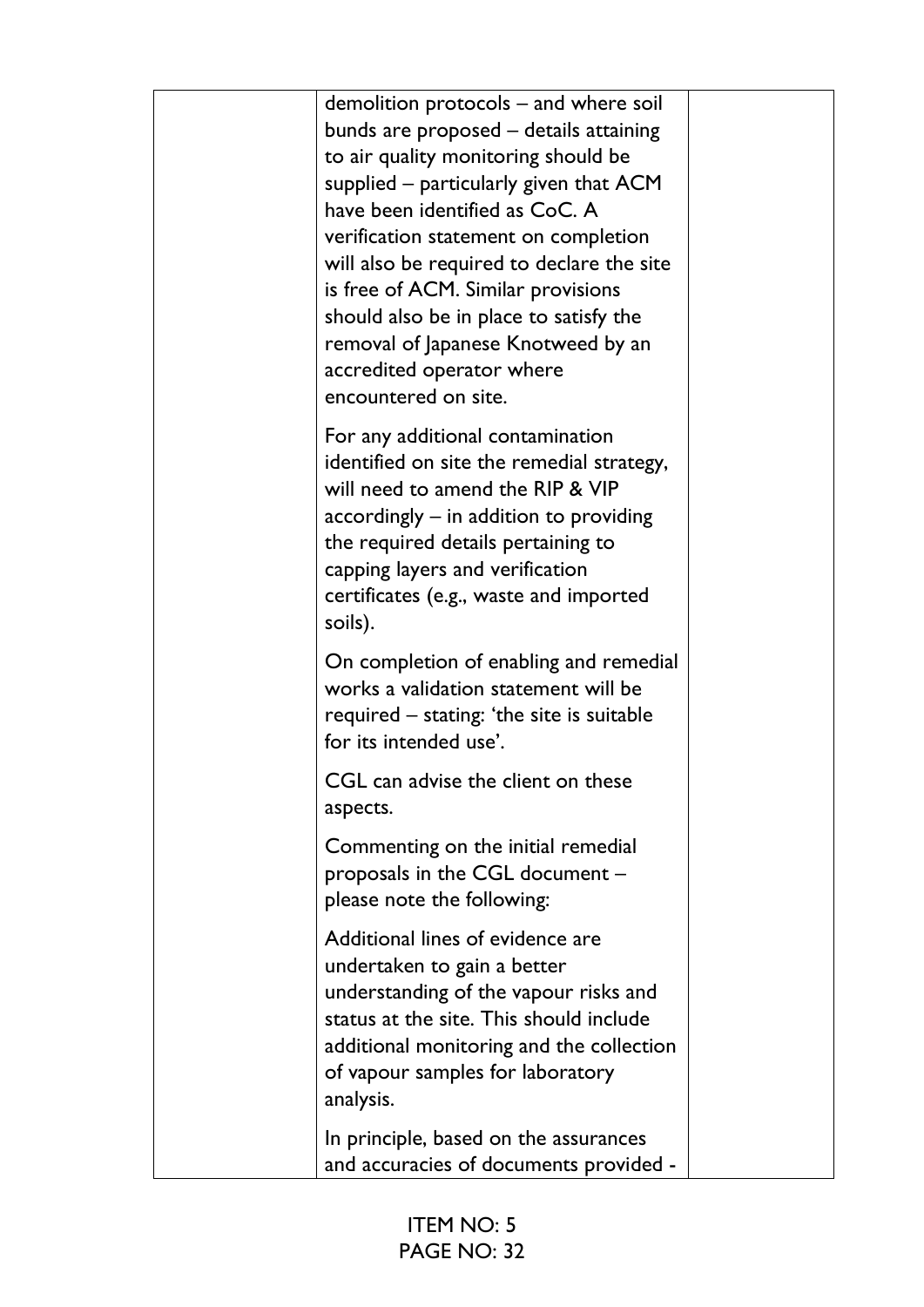|                             | the initial measures advocated are<br>acceptable.                                                                                                                                                                                                                                                                                                                                                                                                                             |        |
|-----------------------------|-------------------------------------------------------------------------------------------------------------------------------------------------------------------------------------------------------------------------------------------------------------------------------------------------------------------------------------------------------------------------------------------------------------------------------------------------------------------------------|--------|
| <b>Adult Social</b><br>Care | <b>Adult Social Care have previously</b><br>engaged with the developer to<br>determine if the application could<br>include the provision of any extra care<br>units. However, this was investigated by<br>the developer, with feedback from local<br>RP's that the site was not suitable to<br>develop extra care on for a number of<br>reasons.                                                                                                                              | Noted. |
|                             | As part of the planning process we have<br>been asked to comment on if we have<br>any concerns about the loss of the<br>existing care home on the site based on<br>our local intelligence and demand.                                                                                                                                                                                                                                                                         |        |
|                             | ASC do not have any concerns over the<br>loss of the Gallions View care home as<br>a local CQC registered care home for<br>the below reasons:                                                                                                                                                                                                                                                                                                                                 |        |
|                             | • The care home closed officially in<br>2019 so there is no immediate impact<br>to local care home capacity<br>$\bullet$ Sustained levels of capacity in the<br>market for the last 12 months with<br>some providers closing individual units<br>to reduce costs whilst occupancy is<br>lower. There is potential to work<br>with these providers to increase<br>capacity should the need arise.<br>• Overall reduction in care home<br>placements since covid with a revised |        |
|                             | market position statement for older<br>people accommodation to ensure the<br>market has the information to<br>respond to the needs of the local<br>population for the short to medium<br>term future.<br>• Home First initiative and priorities to<br>support people to return home as a                                                                                                                                                                                      |        |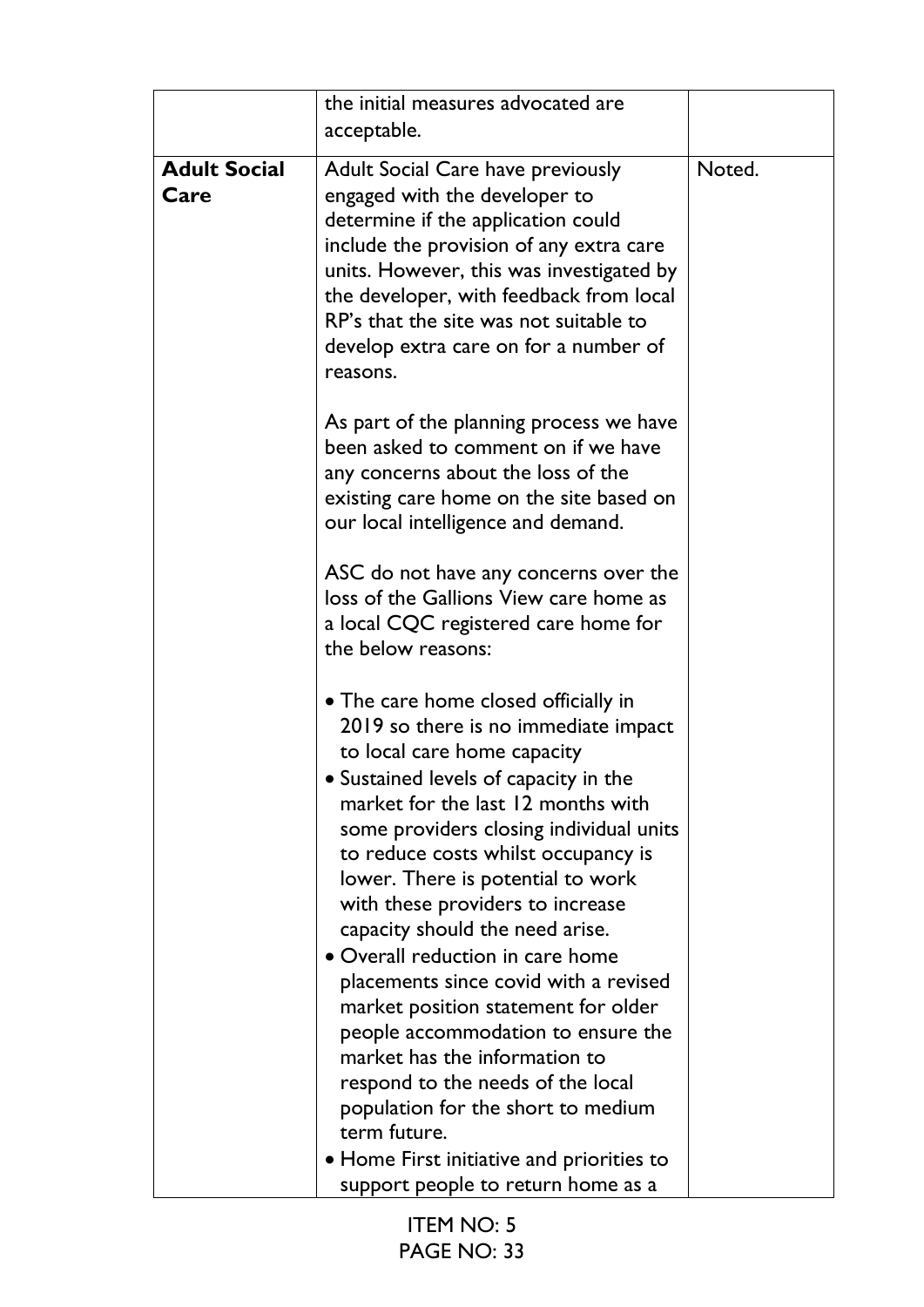| reduction in care home placements as                                                         |
|----------------------------------------------------------------------------------------------|
|                                                                                              |
| more people are supported to live at                                                         |
| home for longer                                                                              |
| <b>Education</b><br>Thank you for notifying us of the<br>Noted.                              |
| proposed development at Gallions View                                                        |
| Nursing Home. Children's Services has                                                        |
| no comment to make on the proposal.                                                          |
| <b>Flood Risk</b><br>Noted.<br>We do not object to this planning                             |
| application subject to conditions being<br><b>Manager</b><br>attached to any consent if this |
| application is approved by the LPA.                                                          |
| <b>Housing</b><br>Areas of non-compliance identified, but<br>Noted.                          |
| Occupational<br>no in principle objection to proposal.<br><b>Revised</b>                     |
| <b>Therapist</b><br>details issued                                                           |
| to OT. Final                                                                                 |
| details to be                                                                                |
| secured via                                                                                  |
| condition.                                                                                   |
| <b>Conservation</b><br>Discussion on<br>No response received.                                |
| <b>Officer</b><br>the proposal's                                                             |
| potential                                                                                    |
| impact on                                                                                    |
| nearby                                                                                       |
| heritage                                                                                     |
| assets is set                                                                                |
| out in the                                                                                   |
| Design,                                                                                      |
| Townscape,                                                                                   |
| <b>Public Realm</b>                                                                          |
| and Heritage                                                                                 |
| section of this                                                                              |
| report.<br><b>Tree Officer</b><br>No comment received at the time of<br>N/A                  |
| writing the report.                                                                          |
| N/A<br><b>Sport and</b><br>No comment received at the time of                                |
| <b>Leisure</b><br>writing the report.                                                        |
| <b>Public Health</b><br>The provision of larger family sized<br>Noted.                       |
| homes is also a priority for the Council                                                     |
| which will enable it to meet the needs                                                       |
| of families on the Housing Register,                                                         |
| many of whom have 3 children or more                                                         |
| Although the proposed development is                                                         |
| mostly of one and two-bedroom units it                                                       |

ITEM NO: 5 PAGE NO: 34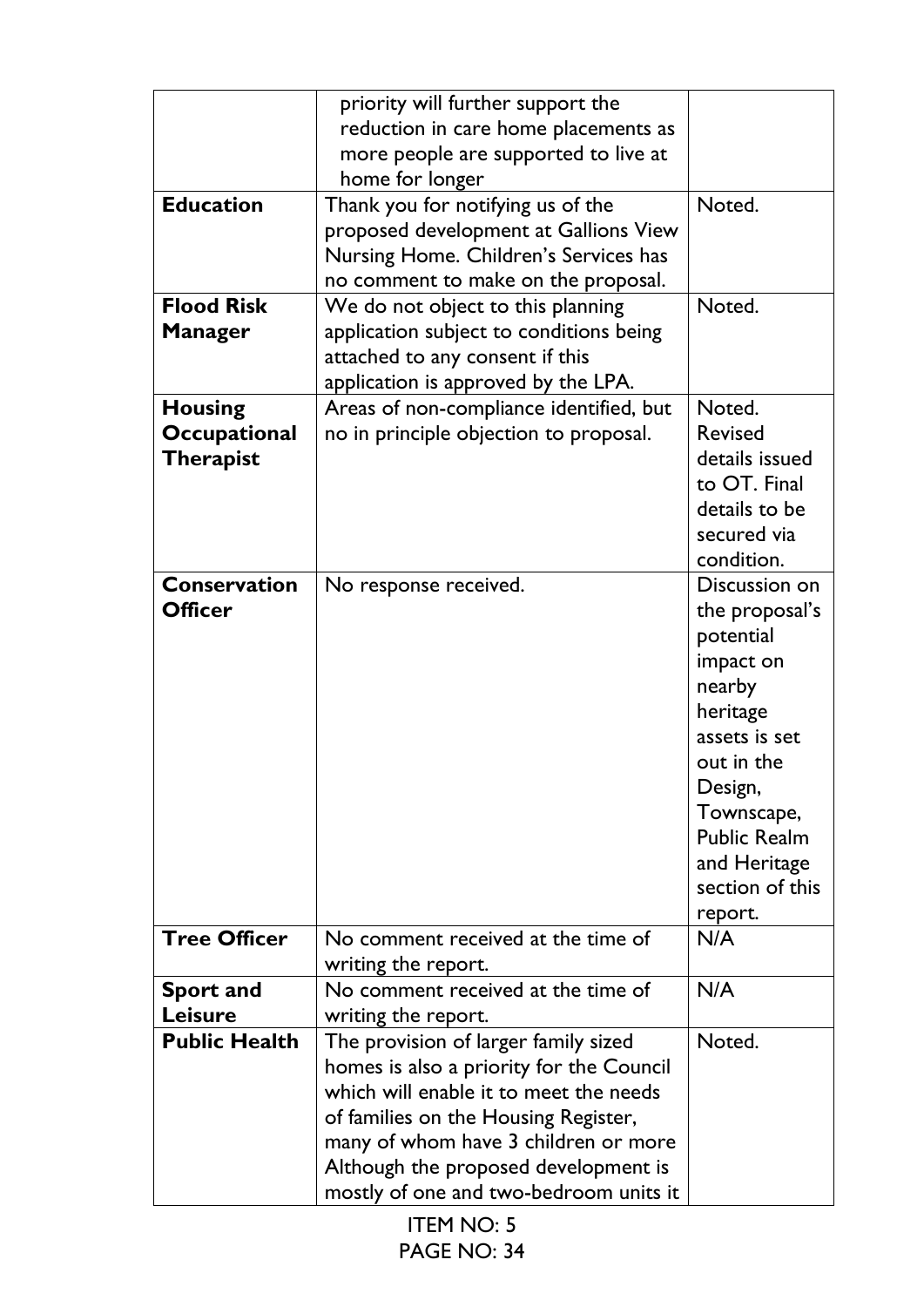| does include a proportion of 3 bed<br>family units, the largest proportion<br>being affordable rented tenure (38%),<br>which provides much needed family<br>accommodation. In addition, all the<br>houses on the site are for the rented<br>tenure.                                                                                                                                                                                                                                                                |                                                                                                                                                                                             |
|--------------------------------------------------------------------------------------------------------------------------------------------------------------------------------------------------------------------------------------------------------------------------------------------------------------------------------------------------------------------------------------------------------------------------------------------------------------------------------------------------------------------|---------------------------------------------------------------------------------------------------------------------------------------------------------------------------------------------|
| We note that there have been<br>discussions with the Council's Health<br>and Adult Services regarding the<br>implications of the loss of a care home<br>and various options were explored<br>including the provision of an extra care<br>facility, but this was deemed not to be a<br>viable option.                                                                                                                                                                                                               | Noted.                                                                                                                                                                                      |
| The development will provide<br>landscaped gardens and areas of play<br>between the buildings which will<br>connect through the scheme to a new<br>area of public open space at the<br>entrance to the site and Broadwater<br>Dock. We note that work has been<br>undertaken to ensure that<br>entranceways, pedestrian routes and<br>active frontages are prioritised within<br>the scheme. In terms of amenity space<br>all flats have private balconies and<br>terraces and the houses have private<br>gardens. | Noted.                                                                                                                                                                                      |
| We are concerned that although the<br>site is close to the Carronade Place bus<br>stop on Broadwater Road which is<br>served by 2 bus routes and is<br>approximately 950m from Plumstead<br>Rail Station the PTAL accessibility score<br>is between 1b (very poor) and 2 (poor).<br>Although a range of improvements to<br>the public realm, pedestrian and cycle<br>access, as well as cycle storage facilities,<br>are planned to encourage more<br>sustainable travel and a travel plan this                    | <b>Issues</b><br>discussed in<br>the Transport,<br>Access,<br>Servicing and<br>Parking<br>section of this<br>report. Travel<br>Plan which<br>will secure<br>further details<br>of promoting |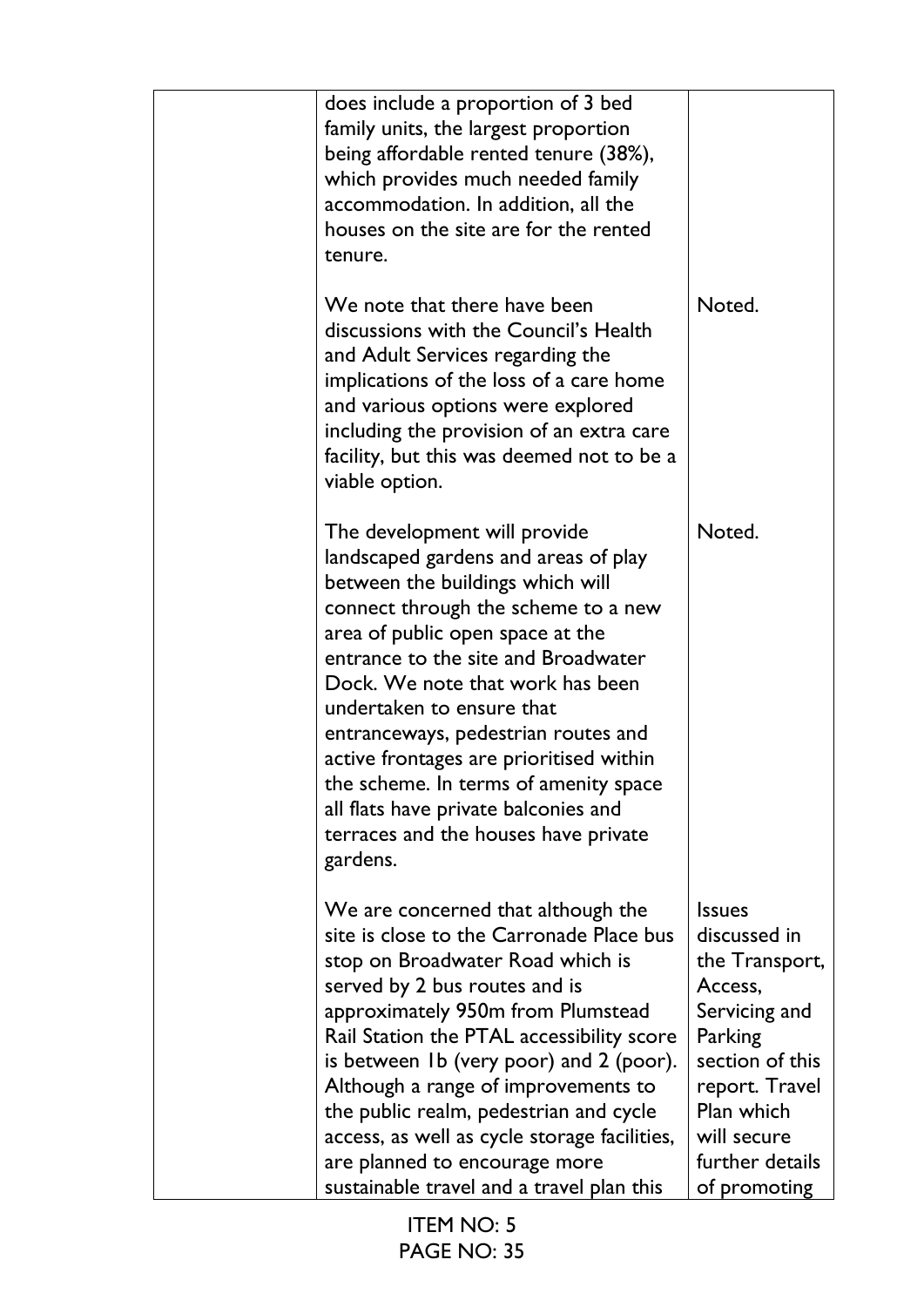|                                         | is an issue that could be further<br>addressed.                                                                                                                                                                                                                                                                                                                                                                           | sustainable<br>travel will be<br>secured via<br>S106 legal<br>agreement.                                                                                                                                                                     |
|-----------------------------------------|---------------------------------------------------------------------------------------------------------------------------------------------------------------------------------------------------------------------------------------------------------------------------------------------------------------------------------------------------------------------------------------------------------------------------|----------------------------------------------------------------------------------------------------------------------------------------------------------------------------------------------------------------------------------------------|
|                                         | We note that the proposal includes a<br>total of 129 car parking spaces, which<br>accords with the current guidance<br>outlined within RBG's Local Plan Core<br>Strategy, but the development will not<br>be car free.                                                                                                                                                                                                    | <b>Issues</b><br>discussed in<br>the Transport,<br>Access,<br>Servicing and<br>Parking<br>section of this<br>report.<br>Parking<br>arrangements<br>are<br>considered<br>appropriate in<br>this instance<br>given the local<br>circumstances. |
|                                         | We note that the developer's Health<br>Impact Assessment utilises the HUDU<br>Rapid HIA Tool (2019) to consider the<br>health impacts of the proposed<br>development. We recommend that the<br>developer consult the NHS South East<br>London Clinical Commissioning Group<br>for advice on the impact on local<br>healthcare provision and also re-<br>examine the sections relating to public<br>transport and car use. | Contribution<br>towards local<br>health<br>infrastructure<br>has been<br>agreed and<br>will be<br>secured via<br>S106 legal<br>agreement.                                                                                                    |
| <b>Transport and</b><br><b>Highways</b> | The layout of the site is not considered<br>suitable for adoption.                                                                                                                                                                                                                                                                                                                                                        | Noted.                                                                                                                                                                                                                                       |
|                                         | The site is approximately 900m from<br>Plumstead Station and within<br>reasonable walking distance to 2 bus<br>routes. It therefore has poor access to<br>public transport having a PTAL of 2 on<br>a scale of I to 6, (where 6B is<br>excellent).                                                                                                                                                                        | Noted.                                                                                                                                                                                                                                       |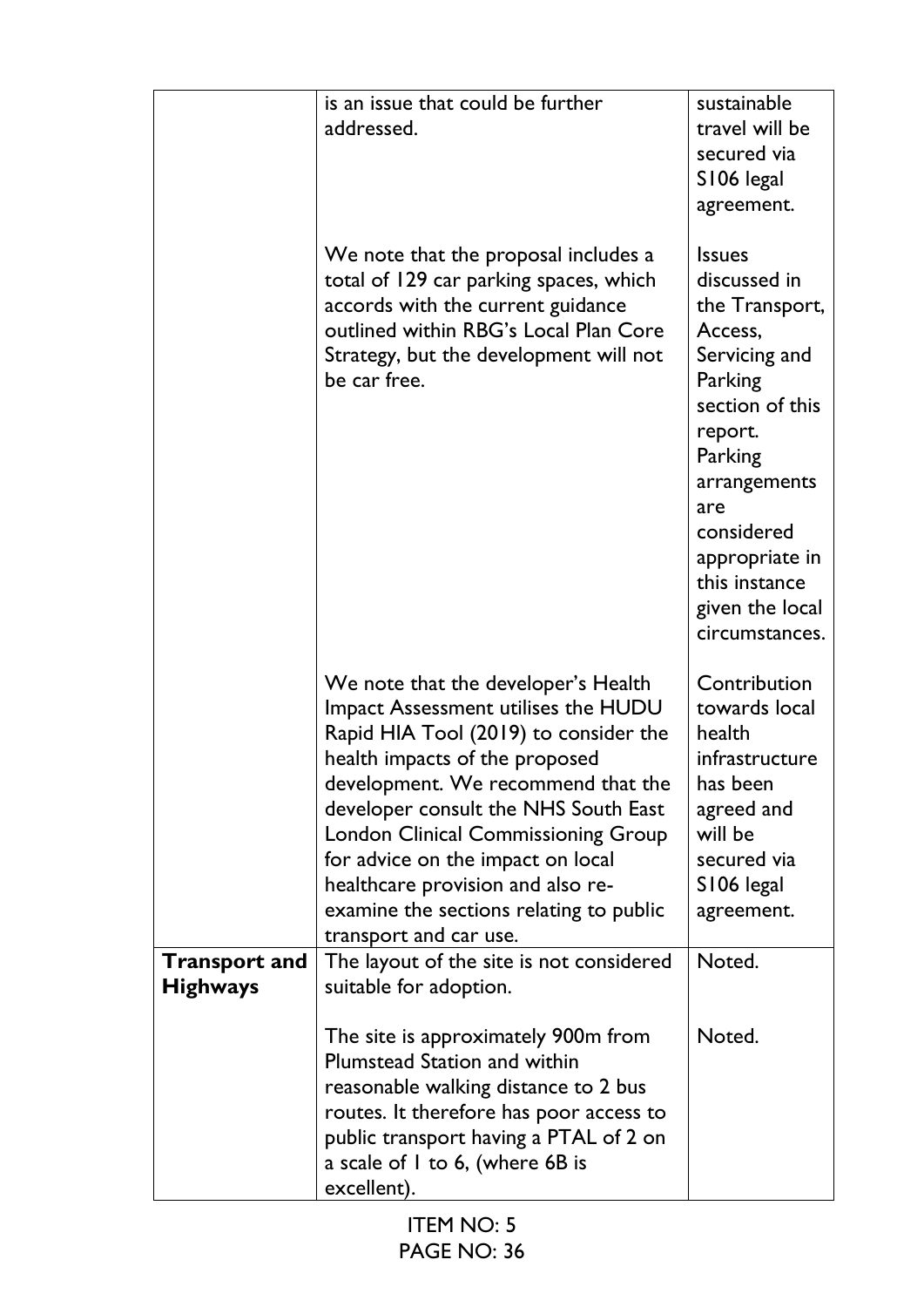| The site is not located within a<br>Controlled Parking Zone (CPZ) and the<br>roads locally are largely unrestricted.<br>While there is fair demand for parking<br>in the area, where there is limited<br>opportunity for parking, it is considered<br>to be at a premium and additional<br>demand will exacerbate existing<br>problems for residents, businesses and<br>visitors. Any parking not<br>accommodated on site as part of the<br>proposal would have to be met by<br>kerbside availability.                                                                                                                                                                           | Noted.                                                                                                                                                                                                                                                           |
|----------------------------------------------------------------------------------------------------------------------------------------------------------------------------------------------------------------------------------------------------------------------------------------------------------------------------------------------------------------------------------------------------------------------------------------------------------------------------------------------------------------------------------------------------------------------------------------------------------------------------------------------------------------------------------|------------------------------------------------------------------------------------------------------------------------------------------------------------------------------------------------------------------------------------------------------------------|
| As part of the application, the<br>developer's traffic consultant has<br>provided a Transport Statement to<br>predict the likely travel demand to and<br>from the development. It is estimated<br>that most trips will be via public<br>transport and given the relatively low<br>number of vehicle movements expected<br>the development is unlikely to have any<br>significant effect on traffic and could be<br>accommodated on the highway<br>network. Given the reliance on travel<br>associated with the development by<br>modes other than the car, it is<br>recommended that contributions be<br>sought towards public transport and<br>improvements to footways nearby. | £270,000 will<br>be secured<br>towards<br>increasing<br>public<br>transport<br>capacity.<br>Upgrades are<br>proposed to<br>the footpath<br>running<br>adjacent to<br>the site<br>boundary.<br>This will be<br>secured<br>through the<br>S106 legal<br>agreement. |
| With regard to parking, Policy T6 of<br>The London Plan highlights that<br>although the starting point for new<br>developments in areas of good access<br>to public transport with CPZ<br>restrictions should be car free, it does<br>acknowledge that where this is not the<br>case some parking could be accepted.                                                                                                                                                                                                                                                                                                                                                             | The proposed<br>parking levels<br>are<br>considered<br>acceptable,<br>given the lack<br>of existing<br>public                                                                                                                                                    |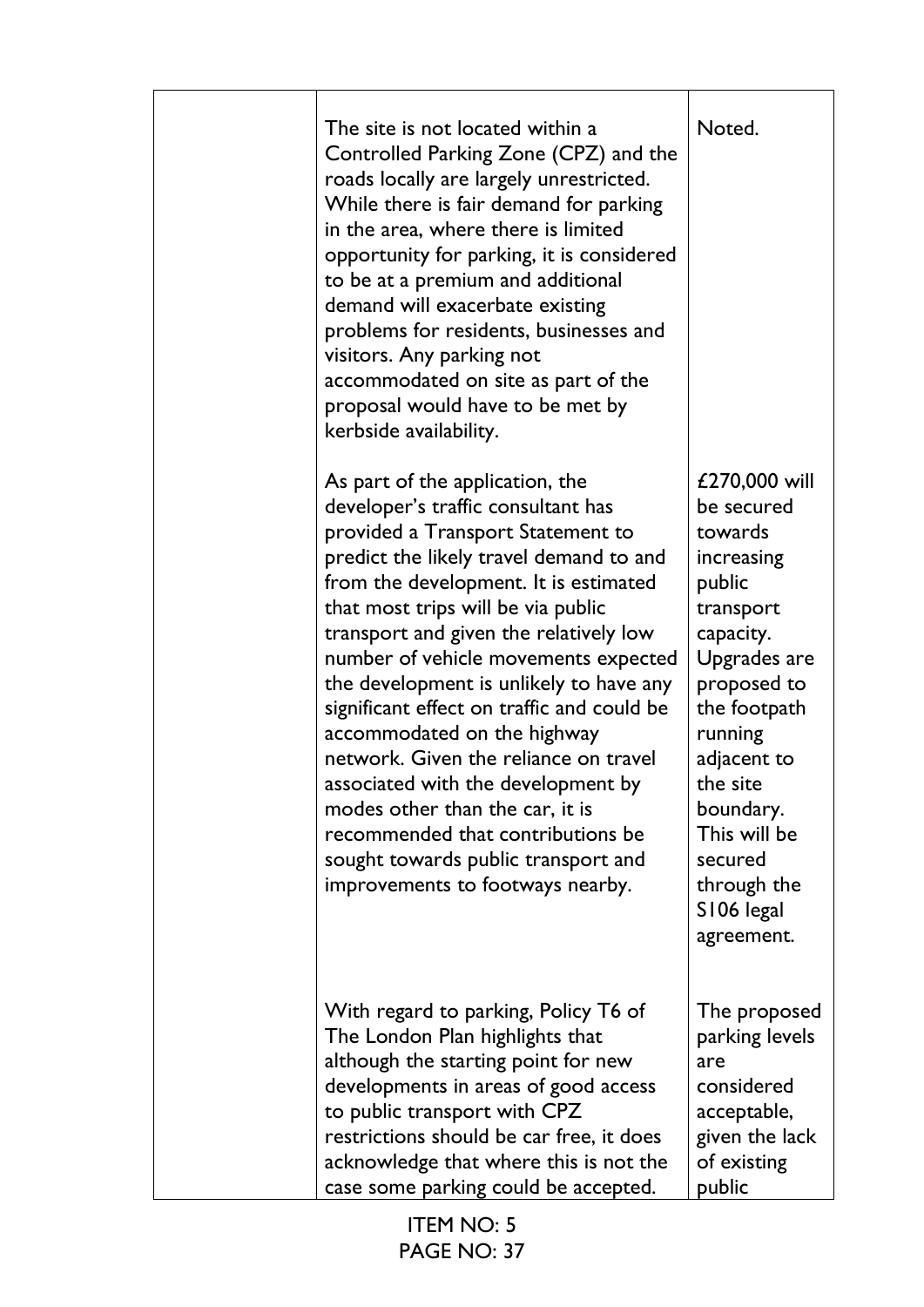| Table 10.6 of the London Plan indicates<br>that in inner London sites with a PTAL<br>of 2 should have a maximum car park<br>requirement of up to 0.5 space for each<br>unit. It is indicated in Policy T6 that<br>Inner London boroughs (such as RBG)<br>should not adopt minimum standards.<br>Policy would therefore require up to a<br>maximum of 166 spaces to be provided.<br>It is however accepted that the site is<br>on the peripheral of the OAPF area<br>where restricted parking levels should<br>be sought although it is also accepted<br>that the development is coming forward<br>ahead of the public transport<br>improvements envisaged in it. As a<br>compromise, the level of parking is<br>proposed to be at 0.39. Any permission<br>granted should be subject to a Car Park<br>Management Plan. Although a draft<br>management plan is indicated it infers<br>that spaces are allocated rather than a<br>general permit system and does not<br>indicate how the spaces are to be<br>allocated. The allocation of a particular<br>space prevents the flexibility to change<br>the space in the future i.e. for EVCP or<br>for the disabled, or car club etc. A<br>general permit system is therefore<br>preferred. | transport<br>infrastructure<br>and parking<br>restrictions<br><b>on</b><br>surrounding<br>roads. A<br>financial<br>contribution<br>to facilitate a<br>consultation<br>on the<br>implementatio<br>n of a CZP<br>will be<br>secured if<br>permission is<br>granted. |
|-----------------------------------------------------------------------------------------------------------------------------------------------------------------------------------------------------------------------------------------------------------------------------------------------------------------------------------------------------------------------------------------------------------------------------------------------------------------------------------------------------------------------------------------------------------------------------------------------------------------------------------------------------------------------------------------------------------------------------------------------------------------------------------------------------------------------------------------------------------------------------------------------------------------------------------------------------------------------------------------------------------------------------------------------------------------------------------------------------------------------------------------------------------------------------------------------------------------------------------------|-------------------------------------------------------------------------------------------------------------------------------------------------------------------------------------------------------------------------------------------------------------------|
| Given the potential shortfall in parking<br>that could arise if not all demand is met<br>on site, it is possible that parking could<br>arise on street. A parking survey was<br>therefore undertaken to ascertain the<br>level of stress in the locality. The survey<br>was carried out using recognised                                                                                                                                                                                                                                                                                                                                                                                                                                                                                                                                                                                                                                                                                                                                                                                                                                                                                                                                | A Car Park<br>Management<br>Plan will also<br>be<br>conditioned.                                                                                                                                                                                                  |
| methodology and at a time when most<br>local residents would be expected to be<br>home. From those surveys it was<br>identified that while there is fair<br>demand for parking in the area, it is                                                                                                                                                                                                                                                                                                                                                                                                                                                                                                                                                                                                                                                                                                                                                                                                                                                                                                                                                                                                                                       | Noted.                                                                                                                                                                                                                                                            |
| ITEM NI $\bigcap$ . F                                                                                                                                                                                                                                                                                                                                                                                                                                                                                                                                                                                                                                                                                                                                                                                                                                                                                                                                                                                                                                                                                                                                                                                                                   |                                                                                                                                                                                                                                                                   |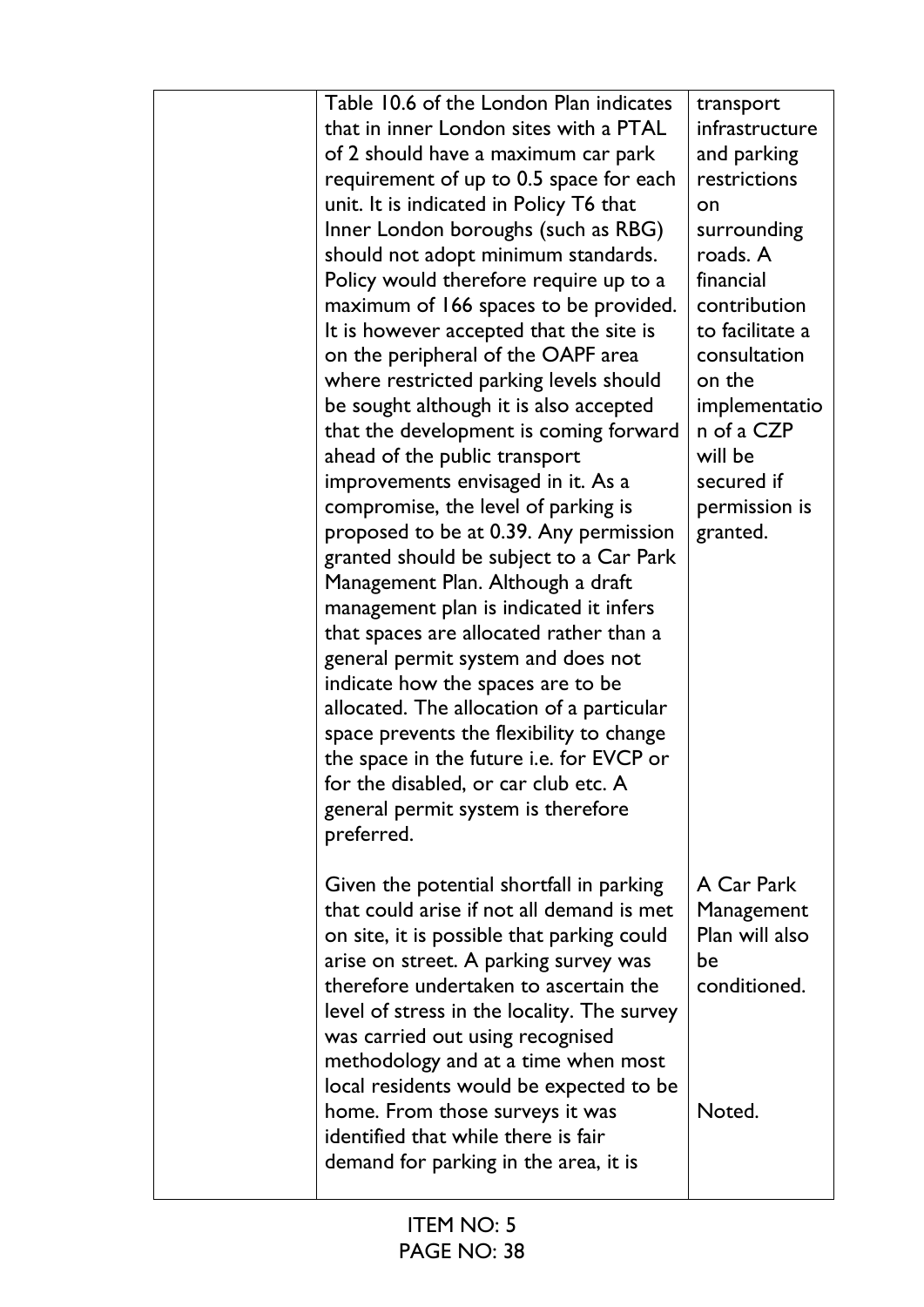| expected that overspill parking could be<br>accommodated on street.<br>With regard to accessible parking for<br>blue badge holders residents in the<br>development, it is recommended that<br>only 3% of dwellings should have a<br>space from the outset although an<br>additional 7% of dwellings could be<br>provided should the need arise over<br>time. The location of these w/c spaces<br>should be positioned reasonably near to<br>the units they serve but seem<br>somewhat remote. | <b>Revised plans</b><br>show 3%<br>provision<br>from the<br>outset.<br>Parking<br>management<br>plan to be<br>secured by<br>condition to<br>demonstrate<br>capacity to<br>increase this<br>provision<br>should future<br>demand arise. |
|-----------------------------------------------------------------------------------------------------------------------------------------------------------------------------------------------------------------------------------------------------------------------------------------------------------------------------------------------------------------------------------------------------------------------------------------------------------------------------------------------|----------------------------------------------------------------------------------------------------------------------------------------------------------------------------------------------------------------------------------------|
| It is also recognised that car use may<br>still be required on an ad-hoc basis and<br>it is proposed that use of a car club is<br>encouraged and will also reduce the<br>need for private car ownership.                                                                                                                                                                                                                                                                                      | Formation of<br>a car club to<br>be secured<br>through S106<br>agreement. All<br>residents<br>within the<br>development<br>to awarded<br>complementar<br>y 5-year<br>membership.                                                       |
| While there is a segregated cycle way<br>along the western side of Pier Way,<br>there are several deficiencies in it for<br>modern day use. In order to encourage<br>sustainable travel, a contribution should<br>be sought towards improving cycle<br>facilities in the area consistent with the<br>Council's Cycling Strategy. Also, in line<br>with the SPD requirement, a<br>contribution should be sought toward<br>cycle training.                                                      | <b>Financial</b><br>contribution<br>towards<br>improving<br>existing cycle<br>lane has been<br>agreed. Cycle<br>training<br>contribution<br>also agreed.                                                                               |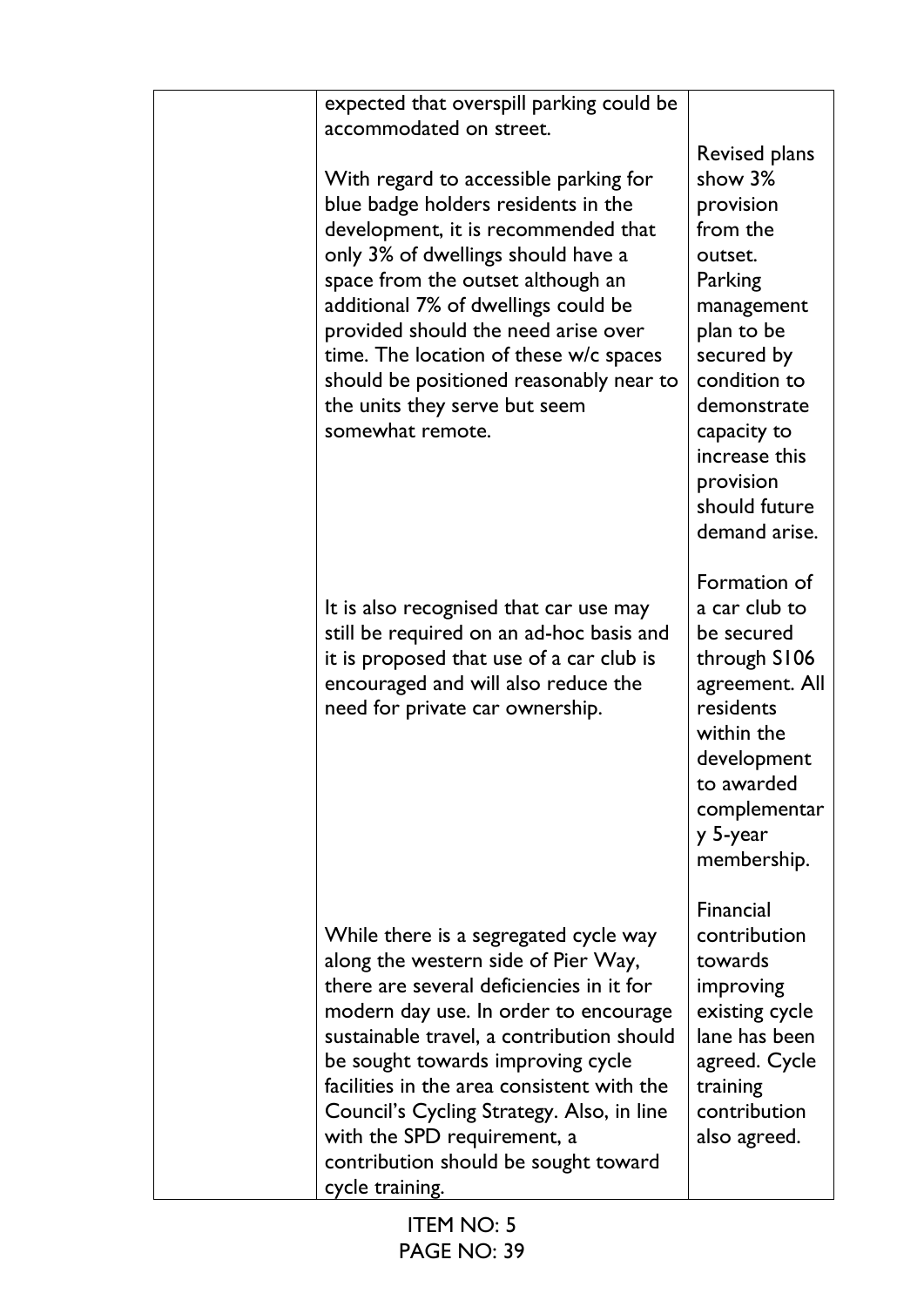| In line with London Plan policy T5, it is<br>recommended that adequate cycle<br>provision is made.                                                                                                                                                                                  | Cycle parking<br>spaces in line<br>with London<br>Plan<br>requirements.<br>Final details to<br>be secured via<br>condition. |
|-------------------------------------------------------------------------------------------------------------------------------------------------------------------------------------------------------------------------------------------------------------------------------------|-----------------------------------------------------------------------------------------------------------------------------|
| A requirement should be sought to<br>provide a Travel Plan which includes<br>measurable targets and monitoring in<br>order to promote sustainable travel for<br>future residents. Personalised Journey<br>Planning could positively influence<br>journey patterns from the start. A | Travel Plan to<br>be secured<br>through S106<br>legal<br>agreement.                                                         |
| Travel Plan for workers will also be<br>required.                                                                                                                                                                                                                                   | CMP to be<br>secured via<br>condition.                                                                                      |
| A draft Construction Management Plan<br>is provided but one providing greater<br>detail should be conditioned.                                                                                                                                                                      |                                                                                                                             |

- 7.8 Local Residents
- 7.9 Four hundred and forty-one (441) neighbouring addresses were consulted via letter. Site notices were also displayed in the vicinity of the site and a press notice published.
- 7.10 The scheme has received 26 objections. A summary of the consultation responses received along with the officer comments are set out in table below:

| <b>Summary of Comments</b>      | <b>Officer's comments</b>                |
|---------------------------------|------------------------------------------|
| Height of proposed tower not in | While not located in an area             |
| keeping with the area.          | designated for tall buildings, given the |
|                                 | location of the proposed tower           |
|                                 | adjacent to the Broadwater Dock, it      |
|                                 | is considered that in this instance the  |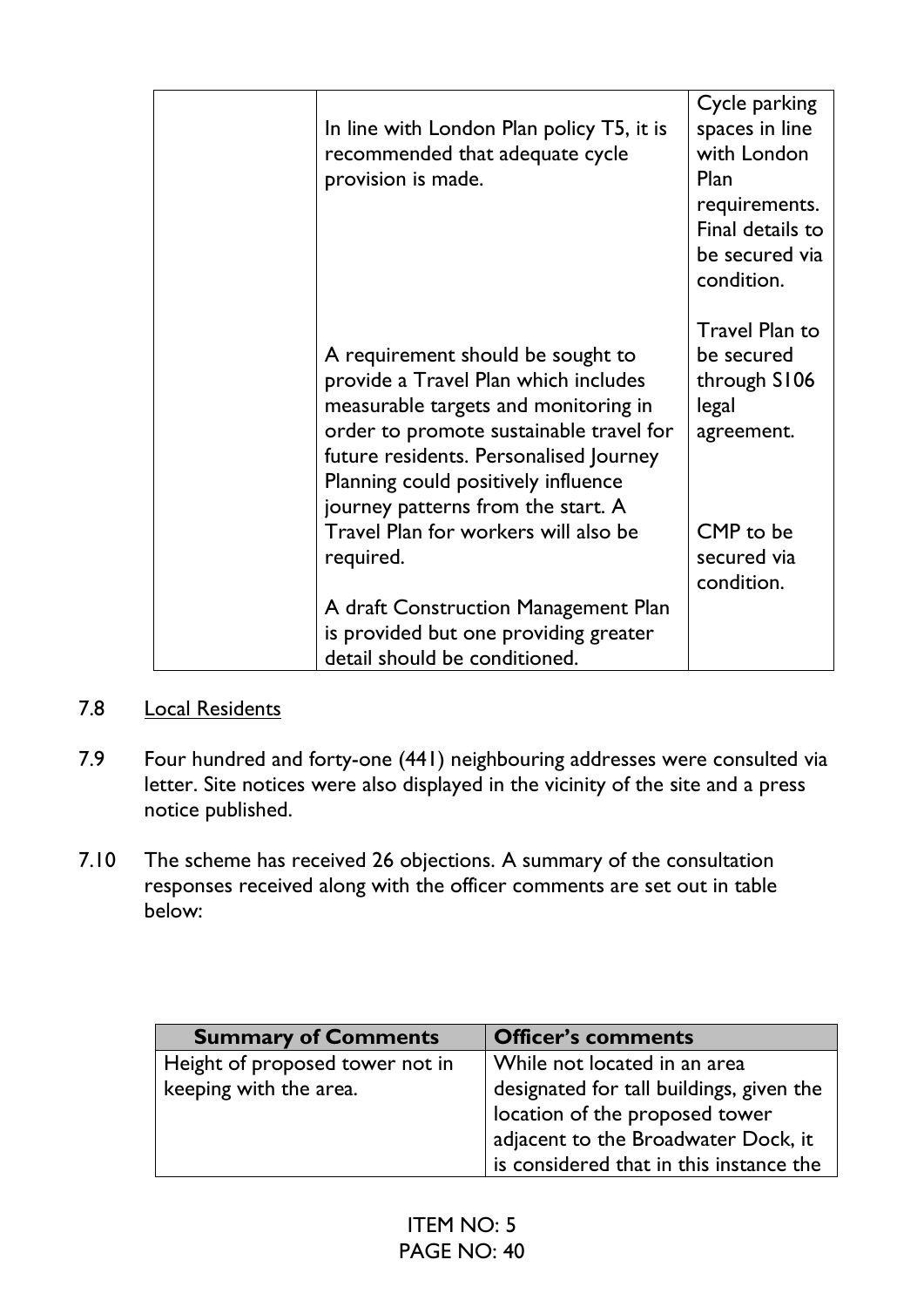|                                      | proposed 12 storey element can be<br>supported. |
|--------------------------------------|-------------------------------------------------|
| Would bring too many people into     | The site is located within the                  |
| an already crowded area              | <b>Thamesmead Strategic Development</b>         |
|                                      | Location in which new housing is                |
|                                      |                                                 |
|                                      | expected to be developed.                       |
| Infrastructure is already struggling | Capacity of local schools is                    |
| to cope. Local facilities such as    | considered to be sufficient to absorb           |
| schools, GP surgeries and public     | the expected child yield of the                 |
| transport will not support the       | development, while financial                    |
| increase in the number of            | contributions will be secured to                |
| additional residential dwellings.    | mitigate the impacts on public                  |
|                                      | transport and health infrastructure.            |
| Development will remove the          | The proposal provides multiple areas            |
| green landscape of the existing      | of open space throughout the                    |
| Care Home buildings.                 | development, while simultaneously               |
|                                      | making more efficient use of the land.          |
|                                      | The proposal would also include a               |
|                                      | new publicly accessible play equipped           |
|                                      | pocket park to the southern end of              |
|                                      | Pier Way, where the current open                |
|                                      | space on site is inaccessible on                |
|                                      | private land. The proposal is                   |
|                                      | therefore considered to be an                   |
|                                      | improvement.                                    |
| Parking is already at a premium and  | Car parking arrangements have been              |
| the development would worsen         | carefully considered, with on-site              |
| this.                                | provision included so as to ensure              |
|                                      | there would not be any unacceptable             |
|                                      | parking overspill onto surrounding              |
|                                      | roads. A financial contribution                 |
|                                      | towards a CPZ consultation would                |
|                                      | also be secured, which if agreed by             |
|                                      | residents would mean that future                |
|                                      | developments within the area could              |
|                                      | be delivered as car-free.                       |
| Existing properties will lose value. | The value of properties is not a                |
|                                      | material planning consideration.                |
| Do not support any development       | The impacts of the development on               |
| that affects any listed sites or     | heritage assets has been considered             |
| landmarks.                           | and found to be acceptable. Full                |
|                                      | discussions on this point are set out           |
|                                      | in the Design, Townscape, Public                |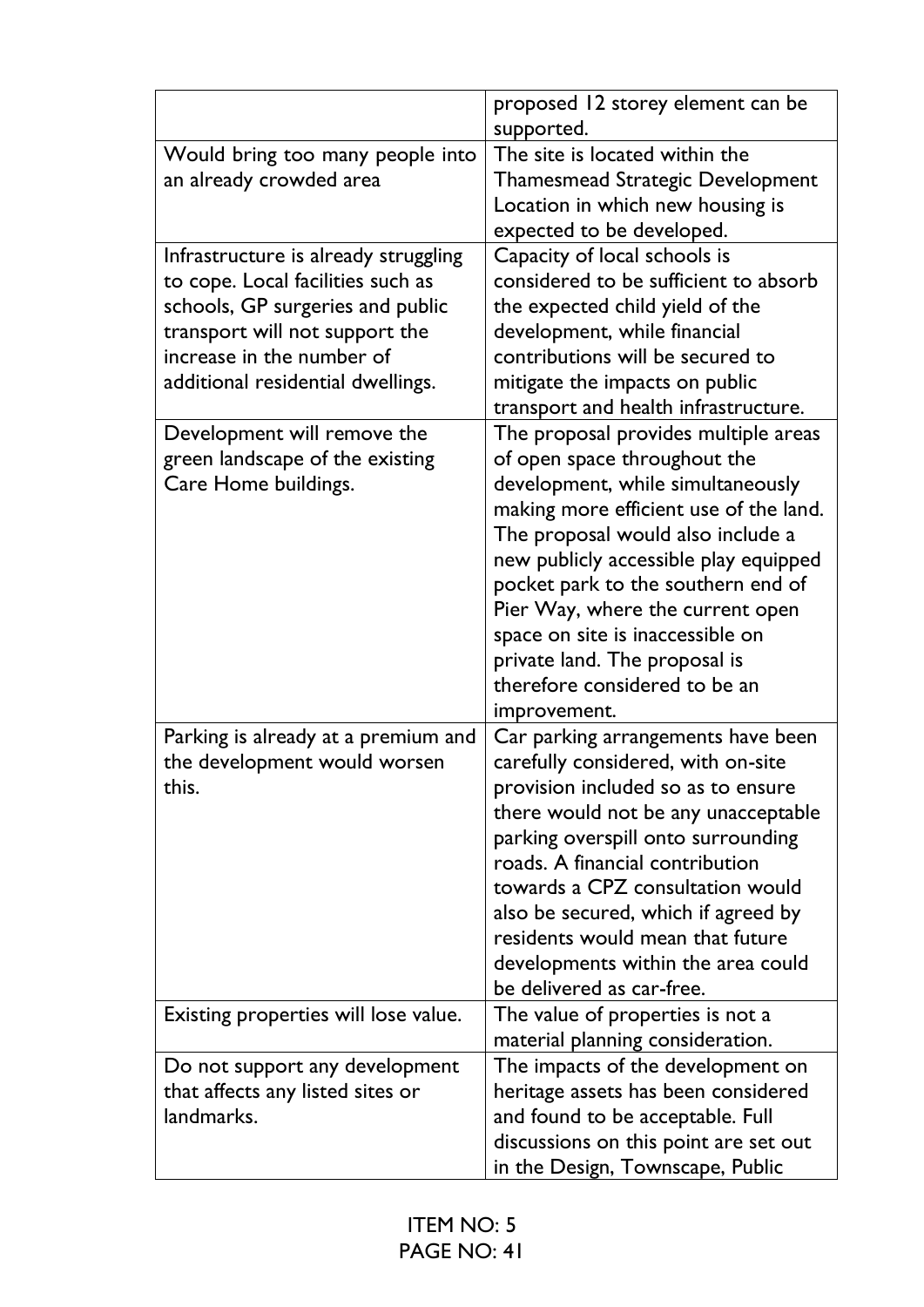|                                                                                                                                                                                                                 | Realm and Heritage section of this                                                                                                                                                                                                                                                                            |  |  |
|-----------------------------------------------------------------------------------------------------------------------------------------------------------------------------------------------------------------|---------------------------------------------------------------------------------------------------------------------------------------------------------------------------------------------------------------------------------------------------------------------------------------------------------------|--|--|
|                                                                                                                                                                                                                 | report.                                                                                                                                                                                                                                                                                                       |  |  |
| Loss of views for existing<br>properties.                                                                                                                                                                       | Loss of private views is not a relevant<br>planning consideration. Development<br>has been assessed in regard to the<br>impact on outlook of neighbouring<br>properties more generally and found<br>to be acceptable.                                                                                         |  |  |
| Buildings will block out light to<br>neighbouring properties.                                                                                                                                                   | The submission included a Daylight,<br>Sunlight and Overshadowing<br>assessment which has been reviewed<br>by Officers and was found to be<br>acceptable. Full commentary on this<br>point is set out in the Neighbouring<br>Amenity section of this report.                                                  |  |  |
| Lack of space for children or<br>families.                                                                                                                                                                      | The proposal includes sufficient<br>amounts of child play space, in<br>accordance with the requirements of<br>the GLA's Child Play Space<br>Calculator. Playspace within the<br>pocket park at the southern end of<br>the site would be publicly accessible<br>and would thus benefit the wider<br>community. |  |  |
| Whilst under construction there<br>will be major disruption with noise,<br>increased traffic etc which will<br>worsen quality of life for<br>neighbouring occupiers.                                            | Impacts during demolition and<br>construction will be managed through<br>appropriately worded conditions.                                                                                                                                                                                                     |  |  |
| Loss of privacy and increased<br>overlooking.                                                                                                                                                                   | Development has been assessed in<br>regard to privacy and overlooking<br>and has been found to be acceptable.<br>Full discussions are set out in the<br>Neighbouring Amenity section of this<br>report.                                                                                                       |  |  |
| There are no precautions listed on<br>how the developer is intending to<br>keep roads and adjacent pavements<br>safe, so children can safely walk to<br>school without risking collision<br>with site vehicles. | A construction management plan will<br>be secured via condition.                                                                                                                                                                                                                                              |  |  |
| Increase in population will bring an<br>increase in crime.                                                                                                                                                      | The applicant has worked closely<br>with the Metropolitan Police to<br>ensure the development is designed                                                                                                                                                                                                     |  |  |
| <b>ITEM NO: 5</b>                                                                                                                                                                                               |                                                                                                                                                                                                                                                                                                               |  |  |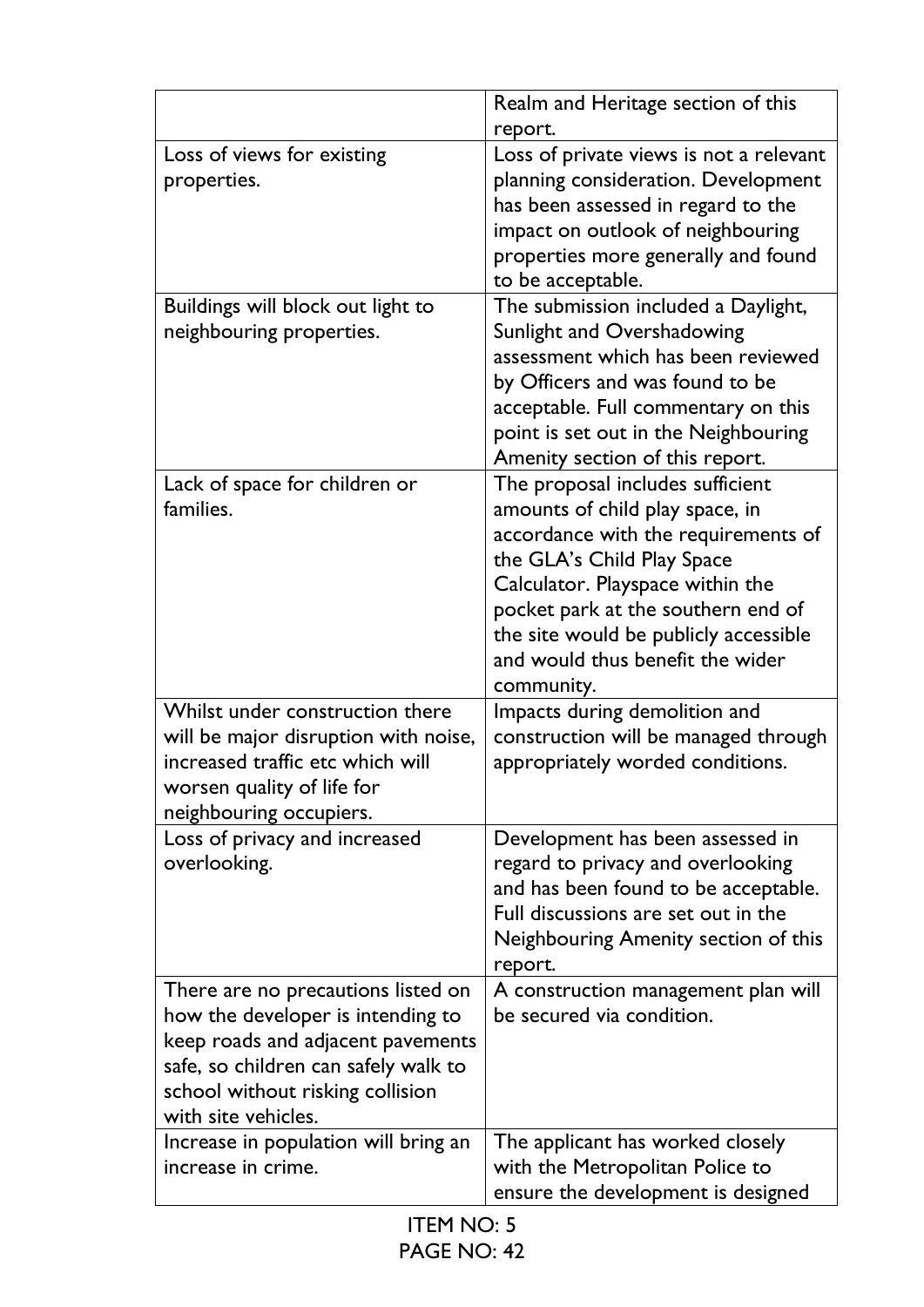|                                     | in a way to deter crime. Moreover, a<br>secure by design condition will be |
|-------------------------------------|----------------------------------------------------------------------------|
|                                     | attached to any permission.                                                |
| Object to the loss of the existing  | The existing care home has been                                            |
| care home as there is a care home   | vacant since 2019 and the Council's                                        |
| shortage.                           | Adult Social Care team have                                                |
|                                     | confirmed that its loss will not have a                                    |
|                                     | harmful impact on care provision                                           |
|                                     | within the borough.                                                        |
| The Council has significant climate | Delivery of a car-free scheme is not                                       |
| change commitments. Adding 130+     | presently viable in this location due                                      |
| car parking spaces seems            | to the lack of local parking                                               |
| incompatible with this.             | restrictions. However, the                                                 |
|                                     | development would secure funding                                           |
|                                     | for a consultation to implement such                                       |
|                                     | measures which would mean future                                           |
|                                     | developments could be secured as                                           |
|                                     | such. Moreover, the development                                            |
|                                     | would deliver a wide range of other                                        |
|                                     | sustainable measures, as set out in                                        |
|                                     | the Sustainability and Energy section<br>of this report.                   |
| Five-storey block at the            | Whilst existing open space would be                                        |
| Broadwater Road/Pier Way            | reduced, the development would                                             |
| roundabout will completely          | deliver a pocket park to the southern                                      |
| destroy the "green" currently       | corner of the site. The frontage on                                        |
| visible from the roundabout and     | Pier Way has also been designed with                                       |
| risks creating a tunnel effect all  | breaks at upper floors to reduce the                                       |
| along Pier Way (which currently is  | impact of the massing. Buildings on                                        |
| a beautifully tree-lined road).     | the opposite side of Pier Way are                                          |
|                                     | two-three storeys in height and have                                       |
|                                     | significant spacing between one                                            |
|                                     | another, which would ensure there                                          |
|                                     | would be no tunnelling effect along                                        |
|                                     | the road.                                                                  |
| Having large blocks of flats along  | Active frontages along Pier Way will                                       |
| these footpaths will make them      | increase security through passive                                          |
| less inviting. Less people will use | surveillance, thereby improving                                            |
| them.                               | pedestrian safety in comparison to                                         |
|                                     | the existing arrangement which has                                         |
|                                     | no primary windows overlooking the                                         |
| The Council should make any         | street.                                                                    |
|                                     | Affordable Housing provision is in                                         |
| planning permission strictly        | line with the Council's policy                                             |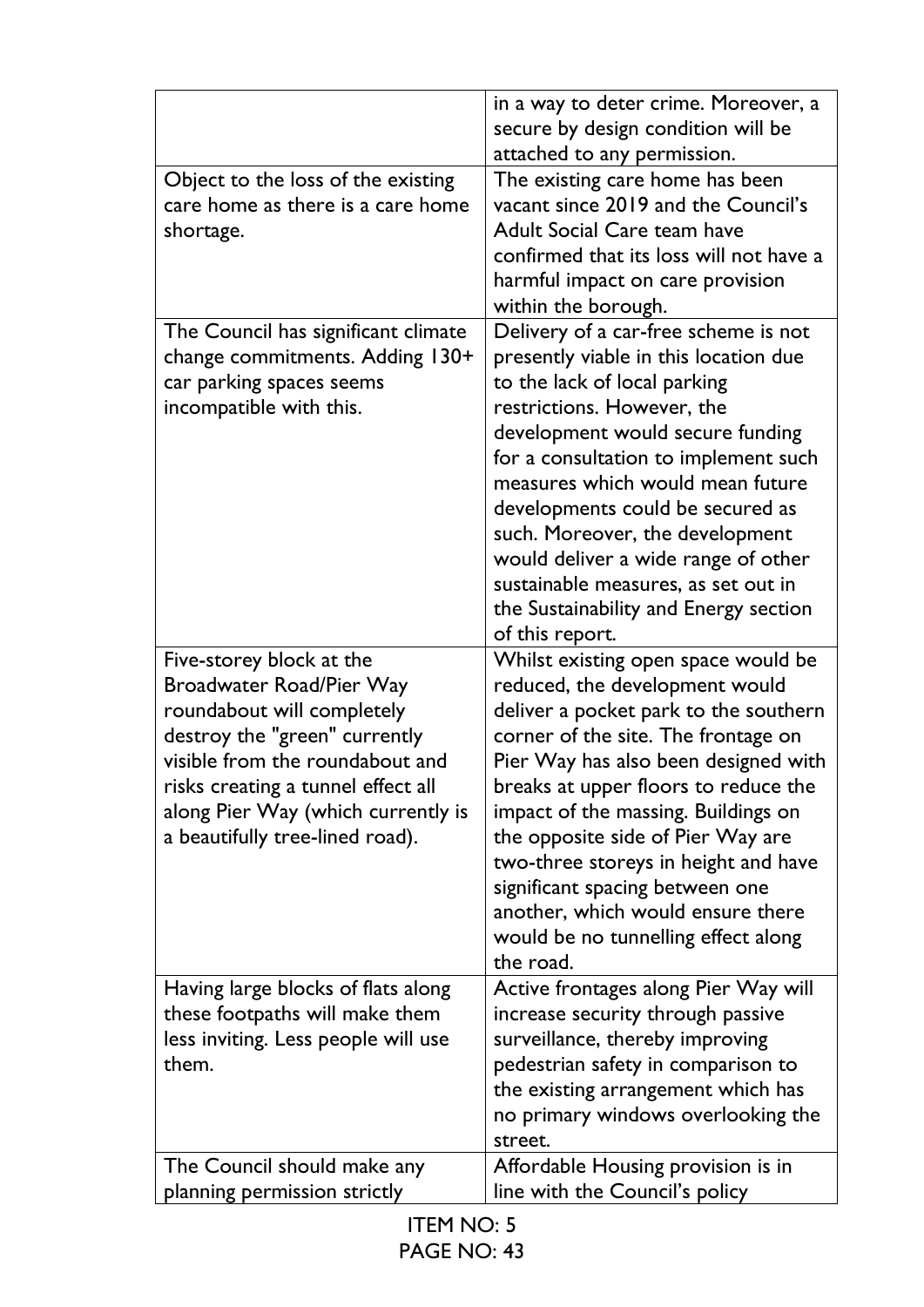| conditional on appropriate levels of<br>affordable housing. | requirements and in excess of those<br>set out in the London Plan. This will<br>be secured though S106 legal<br>agreement. |
|-------------------------------------------------------------|----------------------------------------------------------------------------------------------------------------------------|
| Some other community project                                | Development would provide an                                                                                               |
| should be built such as a                                   | equipped pocket park to the                                                                                                |
| playground for children. My son                             | southern corner of the site which                                                                                          |
| doesn't have a place to play and he                         | would be publicly accessible.                                                                                              |
| plays on the street with his friends.                       |                                                                                                                            |

# **8. Planning Context**

- 8.1 This application needs to be considered in the context of a range of national, regional and local planning policies and Supplementary Planning Guidance / **Documents** 
	- **National Planning Policy Framework (NPPF – 2021)**
	- **The London Plan (March 2021)** Full details of relevant policies refer to Appendix 3.
	- **The Royal Greenwich Local Plan: Core Strategy with Detailed Policies ("Core Strategy" – 2014) -** Full details of relevant policies refer to Appendix 3.
- 8.2 For full details of relevant SPD / Documents refer to Appendix 3.

## **9. Planning Considerations**

- 9.1 The planning considerations relevant to this application are as follows:
	- − Principle of Development
		- Loss of Care Home
		- **•** Principle of Residential Use
		- Land Use Conclusions
	- − Proposed Unit Mix
	- − Affordable Housing
		- Overall Provision of Affordable Housing
		- Proposed Tenure
		- **Distribution of Affordable Units**
		- Mayor's Fast Track Route
	- − Standard of Accommodation
		- Size of Units
		- Wheelchair Units
		- Fire Safety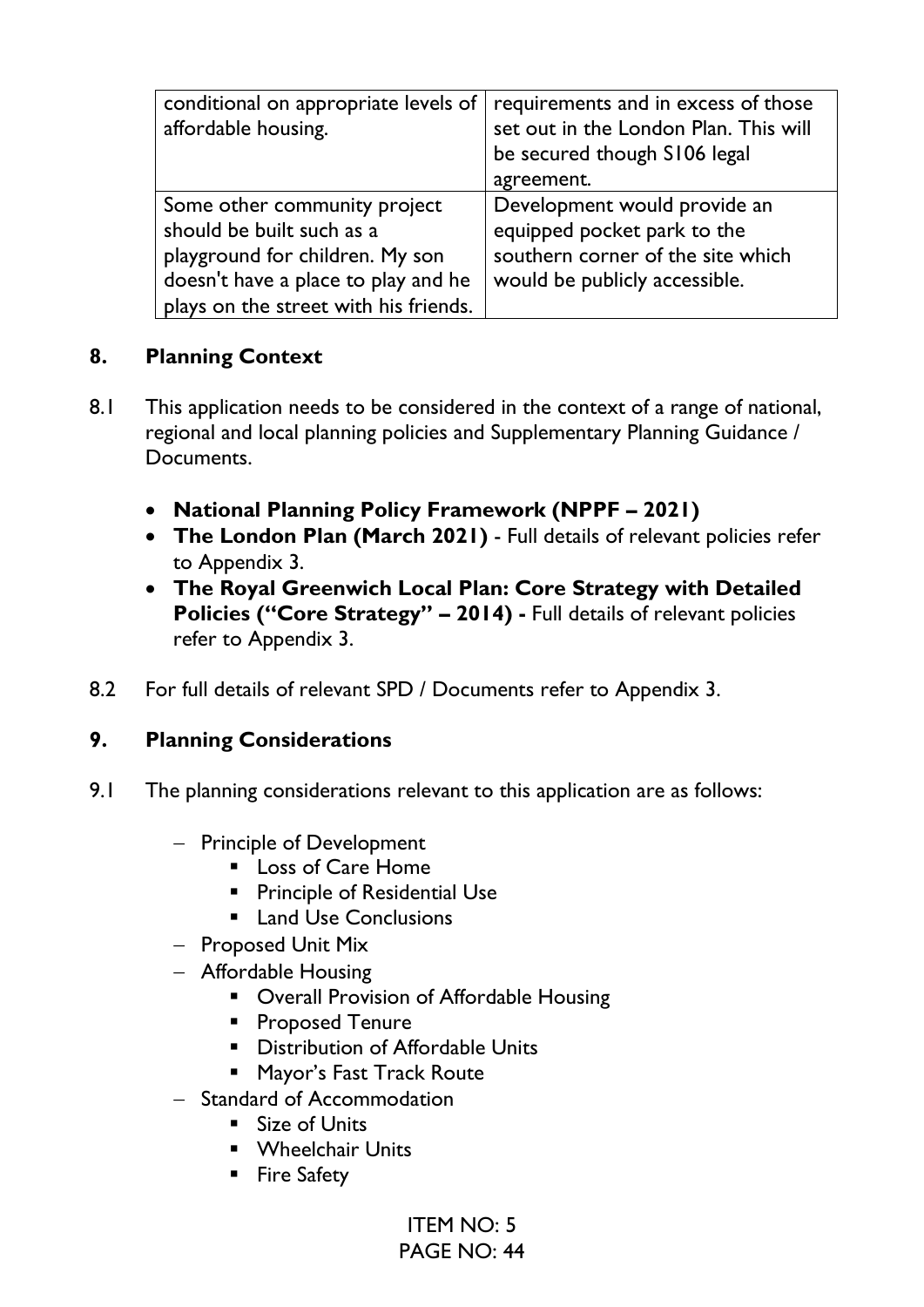- Aspect
- Daylight to Proposed Units
- Sunlight to Proposed Units
- − Urban Greening
- − Design, Townscape, Public Realm and Heritage
	- **E** Site Layout, Public Realm and Landscape Design
	- Height, Massing and Form
	- Architecture
	- **■** Townscape
	- Heritage
- − Open Space and Children's Play Space
- − Neighbouring Amenity
	- Daylight and Sunlight Impact to Neighbouring Properties
	- **Overshadowing Impact to Neighbouring Properties**
	- Outlook/Sense of Enclosure
	- Privacy
- − Wind and Microclimate
- − Transport and Highways
- − Sustainability and Energy
	- **EXECOMPLE COMPLEXED FIGHTS COMPLEX EXECUSE**
	- Be Lean
	- Be Clean
	- Be Green
	- Overheating and Cooling
	- Cumulative Carbon Savings & Carbon Offset
	- Whole Life-Cycle Carbon Assessment
	- Be Seen Energy Monitoring
	- RBG Renewable/Low Carbon Energy Monitoring
	- Sustainable Design and Construction Standards
- − Ecology and Biodiversity
- − Noise and Vibration
- − Air Quality
- − Land contamination
- − Flood Risk and Surface Water
- − Refuse
- − CIL
- − Legal Agreement
- − Public Sector Equality Duty (PSED) and Human Rights

# **10. Principle of Development**

*Loss of Care Home*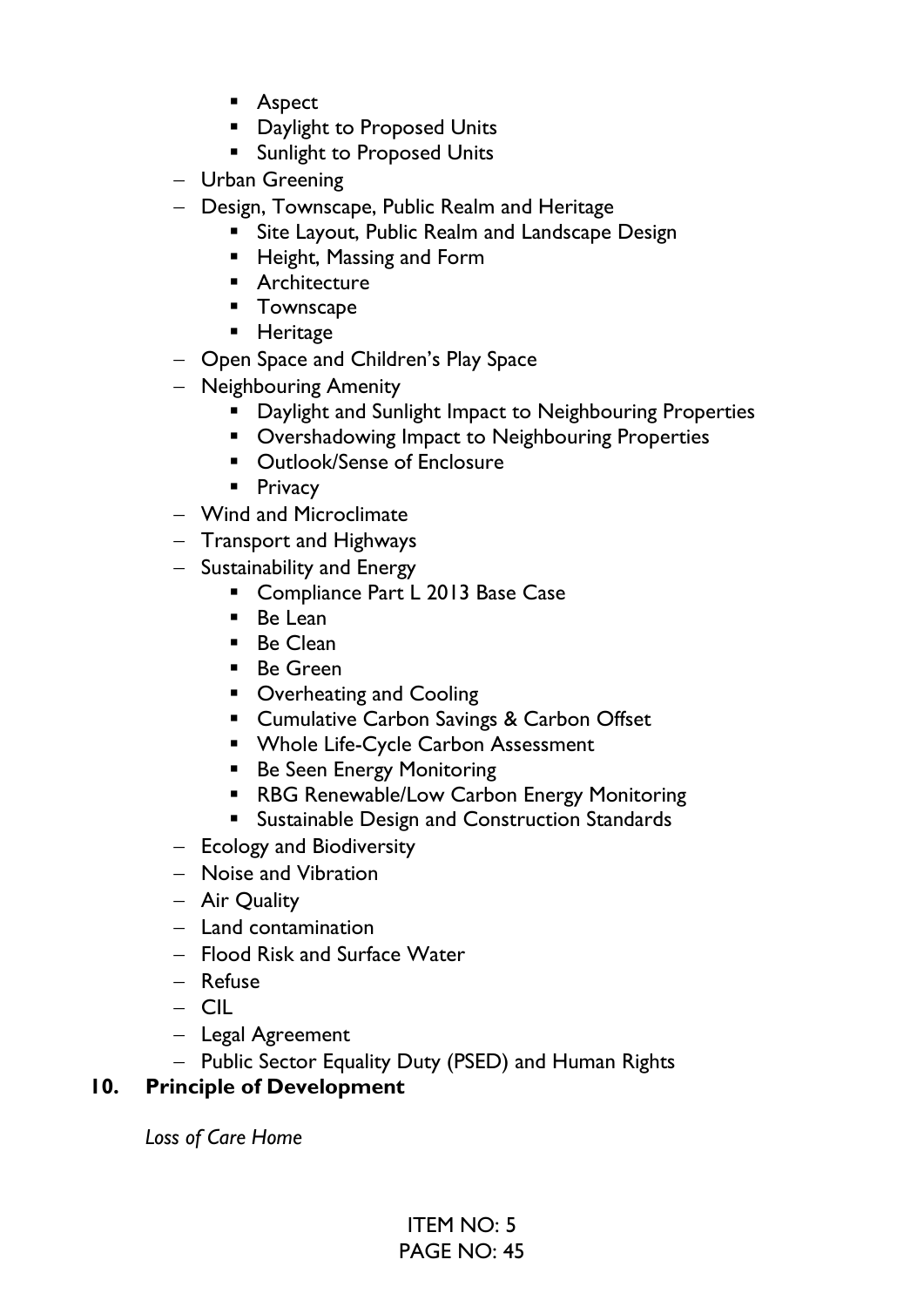- 10.1 The current proposal seeks to demolish the existing care home on site. To this end, Policy H8 of the London Plan outlines that the loss of supported accommodation (such as care homes) that meets an identified housing need should be satisfactorily re-provided to an equivalent or better standard. This is because care home accommodation (Use Class C2) is an important element of the suite of accommodation options for older Londoners and to meet the predicted increase in demand for care home beds to 2029, London needs to provide an average of 867 care home beds a year. In addition, Policy H12 states that the delivery, retention and refurbishment of supported and specialised housing which meets an identified need should be supported. Core Strategy Policy H(d) (Supported Housing) sets out the Council's policy for proposals involving residential care homes, hostels, cluster flats, refuges and other supported accommodation. However, it is noted in the supporting text (para. 4.1.48) it states that proposals that result in the loss of supported housing will take into account the continued local need for such housing.
- 10.2 The site is currently occupied by a former 86 bed care home (Use Class C2) across 6 buildings. The care home as a land use would not be provided as part of the proposed scheme. The site ceased care operations in 2019.
- 10.3 In order to justify the loss of the existing care home, the applicant has provided a Market Analysis and Viability Appraisal, with the conclusions of the report asserting the following:
	- The care home is an obsolete first-generation purpose-built facility and despite being a fairly large, the setting is hampered through a combination of factors including the campus style layout with accommodation arranged over a collection of five small, poorly specified individual buildings which need to be staffed individually. Whilst historically it was possible to sustain such operations through substantial block contract arrangements, commissioning policies have changed over the years with better quality stock entering the market and these block contracts falling away.
	- Upgrading the accommodation would not be financially viable or economic as bedroom space will be lost, making the individual living units even more inefficient to operate.
	- A review of demand/supply dynamics within the Greenwich Borough do not substantiate a need for additional care home provision. Greenwich is the 5th best provisioned Borough in London with commissioning policy stating that there is no need for additional care home provision.
	- Neither the demand vs supply outputs or the affluence profile of the area provides a robust or compelling case for a new care home development.
	- The cost of redeveloping the Property to a high quality 80 bed scheme is not financially viable.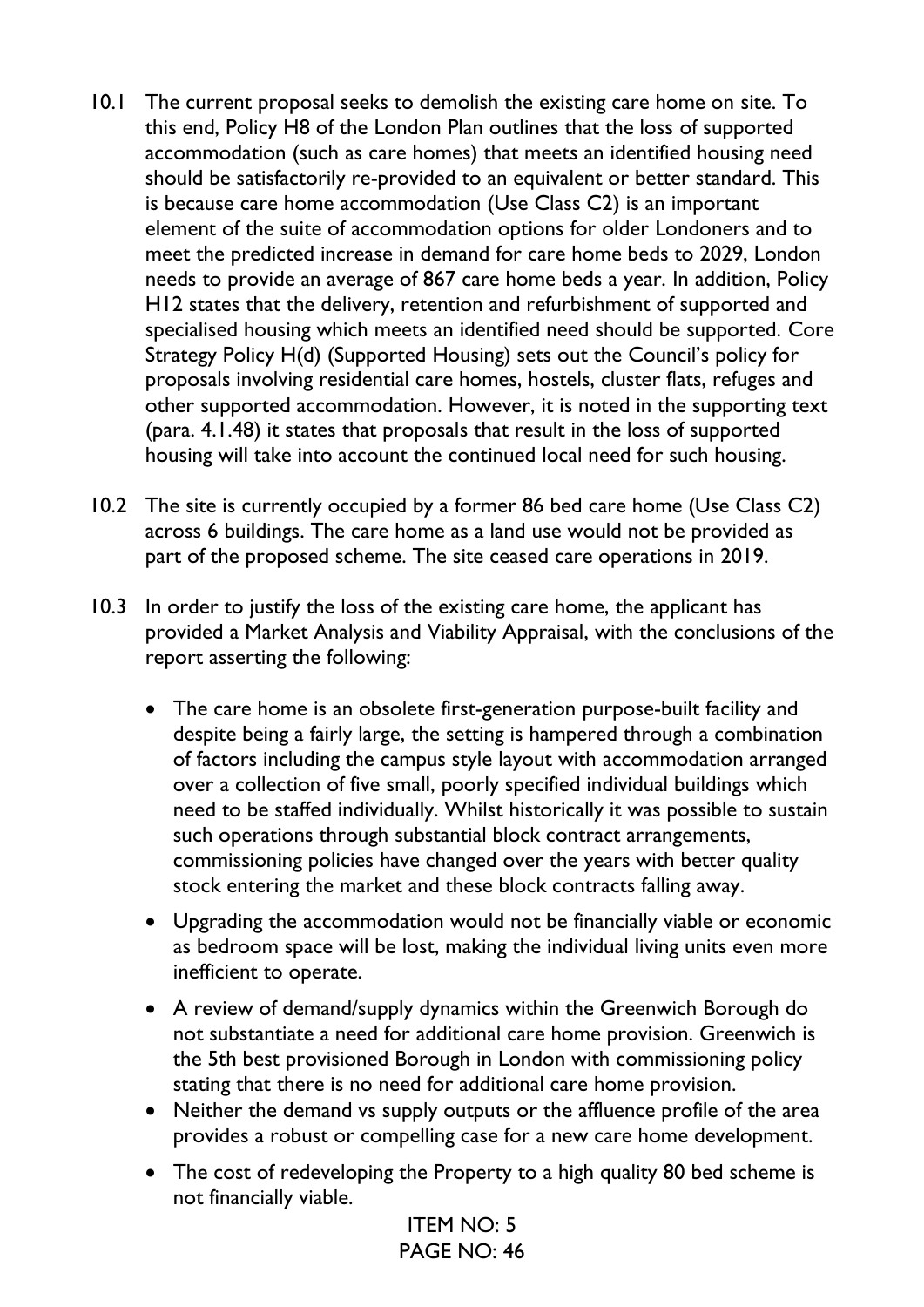- 10.4 In assessing the proposed loss of the care home, Officers have consulted with the Council's Adult Social Care (ASC) team who oversee such provision within the borough.
- 10.5 The ASC team have highlighted that as the existing care home had formally ceased operations in 2019 there was no immediate impact to local capacity. Moreover, it was highlighted that there was a sustained levels of capacity in the market for the last 12 months, with some existing providers forced to close individual units to reduce operational costs whilst occupancy has been lower. As a result of these partial closures, there is potential to work with these existing providers to increase capacity should the need arise.
- 10.6 In addition to the above, it was highlighted by ASC that there had been an overall reduction in care home placements since the Covid-19 pandemic, with a revised market position statement for older people accommodation to ensure the market had the information to respond to the needs of the local population for the short to medium term future. Furthermore, since the start of the pandemic the "Home First" initiative has been further developed within the borough to support people to return home as a priority which will further support the reduction in care home placements as more people are supported to live at home for longer.
- 10.7 The applicant also explored the option of providing extra care (Use Class C3) as part of the redevelopment of the site. Unlike dedicated care facilities, extra care is designed to provide a reduced level of care for residents who only need supper intermittently, thereby allowing them to maintain a level of independence. Unfortunately, however, the two registered providers currently operating such services in the borough both declined involvement, highlighting that the lack of amenities in the local area rendered the site impracticable for such a proposal. This was also reiterated when another registered provider who was looking to expand into Greenwich was approached.

### *Provision of Residential Units*

10.8 Policy H1 of the London Plan seeks to increase the supply of housing in the capital, setting Greenwich a ten-year net housing completions target of 28,240 net housing completions. Moreover, Table 2.1 of the London Plan identifies an indicative capacity for 8,000 new homes and 4,000 new jobs within the Thamesmead and Abbey Wood Opportunity Area. Policy H1 of the Core Strategy also confirms that new housing is expected to be developed in Royal Greenwich's six Strategic Development Locations, including the Thamesmead Strategic Development Location within which the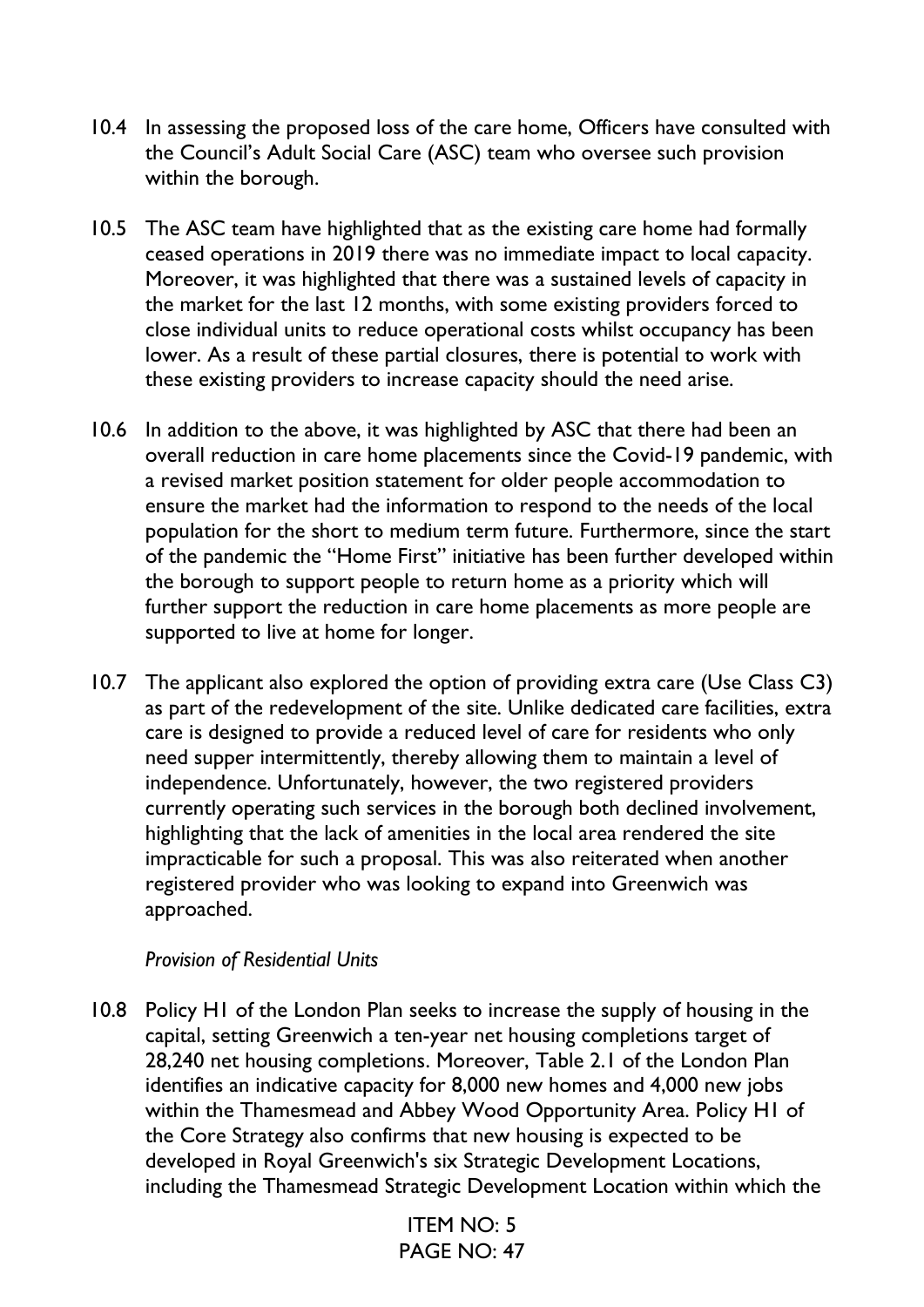application site is located. Opportunity Areas are London's major reservoir of brownfield land with significant potential to accommodate new housing, with it expected that at least 99% of the development built in Royal Greenwich will be on brownfield sites.

- 10.9 The proposed development would deliver 333 new homes on what is now a vacant brownfield site, contributing to the borough's housing target, boosting the supply of housing in accordance with the NPPF and concentrating development and growth in an Opportunity Area and a Strategic Development Location, as per the objectives of the London Plan and Royal Borough of Greenwich's (RBG) Core Strategy.
- 10.10 Notwithstanding the above, concerns have been raised by local residents about the potential impact of the proposed development on amenities within the area, specifically impacts on the capacities of local schools and GP surgeries.
- 10.11 In regard to schools, there is considered to be sufficient capacity within the local area to absorb the predicted number of children which the development would yield. To this end Officers also note that the Borough's Education/Children's Services team were consulted and raised no objections to the proposal, nor did they outline that any contributions would be necessary to offset the impacts of the proposal.
- 10.12 In addition to the above, Officers have also consulted NHS London Healthy Urban Development Unit (HUDU) regarding the proposal and its potential impact on local health infrastructure. NHS colleagues dismissed the applicant's original assertion that because the three GP surgeries in the area were taking on new patients this meant there was sufficient capacity, highlighting that services will be stretched with longer waiting times for existing patients before a practice may close it list to new patients. On this basis it was agreed with the applicant that a financial contribution of £318,000 would be made to the South-East London Clinical Commissioning Group to allow additional health capacity to be provided alongside the arrival of the new population. Said funding would go towards GP and primary healthcare provision, as well as mental heath care. Subject to this funding, which would be secured through the S106 legal agreement, it is considered that the proposal would adequately mitigate impacts on local amenities.

*Land Use Conclusions*

10.13 Given the above, Officers are satisfied that there is not an identified need for the Gallion's View Care Home, with the move towards "Home First" model likely to reduce the overall care home needs of the borough in the coming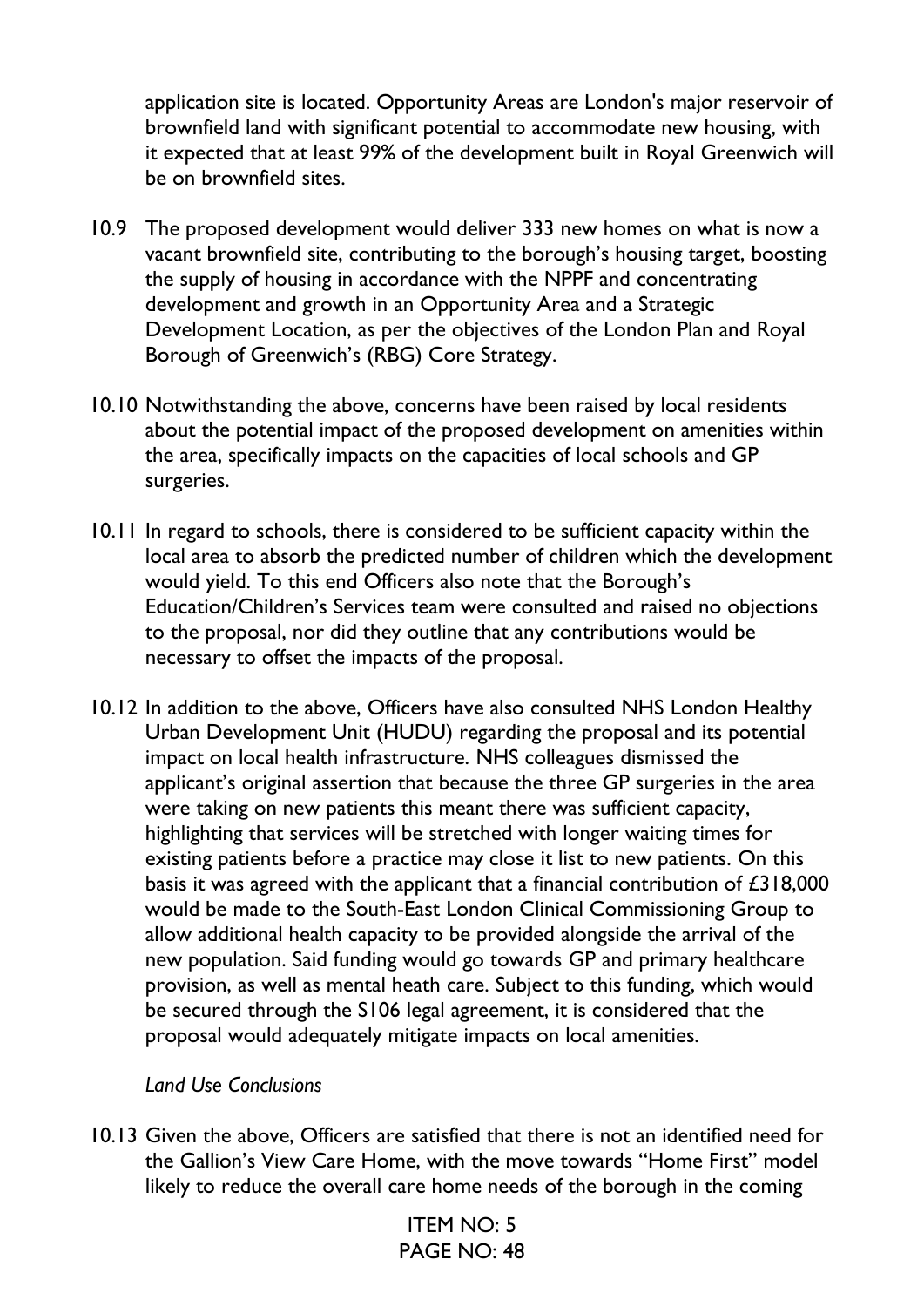years. It has also been confirmed that other existing care home facilities in the borough are operating at a reduced capacity, with scope to increase this should further demand arise. It is therefore considered that the existing facility would not require retention or reprovision, as Policies H8 and H12 of the London Plan specify this should only be sought when there is an identified housing need.

- 10.14 In weighing up the loss of the existing care home Officers have also had regard to the public benefits which would be delivered by the proposal. These include:
	- A 35% affordable housing offer (41.7% by habitable room), with the majority of larger family sized units and all of the single family dwellinghouses within the scheme provided as affordable;
	- Delivery of a balanced and mixed community;
	- A new publicly accessible open space to be provided at the southern corner of the site, which would include children's play area;
	- Equipped play areas throughout the site;
	- Incorporation of public art throughout the development which is to be commissioned by local artists (to be secured by condition);
	- A financial contribution towards increasing bus frequency during peak period;
	- A financial contribution towards health infrastructure in the locality;
	- Improvements to the existing cycle lane on Pier Way; and
	- Financial contribution towards public realm improvements.
- 10.15 As such, the proposed development is considered acceptable in land use terms, subject satisfactory conclusions of the remaining planning considerations.

# **11. Proposed Unit Mix**

- 11.1 Policy H10 of the London Plan (Housing size mix) states that schemes should generally consist of a range of unit sizes, having regard to the requirement to deliver mixed and inclusive neighbourhoods, the need to deliver a range of unit types at different price points, the mix of uses, the range of tenures, the nature and location of the site, PTAL, the need for additional family housing and the role of one and two bed units in freeing up existing housing by providing an alternative to conversions and subdivisions, with the aim of optimising a site's potential.
- 11.2 Policy H2 of the Royal Greenwich Local Plan states that a mix of housing types and sizes will be required in all developments, including conversions,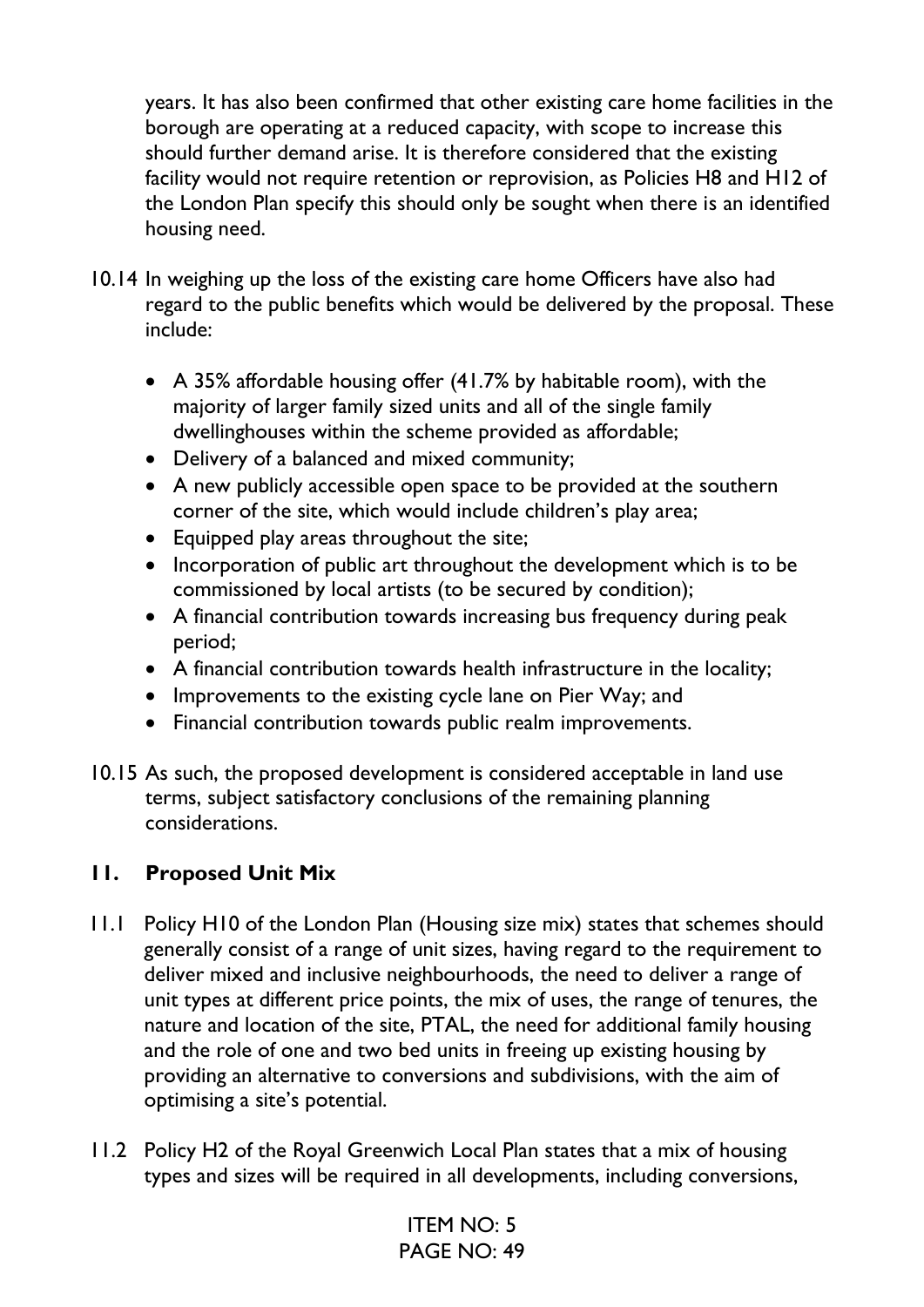and developments should contain a proportion of 3, 4 and 4+ bedroom units. The exact mix on each site will vary according to the location of the development and the character of the surrounding area. The supporting text of Policy H2 further sets out that there is an objectively-assessed need for larger affordable homes within the brough, especially affordable rented tenures, and consequently, developments should seek to address this by prioritising larger family homes within the affordable elements of the scheme, and a correspondingly greater proportion of 1 and 2-bedroom units within the private sale elements.

| Unit        | <b>Market</b> | Percentage    |     | Affordable   Percentage | <b>Total</b> | Percentage |
|-------------|---------------|---------------|-----|-------------------------|--------------|------------|
| <b>Type</b> |               | $\frac{1}{2}$ |     | $\frac{1}{2}$           |              | (%)        |
| Studio      | 12            | 6%            |     | 0%                      | 12           | 4%         |
| bed         | 67            | 31%           |     | 18%                     | 88           | 26%        |
| 2 bed       | l 16          | 54%           |     | 44%                     | 167          | 50%        |
| 3 bed       | 21            | 10%           | 45  | 38%                     | 66           | 20%        |
|             | 216           |               | 117 |                         | 333          |            |

11.3 The current development proposes the following mix:

- 11.4 While it is noted that the overall provision of larger family sized units is limited to 20% in total, they nevertheless form a much higher percentage of the affordable offer at 38% which is a positive element of the scheme. The proposals also include the provision of ten single family dwellinghouses, all of which are to be provided as affordable. Furthermore, while not classed as family sized, 2-bedroom units can also be used by small families.
- 11.5 As set out in London Plan Policy H10B, it is for boroughs to provide guidance on the size of units required in the social/affordable rent sector to ensure that affordable meets identified needs. Paragraph 4.10.1 goes on to state that because the 2017 London SHMA identifies the full range of needs between 2016 and 2041, boroughs may wish to prioritise meeting the most urgent needs earlier in the period, for example by prioritising social/affordable rented units of particular sizes. Analysis of the waiting list confirms that the priority need is for family sized accommodation.
	- 11.6 It is therefore considered that the proposed development provides an acceptable mix of unit types in accordance with Policy H2 of the Core Strategy and Policy H10 of the London Plan.

# **12. Affordable Housing**

*Overall Provision of Affordable Housing*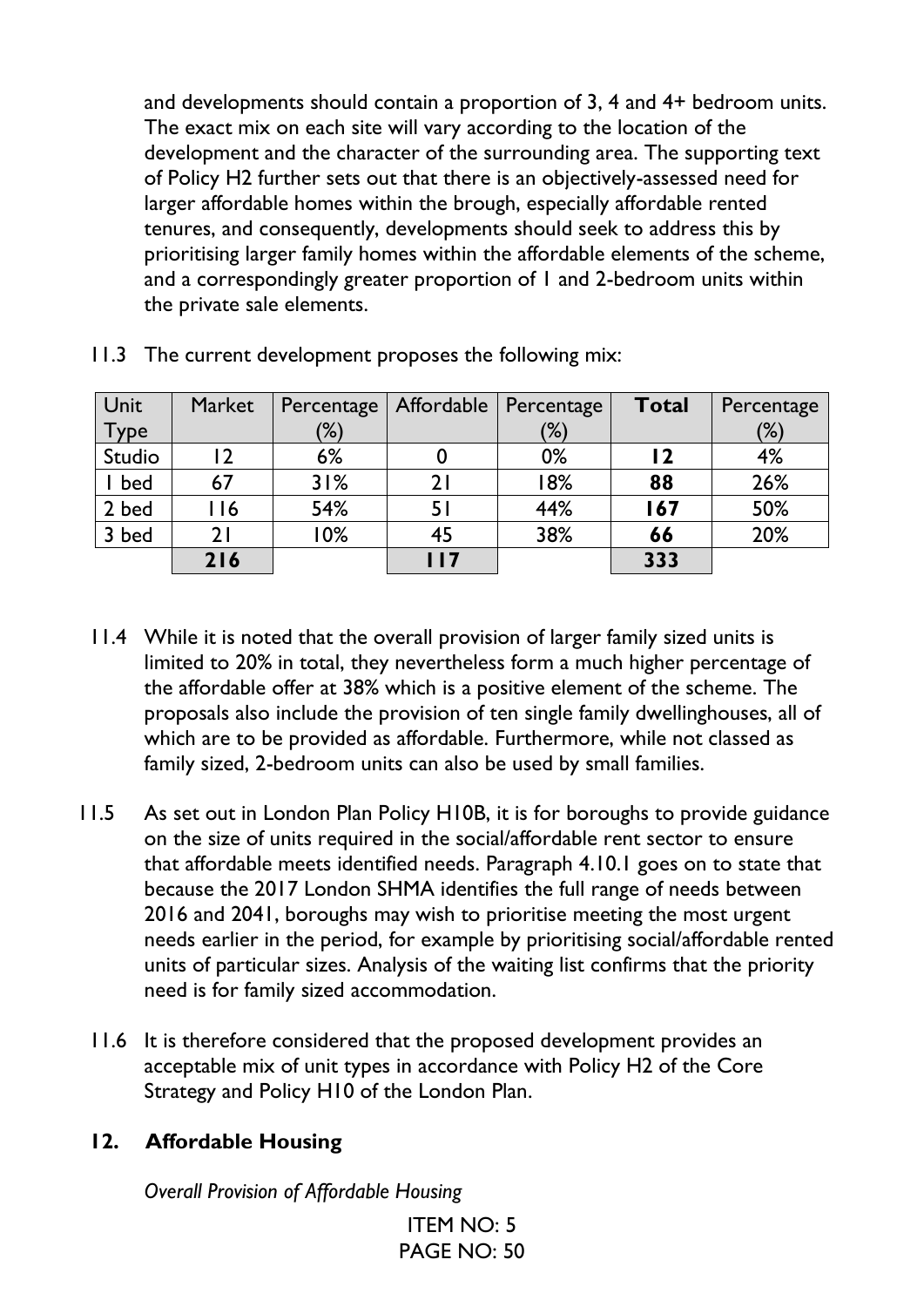- 12.1 Policy H4 of the London Plan, sets a strategic target of 50% affordable housing in all new developments. Policy H5 of the London Plan sets out the 'threshold approach' to planning applications which trigger affordable housing requirements whereby schemes that meet or exceed the relevant threshold of affordable housing by habitable room without public subsidy, meet the relevant tenure mix and meet other relevant policy requirements and obligations to the satisfaction of the borough and the Mayor are eligible to follow the Fast-Track Route. The threshold level of affordable housing on gross residential development is initially set at a minimum of 35% (measured by habitable room). Core Strategy Policy H3 requires major residential developments to provide at least 35% of units as affordable. The precise percentage, distribution and type of affordable housing will be determined by the particular circumstances and characteristics of the site and of the development, including financial viability.
- 12.2 The current development proposes 35% affordable housing provision measured by units, which would meet the requirements of Core Strategy Policy H3. Moreover, when the proposed provision is measured per habitable room as is set out in the London Plan, it increases to 41.7%. It is noted that the latter is the preferred measurement tool of the GLA, as this results in larger sized units being given over to affordable housing. To this end, the proposal would represent provision in excess of the 35% London Plan requirement.

### *Proposed Tenure*

- 12.3 Policy H6 of the London Plan sets out that the tenure split of affordable units should meet a minimum of 30% low-cost rent and 30% intermediate, with the remaining 40% to be determined by the Local Authority. In Greenwich, the supporting text of Core Strategy Policy H3 sets out the desired tenure split in the borough is 70% social rent and 30% intermediate so as to create mixed and balanced communities.
- 12.4 In this instance, the application proposes a 100% social affordable tenure, specifically as London Affordable Rent. Policy H6(B) sets out that the Fast-Track Route is also available to applicants that elect to provide low-cost rented homes in place of intermediate homes, provided the relevant threshold level is reached. In addition, the Council's Core Strategy Policy H3 states that the precise percentage, distribution and type of affordable housing will be determined by the particular circumstances and characteristics of the site and of the development, including financial viability. In this instance, the application proposes 41.7% by habitable room or 35% by unit. It is also acknowledged that the Royal Borough's specific housing needs are weighted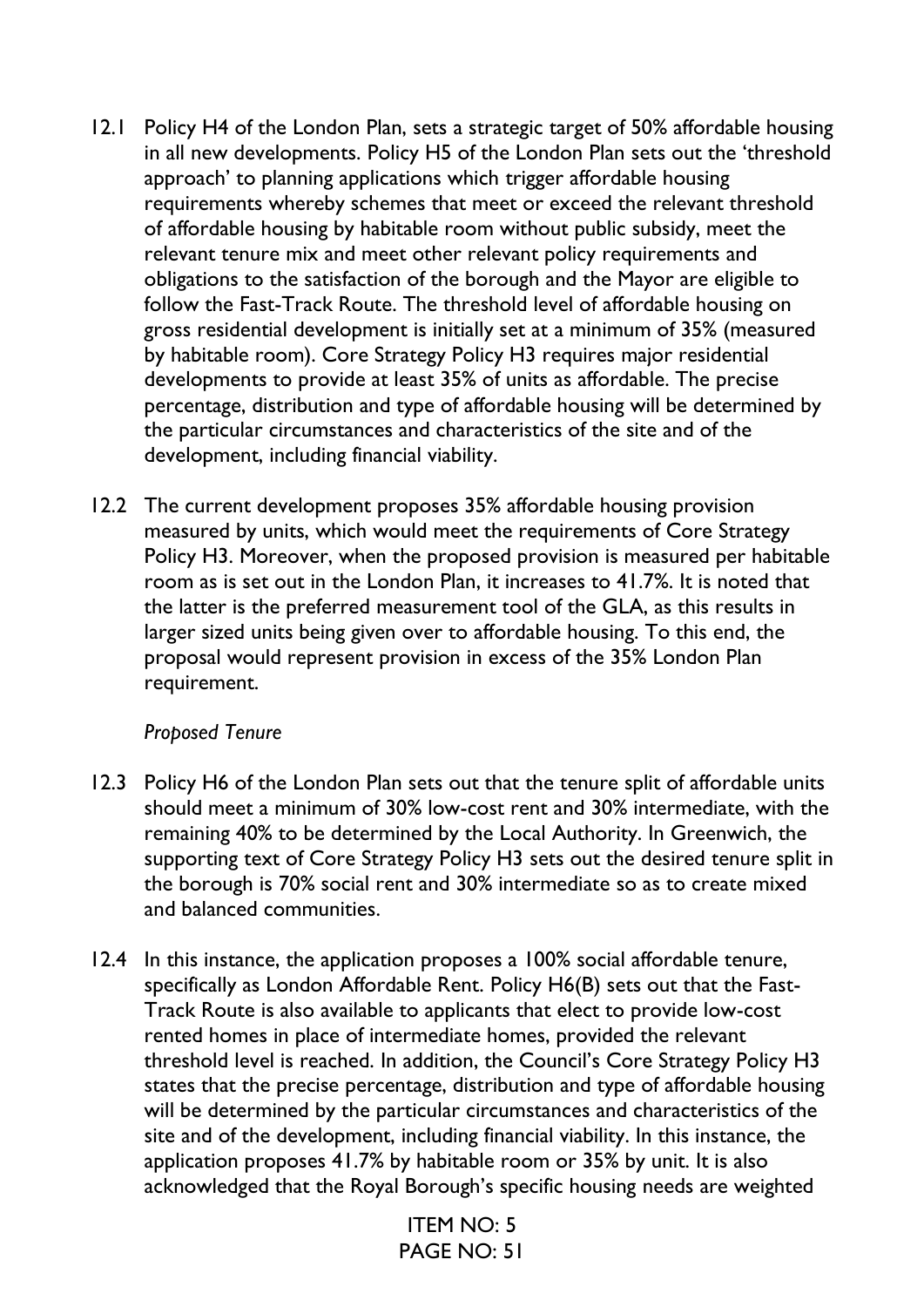towards a greater need for social housing products over intermediate. Officers have also had regard to the input from registered provider Optivo, who are to partner with the developer in delivering the scheme and have outlined their preference for a 100% social scheme due to the needs of the local community, together with current uncertainty in the housing market as a result of the Covid-19 pandemic, which has seen purchasing of properties slow significantly. Officers are therefore comfortable supporting the proposed tenure in this particular instance, as are the RBG Housing team who were also consulted. It should however be noted that this is as a result of the considerations in relation to this application alone, and would not set a precedent on any other development scheme within the borough, present or future.

## *Distribution of Affordable Units*

- 12.5 The supporting text of Core Strategy Policy H3 states that affordable housing should be distributed across development sites to help create mixed and balanced communities.
- 12.6 The proposed development would see a mixture of market and social units located within Block B, with the smaller Blocks C and D provided as 100% affordable and Block A as 100% Market. This is considered to be an acceptable arrangement, as it would see three of the four blocks on site featuring affordable tenures. Furthermore, it is noted that the provision of the smaller blocks to the north of the site as 100% affordable will ultimately minimise service costs for future respective tenants due to the single core design of the buildings, which is welcomed.
- 12.7 The provision of all proposed single family dwellinghouses as affordable is also strongly welcomed. Such properties are in high demand within the social rented sector, with the current proposal helping to directly address this need. It is noted that the provision of the smaller flatted blocks and single family dwellinghouses as affordable does result in a concentration of affordable units to the north of the site. However, the benefits which would be brought about by this, namely lower service charges for residents, easier management and provision of genuinely affordable family dwellinghouses is considered to greatly outweigh this.
- 12.8 On this basis no objections are raised to the proposed distribution of affordable units within the development.

*Mayor's Fast-Track Route*

ITEM NO: 5  $PAGF NO· 52$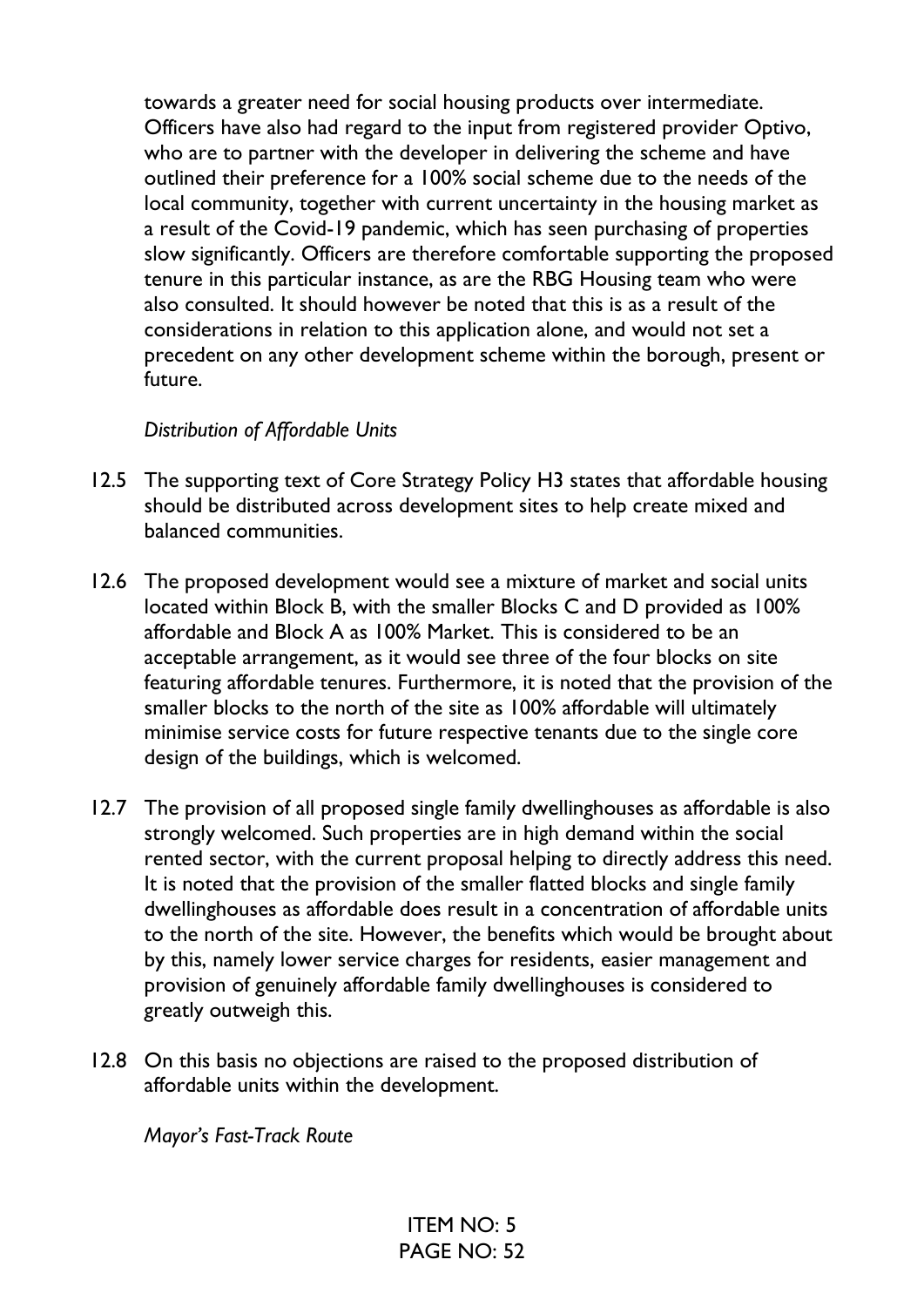- 12.9 Policy H5 of the London Plan outlines that "Fast-Tracked" applications are not required to provide a viability assessment at application stage. This occurs when applications meet all of the following criteria:
	- ̶ meet or exceed the relevant threshold level of affordable housing on site without public subsidy;
	- ̶ be consistent with the relevant tenure split (see Policy H6 Affordable housing tenure);
	- ̶ meet other relevant policy requirements and obligations to the satisfaction of the borough and the Mayor where relevant; and
	- demonstrate that they have taken account of the strategic 50 per cent target in Policy H4 Delivering affordable housing and have sought grant to increase the level of affordable housing.
- 12.10 In this instance, the application exceeds the relevant threshold level for affordable housing without public subsidy. While the proposal does not follow the 30/30/40 tenure breakdown set out by Policy H6 of the London Plan (discussed above), it addresses the Royal Borough's specific housing needs for social housing products over intermediate. It is therefore considered that the proposal is acceptable for the Fast-Track route. Nevertheless, an early review mechanism would still be required, to be triggered if an agreed level of progress on implementation has not been made within two years of granting planning permission.

# **13. Standard of Accommodation**

13.1 London Plan Policy D6 requires all housing developments to be of the highest quality design and provide adequately-sized rooms with comfortable and functional layouts, which are fit for purpose and meet the needs of Londoners without differentiating between tenures. Table 3.1 of the London Plan outlines the relevant standards for residential developments in London, while the Nationally Described Space Standards set out the national requirements. This is supported by Core Strategy Policy H5.

# *Size of Units*

13.2 All units across the proposed development would either meet or exceed the minimum internal space standards. Private amenity spaces would be provided for every unit, with flats served by either balconies or terraces and dwellinghouses by private rear gardens. In addition to the private balconies and terraced, flats within Blocks A and B would also have use of communal first floor podium amenity spaces.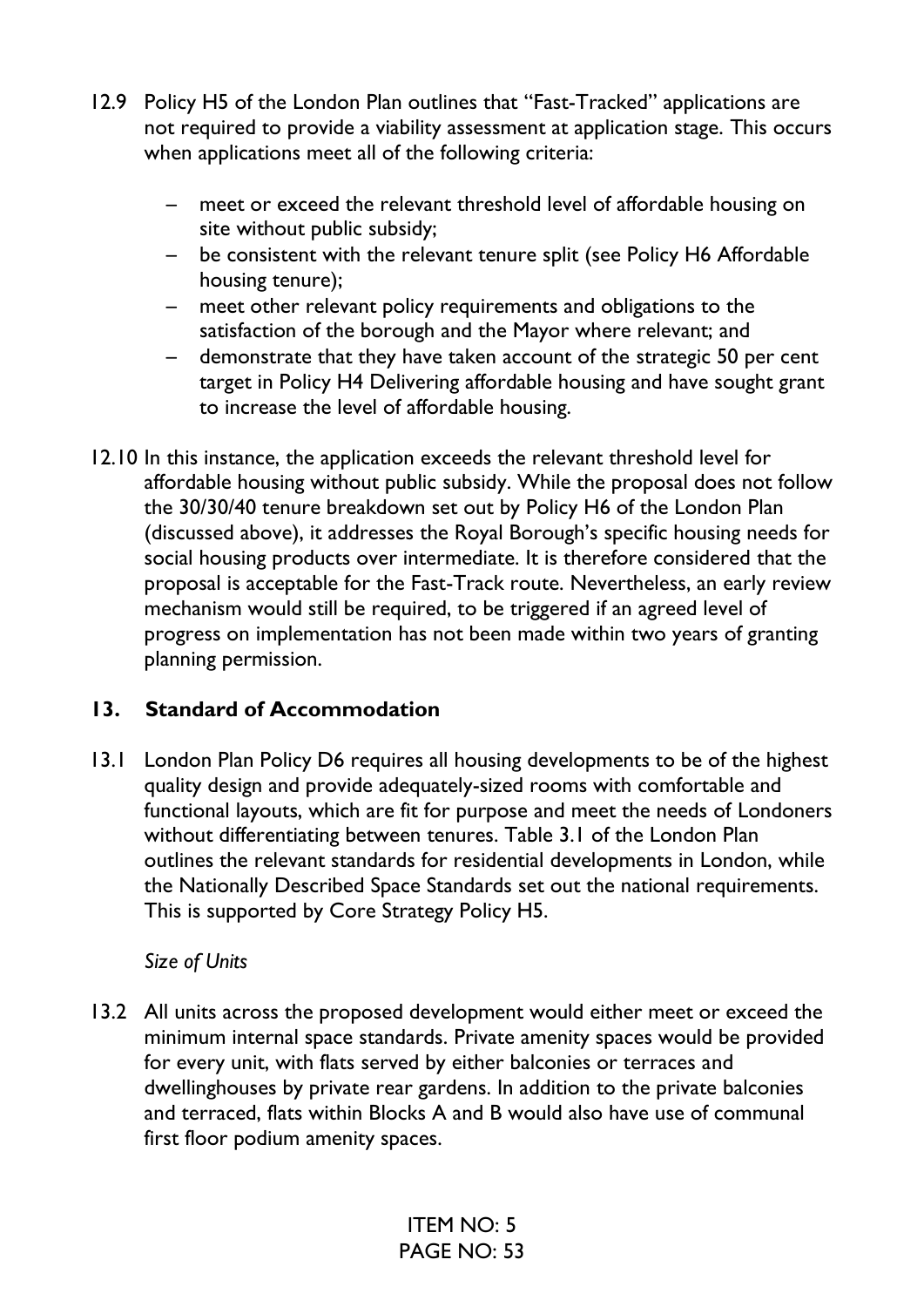13.3 All balconies and terraces serving flats would meet or exceed the minimum London Plan requirements, which set out that a minimum of 5sqm for 1-2 dwellings and an extra 1sqm for each additional occupant. The London Plan does not set out any separate amenity space requirements for gardens serving dwellinghouses, but the supporting text of Core Strategy Policy H5 does stipulate that gardens a minimum garden area of 50m2 should be provided in houses with up to three bedrooms. To this end, six out of the ten houses would exceed the 50sqm requirement, with the remaining four dwellings having gardens ranging in size from 37.9sqm to 46.3sqm. Whilst these amenity spaces would fall below the minimum core strategy requirement it is noted that future residents would have access to the public amenity spaces which are to be provided as part of the scheme, with the closest of these featuring children's play equipment and being just some 75m to the north. On this basis no significant concerns are raised to the shortfall.

## *Wheelchair Units*

- 13.4 Policy H5 of the Core Strategy requires 10% of the dwellings be built to full wheelchair standards. Policy D7 of the London Plan (2021) requires that 90% of units to meet Building Regulations requirement M4(2) 'accessible and adaptable dwellings' and 10% of new housing must meet Building Regulations requirement M4(3) 'wheelchair user dwellings' (i.e. be designed to be wheelchair accessible, or easily adaptable for residents who are wheelchair users). London Affordable Rented units would be expected to be delivered to a fully accessible standard and private/intermediate units would be expected to be easily adaptable.
- 13.5 The scheme would deliver 33 wheelchair units, which would equate to 10%, in accordance with the above policy. The details have been reviewed by the Occupational Therapist, who raised a few areas of non-compliance, but confirmed these could be handled at submission of details stage.

## 13.6 Fire Safety

- 13.7 London Plan Policy D12 sets out that in the interests of fire safety and to ensure the safety of all building users, all development proposals must achieve the highest standards of fire safety. The policy requires all major development proposals should be submitted with a Fire Statement, which is an independent fire strategy, produced by a third party, suitably qualified assessor. The policy goes on to set out six criteria that must be identified within the strategy.
- 13.8 London Plan D5 also asserts that development proposals should achieve the highest standards of accessible and inclusive design and includes requirements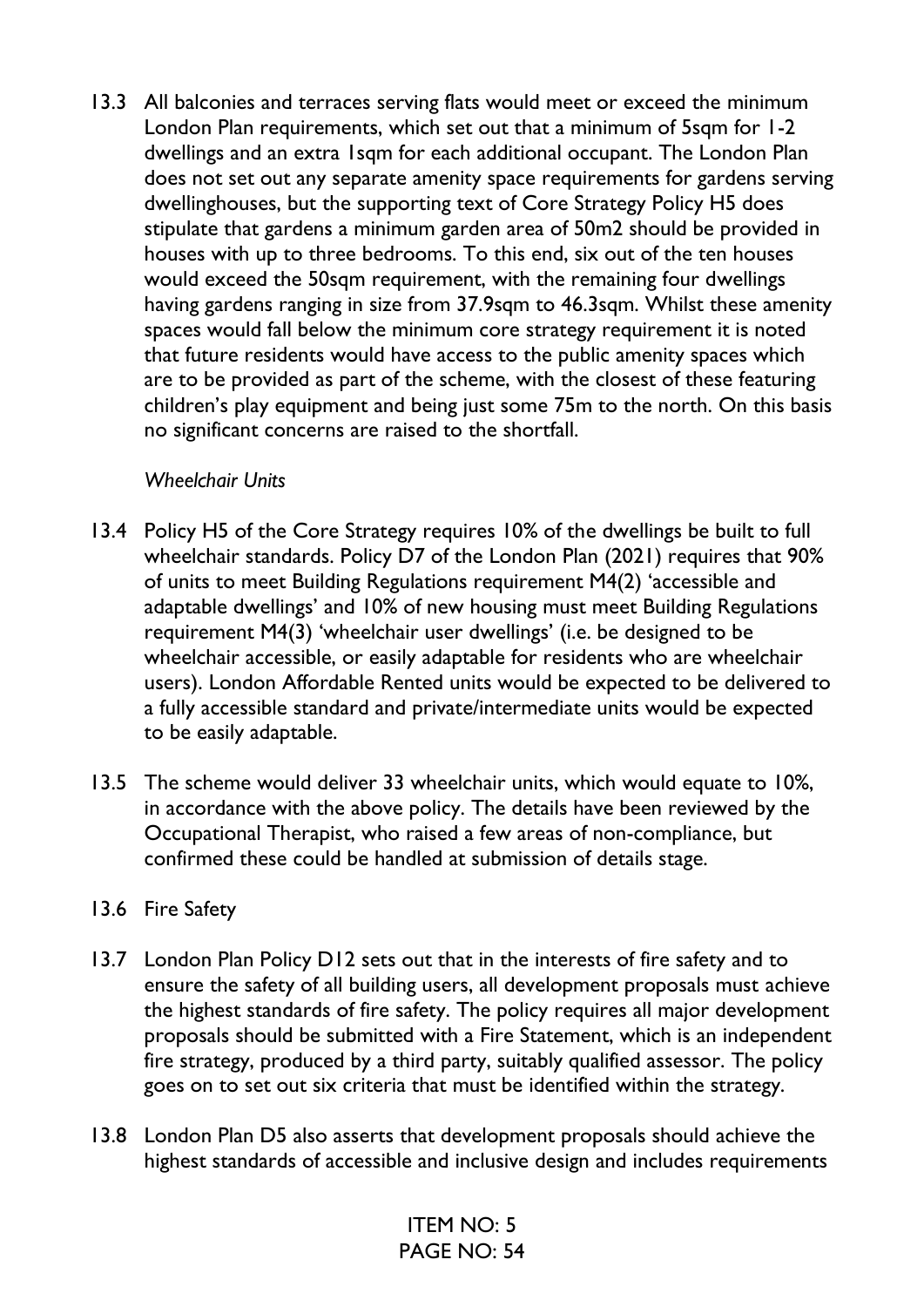for developments to be designed to incorporate safe and dignified emergency evacuation for all building users.

13.9 An Outline Fire Safety Strategy has been submitted as part of the application. The report has been prepared by Ashton Fire on behalf of Fairview New Homes. The report details how the scheme has been designed and will operate in accordance with London Plan Policies D5 and D12.

*Aspect*

- 13.10 Two hundred and twenty-six (226) of the three hundred and thirty-three (333) proposed units would be dual aspect, which represents 68% of dwellings. Of the remaining one hundred and seven (107) single aspect units, none would be north facing. Given the majority of units would be dual aspect, with no single aspect units being north facing units, this is considered to be an acceptable arrangement.
- 13.11 The majority of units across the proposed development would be provided with good levels of outlook. Outlook would be restricted for a handful of single aspect market units, which would have views limited to inside the internal courtyards areas of the podium blocks. However, the developer has sought to mitigate this through the introduction of breaks in the elevations of the larger blocks, thereby allowing views out past the courtyard areas. Given this is limited to a handful of units it is considered that, overall, the arrangements are acceptable.
- 13.12 Units would be afforded good levels of privacy, with the majority of windowto-window separation distances within the site being in excess of 20m. Distances between units within the two smaller flatted blocks and the proposed dwellinghouses opposite would be reduced to 16m, but this is not considered unreasonable and would reflect similar arrangements within the adjacent Camelot Close. Concerns were raised with the applicant regarding the separation distances between the west facing balconies serving the smaller blocks and the first-floor windows of the dwellings opposite, which would be some 15m apart. In response the applicant amended the design of dwellings to provide a protruding angular window, thereby avoiding direct views into the bedrooms. Final treatment of the windows will be secured via condition. However, in principle it is considered that the design amendment addresses concerns raised by Officers, while simultaneously adding additional visual interest and internal floor space to the proposed dwellings.

*Daylight to Proposed Units*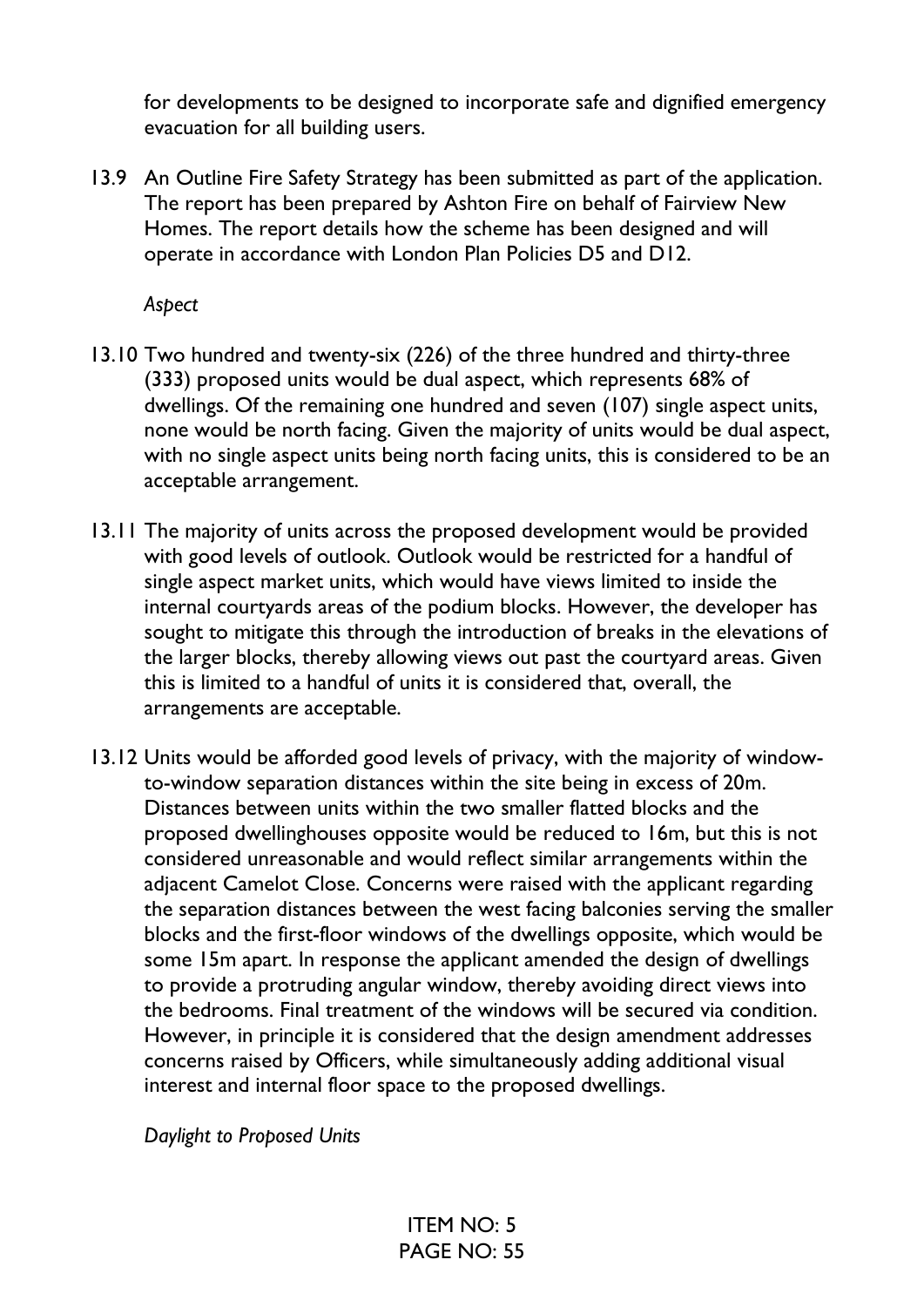- 13.13 The internal daylight assessment submitted with the proposal demonstrates a high level of compliance with the BRE guidelines for internal daylighting, with 93% of the habitable rooms achieving the BRE targets for average daylight factor. Where levels fall below the targets, in the majority of cases shortfalls were a result of the provision of separate kitchen/diners from the main living areas (resulting from the affordable tenant requirements), large open plan living spaces served by balconies, or minor shortfalls from the BRE targets which are unlikely to be perceptible to the occupants. Moreover, where kitchens are to be separated from the living spaces, in all of these cases these units feature well-lit living areas, as recommended by the BRE guidelines. These are considered to be reasonable and common trade-offs in design and are acknowledged by the BRE guidelines as typical constraints for larger flatted developments.
- 13.14 The developer also tested the development without balconies in place, with the results showing that all of the main living areas would fully meet the BRE daylight targets. Given the balconies provide valuable private amenity space and will themselves benefit from good levels of daylight, it is considered that the impact of their inclusion on the overall daylight levels is acceptable.

#### *Sunlight to Proposed Units*

- 13.15 In respect of direct sunlight, the focus of the BRE sunlight guidelines is on main living rooms rather than bedrooms and kitchens which are considered less important:
	- *"3.1.2 In housing the main requirement for sunlight is in living rooms, where it is valued at any time of day but especially in the afternoon. Sunlight is also required in conservatories. It is viewed as less important in bedrooms and in kitchens"*
- 13.16 Levels of direct sunlight to the living spaces would be lower, with 175 (45%) of the 387 main living rooms within the proposed development achieving the recommended target levels for sunlight. This is based on the Annual Probable Sunlight Hours (APSH) test, which calculates the percentage of probable hours of sunlight received by a window or room over the course of a year. However, 161 (42%) of these rooms are within 90° of due north and therefore see their potential for direct sunlight constrained by the orientation of the development. To this end, BRE guidance does outline that while the aim should be to minimise the number of dwellings whose living rooms face north, it does acknowledge that in larger developments, especially of flats, it may not be possible to have every living room facing within 90° of south.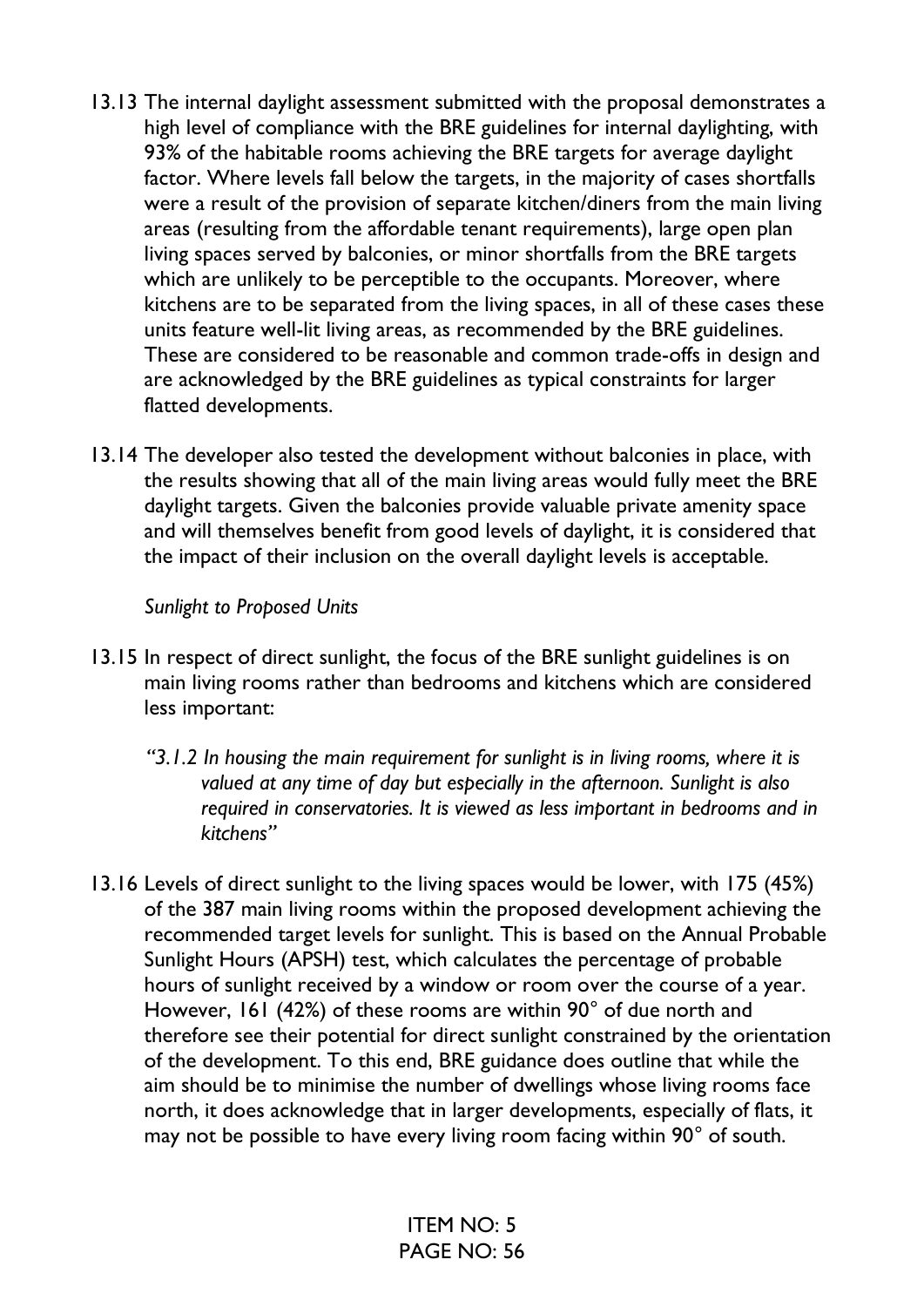- 13.17 When considering the main living rooms within 90° of due south, 161 (71%) of living rooms achieve the recommended sunlight levels of at least 25% for total annual levels and 5% for the winter. The vast majority of main living rooms within the development have been provided with private amenity space in the form of balconies and terraces which impact sunlight compliance. This is clearly illustrated by the results of these assessments with the balconies removed, which show that all 226 (100%) of the south facing rooms would fully meet the BRE criteria for APSH. Given the valuable private amenity which such spaces provide, and given that these spaces themselves would be mostly well served by direct sunlight, this is considered to be an acceptable trade off.
- 13.18 Returning to the living spaces which would be within 90° of due north, it is acknowledged that at 42% this represents a high proportion of the overall living spaces. However, in addition to the fact that BRE guidance acknowledges that in larger flatted developments it is not always possible to avoid this, Officers also have regard to paragraph 125 of the NPPF. This states that when considering applications for housing, Local Authorities should take a flexible approach in applying policies or guidance relating to daylight and sunlight, where they would otherwise inhibit making efficient use of a site (as long as the resulting scheme would provide acceptable living standards). Similarly, the BRE guidance sets out that, although it gives numerical guidelines, these should be interpreted flexibly since natural light is only one of many factors in site layout design.
- 13.19 With the above in mind, all other aspects of the proposed living standards are considered acceptable, with units afforded good levels of outlook, privacy, daylight, internal space and amenity. Furthermore, Officers also have regard to the wider public benefits which would be delivered by the scheme, which include:
	- A high level of affordable house, of which 38% would be provided as family sized units, thereby serving to meet the social housing needs of the borough;
	- A financial contribution towards an additional bus service during peak periods;
	- creation of a car club in the area which could be utilised by the wider community and promotes sustainable travel;
	- improvements to the existing cycle lane on Pier Way;
	- a financial contribution to fund a controlled parking zone (CPZ) consultation in the area;
	- a financial contribution towards health infrastructure in the locality;
	- the creation of a new area of public space featuring children's play equipment to the southern corner of the site; and

ITEM NO: 5 PAGE NO: 57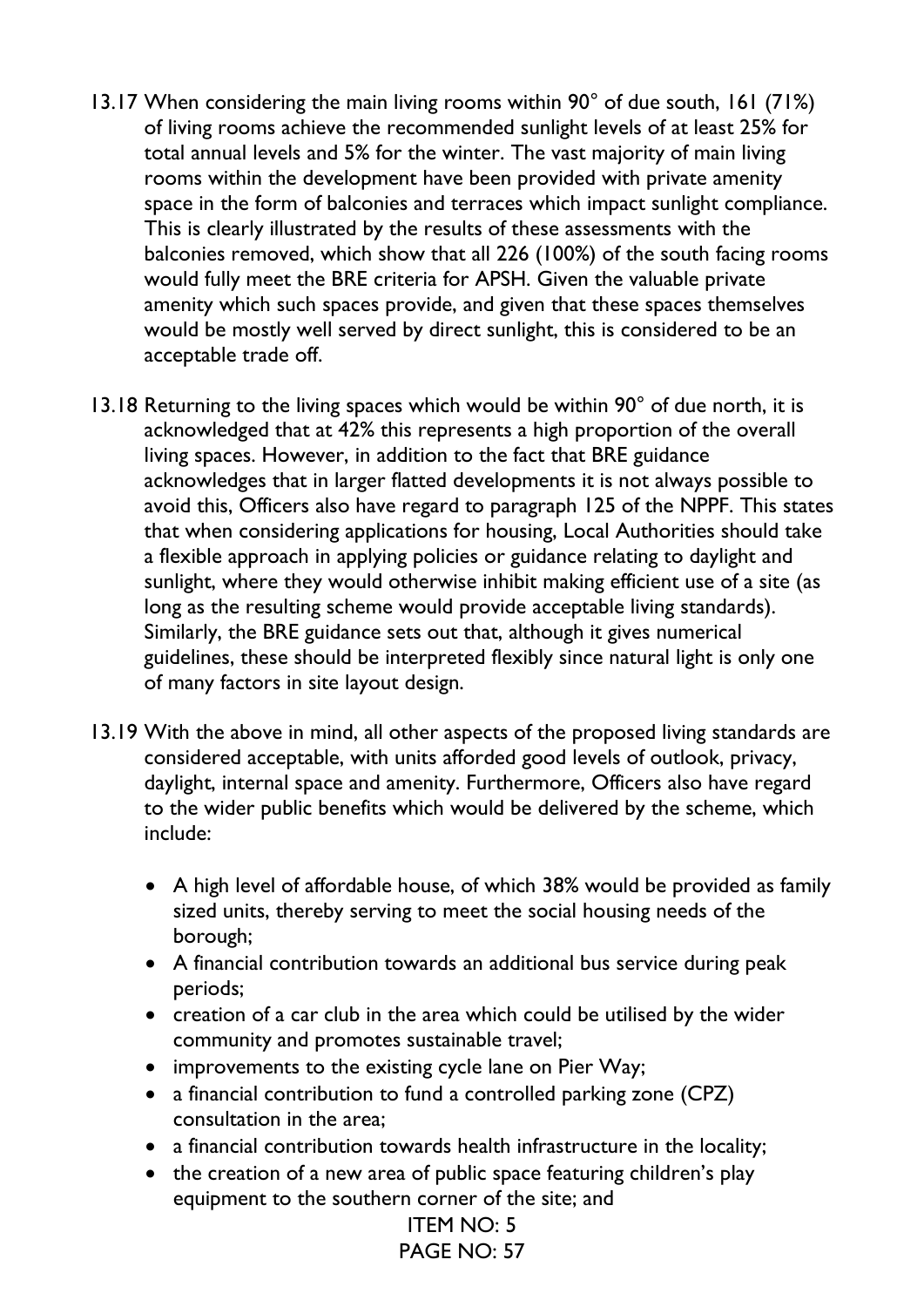- a financial contribution towards employment and training in the borough;
- 13.20 Given the multiple public benefits which would be delivered by the scheme, together with the guidance set out in the NPPF and by BRE regarding flexible interpretations of results, it is considered that the proposal would be acceptable.

## **14. Urban Greening**

- 14.1 London Plan Policy G5 states that development proposals should contribute to the greening of London by including urban greening as a fundamental element of site and building design, and by incorporating measures such as high-quality landscaping (including trees), green roofs, green walls and naturebased sustainable drainage.
- 14.2 The Urban Greening Factor (UGF) provides an assessment of design proposals in relation to the quantity and functionality of urban greening. The London Plan recommends a target score of 0.4 for predominately residential developments.
- 14.3 In accordance with Policy G5 opportunities for Urban Greening have been maximised across the site which has an Urban Greening Factor of 0.42-0.46, exceeding the Mayor's target

### **15. Design, Townscape, Public Realm and Heritage**

- 15.1 Paragraph 126 of the National Planning Policy Framework states that the creation of high-quality buildings and places is fundamental to what the planning and development process should achieve, and that good design is a key aspect of sustainable development, creates better places in which to live and work and helps make development acceptable to communities.
- 15.2 The design principles in chapter 3 of the London Plan expect all developments to achieve a high standard of design which responds to local character, enhances the public realm and provides architecture of the highest quality. As per Policy D3 of the London Plan, a design-led approach to optimising site capacity should be based on an evaluation of the site's attributes, its surrounding context and its capacity for growth.
- 15.3 Core Strategy Policy DH1 similarly requires that proposals must demonstrate an understanding of the existing context of the area and to promote local distinctiveness by providing a site-specific solution. The policy also requires developments to provide a positive relationship between the proposed and existing context, paying particular attention to the scale, height, bulk and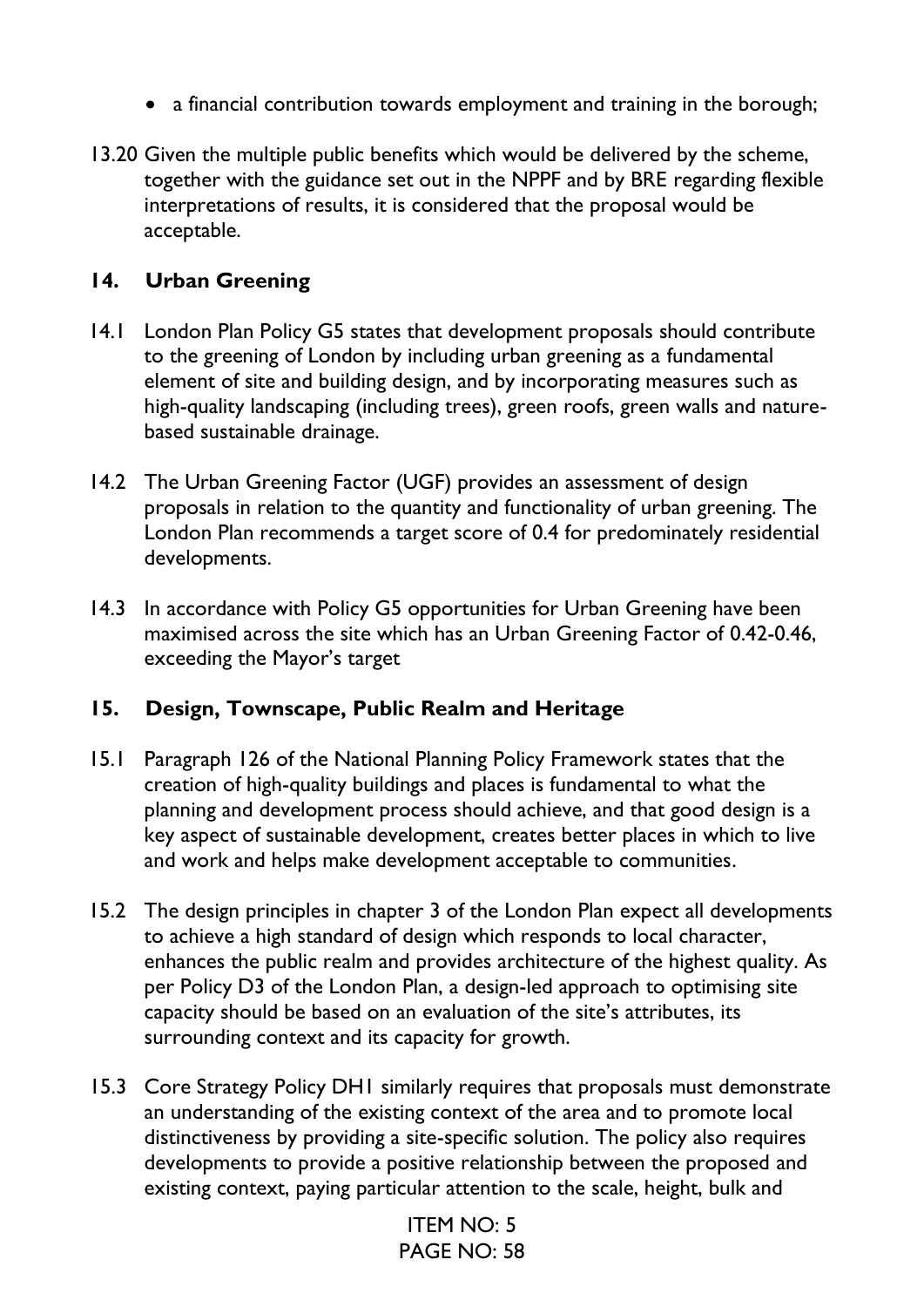massing of the adjacent townscape; and create attractive, manageable, wellfunctioning spaces within the site. This is supported by London Plan Policy D3, which are divided into 3 general elements: Form and layout, Experience, and Quality and Character.

*Site Layout, Public Realm and Landscape Design*

- 15.4 The proposed layout is the outcome of a comprehensive design process and negotiation with the Local Planning Authority and aims to respond to a number of coexisting constraints regarding the redevelopment of this site. These include its relationship with the surrounding context, including Broadwater Dock to the east, Community Open Land to the north and the neighbouring low-rise houses at Camelot Close, its low PTAL 2 and the existing network of streets and accesses to the site.
- 15.5 The proposed development will provide 333 residential units comprising 10 houses and 323 apartments across 4 blocks. The largest of the apartment blocks (A & B) would be located at the front of the site, with the remaining two apartment blocks to be located along the north-eastern site boundary, to the north of Block B. The ten dwellinghouses would be located along the north-western boundary of the site. A new vehicular route will connect the site to the existing vehicular access point on Pier Way.
- 15.6 Due to the low level of public transport accessibility to the site a level of onsite private car parking was considered necessary, the rationale for which is further discussed in the Highways section of this report. As a result, 129 parking spaces are proposed (0.39 cars per residential unit). In order to ensure that the development is not dominated by cars at street level two ground floor enclosed car parking areas have been designed within Blocks A and B on the southern side of the site, to provide a total of 98 parking bays. A further 6 spaces would be provided on-plot for the proposed dwellinghouses and the remaining 25 car parking bays would be distributed across the site's internal access roads. This is considered to be a good design outcome.
- 15.7 The deck courtyards above the car parking are considered adequate in size, with their average width exceeding 20m. They would provide secured communal amenity in addition to the designed public amenity space on the site.
- 15.8 As mentioned above, the proposal retains the existing vehicular access to the site from Pier Way, next to the boundary wall with the Camelot Close estate. While this is possibly not the most effective approach in terms of addressing the exposed frontage of neighbouring rear-gardens and creating a more gradual transition with the proposed massing on the site, it is considered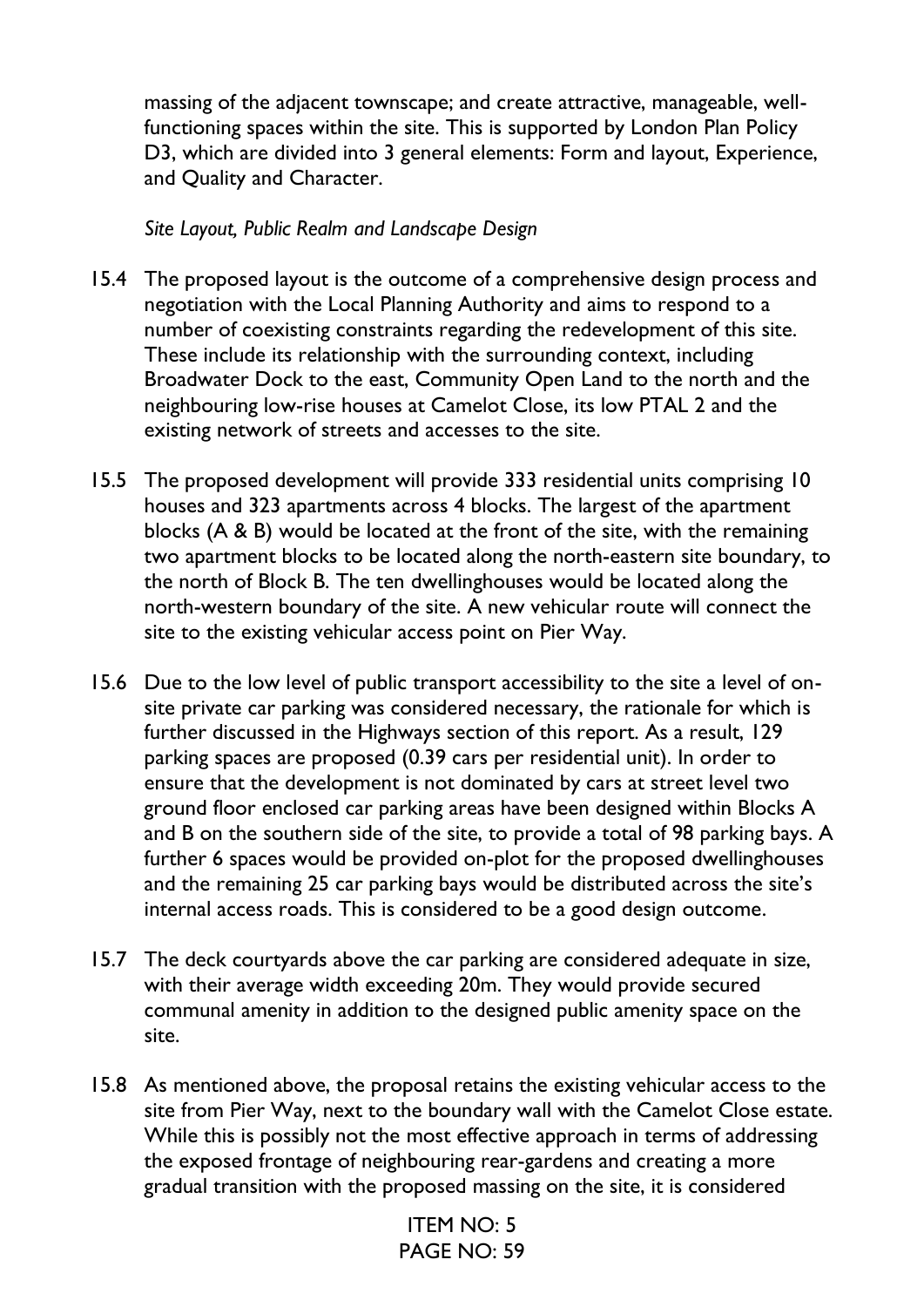acceptable in design terms, as all alternative locations for this access were explored by the applicants and refused by the Council's Highway Team due to problematic interfaces with the existing network of streets. As part of the landscaping condition, particular attention will be paid to the detailing of the proposed green buffer, with trees adjoining the neighbouring properties to ensure that it would be visually appealing whilst simultaneously enhancing the perceived security of those rear gardens and the streetscape of the proposed development.

- 15.9 The existing timber fences of the neighbouring gardens are in poor conditions and are to be replaced with a 1.8m closed board fence as part of the development. Details of this will be included in the associated landscaping condition.
- 15.10 On the northern part of the site, the scheme is well integrated within the surrounding context. A row of two-storey and pitched-roofs houses effectively mediates between the low-rise fabric at Camelot Close and the mid-rise Blocks C and D designed on the dock side. The designed buildings define a street with an appealing domestic character, marked by the designed front doors, soft landscape with trees and pattern of pavements.
- 15.11 The open space on the site has been designed with a good balance of soft and hard surface and the breaks between block create an adequately level of permeability across the site and towards the dock. To the south, a generous green open space with integrated play equipment defines a welcoming pedestrian and cycle access to the scheme from the Pier Way roundabout, and an inviting interface with the neighbouring developments to the south and east. A landscape pedestrian pathway would effectively activate the front of the scheme towards the dock, incorporating a green strip with trees and the accesses to the ground floor residential units in the designed blocks B, C and D. Acceptable defensible space and green hedges are proposed in front of all units.
- 15.12 It is noted that the proposed pathway running along the eastern boundary of the site would be at a higher level than the existing public path lining the dock, with this being separated by a retaining wall and metal fences. While not an ideal design solution, it is acknowledged that changing land levels would require substantial engineering works to provide a level surface across the two. Nevertheless, access onto the existing path is provided at two points, one with an accessible ramp and the other with steps.
- 15.13 This issue, due to the existing conditions and constraints on the site, has some negative impact on the perceived safety and visual appeal of the existing pathway and is only partially mitigated by the proposed ramp and steps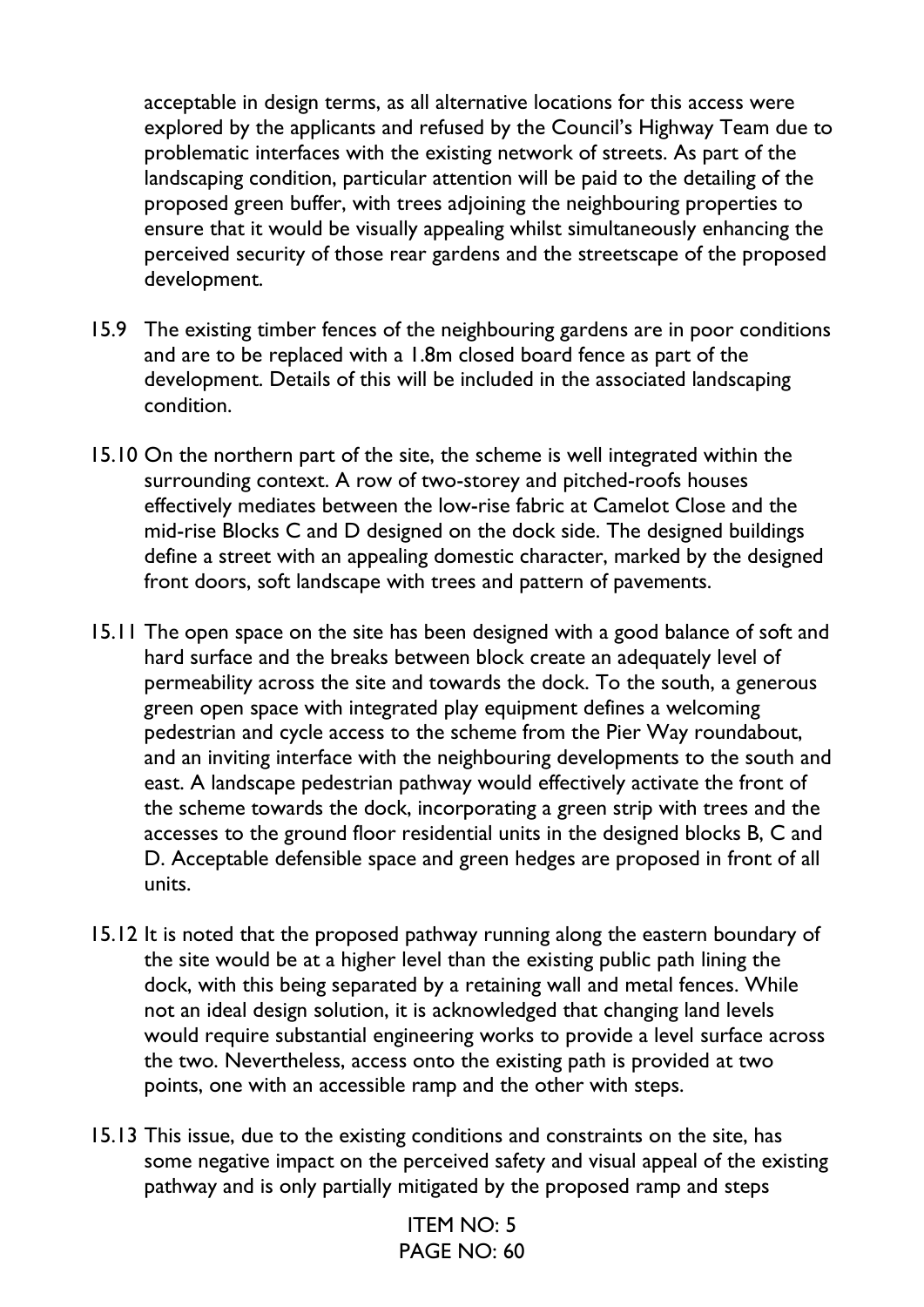connecting it to the scheme. Public artwork is to be incorporated along the boundary fence to improve the overall design quality of the existing and proposed pedestrian route, with the applicant committing to engage with local artists to produce the work. This is to be secured via S106 agreement.

- 15.14 The green area at the northern end of the site would provide additional amenity. It would receive an acceptable level of passive surveillance from the active frontages of the neighbouring residential units and the street terminating into its central play area. While no development to the neighbouring green site to the north is currently proposed, the applicant has provided indicative plans based on a previously consented development to show how the two sites could be integrated with pedestrian links – this is welcomed.
- 15.15 The proposed routes across the site have been thoughtfully activated by designing the great majority of the ground floor units with direct access from the street. This provides an attractive streetscape with active frontages throughout the development. Adequate green buffers and defensible spaces have been designed at the front of all the units. Different colours of block paving have been thoughtfully used to mark the different areas of the open space and the intended pedestrian-friendly character of the scheme. The onstreet car parking has also been carefully integrated in the landscape design of the scheme, with the proposed on-plot parking for the houses proving beneficial to avoid any excessive car-parking on the relatively narrow street on the northern side of the site.
- 15.16 The proposed link to the existing cycling routes on Broadwater Road and Pier Way would contribute to mitigating any excessive insular character of the scheme and promote more sustainable and active modes of travelling. Further detail is expected at the next stage on the designed interface of the cycle pathway with the pedestrian pavement surrounding Block A, which still appears somewhat conceptual at this stage. This will be secured by condition.
- 15.17 The development would also deliver public realm improvements in the form of a new footpath along the site's frontage on Pier Way. This would be secured in the S106 legal agreement. Numerous trees would also be planted resulting in a significant increase in trees throughout the site and along the boundaries. This would integrate well with the surrounding streetscape, with existing roads featuring a large number of trees creating attractive green streets.
- 15.18 Overall, the proposed site layout, public realm and landscaping is considered acceptable in design terms.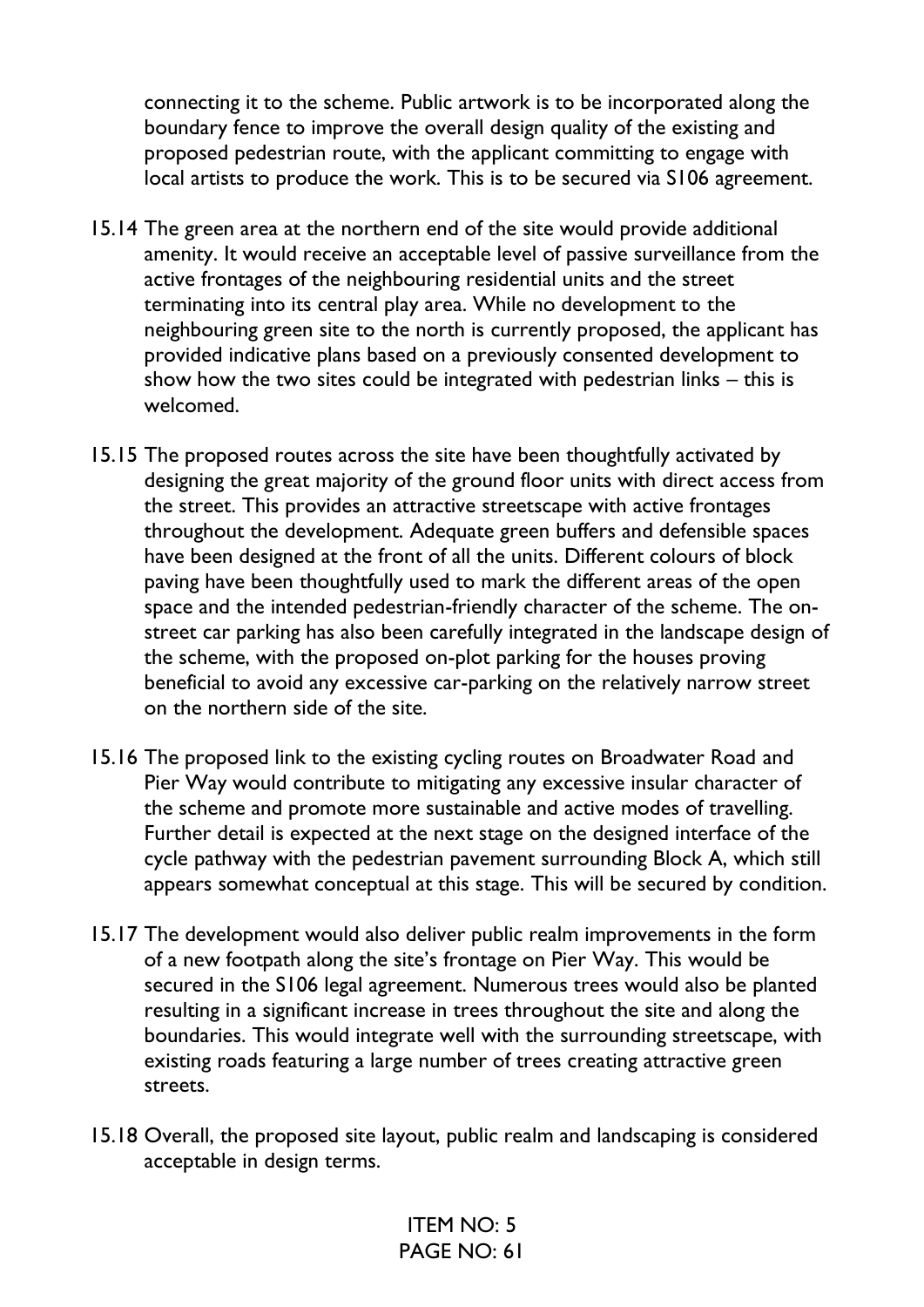*Height, Massing and Form*

- 15.19 The proposal incorporates a mix of building types, with heights varying from two storeys, for the terraced-houses, to twelve storeys for the proposed tallest block (Block B).
- 15.20 The proposed massing legibly steps down towards Camelot Close. The twostorey houses and the three-storey north-western frontage of Blocks A and B, create a legible mediation between the low-rise surrounding fabric and the bigger scale of blocks proposed towards the dock.
- 15.21 While the three-storey element of Block B would be only fourteen metres away from the neighbouring Camelot Close estate, it would face the flanks of two houses, each of them incorporating a single window. This is considered acceptable in design terms, also in consideration of the fact that the two neighbouring flanks are adjacent to the boundary of the site.
- 15.22 The proposed heights on Pier Way, varying from three to five storeys, are considered acceptable in design terms, as beneficial to mark the street roundabout and the access to the site, and to mediate between the different types in the surrounding context, including the two-to-three storey dwellings opposite Pier Way and the five storey blocks of School House, on the opposite side of the dock.
- 15.23 Any excessive monolithic feel created by the proposed courtyard blocks has been addressed by introducing some legible breaks between blocks, setbacks on façade and changes in material.
- 15.24 On the northern side of the site, the designed 19m gap between the firstfloor elevation of the proposed terraced-houses and the rear elevations of the neighbouring dwellings at Camelot Close would be adequate in design term, and in consideration of the limited height of the proposed houses, which would further limit any excessive overshadowing towards the neighbouring amenities. This is discussed in greater depth in the neighbouring amenity section of this report.
- 15.25 The top-floor of the five-storey Blocks B and C has been thoughtfully setback from the internal street, to mitigate any excessive sense of enclosure on the street and overshadowing to the designed terraced houses. Triangular oriel windows have been integrated in the first-floor elevation of the houses to further mitigate any undesirable direct overlooking, as outlined in the standard of accommodation section above.

ITEM NO: 5  $PAGF NO·62$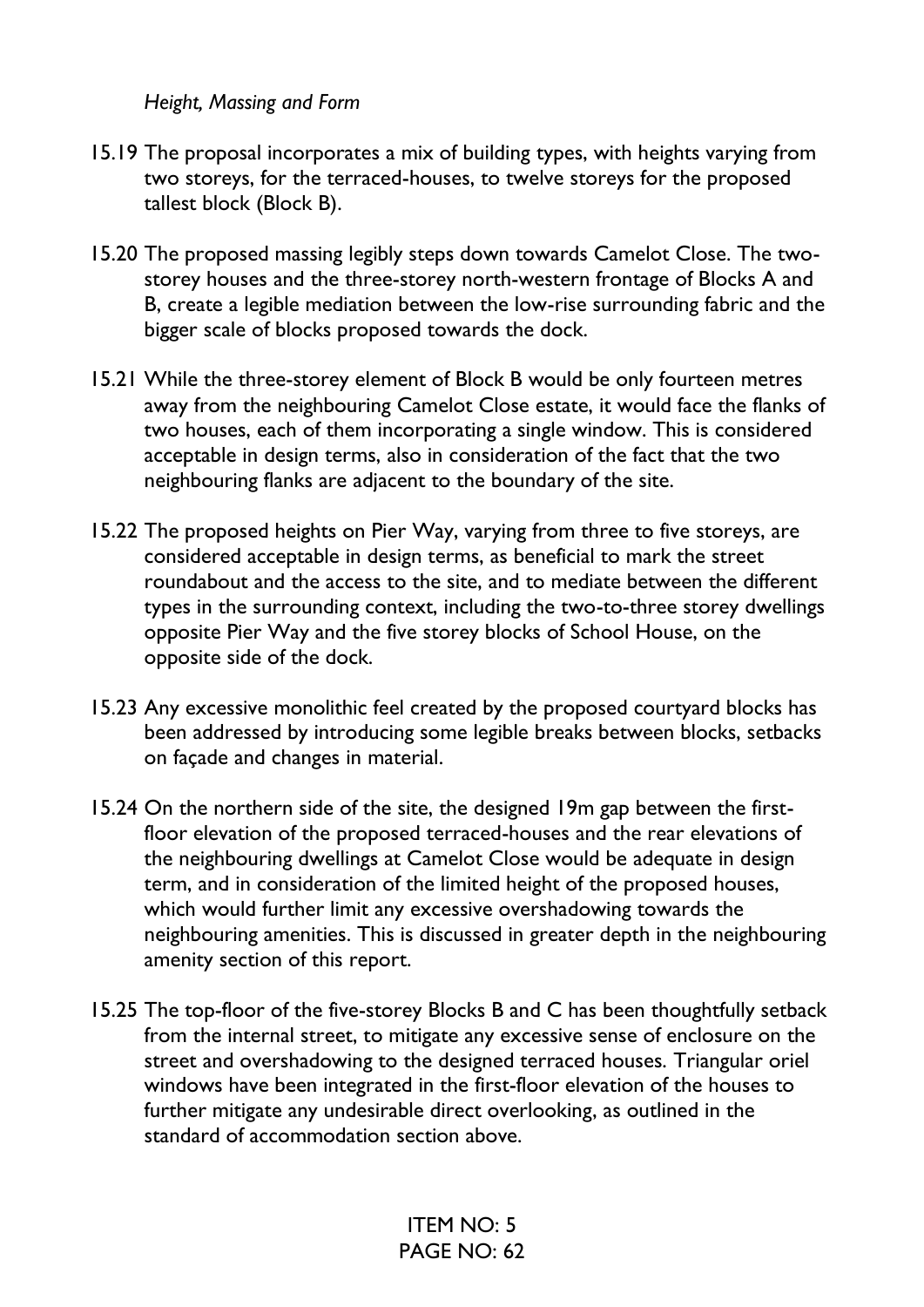- 15.26 The blocks on the dock's side would create a legible mid-rise frontage with heights varying from five to seven storeys. Given the relief provided by the dock, it is considered that this scale would be appropriate and would sit well with the existing three storey townhouses opposite.
- 15.27 The variations in height, setbacks between segment elevations, arrangement of balconies and the gaps between the blocks are considered beneficial in breakup any excessive monolithic feel and the overall bulk of these buildings towards the dock side of the site.
- 15.28 Officers also have regard to Policy D9 of the London Plan which outlines that tall buildings should only be developed in locations that are identified as suitable in Development Plans. This is reaffirmed by Policy DH2 of the Core Strategy which outlines that tall buildings will only be acceptable in Woolwich Town Centre, Greenwich Peninsula, Greenwich Peninsula West, East Creekside, Charlton Riverside, Tamesis Point in Thamesmead, Thamesmead Town Centre, the area directly surrounding Abbey Wood train station, and 'the Hub' area surrounding Kidbrooke station. All other parts of the borough are outlined to be inappropriate for tall buildings.
- 15.29 In the context of the above, the development of the 12-storey tower would not be considered appropriate at the application site. However, as with all planning applications, the proposals must be assessed on their merits on a case-by-case basis. Policy D9 states that development proposals should address the following impacts:
	- Visual Impact
	- Functional Impact
	- Environmental Impact
	- Cumulative Impact
- 15.30 The applicant has addressed the criteria in Policy D9 within the submitted application through the provision of relevant technical reports (including design and access statement, wind microclimate, daylight and sunlight assessment, transport assessment, noise assessment, air quality and verified views) which are discussed throughout the report.
- 15.31 The site's location directly adjacent to the Broadwater Dock provides a significant amount of relief, with the placement of the tower in the 'elbow' of the site allowing for separation distances of at least 45m from the townhouses on Whinchat Road and 63m from the School House flatted development. Similarly, it would be some 70m from the nearest properties on Camelot Close to the north. These distances are considered to provide sufficient visual relief, with massing and heights across the remainder of the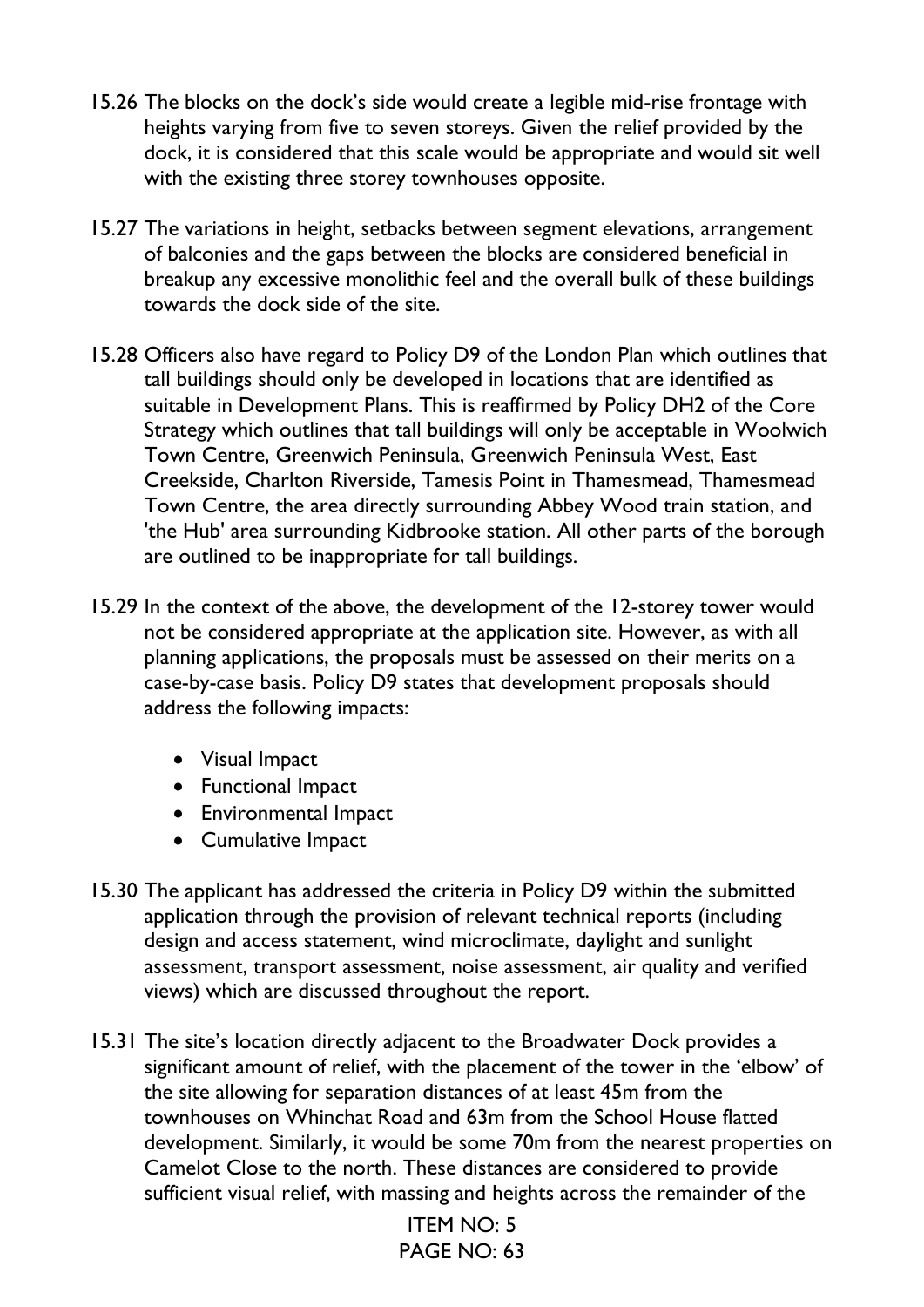site stepping down to respond to the immediately surrounding townscape. The generous open space surrounding it, is considered beneficial to mitigate any excessive visual impact or sense of enclosure on the surrounding site.

- 15.32 The 12-storey element in Block B would create a focal point on this mid-rise frontage of buildings and act as the local marker for the dock and the surrounding area, approaching the site from all directions. Its form has been well designed and expressively subdivided into four elements, separated by slightly recessed brick-piers, which are beneficial to slightly reduce its perceived bulk and enhance its verticality. While being significantly taller than the surrounding blocks, the building looks well integrated within the overall scheme and the composition of blocks on the dock side. These specific site conditions would also mean that future developments would struggle to use the current proposal as a precedent should it be approved.
- 15.33 Furthermore, whilst the area may not be designated as being appropriate for tall buildings in the Local Plan, they nonetheless feature within the surrounding townscape. Specifically, a number of towers feature along the river front to the north, cited between Erebus Drive and the Thames Path. These towers range in heights from eight-storeys to 17-stoeys. Given this, it is not considered that a taller tower element would appear incongruous within the surrounding streetscene or wider townscape. The height of the proposed tower, which has been reduced from 13 storeys to 12 over the course of the current application, would also remain subservient in height to the taller river frontage, which is considered appropriate. However, the design of the proposed tower is considered to be of a much finer design quality, with a brick finish to prevent unappealing ageing as observed in the existing towers and a great level of architectural detail to provide visual interest.

#### *Architecture*

- 15.34 The proposed terraced houses are contextual in character, with their proportions and pitched roofs legibly sympathetic to the neighbouring Camelot Close estate. Their red brick elevation is enriched by the designed canopies, generous openings including triangular oriel windows and grey brick lintels, which provide contemporary visual interest.
- 15.35 The mid-rise blocks have been designed with expressive variations in the brickwork colours, including buff, red and grey brick, legibly applied to the distinct elements and segment elevations of the buildings. Brick rustications, projecting and recessed courses, soldier courses, corduroy brickwork and alternated grey/buff courses are also utilised to mark the main parts and features of the buildings. The metalworks of the buildings, including the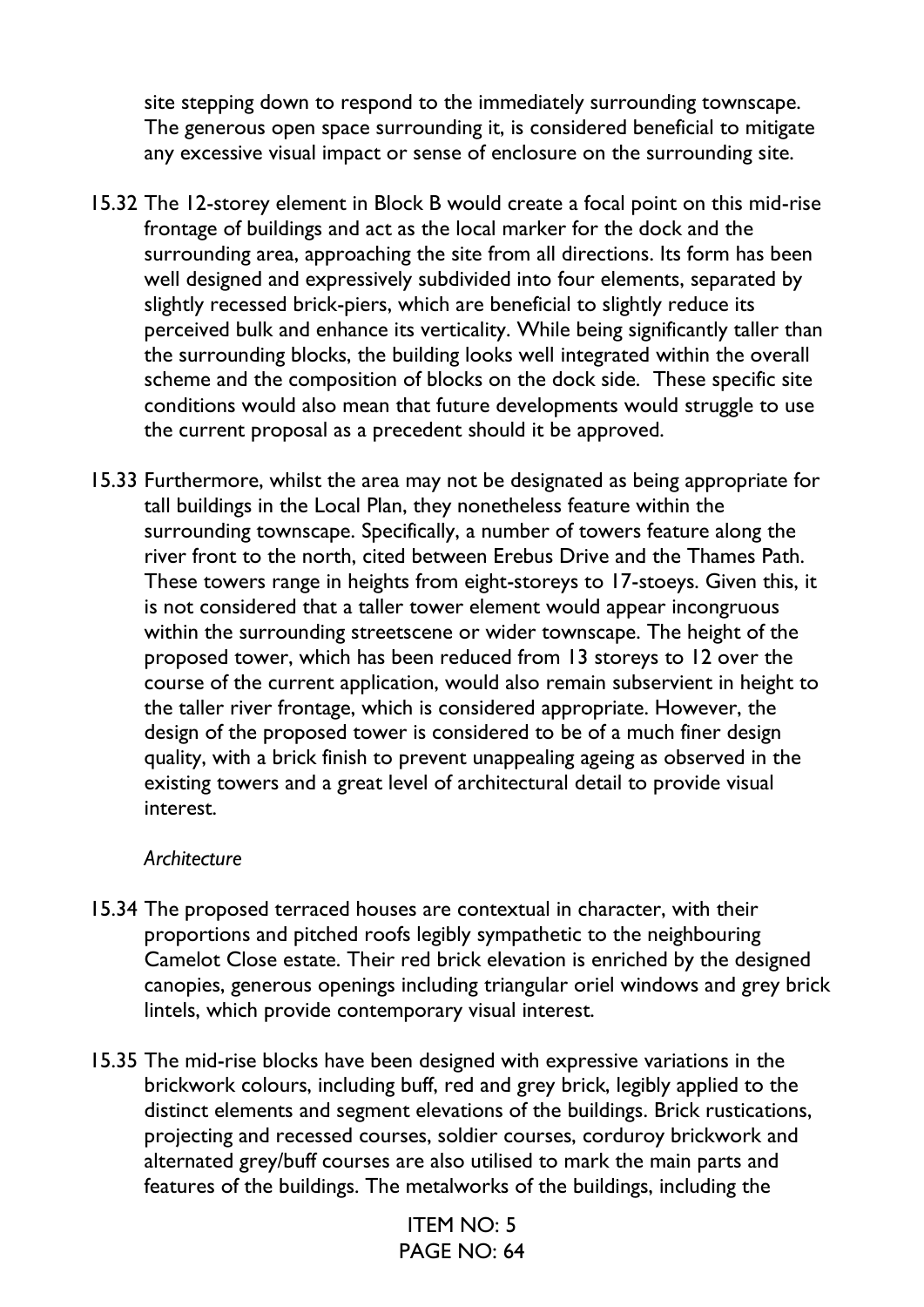balconies-posts and metal railings, entrance doors and canopies, windows and water pipes, create a leitmotif and a sense of unity around the scheme.

- 15.36 The design of the 12-storey tower follows the same partite of the rest of the scheme. Alternated buffer and grey brick courses are used to mark the lower two floors of the building. The middle section of the building is marked by the rational rhythm of balconies and windows with wet-cast fasciae, which enhance the intended vertical feel on façade. The top of the building, designed as a lighter brick-frame and recessed dark-brick elevation, is considered beneficial to express it as a local landmark and reduce its perceived bulk on long views. The visual breaks designed into the top of the tower would allow light to pass through during the day, softening the overall scale proposed. Roof plant has been be carefully positioned centrally and symmetrically to the main form of the building and enclosed by an expressive, textured, metal screen. Final details of plant treatment will be secured by condition.
- 15.37 Overall, it is considered that the proposed, simple design for all buildings, including the 12-storey block, would substantially rely on the construction materials, detailing and finishes, which should be of the highest quality. Therefore, a comprehensive condition is to be included for all materials and features of the buildings, to ensure that adequate discussion is undertaken at the post-approval stage and all materials and detailing are approved by the Local Planning Authority.

### *Townscape*

- 15.38 As part of the submission the applicant has provided various verified views to illustrate the development's impact on the local townscape. This is particularly relevant for the proposed tower, as Policy D9 of the London Plan requires development proposals for tall buildings to address impacts in respect of the local townscape in terms of legibility, proportions and materiality. This is reaffirmed by the supporting text of Core Strategy Policy DH2.
- 15.39 On View 2 from the northern elbow of the dock, the proposed 12 storey block would raise above the canopy of the existing trees to the north of the site, marking the southern end of the dock. It is noted that the existing tall buildings at Elmley Street, 800 metres away from the site, would also be clearly visible in the background of this view. While being significantly taller than the surrounding fabric, the proposed tall building would not have a highly detrimental impact on this view, looking acceptably integrated in the designed frontage of buildings and their surroundings, in terms of its legible role as local landmark, its sympathetic architectural language and materiality.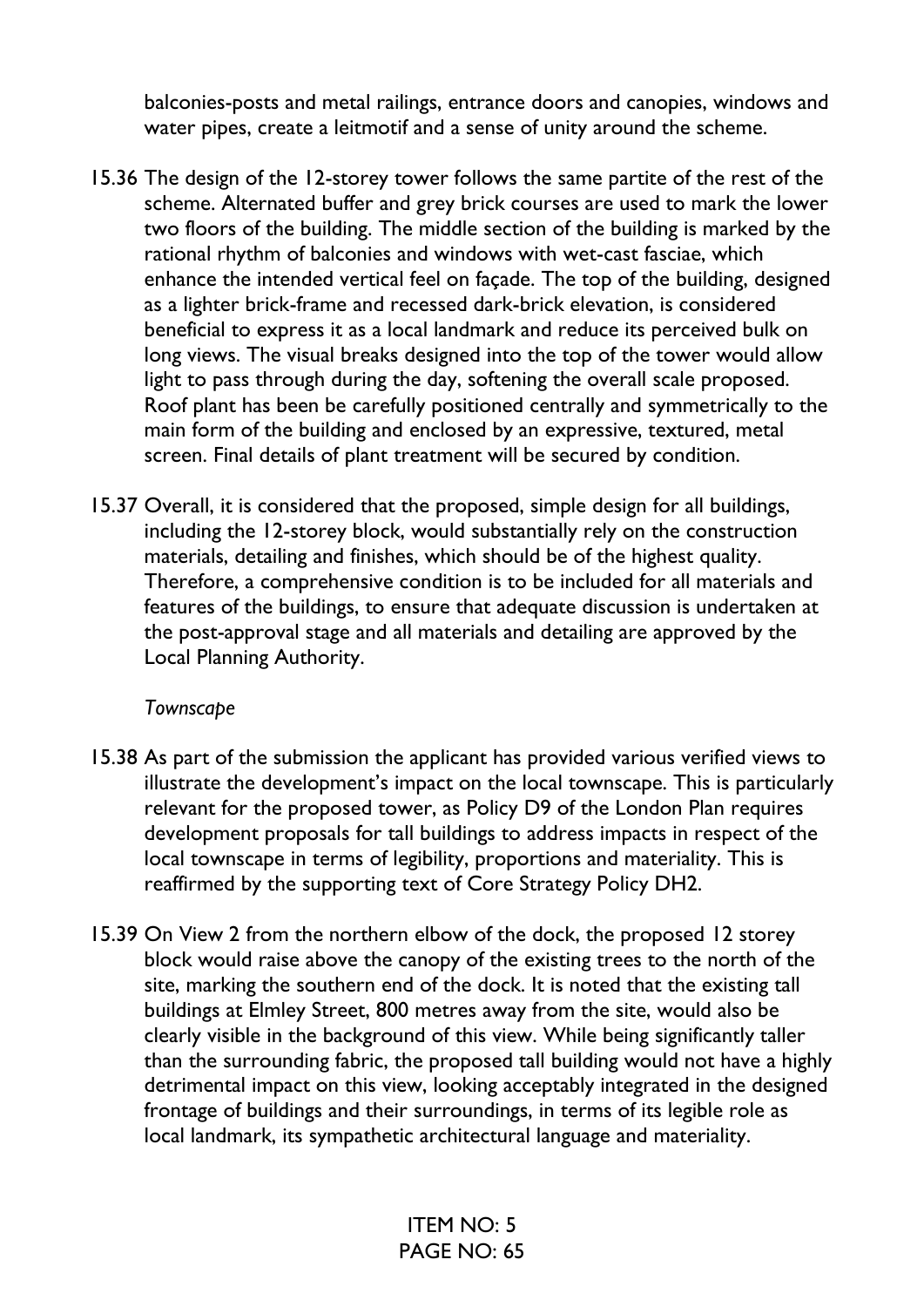- 15.40 On Views 4 from Camelot Close, the proposed lower buildings of Block B would create some mediation between the 12-storey building and the lowrise houses in the foreground of this view. The tall building would sit centrally on this view and reads as a focal point, framed by the existing trees on Camelot Close, far enough to not look too much engaged with the neighbouring houses. While some impact on this view is acknowledged in consideration of the low-mid-rise character of the surrounding area, this would be acceptably mitigated by the highest quality of materials and features to be achieved for this building. A similar level of impact is acknowledged on views 11 and 14 from other points of Camelot Close.
- 15.41 On view 5 from Carronade Place and view 6 from Broadwater Road, the lowmid-rise blocks of the scheme create a legible transition with the surrounding fabric and mediation with the 12-storey building.
- 15.42 On views 7 and 8 from Whinchat Road, the 12-storey building would raise above the roofs of the three storey houses on this street, reading as relatively close and engaged with them. This effect is only partially mitigated by its sympathetic materiality.
- 15.43 On view 10, looking south from the opposite side of the dock, the proposed 12-storey building does look somewhat squat, however, it is still considered to acceptably integrated within the designed frontage of buildings.
- 15.44 The proposal would raise in the background of view 12 from northern Pier Way. The 12-storey element of Block B and the seven-storey element of Block A would read as relatively distant and disengaged from the foreground of this view, creating a new, expressive architectural element in its skyline.
- 15.45 On the long view 19 from the junction of Argyll Road and Cadogan Road, the proposal is slightly visible behind the roof of the Grade II listed Royal Arsenal – Armstrong Gun Factory. The level of harm created to this heritage asset is considered to be low and limited to a very small portion of the roof of the listed building. This is further discussed in the heritage section below.
- 15.46 Overall, it is considered that the proposal would result in some visual harm to a limited number of views where it would raise behind and above the roofs of the surrounding low-rise fabric. Nevertheless, this harm would be offset by achieving the highest quality of materials, detailing and finishes at the postapproval stages.

*Heritage*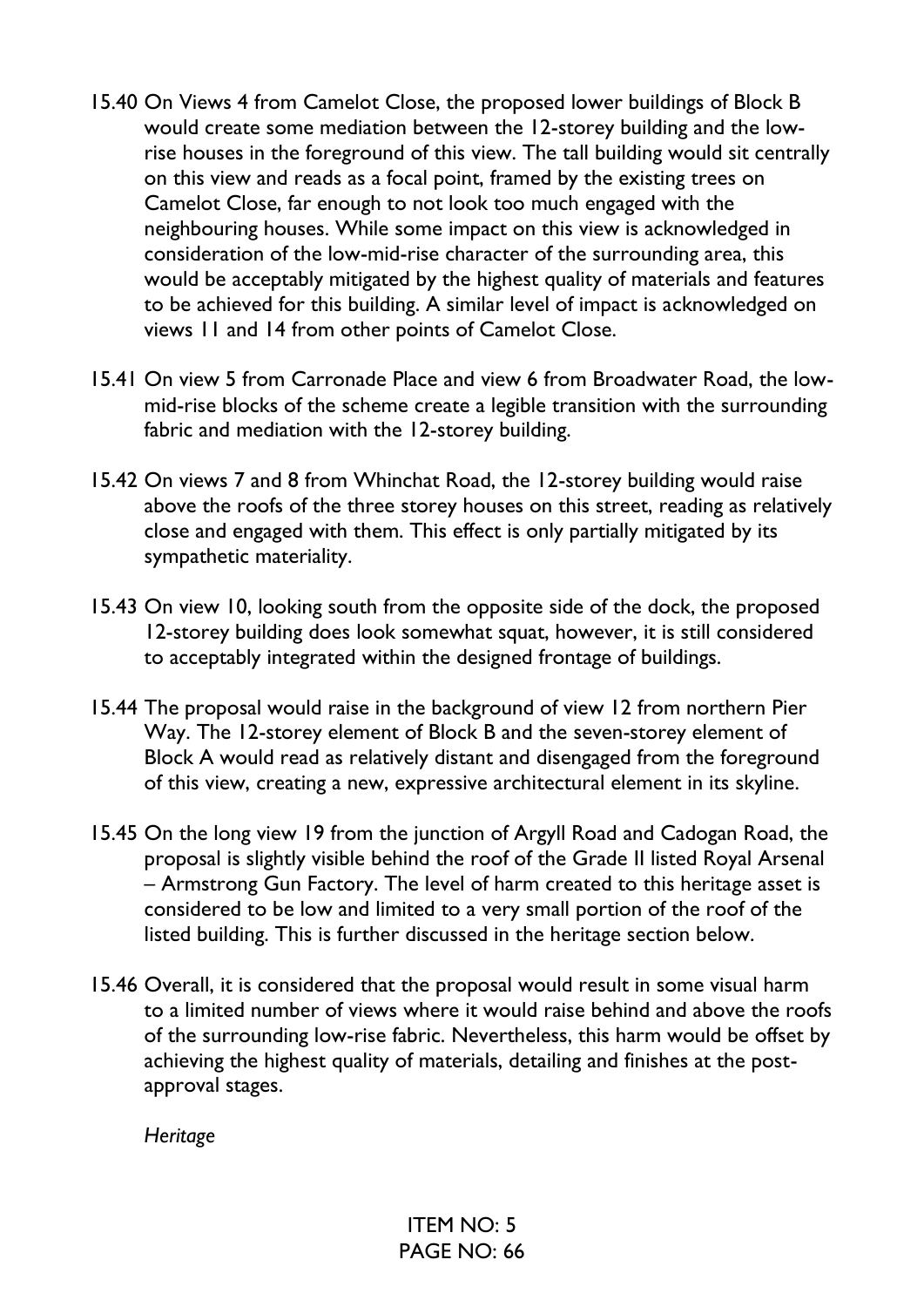- 15.47 Section 66 of the Planning (Listed Buildings and Conservation Areas) Act 1990 states that, in considering whether to grant planning permission [or permission in principle] for development which affects a listed building or its setting, the local planning authority must have special regard to the desirability of preserving the building or its setting or any features of special architectural or historic interest which it possesses.
- 15.48 Paragraph 199 of the NPPF advises that when considering the impact of a proposed development on the significance of a designated heritage asset, great weight should be given to the asset's conservation. Moreover, Paragraph 202 states that where a development proposal will lead to less than substantial harm to the significance of a designated heritage asset, this harm should be weighed against the public benefits of the proposal including, where appropriate, securing its optimum viable use.
- 15.49 Part C of London Plan Policy HC1 requires new development affecting heritage assets, and their settings, should conserve their significance, by being sympathetic to the assets' significance and appreciation within their surroundings. The cumulative impacts of incremental change from development on heritage assets and their settings should also be actively managed. Development proposals should avoid harm and identify enhancement opportunities by integrating heritage considerations early on in the design process.
- 15.50 Core Strategy Policy DH(h) expects developments to pay special attention to preserving or enhancing the character or appearance of the Conservation Area, with the local scale, the established pattern of development and landscape, building form and materials all to be taken into account. Similarly, Policy DH(i) states that proposals which would detract from the setting and proportions of a Listed Building or group will be resisted.
- 15.51 The site itself does not hold any designated or non-designated heritage assets. The closest heritage asset within the vicinity of the site is the Grade II Listed lock and swing bridge at the end of the Broadwater Dock. The designation for this structure is as follows:

*Lock of 1812-14 and swing bridge of C1876. Entrance lock built of brick with dressings and coping of Dundee stone; C20 riveted steel lock gates. Iron swing bridge to south west corner of lock. History: the Royal Arsenal Canal was built to allow supplies (especially timber) to be brought into arsenal and to protect the eastern boundary of the site. The swing bridge was built to serve a standard gauge line added in 1876 to connect the LCDR at Plumstead.*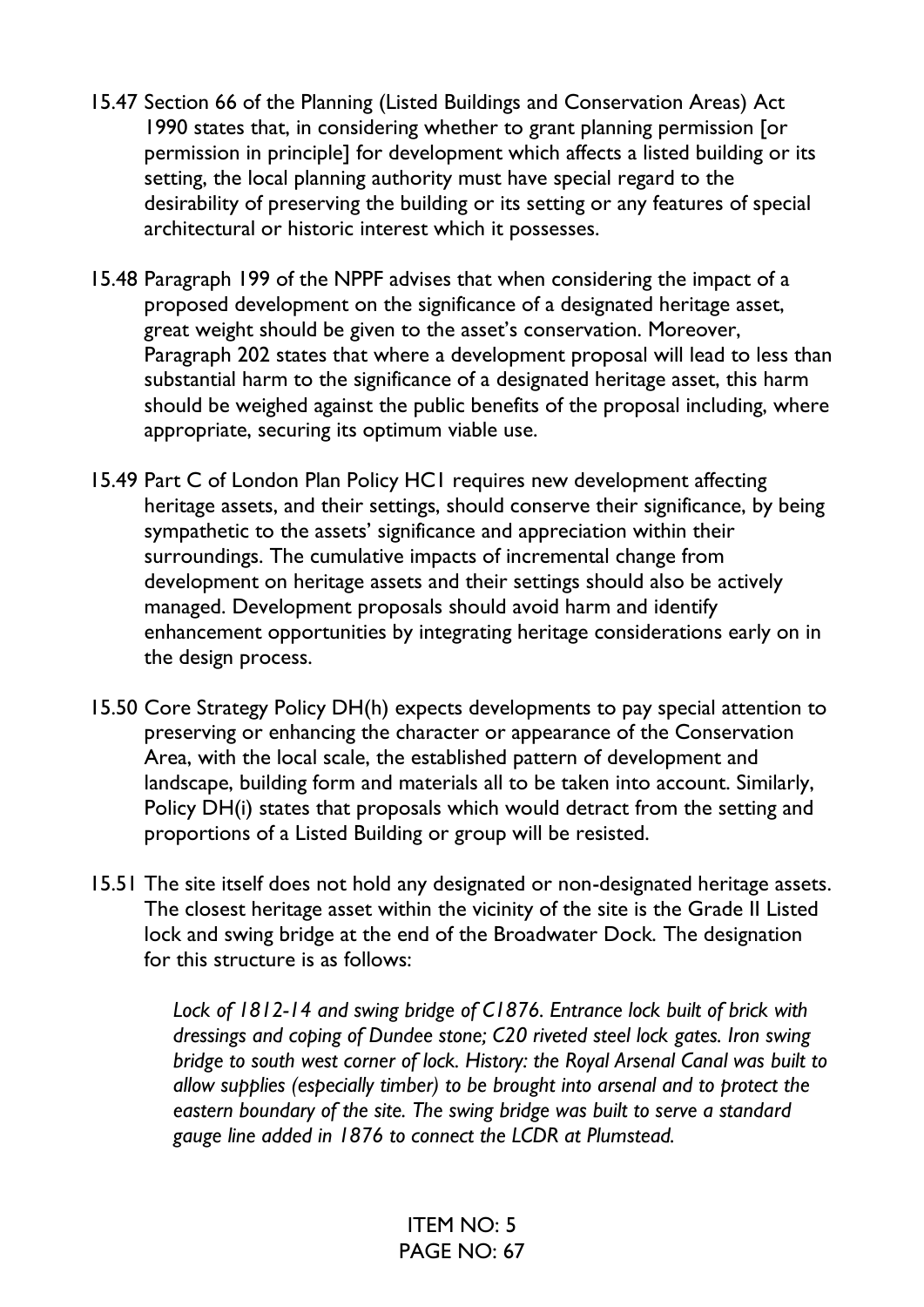- 15.52 The proposed development would be some 238m away at the closest point, with the distance to the taller tower increased to 406m. Given these separation distances, coupled with the presence of several existing taller towers within the vicinity of the listed structure, it is not considered that the proposed development would result in any harm to the designated heritage asset.
- 15.53 As outlined in the townscape considerations above, the development would be slightly visible behind the roof of the Grade II listed Royal Arsenal Armstrong Gun Factory. The level of harm created to this heritage asset is considered to be less than substantial and Officers have therefore had regard to the public benefits the scheme would deliver, in accordance with the NPPF guidance set out above. To this end, it is considered that the high level of affordable housing which would be delivered, together with new public realm and pedestrian connections and the various financial contributions which would also be secured, outweigh this limited harm.
- 15.54 Overall, it is considered that the development would have an acceptable impact on local heritage assets, noting the public benefits which would be secured through the delivery of the scheme.

# **16 Open Space and Children's Play Space**

- 16.1 Policy OS1 of the Core Strategy (2014) states that existing public and private open space should be safeguarded, enhanced and benefit from improved access. The supporting text further states that open spaces are a recreational resource and provide opportunities for residents to participate in leisure activities as well as the opportunity to improve the health and well-being of residents. Policy G4 of the London Plan (2021) reinforces this and confirms development proposals should where possible create areas of publicly accessible open space, particularly in areas of deficiency.
- 16.2 All units across the site would have access to the proposed public amenity spaces located throughout the site. This would include the formation of a new "pocket park" to the southern corner of the site, which would feature children's play equipment. Whilst the pocket park would primarily be used by residents of the development, it could also be used by members of the wider public and has been positioned in this location for the purposes of fostering community cohesion between existing and future residents.
- 16.3 An additional community amenity space would be provided to the northern end of the site, again featuring equipped child play space. While this area would be publicly accessible, given its location at the end of the site, which is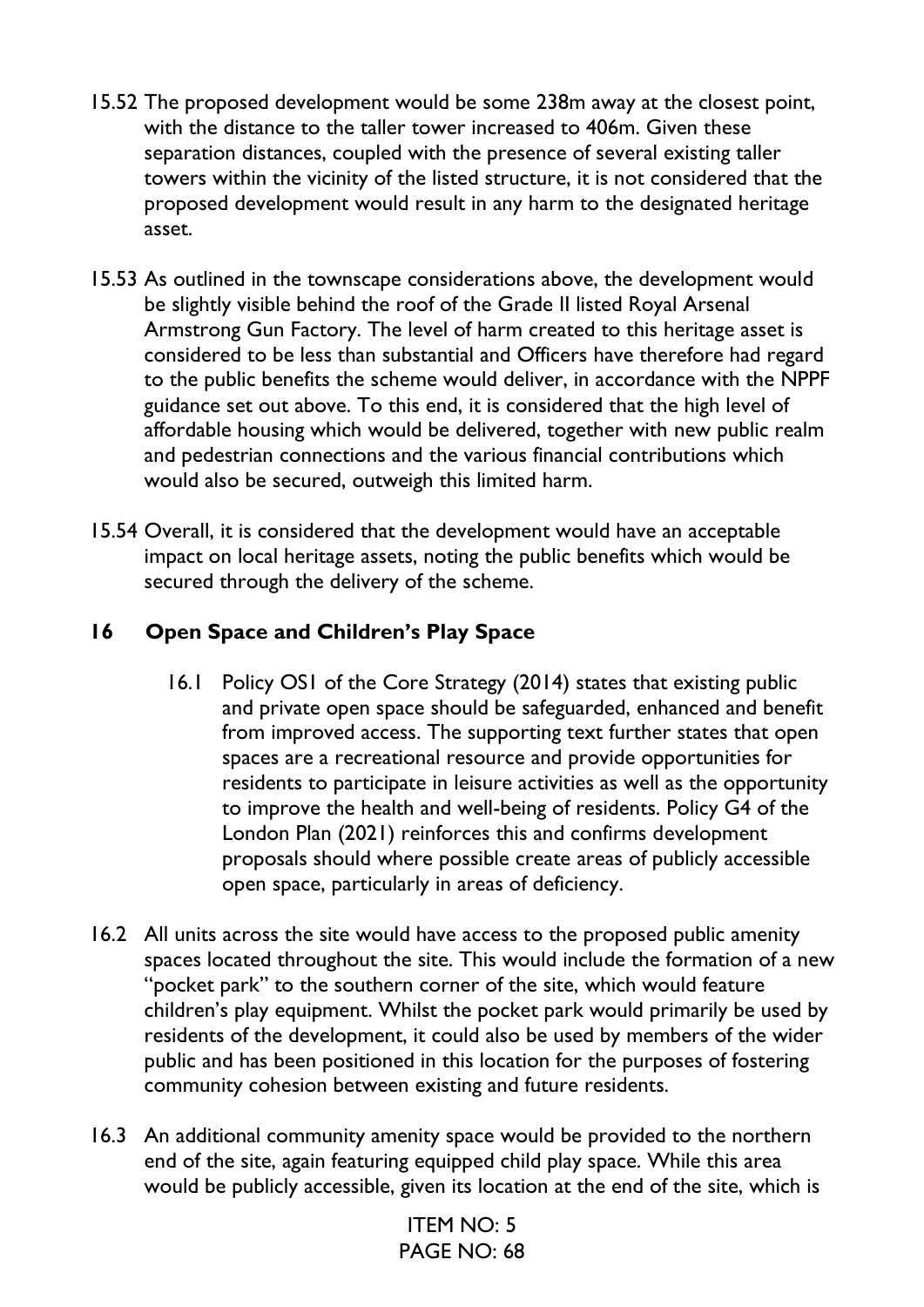essentially a large cul-de-sac, it is envisaged that this would be used primarily by residents. Nevertheless, the applicant has shown how the proposed development would integrate with a previously consented scheme to the north, with this area opened up to allow permeability between the two. The adjacent permission is no longer implementable, but gives an indication of how the two sites could be linked to foster community cohesion in the future.

- 16.4 Other smaller green spaces would be dispersed around the proposed development, as would numerous trees.
- 16.5 Policy S4 of the London Plan requires that new housing development ensure that children have access to good quality, well designed, secure and stimulating play opportunities. Policy H(e) of the Core Strategy requires that in residential developments that include over 50 units of family housing, suitably equipped and well-designed children's play areas are required for different age groups. The required level of provision is calculated using the methodology set out in the Mayor of London's Play and Informal Recreation SPG.
- 16.6 The Mayor's Play and Informal Recreation SPG recommends 10sqm of play space per child. The requirements of children's play space are divided into three categories. Space for the under 5s, described as doorstep play and generally considered as part of the plot; space for ages 5-11 and children 12 plus.
- 16.7 Based on the mix of units proposed the scheme would generate 188 children, which would necessitate the provision of 1888sqm of on-site playspace.
- 16.8 The proposed development would deliver the following on-site play provision:

| Age Group    | <b>Play Space Policy</b> | <b>Proposed Play Space</b> |  |
|--------------|--------------------------|----------------------------|--|
|              | Requirement (sqm)        | Provision (sqm)            |  |
| $0 - 4$      | 826sqm                   | 830sqm                     |  |
| $5 - 11$     | 630sqm                   | 668sqm                     |  |
| $12+$        | 433sqm                   | $418$ sqm                  |  |
| <b>Total</b> | 1,889sqm                 | 1,916sqm                   |  |

16.9 While it is noted that the proposed provision for the 12+ age group falls below policy requirement, this is considered to be a minor shortfall. Moreover, given the overall overprovision of play space proposed within the site, coupled with the fact that the site is within 4 minutes' walk of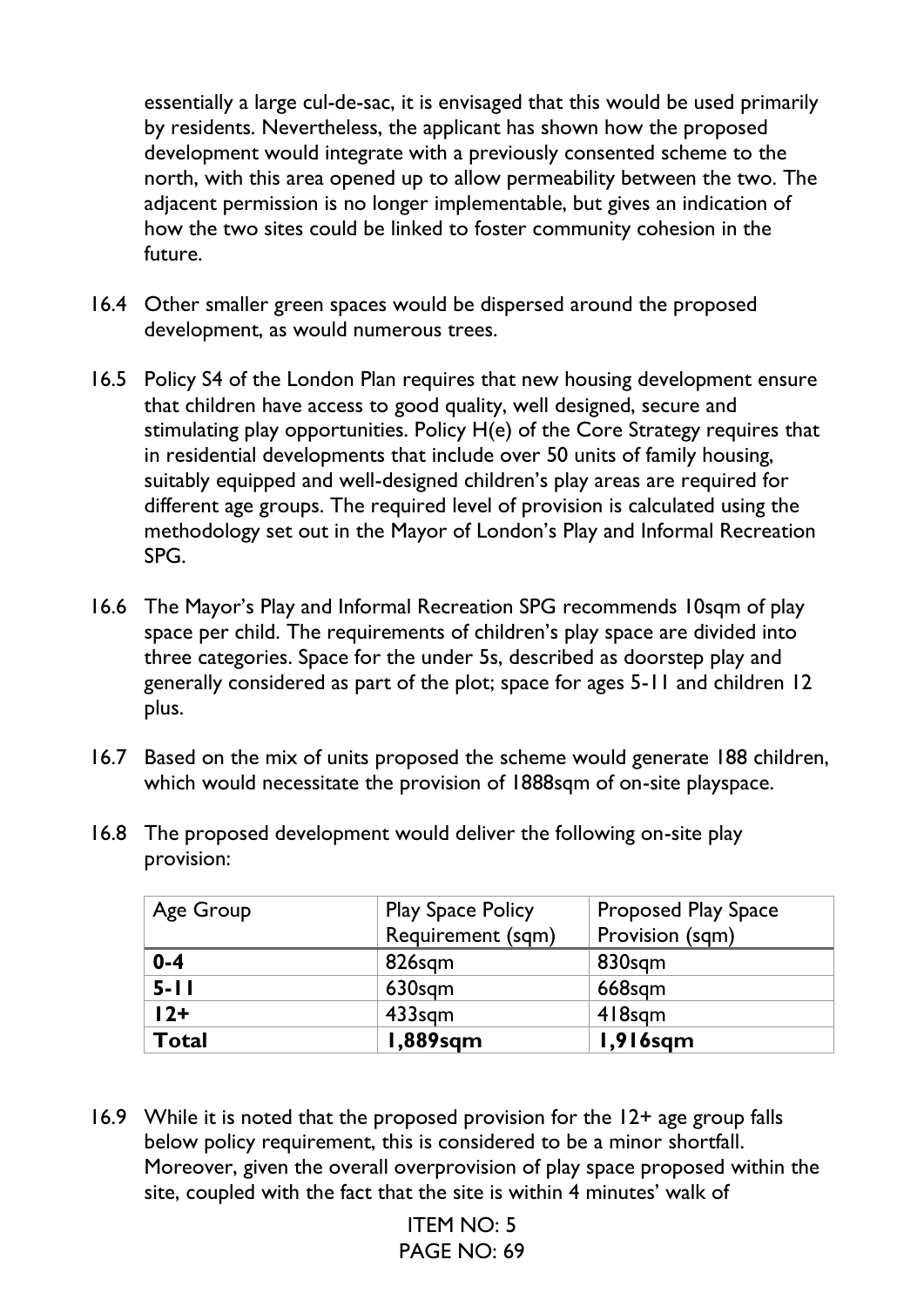Broadwater Green (equipped) and 10 minutes' walk Gallion's Park (equipped), no objections are raised.

16.10 Play space would be distributed throughout the site and within podium amenity spaces. The proposed equipped space within the pocket park to the southern corner of the site would, due to its location, invite the use of the wider community which is welcomed. The applicant has provided indicative plans at this stage to demonstrate the types of equipment which would be incorporated, with the final details to be secured via condition.

# **17 Neighbouring Amenity**

17.1 Policy DH(b) of the Core Strategy sets out that developments which result in an unacceptable loss of amenity to adjacent occupiers by reducing the amount of daylight, sunlight or privacy they enjoy or result in an unneighbourly sense of enclosure will be resisted.

*Daylight and sunlight impact to neighbouring properties*

- 17.2 The daylight/sunlight report submitted with the proposal has assessed the impacts of the development on neighbouring properties using the VSC (vertical sky component), NSL (daylight) and APSH (sunlight) tests set out within the BRE guidance. The assessment considered all of the closest neighbouring residential properties with windows overlooking the proposed development which included:
	- 1. 97-150 Whinchat Road
	- 2. 1-96 Whinchat Road
	- 3. Hillwood House
	- 4. 1 & 44-45 Carrondale Place
	- 5. 16-20 Camelot Close
	- 6. 24-26 Camelot Close
	- 7. 27-29 Camelot Close
	- 8. 34-47 Camelot Close
	- 9. 48-50 Camelot Close
- 17.3 The scheme has been designed to respond to the neighbouring context by placing the taller elements of the development along the eastern boundary, with heights stepping down towards the closest neighbouring properties on Camelot Close. As a result, the effects to the vast majority of neighbouring windows and rooms fully accord with the BRE guidelines.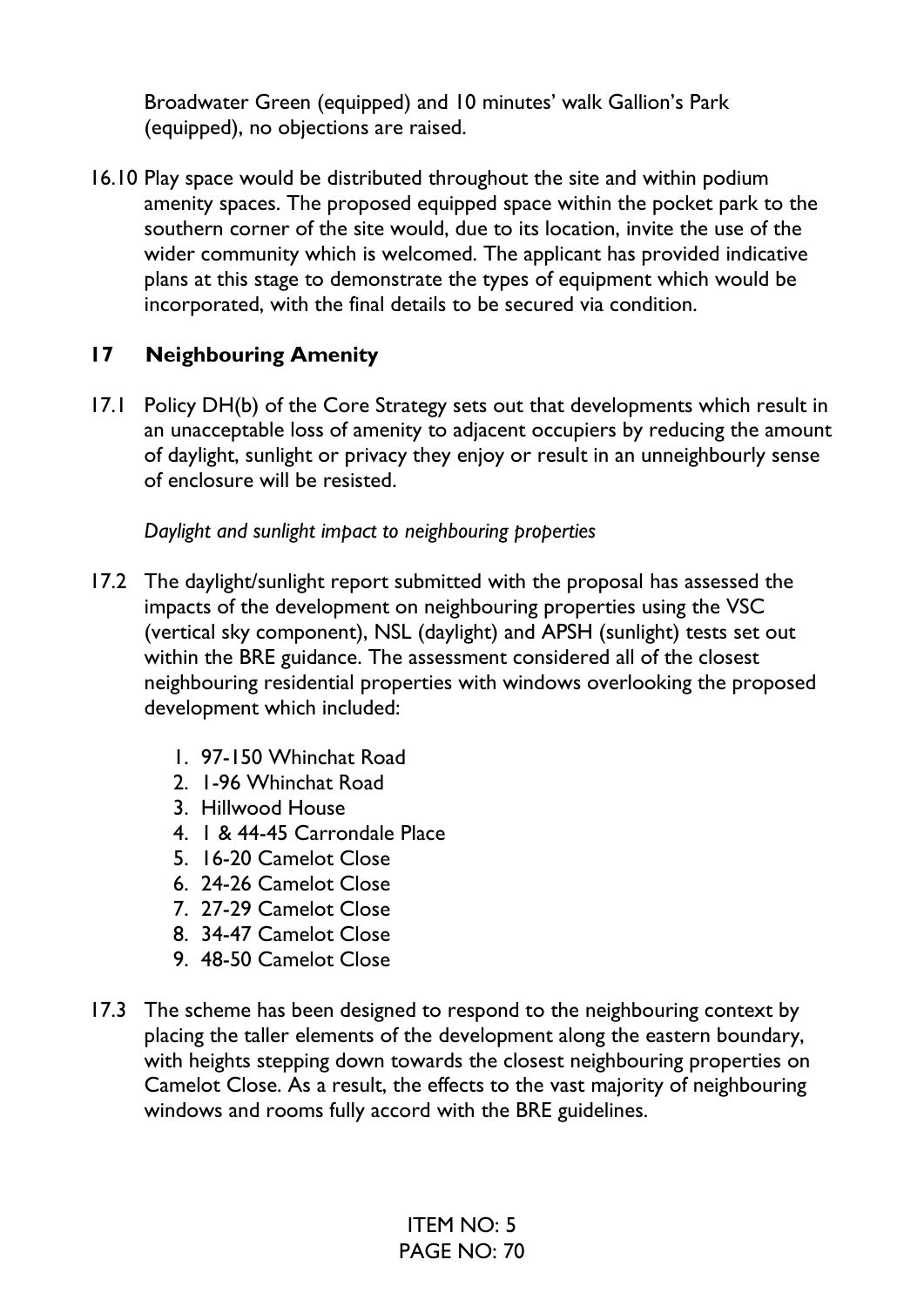17.4 The Daylight and Sunlight Report provided a detailed commentary of the effects of the proposed development on the following neighbouring properties:

## *17 Camelot Close*

- 17.5 This is a 2-storey end of terrace property is located to the south west corner of Camelot Close, bound by the development site to the south.
- 17.6 The report noted that the Vertical Sky Component (VSC) results for this property showed that the first level window retained VSC levels in accordance with the BRE guidelines at 0.8 times the former level. The ground level window experienced a marginal deviation below the BRE targets at 0.7 times its former level. Whilst the ground floor window experiences a minor adverse effect beyond the BRE target of 0.8, the retained absolute VSC level is very high at c.26% VSC, only marginally below the target 27% VSC. The limited daylight effect to this property is confirmed by the No Sky Line (NSL) results. Both the ground and first level room recorded no noticeable shift in daylight penetration to the room, retaining 0.9 times their former level.
- 17.7 The results from the APSH study show that the windows across the rear elevation of this property, significantly exceed the BRE criteria of 25% APSH with at least 5% during the winter months and thus fully meet the BRE recommendations for direct sunlight.

### *48 Camelot Close*

- 17.8 This 2-storey dwelling adjoins the development site to the north east corner of Camelot Close.
- 17.9 There is good separation between the development and the rear elevation of this neighbouring property such that both the VSC and NSL results show there will be no material change in the daylight to these rear windows and rooms. All levels remain at or within 0.8 times the existing value and fully comply with the BRE targets.
- 17.10 In terms of total APSH, the report stated that the windows across the rear elevation of this property will retain excellent levels at 37% in excess of the BRE criteria of 25%.
- 17.11 In the winter months, the report noted that 1 ground level window would experience a degree of change below the BRE targets of 5% at 3% WPSH. This is a marginal deviation from the BRE guidelines that is somewhat driven by the relationship of this property being set back from the neighbour to the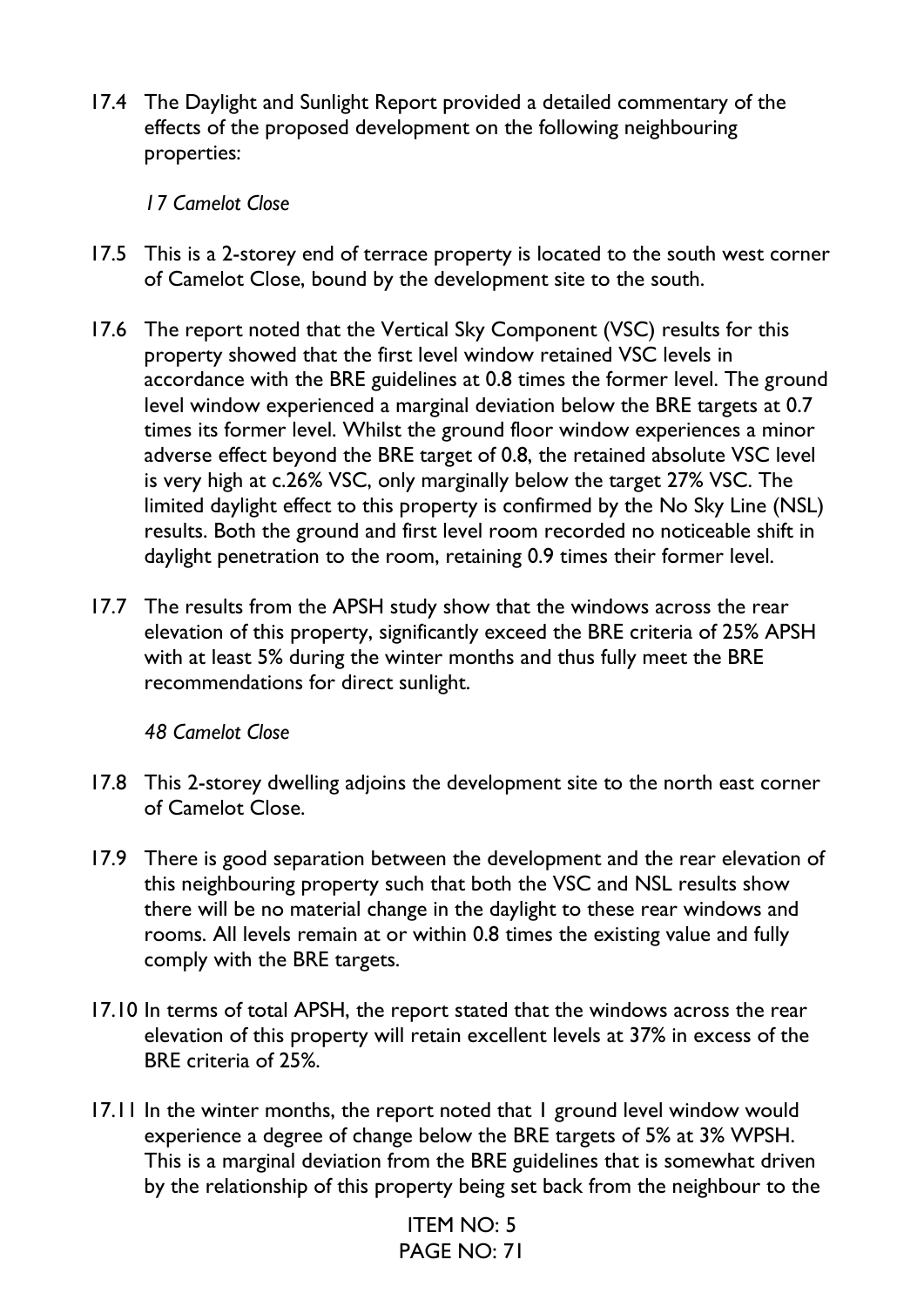south. This is illustrated by the neighbouring property at 46-47 Camelot Close retaining winter sunlight levels in excess of the BRE targets above 12% WPSH.

- 17.12 The report noted that the this 2% deviation from the BRE targets relating to low angle winter sunlight is considered minor and will not materially impact the use and amenity of the space.
- 17.13 Hillwood House
- 17.14 This is a 3-storey residential block is situated on Pier Way, to the south west of the development site.
- 17.15 The VSC results showed that all but 1 of the flank windows will retain 0.8 times their former level or achieve a VSC of 27% with the scheme in place such that they fully comply with the BRE guidelines. The 1 window falling below the targets is that at second level which is recessed beneath deep eaves.
- 17.16 The BRE guidelines recognise the limitations that balconies / overhangs have on daylight availability at neighbouring properties and as such flexibility should be applied to ensure that such features do not hamper development potential at sites. To show that it is the design of the neighbour rather than the scheme itself driving the reductions in daylight, BRE guidelines suggests that additional assessments are undertaken with the balcony / overhang removed.
- 17.17 The results show that with the overhang removed this room would comfortably exceed the targets for VSC.
- 17.18 With regards to the NSL, three kitchens experienced a shift in the No Sky-Line outside of the BRE targets but the main living rooms were unaffected. As galley style kitchens these are 'non-habitable' spaces and which the report considers the localised shift in daylight penetration not to have a material impact on the use / enjoyment of the space.
- 17.19 The report noted that whilst there are 6 windows within the southern elevation of this property, these face away from the site such that they are limited to oblique views of the scheme.
- 17.20 The results show that all south facing rooms are well in excess of 25% target for total annual sunlight levels and 5% for the winter months receiving at least 46% and 22% respectively.

*1-96 Whinchat Road*

ITEM NO: 5  $PAGF NO·72$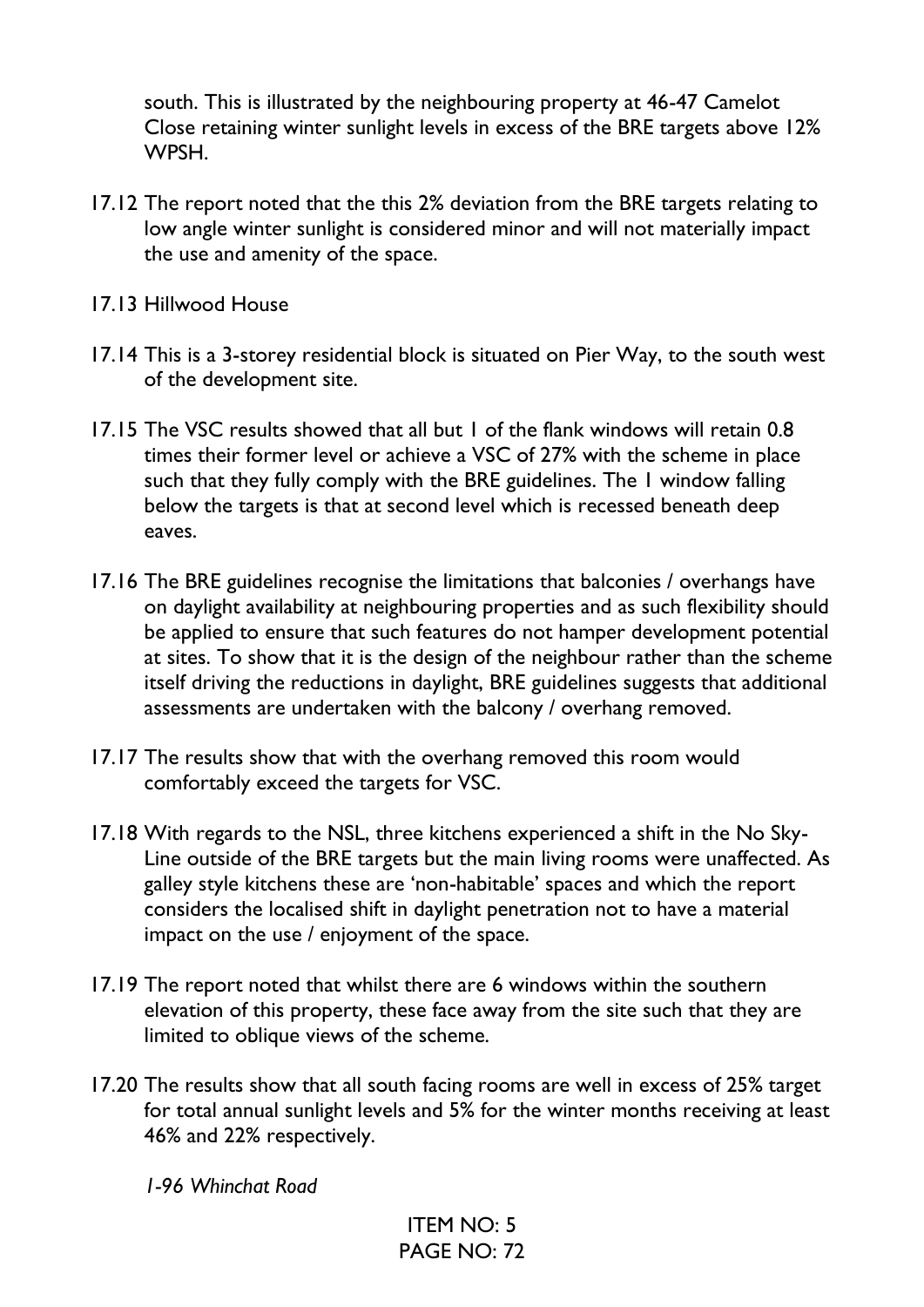- 17.21 This is a 4 to 5-storey block of flats located to the south of the site and comprises retail units at ground with residential flats at the upper levels.
- 17.22 The VSC results for the property show that all of the kitchens overlooking the site will experience a change below the BRE target level of 0.8 their former level. These are already constrained in their existing position due to their recessed position below the walkways.
- 17.23 The report noted that the affected kitchens are however just c.8m2 in area and therefore considered 'non-habitable' when referring to the Mayor of London's housing design guidance. As the kitchens are too small to qualify as a habitable room under the guidance and the main living spaces facing away from the proposals will be completely unaffected, the effects are unlikely to affect the pattern of use or enjoyment of the property such that the impacts are not considered to result in an unacceptable levels of harm upon these residents.
- 17.24 The NSL results for the kitchens show that all of the rooms will experience comparable levels of daylight penetration within the room retaining 0.9 times the former level. These effects are not considered to be material under the BRE document and fully meet the guideline targets.
- 17.25 In addition, the report considered the VSC changes without the external overhangs in place to demonstrate that effects these balconies have on the daylight availability to the spaces. The results show that, were it not for the balconies, all of the rooms would satisfy the BRE targets.
- 17.26 In terms of direct sunlight, the windows within 1-96 Whinchat Road which look towards the proposals are not within 90 degrees of due south. As such they are therefore not relevant for sunlight assessment under the BRE criteria.

*109 Whinchat Road*

- 17.27 This is a 2-storey mid-terrace property located on the western side of Whinchat Road, to the east of the site.
- 17.28 The results of the VSC analysis show that two of the windows experience minor VSC reductions beyond the BRE targets to 0.7 times their former level. These isolated effects are exacerbated by the setback of the property when compared to the neighbour at 108 Whinchat Road.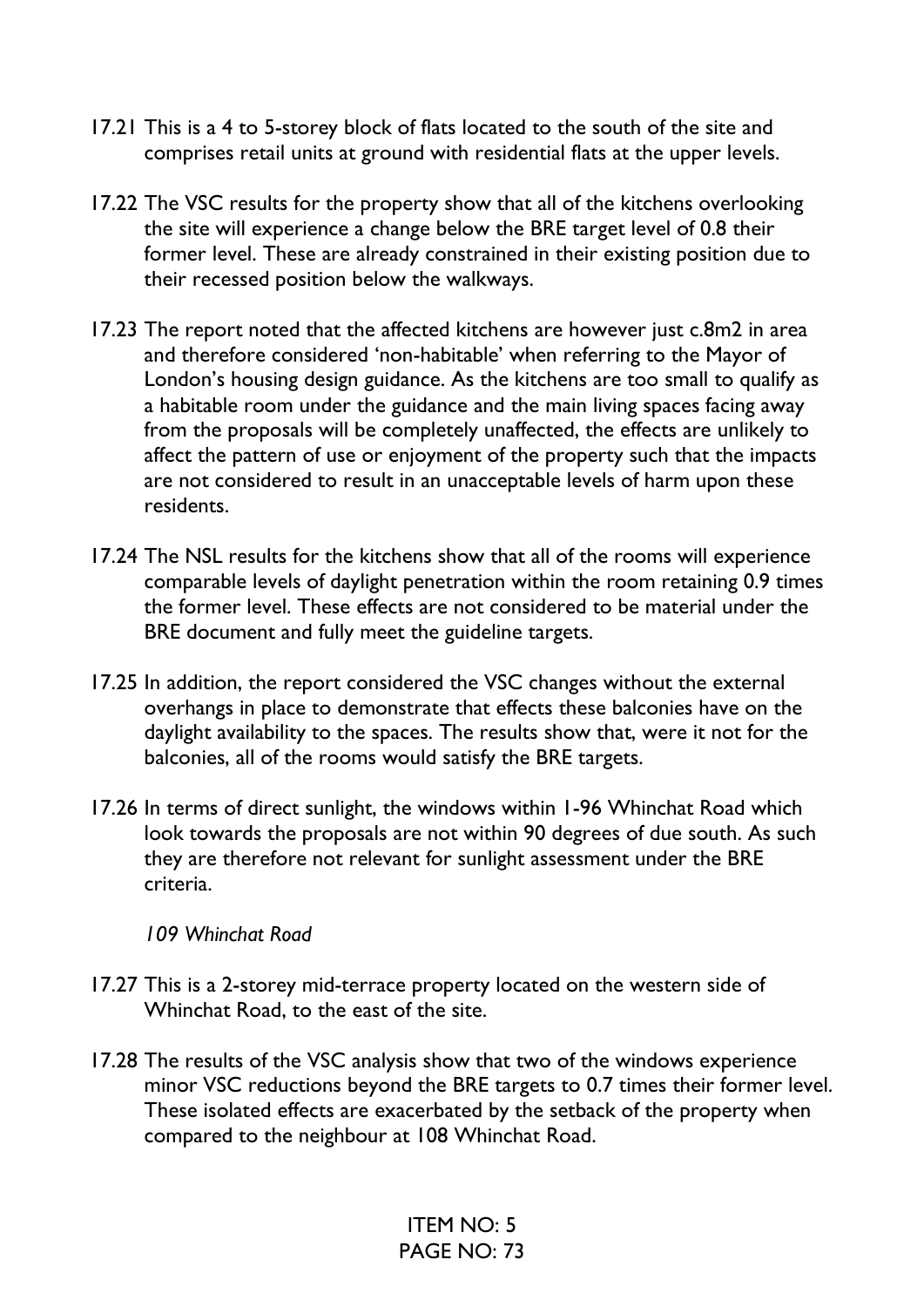- 17.29 Despite the slightly increased proportional reductions, the absolute retained VSC levels are good across the rear elevation at between 17% and 25%.
- 17.30 The good level of retained daylight is confirmed by the NSL results which shows no material change in the daylight penetration to the rooms when compared with the existing condition.
- 17.31 Overall, the report noted that the daylight effects to this property are isolated to minor changes in the sky views and retained daylight amenity will be in line with that typically accepted for a London location.
- 17.32 In terms of direct sunlight, the windows within 109 Whinchat Road which look towards the proposals are not within 90 degrees of due south. As such they are therefore not relevant for sunlight assessment under the BRE criteria.

*115-118 Whinchat Road*

- 17.33 115-118 Whinchat Road are 2-3 storey mid terraced dwellings situated approximately 39m to the east of the proposals, across the Broadwater Canal.
- 17.34 The results of the VSC assessment demonstrate that the majority of windows meet the BRE recommendations with 14 out of the 18 rear windows retaining at least 0.8 times its existing level. Whilst there are deviations from the targets, those across no.115 and 117 are considered to be only minor effects retaining 0.7 times the former value with absolute VSC levels between c.23%- 25%. Such retained VSC levels are considered to exceed that typically accepted for urban developments in London.
- 17.35 The remaining window falling below the targets is located at the ground level of no.116 and is significantly overhung. The report noted that the porch feature above limits the availability of daylight to these windows in the existing condition and exacerbates the effects to this property.
- 17.36 When considering the VSC effects with the rear overhang removed, the report noted that the effects to this window fully meet the BRE guidelines with the proposal in place therefore demonstrating that the design feature is the driving factor rather than the scheme itself.
- 17.37 The NSL results show that the majority of rooms will retain daylight distribution levels within 0.8 times the former value and therefore will meet the BRE guidelines. A total of 4 rooms across no. 115 and 117-118 fall below the targets, but do so marginally with the retained levels within 0.7 times the existing levels. These are minor transgressions from the BRE guidelines given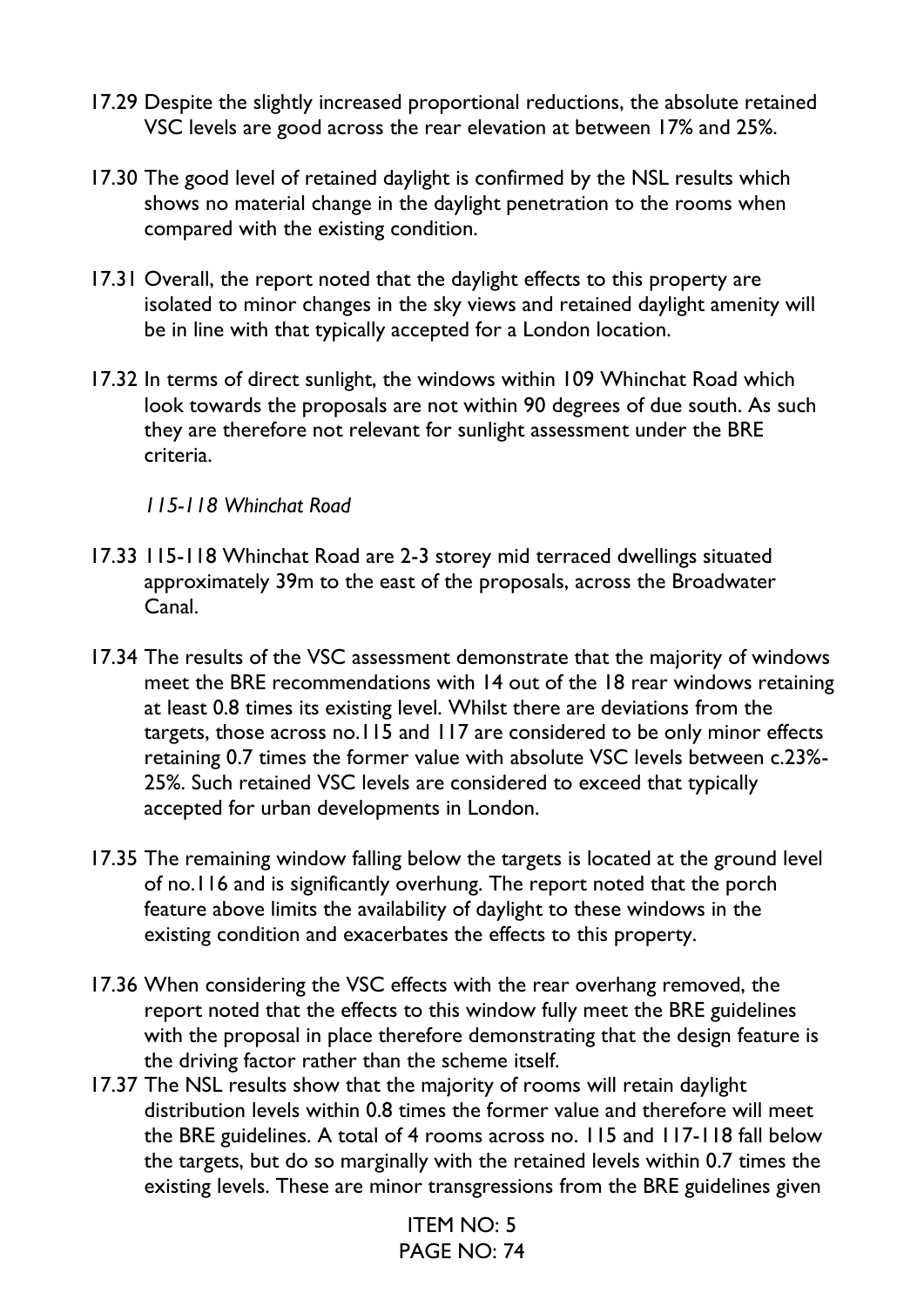that the daylight penetration across these rooms remains high, with c.70% of the room area maintaining sky visibility.

- 17.38 Whilst there is similarly 1 room experiencing daylight distribution effects beyond this, this is an isolated effect to the kitchen / diner at no.116 hampered by the rear overhanging porch. The report points out that from the results of the neighbours it is clear that the overhang results in disproportionate effects to this property.
- 17.39 In terms of direct sunlight, the windows within these properties which look towards the proposals are not within 90 degrees of due south. As such they are therefore not relevant for sunlight assessment under the BRE criteria.
- 17.40 The remaining units identified in section 17.2 were considered to accord with the BRE guidelines.
- 17.41 In conclusion, where deviations from the BRE recommendations do occur, these are considered to be minor shortfalls during limited times of the year which are unlikely to cause any detrimental impact to the amenities of neighbouring occupiers. In the majority of cases these shortfalls are caused due to the specific design constraints at neighbouring properties where windows are recessed below external overhangs. This is further exacerbated by the underdeveloped nature of the current site, which result in neighbouring properties receiving an unusually high levels of sunlight/daylight than what would ordinarily be experienced in an urban environment. Furthermore, the report also highlights that in almost all cases where shortfalls occur, the respective rooms which would be impacted would not be habitable rooms, such as kitchens and bathrooms, with the main living areas and bedrooms unaffected.

*Overshadowing impact to neighbouring properties*

- 17.42 An assessment of sunlight amenity (overshadowing) within neighbouring rear gardens was also undertaken. This considered the effects to the nearest neighbouring gardens at 16-27 Camelot Close adjoining the site, as these are orientated south towards the scheme and are most likely to be impacted, and utilised the 2-hour sun on ground/sunlight amenity test in line with the BRE guidelines.
- 17.43 The assessment demonstrated that all but 1 of the gardens would fully satisfy the BRE criteria for sunlight amenity with the scheme in place when tested on 21<sup>st</sup> March. The one rear garden which feel below the BRE target levels was 18 Camelot Close, which saw the existing levels of 50% 2hr\_+ sunlight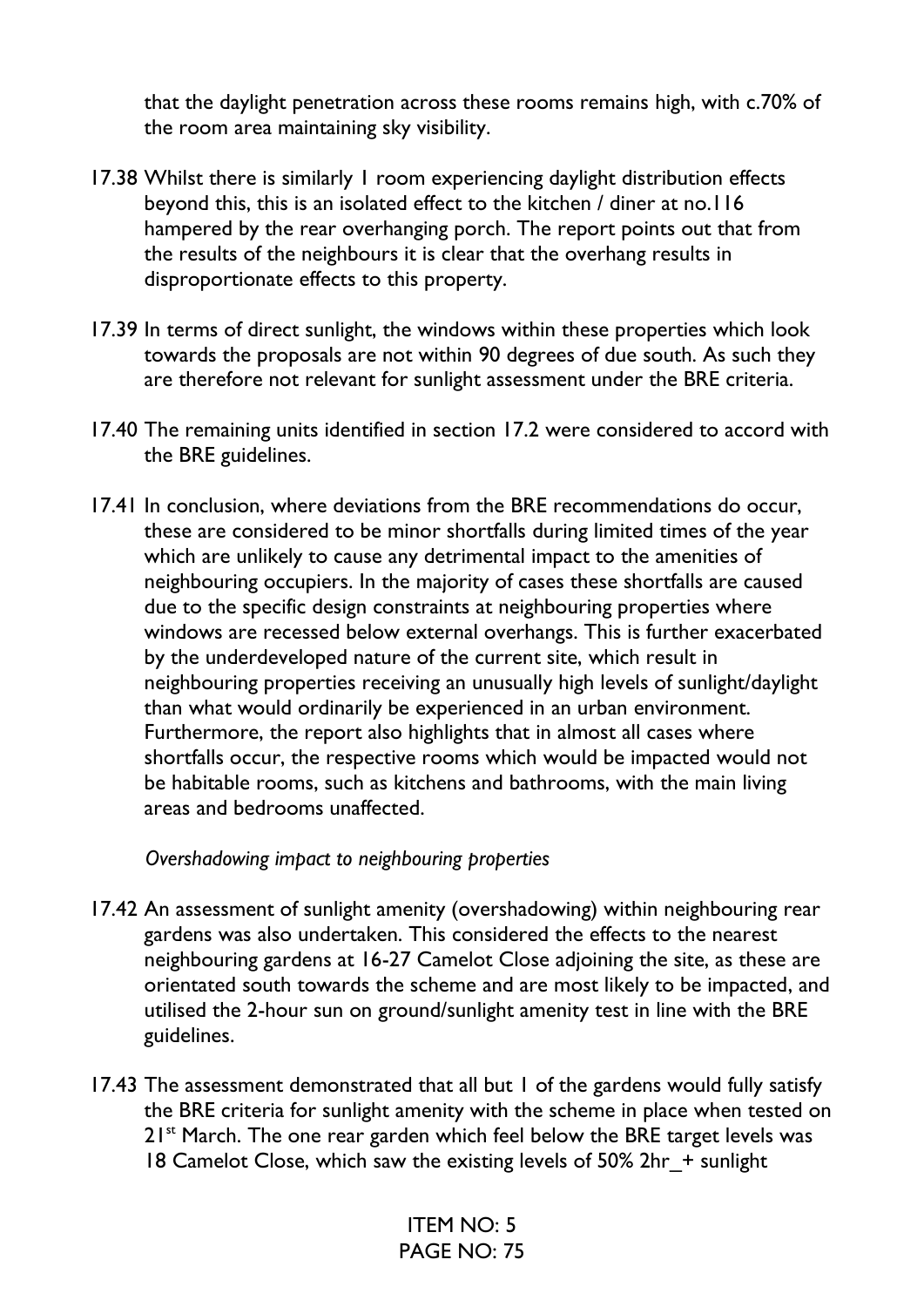availability in the existing condition reduced to 38% sunlit in the proposed scenario. This equates to 0.75 its former level.

17.44 This shortfall is considered to be a minor deviation from recommendations, which state that scheme should seek to retain 0.8 times existing levels. Moreover, a further assessment on  $21<sup>st</sup>$  June showed there was no material change to the neighbouring property. Given the summer months are when gardens are most utilised, together with the fact that the shortfall is a minor deviation from BRE guidance, no objections are raised.

### *Outlook/Sense of Enclosure*

- 17.45 As mentioned above, the layout and massing of the proposed development has been considered with the adjacent neighbours in mind. This has seen the incorporation of dwellings along the north western boundary to minimise the impact on neighbouring properties on Camelot Close, who's gardens would back onto those within the proposed development. Dwellings would be located some 18m away from the rear elevations of the proposed dwellings, which considering these would be limited to two storeys in height is unlikely to cause any undue loss of outlook or increased sense of enclosure.
- 17.46 The larger podium blocks have also been designed to minimise heights along their respective northern elevations, those closet to sensitive neighbouring uses on Camelot Close. This has seen these sections of the buildings limited to three storeys in height.
- 17.47 The properties on Camelot Close which would be closet to Block B would be some 13m away. However, whilst these distances are close, the orientation of the relevant neighbouring properties sees their side elevation facing towards the application site. Each side elevation of these properties feature a single window at first floor level, but given the location and proportions of these fixtures it is clear that they are either secondary windows or serve nonhabitable spaces such as stairs/bathrooms. On this basis it is not considered that the proposed development would result in a detrimental harm to the amenities of the neighbouring occupiers.
- 17.48 The properties Camelot Close which would be closet to Block A would be Nos.16-20. No.16 would have their side elevations facing the site, with no windows within this. The garden of No.16 would also be some 20m away from the proposed three storey massing, which is not considered to be unreasonable and reflects similar arrangements between two storey dwellings and three storey, plus roof, flatted blocks within the area. Views past the block would also be possible from within the garden space. As such, the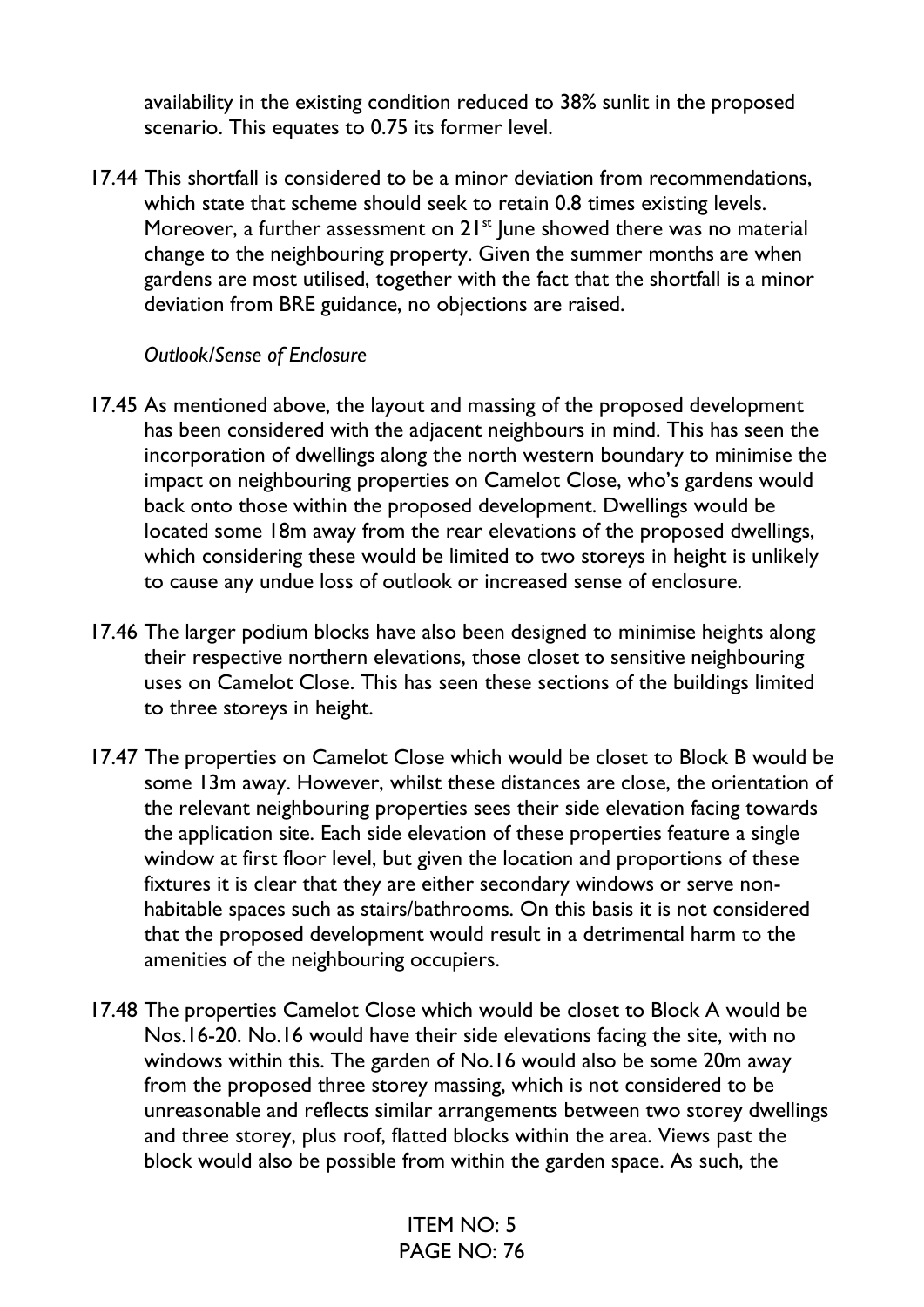development would not have any unacceptable overbearing impacts on the residents of this dwelling.

17.49 Nos. 17-20 Camelot Close would have rear elevations facing towards the application site, with the diagram below demonstrating the separation distances.



**Figure 2: Camelot Close Separation Distances**

17.50 The area shown above in green would be three storeys in height, while the purple would be four storeys. Nos.19 and 20 Camelot Close to the far right of No.17 would have views directly past the proposed development and would therefore not be impacted by any overbearing impacts or increased sense of enclosure. No.18 would be directly opposite the four-storey element at a distance of 21m, however, views past the development would still be possible. Given this, coupled with the +20m separation distance, it is not considered that the proposal would result in a significant loss of outlook or increased sense of enclosure to no. 18. No.17 would be closest to the proposed flatted block, with separation distances of between 16m-19m from the three-storey element and 21m-23m from the four storeys. Views past the development for No.17 would still be possible from both the ground and first floor but these would be limited. The boundary would also be treated with soft landscaping to further soften the appearance of the development, which would be in addition to the fairly extensive vegetation within the rear of the neighbouring property's garden. The arrangement would also not be dissimilar from arrangements within the area, where two storey dwellings back on to three storey, plus roof, flatted blocks at a distance of some 15.6m. Given the flat roof design of the proposed development, the resultant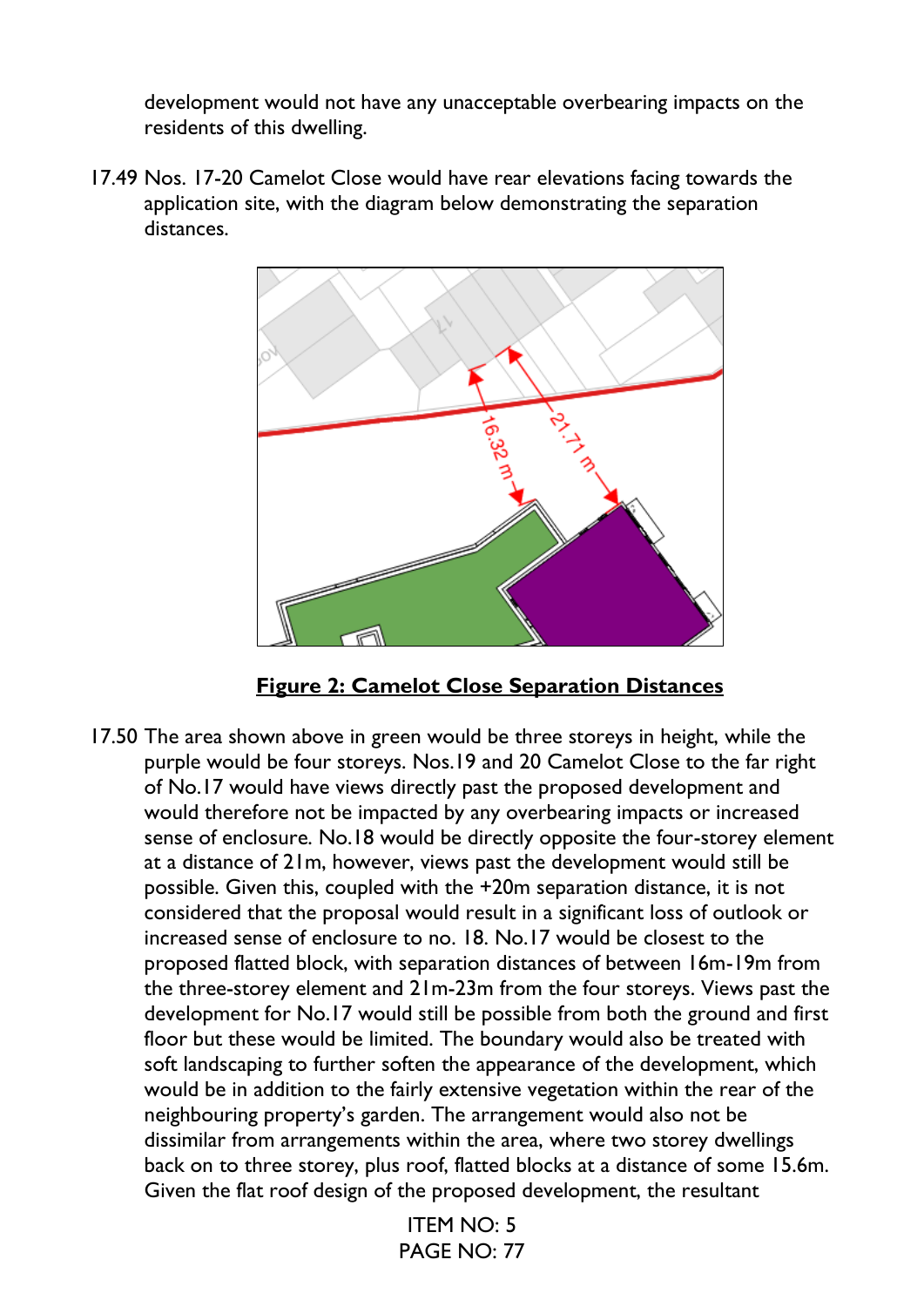arrangement would not be dissimilar to this. On this basis it is considered that the development would have an acceptable impact on the properties within Camelot Close.

- 17.51 Neighbouring properties to the west of the application site do not feature primary windows which would face the development. As such, they would experience no unacceptable overbearing impacts.
- 17.52 Neighbouring units to the south and east of the application site would all feature sufficient setbacks from the development to ensure there would be no overbearing impacts.

#### *Privacy*

- 17.53 The main potential impacts of the development in terms of privacy would be to neighbouring dwellings within Camelot Close, as these would be in closest proximity to the site. The neighbouring properties to the northern end of the application site would back on to the proposed two-storey dwellinghouses, with separation distances of some 16.3m from habitable windows. These are not considered to be unreasonable distances given the urban environment and are not considered to result in an unacceptable loss of privacy for neighbouring occupiers. It is noted that similar separation distances are experienced within Camelot Close itself and the surrounding area. The proposed balconies within Blocks C and D which would face towards the neighbouring properties would be some 41m, which is considered sufficient to safeguard privacy.
- 17.54 The northern elevation of Block B would face on to the side elevations of Nos.27 and 26 Camelot Close at a distance of 13.6m. While these properties do feature windows within these elevations, due to their size and location it is not considered that these are primary fixtures to any habitable rooms and this would not result in an unacceptable loss of privacy. Balconies within the northern elevation of Block B have also been positioned so as to limit overlooking into neighbouring properties on Camelot Close. Views from these fixtures would be largely limited to the side elevations of Nos.26 & 27, which as outlined above feature windows which are considered to serve nonhabitable rooms/spaces. Some views of the rear elevations of Nos.27 and 28 would be possible from two proposed balconies within Block B, but these would be at an acute angle, thereby restricting direct and obtrusive views into the neighbouring dwellings. The two balconies in question would also see overlooking increased to the rear gardens of Nos.27 and 28, at distances of 16m and 20m respectively, and due to the orientations of the balconies, privacy screens would not be a suitable solution in this instance. While these distances are close, especially with regard to No.27, they would be somewhat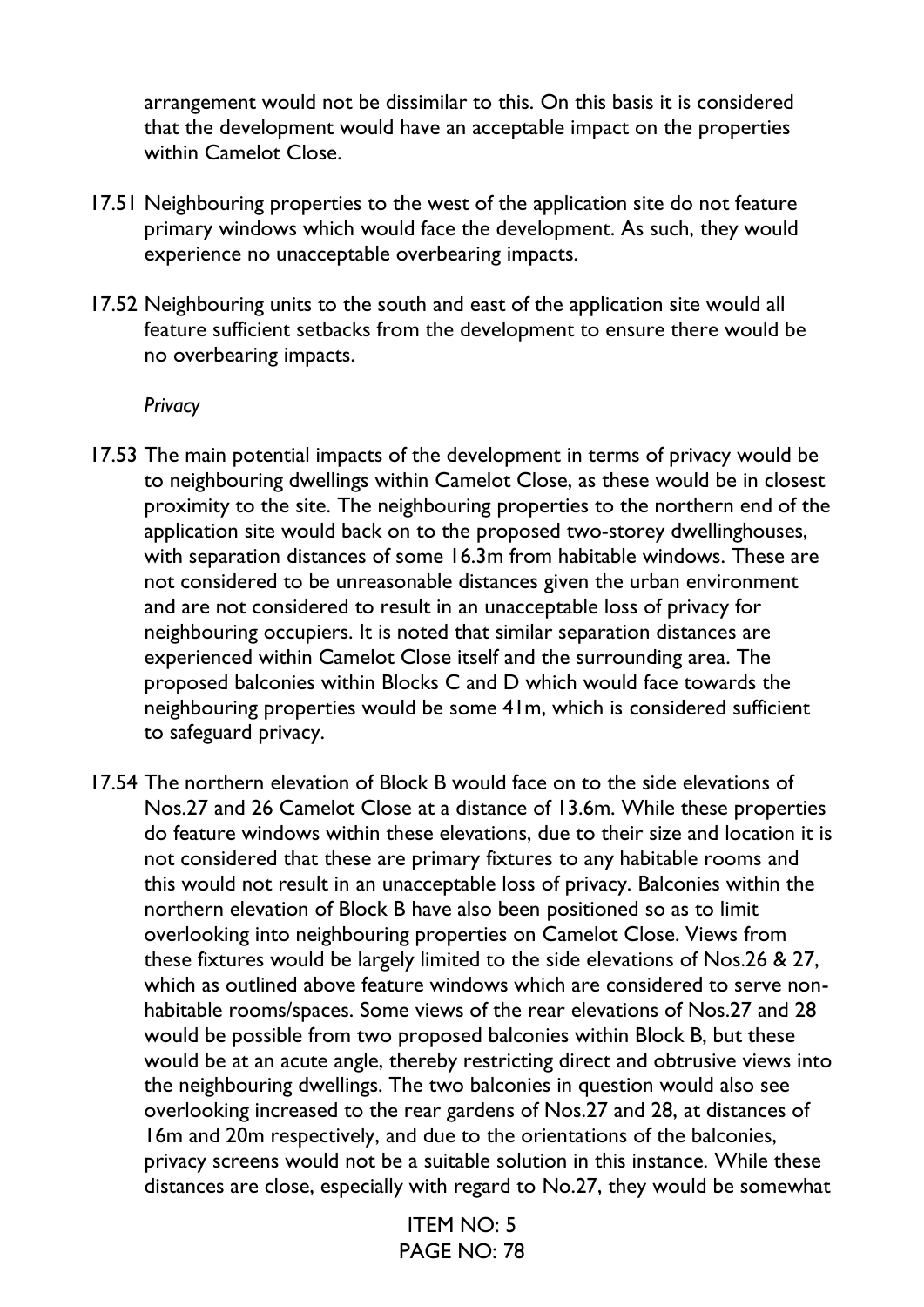similar to a handful other arrangements within Camelot Close where first floor windows directly overlook neighbouring gardens at a distance of some 7m-15m. Given this, coupled with the fact that only two such balconies within the development would be within such distances without privacy screens, on balance no objection is raised.

- 17.55 In respect of Block A, separation distances between proposed and existing habitable windows would be a minimum of 22m. As outlined previously, these distances are considered acceptable within the context of the area and it is not considered that this would result in a harmful loss of privacy for existing residents. Views from proposed balconies onto the rear elevations of Nos. 25 and 26 Camelot Close would be possible. Two balconies would see separation distances of some 22.5m, with a further two at 27.5m. With regard to the latter, it is considered that at 27m the separation distance would be sufficient to ensure no detrimental loss of privacy for the neighbouring occupiers. The two balconies with shorter separation distances of 22.5m would not be directly opposite either of the properties on Camelot Close, thereby reducing overlooking into the rear windows to an acute angle. On balance this is considered acceptable. Privacy screens would be utilised to minimise impacts on Nos. 17-20, with details of these to be secured by condition. View onto the rear gardens of Nos.15 and 16 Camelot Close would be possible from two balconies at a distance of 23m, however, this is not considered to result in a detrimental harm to privacy. Views onto the rear elevations of these properties from the balconies in question would be at an angle, thereby preserving the internal privacy of the occupiers.
- 17.56 As outlined in the Outlook/Sense of Enclosure considerations above, the side elevations of properties on the western side of Pier way do not feature primary windows serving habitable rooms. As a result, the proposed window and balcony arrangements would have limited impact on the internal privacy of neighbouring occupiers. Some views into the rear gardens would be possible, but as these would be on the opposite side of the street at some 22m-25m at the closest points, it is not considered that this would result in an unacceptable loss of privacy to these spaces.
- 17.57 Windows within School House to the south which face towards the site are believed to serve non-habitable spaces such as bathrooms and kitchens, thereby mitigating against an unacceptable loss of privacy. In any event, separation distances would in excess of 35m, which is considered sufficient to safeguard the amenities of neighbouring occupiers.
- 17.58 Properties to the eastern side of the Broadwater Dock would be at least 40m away, which again is considered to be a sufficient distance to ensure there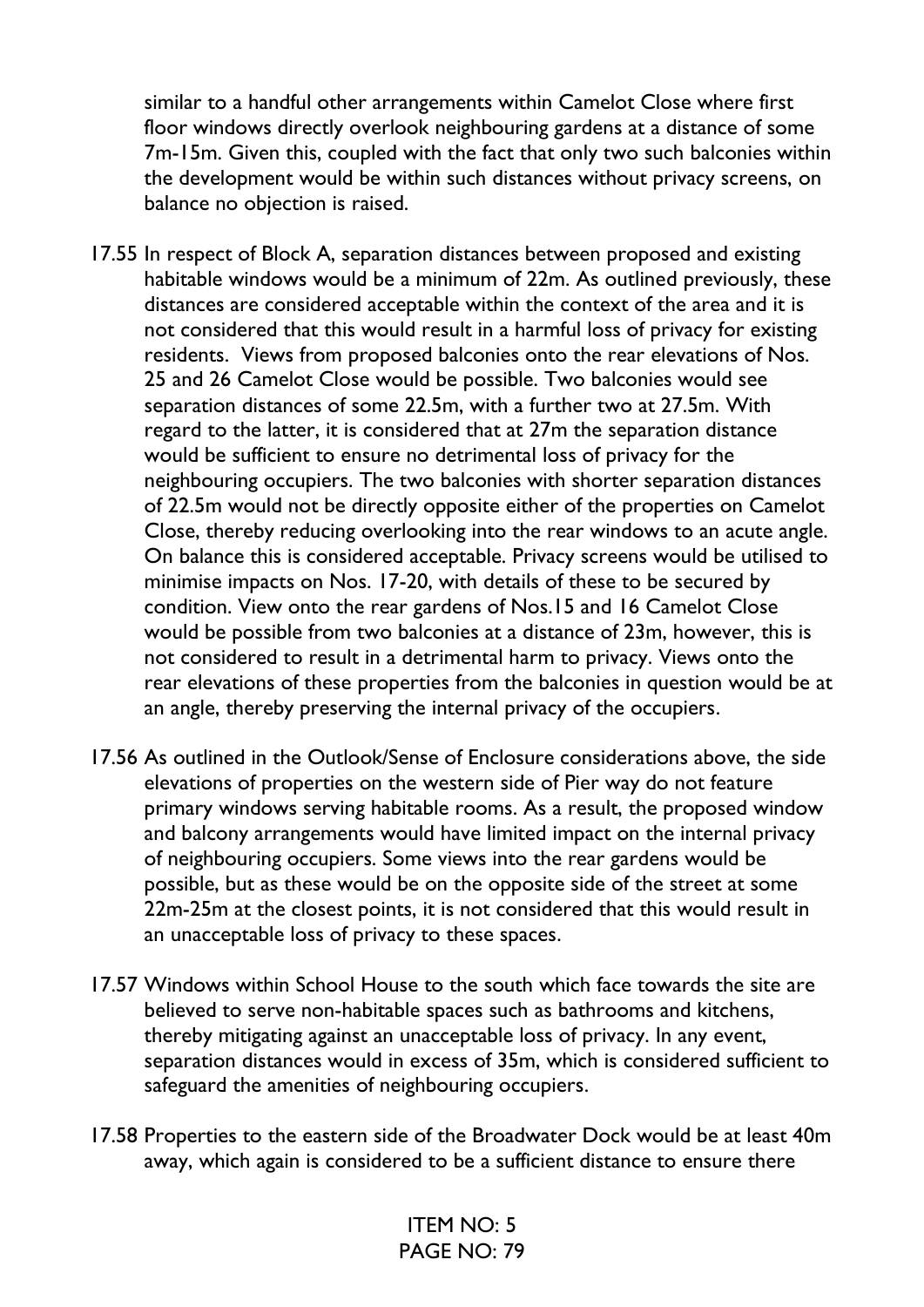would be no unacceptable loss of privacy from either windows or balconies from the proposed development.

# **18 Wind and Microclimate**

- 18.1 There are no national planning policies directly relating to wind microclimate issues. However, the National Planning Policy Framework (updated in June 2021) emphasises the benefits of a high-quality built environment. An example of this is set out in paragraph 130, which states that developments should establish or maintain a strong sense of place, using the arrangement of streets, spaces, building types and materials to create attractive, welcoming and distinctive places to live, work and visit.
- 18.2 The National Design Guide (2021) forms part of the associated planning practice guidance. Within this guide, the section Built Form B2 'Appropriate building types and forms' states that proposals for tall buildings (and other buildings with a significantly larger scale or bulk than their surroundings) require special consideration. This includes their location and siting; relationship to context; impact on local character, views and sight lines; composition - how they meet the ground and the sky; and environmental impacts, such as sunlight, daylight, overshadowing and wind. These need to be resolved satisfactorily in relation to the context and local character.
- 18.3 London Plan Policy D3 seeks to optimise site capacity through the design-led approach, with the supporting text setting out that buildings should be of high quality and enhance, activate and appropriately frame the public realm. Their massing, scale and layout should help make public spaces coherent and should complement the existing streetscape and surrounding area. Particular attention should be paid to the design of the parts of a building or public realm that people most frequently see or interact with in terms of its legibility, use, detailing, materials and location of entrances. Creating a comfortable pedestrian environment with regard to levels of sunlight, shade, wind, and shelter from precipitation is important.
- 18.4 Policy D8 of the London Plan (Public Realm) goes on to state that development plans and development proposals should consider the local microclimate created by buildings and ensure that appropriate shade, shelter, seating and, where possible, areas of direct sunlight are provided, with other microclimatic considerations, including temperature and wind, taken into account in order to encourage people to spend time in a place.
- 18.5 London Plan Policy D9 states that in respect of development proposals for tall buildings, impacts relating to wind, daylight, sunlight penetration and temperature conditions around the building(s) and neighbourhood must be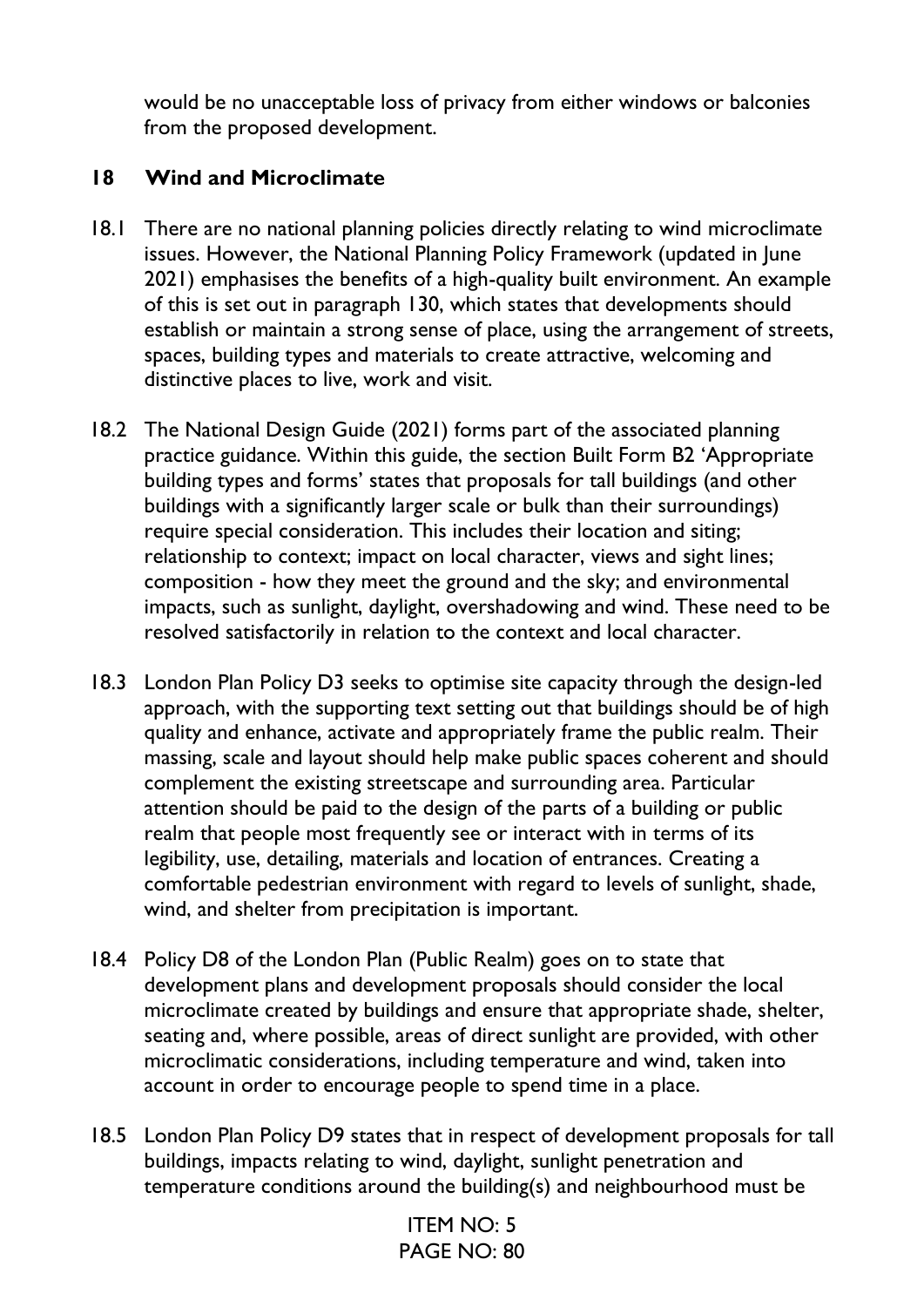carefully considered and not compromise comfort and the enjoyment of open spaces, including water spaces, around the building

- 18.6 The applicant has submitted a Wind Microclimate study prepared by Urban Microclimate Ltd. and is dated May 2021. This comprises a desk study to assess the likely impact of the proposed Gallions View development on pedestrian level wind conditions in and around the site. The assessment considers the proposed development massing and exposure in conjunction with long-term wind climate statistics applicable to the site and provides a review of the likely suitability of wind conditions based on the industry standard Lawson criteria for pedestrian comfort and safety.
- 18.7 The proposed development includes two blocks which, whilst relatively modest in scale, do represent significant structures with regards to potential wind effects. However, the lower building heights along the southwest edge of the site, stepping up in height towards the centre of the site, is expected to help encourage prevailing south-westerly winds to pass up and over the development. The development also benefits from significant landscaping proposals which were purposely developed to help enhance wind conditions across the site and provide localised shelter to key amenity spaces.
- 18.8 As a result, the proposed development is not expected to have any significant impact on pedestrian level wind conditions with regards to pedestrian safety, and conditions in and around the site are expected to rate as safe for all users.
- 18.9 In terms of pedestrian comfort, with respect to wind force, thoroughfares within and alongside the site are expected to be suitable for pedestrian access to, and passage through or past, the proposed development. Moreover, the main entrances to the proposed development are expected to enjoy suitable conditions for pedestrian travel.
- 18.10 Ground and podium level recreational spaces are generally expected to enjoy suitable conditions for planned activities. However, a few small areas, such as the 'Story Telling Zone' and corner private spaces have been identified as potentially benefiting from enhancement through further development of soft landscaping proposals during detailed design stages. A requirement will therefore be attached to the associated landscaping condition.
- 18.11 With development of appropriate landscaping, the report concludes that it is expected that acceptable conditions for proposed recreational uses of the Core B3 roof terrace can also be achieved during the detailed design stages.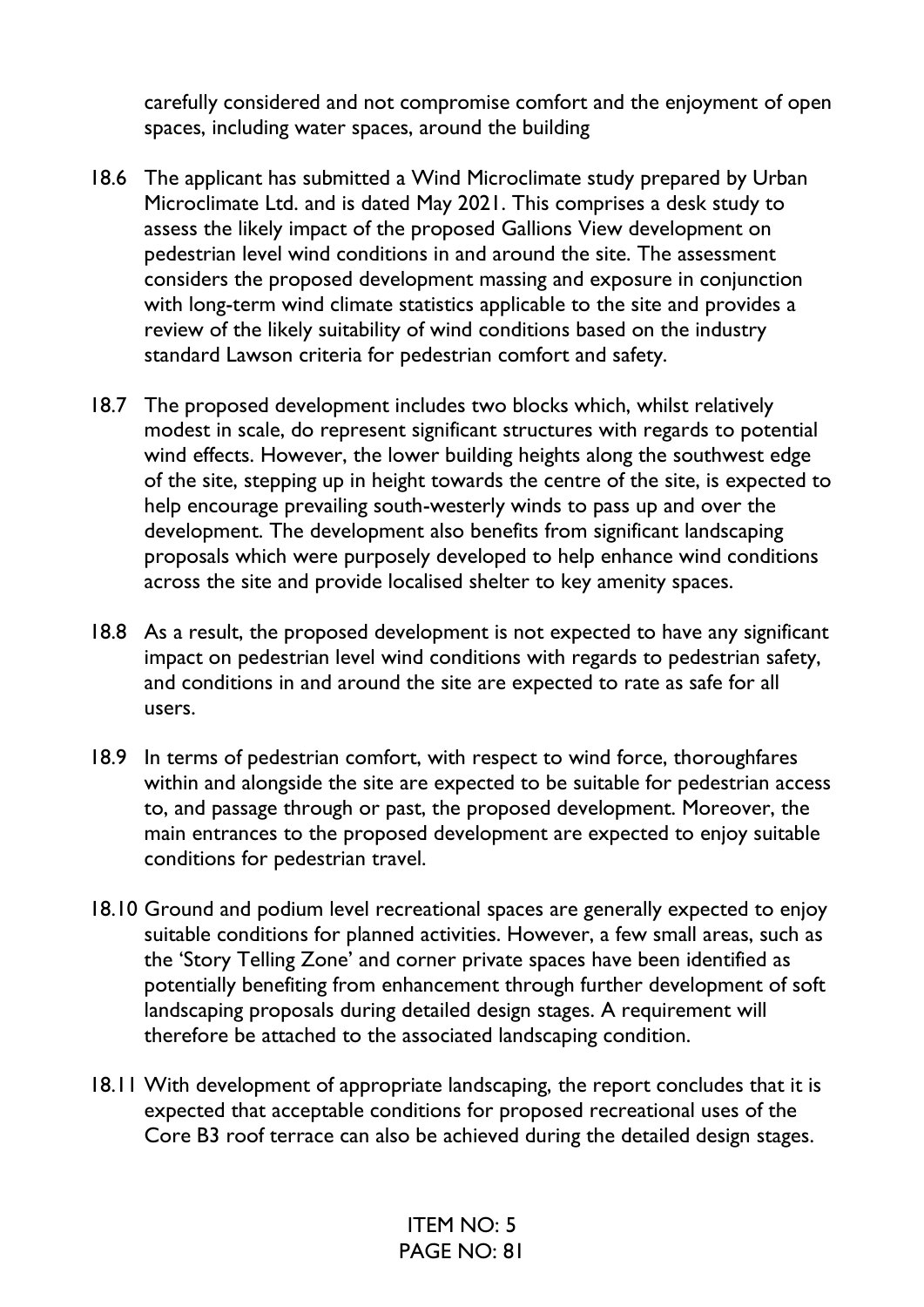18.12 The proposed development is not expected to have any significant impact on the pedestrian level wind conditions within the surrounding area, which are expected to remain suitable for existing uses.

## **19 Transport, Access, Servicing and Parking**

- 19.1 London Plan Policy T1 states that all development should make the most effective use of land, reflecting its connectivity and accessibility by existing and future public transport, walking and cycling routes, and ensure that any impacts on London's transport networks and supporting infrastructure are mitigated. Policy T2 further sets out that development proposals should:
	- 1) demonstrate how they will deliver improvements that support the ten Healthy Streets Indicators in line with Transport for London guidance
	- 2) reduce the dominance of vehicles on London's streets whether stationary or moving
	- 3) be permeable by foot and cycle and connect to local walking and cycling networks as well as public transport.
- 19.2 London Plan Policy T4 requires developments to reflect and be integrated with current and planned transport access, capacity and connectivity. It further outlines that where appropriate, mitigation, either through direct provision of public transport, walking and cycling facilities and highways improvements or through financial contributions, will be required to address adverse transport impacts that are identified. Development proposals should not increase road danger. Additionally, Policy T5 of the London Plan (2021) states that development schemes should help remove barriers to cycling and create a healthy environment in which people choose to cycle.
- 19.3 Policy T6 of the London Plan confirms car parking is restricted in line with levels of existing and future public transport accessibility and connectivity. The maximum car parking standards set out in Policy T6.1 should be applied to this residential scheme. A site in this location should be car free as indicated in Table 10.3 of the policy. Part G of Policy T6.1 confirms that as a minimum any proposal should ensure that for three per cent of dwellings, at least one designated disabled persons parking bay per dwelling is available from the outset.
- 19.4 Core Strategy Policy IM4 notes that developments should prioritise the needs of pedestrians, disabled users and cyclists over car users, stating that developments should not go above the requirements set out in the London Plan. Policy IM(c) of the Core Strategy sets out the requirements for parking provision.

ITEM NO: 5  $PAGF NO· 82$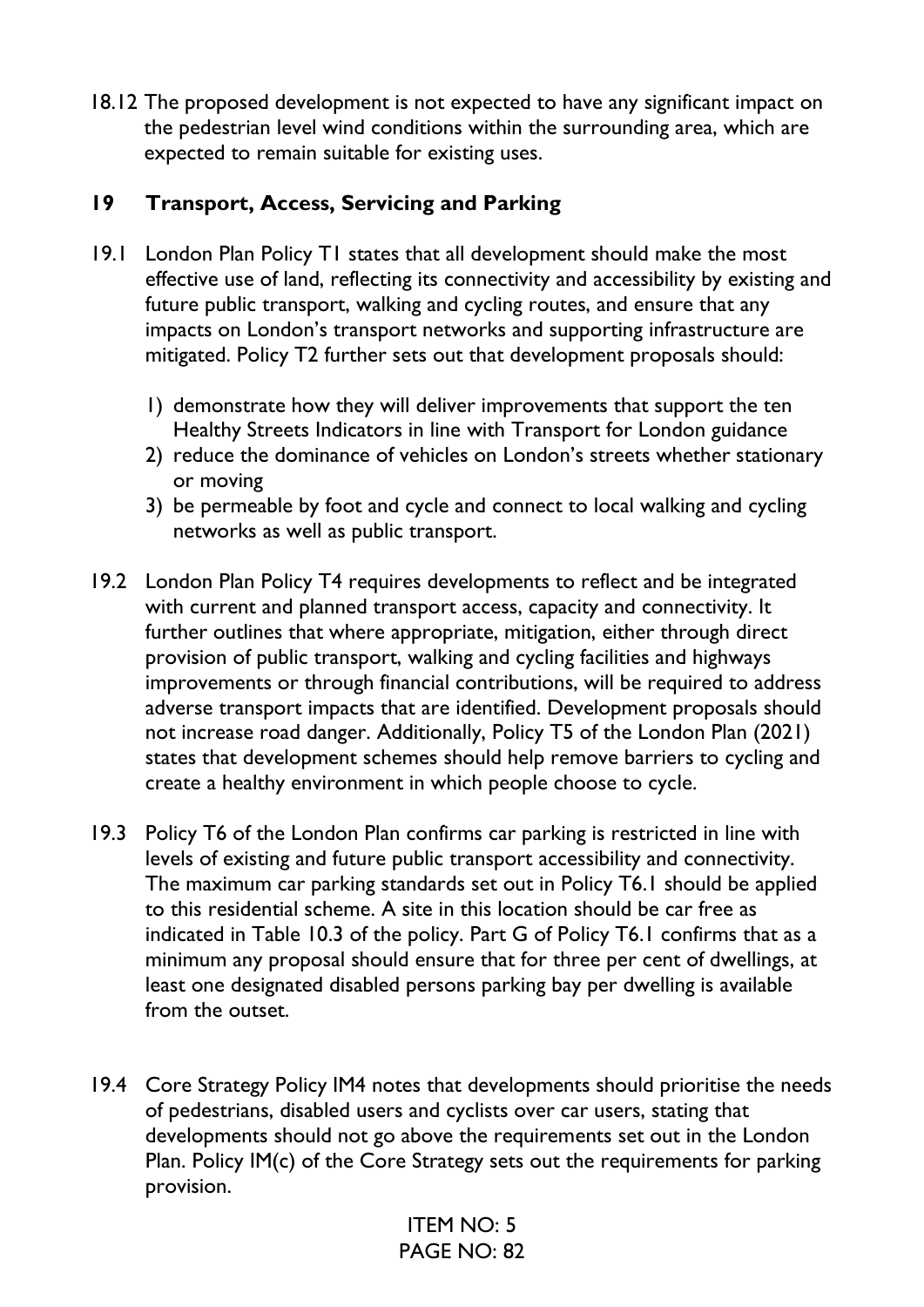- 19.5 PTAL (public transport accessibility level) is measured on a scale of 0-6b, with 6b being the most accessible. The application site has poor access to public transport, with half of it falling in PTAL 2 and the other half in 1b. Public transport is limited to two bus stops (opposite sides) a short distance to the south-west of the site. Bus Nos. 244 and 380 operate along this route and provide services terminating at Queen Elizabeth Hospital, Lewisham Shopping Centre, Abbey Wood and Belmarsh. The Thames Path and associated cycle lane are located 272m to the north and can be accessed via an existing cycle lane which runs along the western side of Pier Way. The nearest rail station is Plumstead Station to the south, which is approximately a 13-minute walk. Woolwich Arsenal Station and the upcoming Woolwich Crossrail Station are both within 1 mile of the site and are approximately 18 and 15-minute walks respectively.
- 19.6 The immediate surrounding road network is largely residential in nature, with traffic calming measures featuring along Pier Way. No controlled parking zones are in place.

### *Pedestrian and Vehicular Access*

19.7 The current proposal would see the existing access and egress point to the north-western corner of the site retained. This followed feedback from the Council's Highways team at pre-applications stage where it was confirmed that relocating the road would not be advisable due to internal access road safety concerns. The internal access road layout would be altered slightly, pulling it back from the western elevation to the north of the site to allow the construction of the proposed dwellinghouses. RBG Highways Officers have recommended that traffic calming measures are installed along the access road to manage driving speeds and a condition will be added to this effect. RBG Highways have also advised that the road is not suitable for adoption, so it will be the developer's responsibility to manage.

### *Parking*

19.8 Parking is proposed at a ratio of 0.39, which equates to 129 on-site parking spaces. This would usually be within the maximum thresholds set out in the London Plan, which states that a parking ratio of up to 0.5 is acceptable for sites with a PTAL of 2 and up 0.75 for those with a PTAL of 0-1. However in this instance, the site is located within the Thamesmead Opportunity Area (OA). The London Plan specifies that developments in inner London OA's should be car free and TfL and the GLA have therefore raised objection to the proposed parking provision.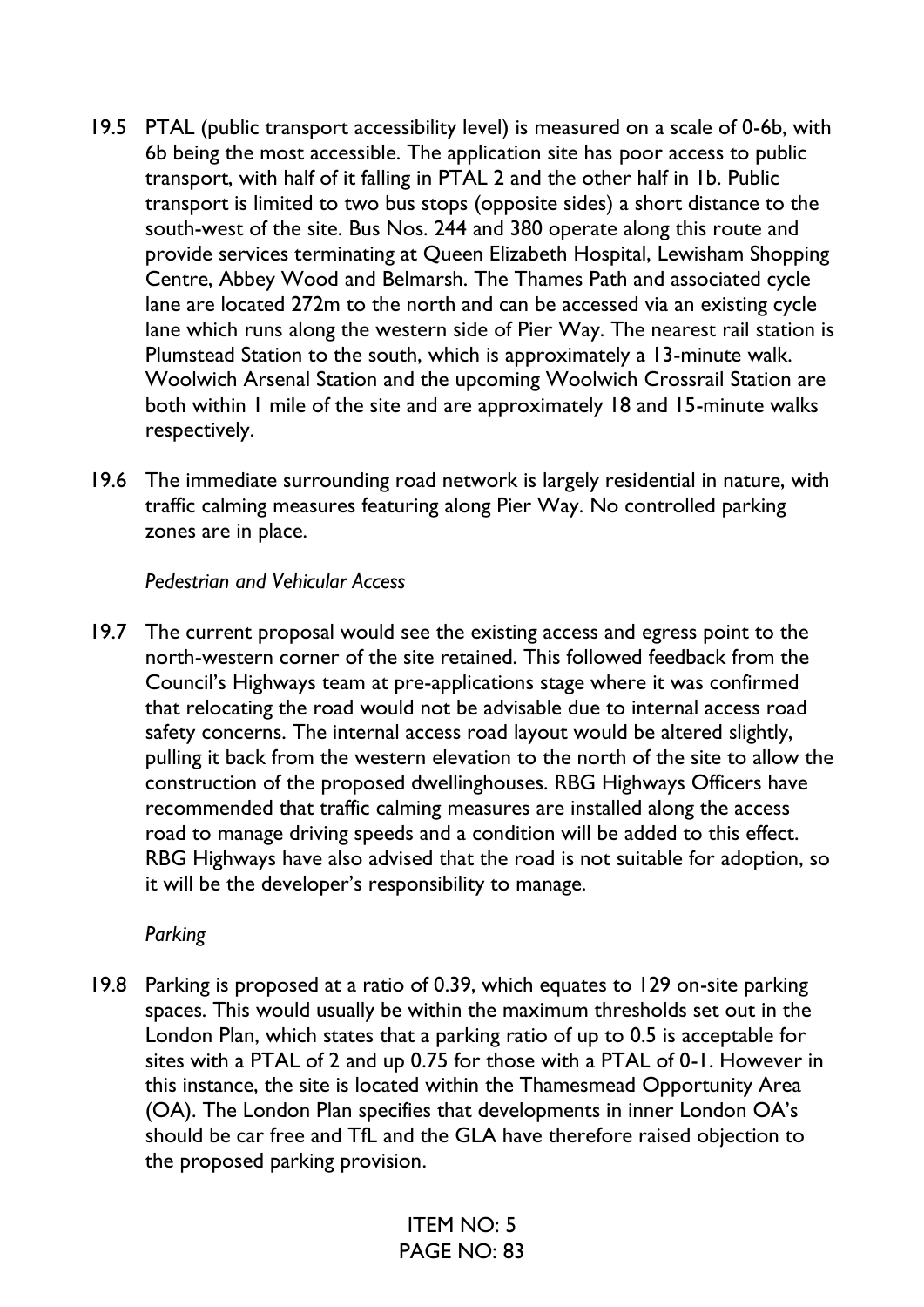- 19.9 While Officers acknowledge the concerns raised by TfL and the GLA, regard is also given to the potential impacts of the development should it be delivered as car free. As previously mentioned, the surrounding roads are not subject to parking restrictions and RBG Highways Officers have confirmed that parking on street is already at a premium. On this basis, if the development featured no on-site parking the surround roads would most likely be flooded with cars, which would not only increase parking stress in the area, but would also have a harmful impact on traffic and congestion as residents would be forced to travel further and longer to find a space.
- 19.10 TfL have suggested that parking restrictions are imposed on the surrounding road network to enable the delivery of a car free scheme, however, the Council is unable to unilaterally impose such restriction, rather it would be subject to public consultation of affected properties. In this regard, the developer has agreed to provide a financial contribution of £60,000 to fund such a consultation. If well received by residents and a controlled parking zone (CPZ) was introduced, it would mean that future developments in the area would be able to be secured as car free. Moreover, the developer has also agreed as part of the associated S106 agreement that future occupiers of the development would not be eligible to apply for parking permits should a CPZ be introduced in the future.
- 19.11 The developer has also sought to mitigate the impact of the proposed parking provision. In the first instance they have proposed to incorporate 40% of spaces with active electric charging points, which is double the 20% requirement specified by the London Plan. All remaining spaces would be provided with passive provision to allow easy conversion to active provision in the future, in accordance with London Plan policy. The developer has also agreed to a financial contribution of £270,000 to improve existing public transport capacity in the area, which the GLA and TfL have confirmed would fund an additional bus service during peak periods to help offset the impact of the development.
- 19.12 Given the site's close proximity to the Thames Path cycleway, it is envisaged that residents of the development would likely utilise this for commuting links into Woolwich, especially once the Crossrail station is opened. In light of this, a financial contribution of £40,000 has been agreed to improve the existing cycle path along Pier Way which links into the Thames Path cycleway. The developer has also incorporated a cycle lane within their site to further incentivise active travel.
- 19.13 A car club would be established on site, with every resident in the development provided with five years free membership. This would also have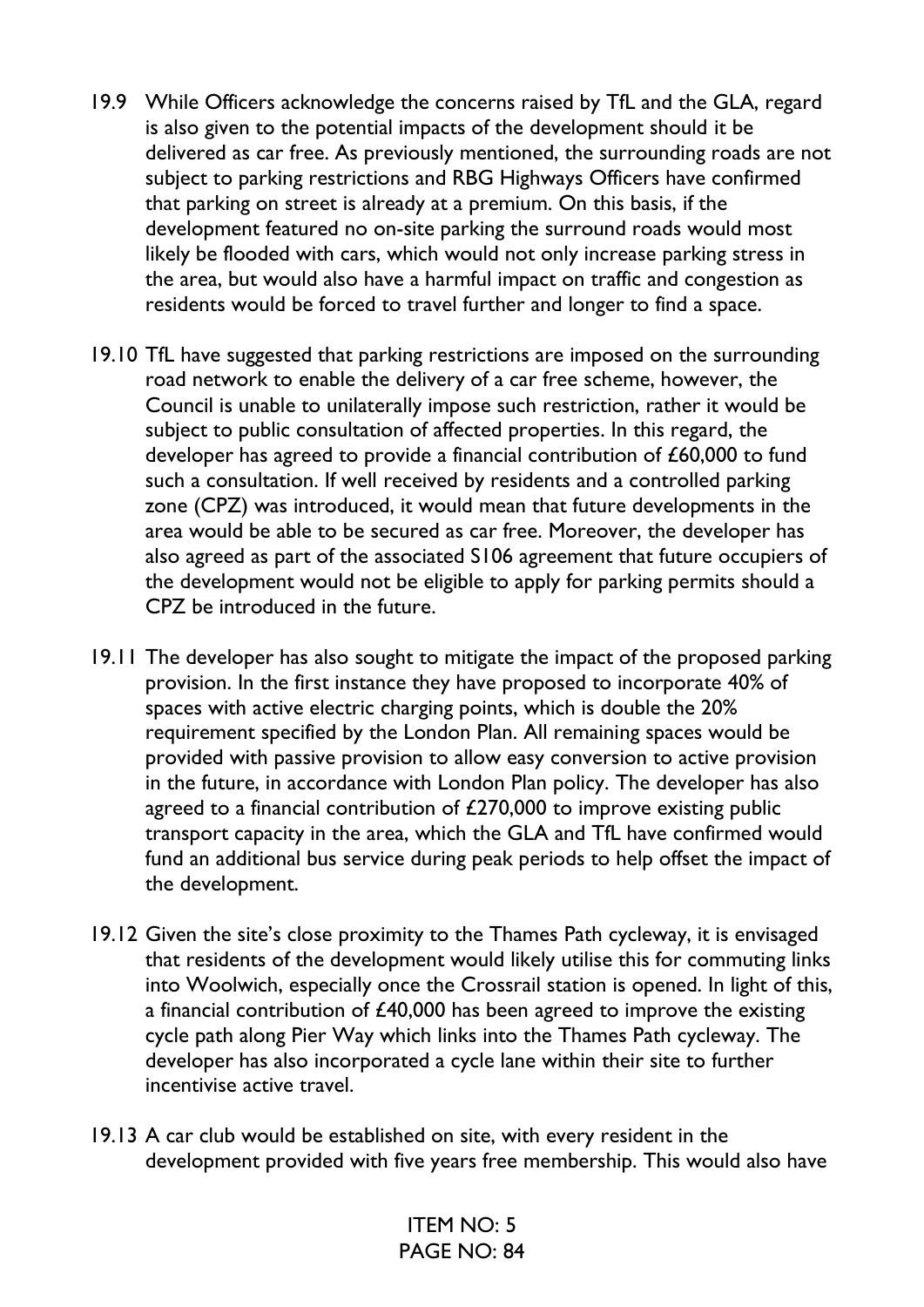positive impacts for the wider area, as the services would be available to all residents within the area and would promote more sustainable car sharing.

- 19.14 Given the above, it is considered that the proposed parking provision can be supported.
- 19.15 London Plan Policy T6.1 outlines that for three per cent of dwellings, at least one designated disabled persons parking bay per dwelling is available from the outset, with capacity for an additional seven per cent of dwellings should future demand arise. Following the receipt of revised details, the applicant has confirmed that 10 blue badge spaces would be delivered from the outset as part of the development, which would equate to 3% provision. They have also confirmed that there is capacity for a further 7%, with details of this to be secured as part of the parking management condition.

### *Servicing and Delivery*

19.16 A Delivery and Servicing Plan (DSP) has been prepared alongside the Transport Assessment (TA) as part of the overall planning application and forms a logistics management tool which is aimed at reducing the impact of delivery and servicing at the site. The DSP sets out in detail the proposed delivery and servicing vehicle arrangements, measures of the DSP as well as how the DSP will be managed and monitored. Given some concerns have been raised by TfL in regard to delivery logistics, a condition will be attached to secure additional information.

### *Cycle Parking*

19.17 The development will have 615 long stay cycle spaces and nine short stay cycle spaces, which will be distributed across the site in a number of secure stores serving each of the main areas of the development. Final details of the proposed provision will be secured by condition.

### *Impact on Public Transport*

19.18 The development will have 615 long stay cycle spaces and nine short stay cycle spaces, which will be distributed across the site in a number of secure stores serving each of the main areas of the development. Final details of the proposed provision will be secured by condition.

### *Impact on Public Transport*

19.19 The Transport Assessment (TA) includes an assessment of the impact on public transport.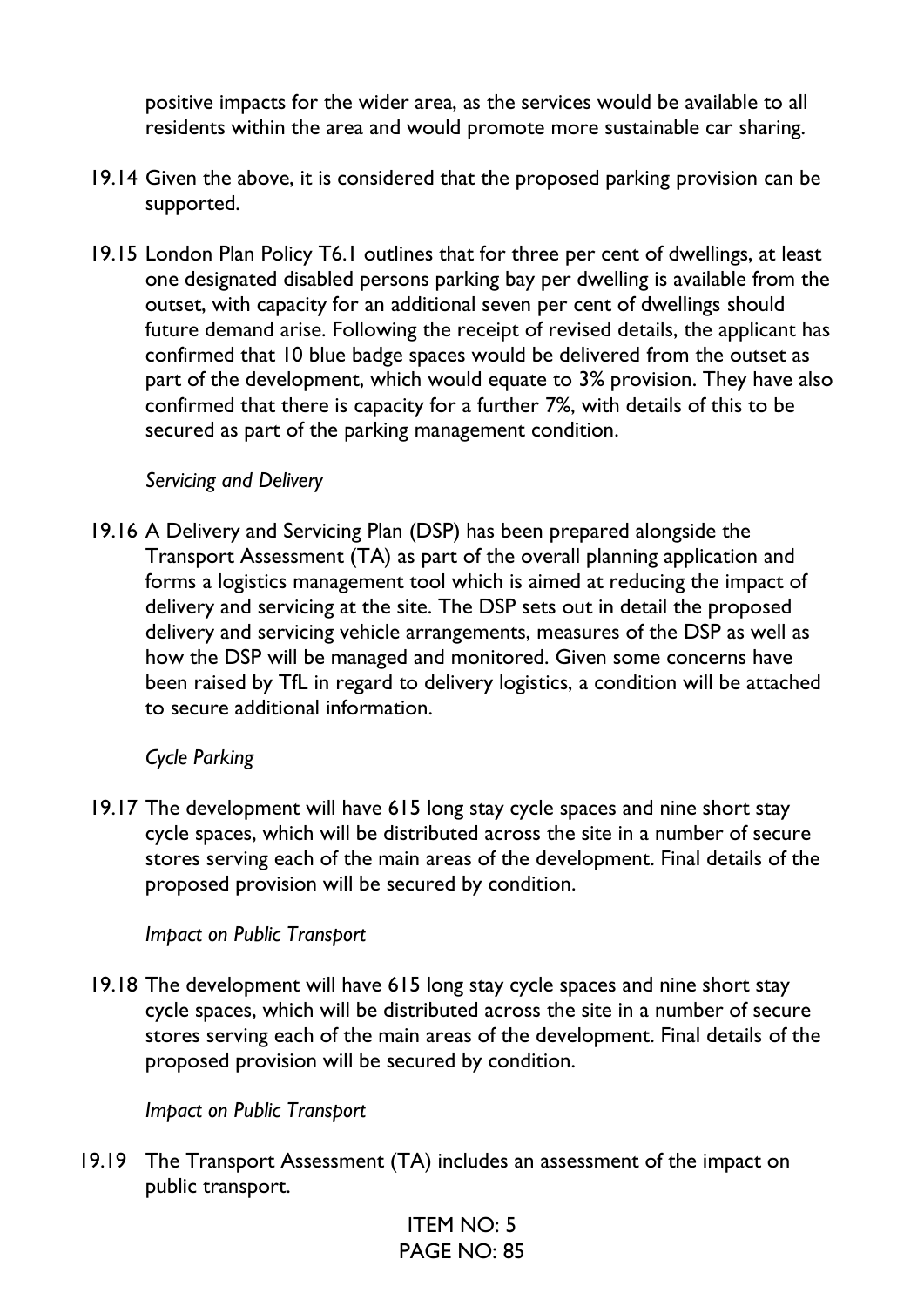*Rail:*

- 19.20 The TA identifies the nearest National Rail stations as Plumstead Station and Woolwich Arsenal Station which are 950m and 1400m from the site respectively. In the future, Woolwich Station for the Elizabeth Line (Crossrail) will also be accessible from the Site (1200m); once operational it will provide links to Abbey Wood, Heathrow, Reading, London and Shenfield.
- 19.21 The proposed development is forecast to result in 97 two-way rail trips in the AM peak and 77 two-way rail trips in the PM peak.
- 19.22 The TA concluded that the train services within the vicinity of the development are available at regular intervals during the peak hours and therefore the proposed development is expected to have negligible impact on the rail services.

*Bus Services:*

- 19.23 The site is currently served by the 244 and 380 bus routes at Broadwater Road and Whinchat Road which are 190m and 260m south of the site. Both the 244 and 380 bus routes offer frequent services all day.
- 19.24 Further buses are available on Pettman Crescent and Plumstead Bus Garage on Plumstead Road; this includes the 96, 99, 177, 180, 301, 422, 469, 472 and the N1 bus services.
- 19.25 The proposed development is forecast to result in 58 two-way bus trips in the AM peak and 46 two-way bus trips in the PM peak.
- 19.26 The TA concluded that the bus services within the vicinity of the development are available at regular intervals during the peak hours and therefore the proposed development is expected to have negligible impact on the bus services.
- 19.27 Notwithstanding the above, TfL has requested a contribution of £270,000 toward bus service improvements, associated with routes 380 and 244 as both are currently operating at full capacity. This has been agreed by the applicant and will be secured in the S106 legal agreement. *Impact on Highway Network:*
	- 19.28 The proposed development is forecast to result in 18 two-way vehicle trips in the AM peak and 15 two-way vehicle trips in the PM peak utilising the A206 Pettman Crescent Gyratory.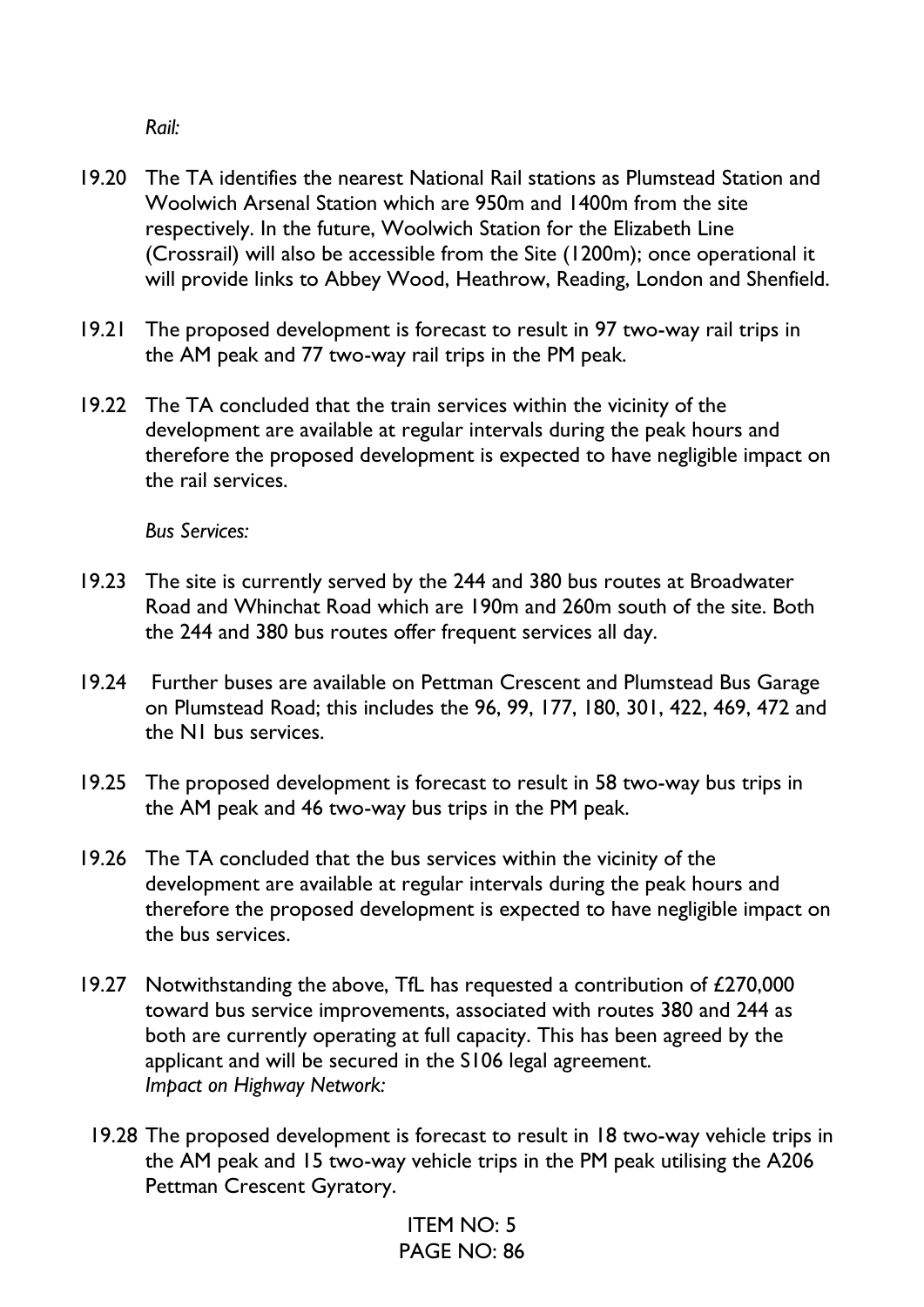19.29 It is estimated that most trips will be via public transport and given the relatively low number of vehicle movements expected, the development is therefore unlikely to have any significant effect on traffic and could be accommodated on the highway network.

*Transport Conditions and S106 obligations:*

19.30 Various conditions and S106 obligations are proposed to be secured. These include:

Conditions:

- Demolition/Construction Travel Plan
- Demolition/Construction Management Plan
- Traffic Calming Measures
- Blue Badge Parking Bays
- Car Park Management Plan
- Delivery and Servicing Plan
- Details of Cycle Parking
- Details of Works to adopted Highways
- Car Parking
- Electric Charging Vehicle Points
- Details of On-Street Parking

S106 Obligations:

- Bus Service Contribution of £270,000
- Car Club 5 years free membership
- Consultation/Implementation of a CPZ
- Highways Works
- Cycle Training Contribution
- Public Realm Improvement
- Travel Plan
- Prevention of Occupiers being entitled Parking Permit

# **20 Sustainability and Energy**

20.1 The National Planning Policy Framework (2021) sets out that planning plays a key role in delivering reductions to greenhouse gas emissions, minimising vulnerability and providing resilience to climate change. The NPPF also notes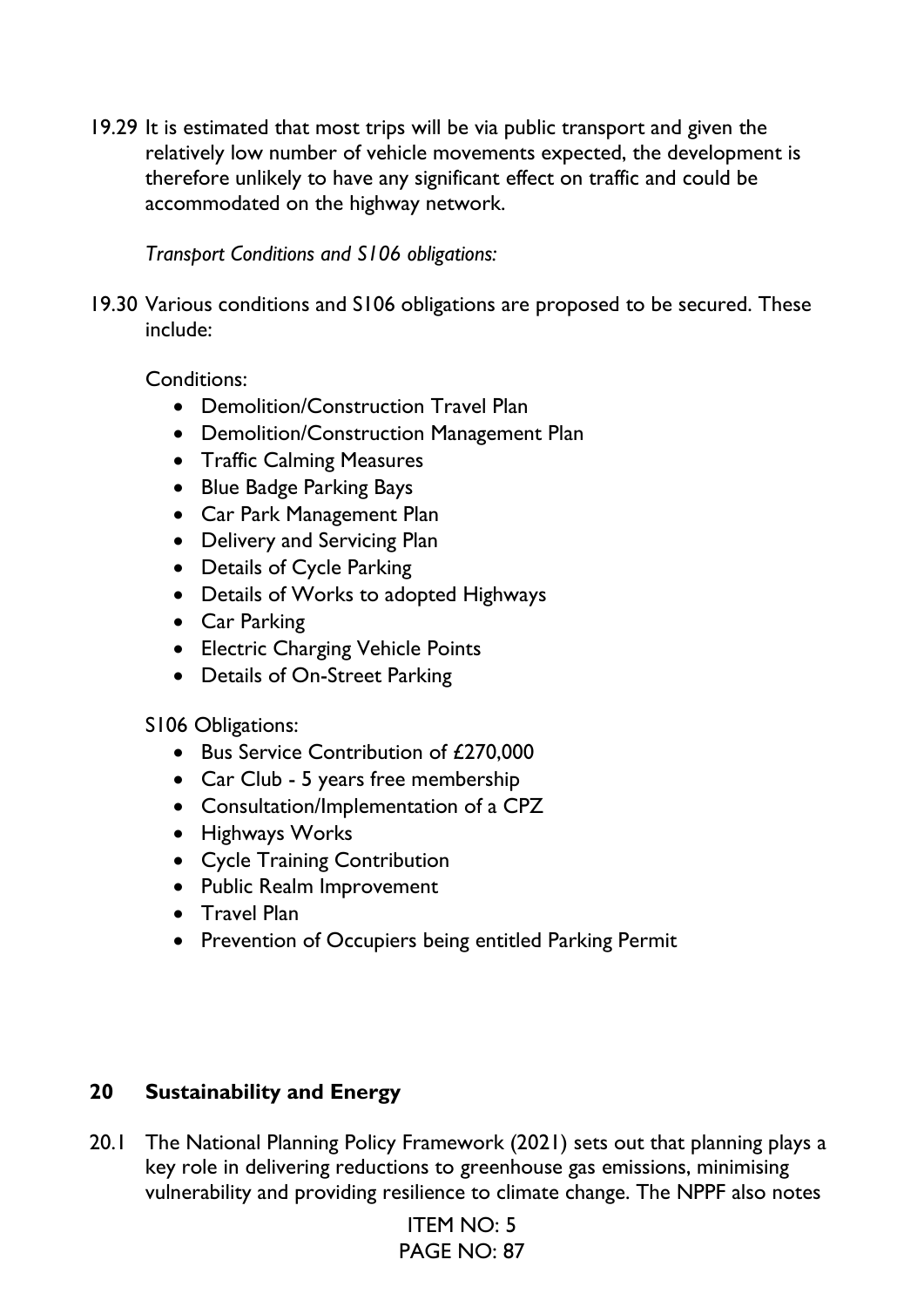that planning supports the delivery of renewable and low carbon energy and associated infrastructure.

- 20.2 The London Plan (2021) policy SI 2, Part A, states major development should be net zero carbon, which means reducing greenhouse emissions in operation and minimising both annual and peak energy demand in accordance with the following energy hierarchy:
	- 1. Be lean: use less energy and manage demand during operation.
	- 2. Be clean: exploit local energy resources (such as secondary heat) and supply energy efficiently and cleanly.
	- 3. Be green: maximise opportunities for renewable energy by producing, storing, and using renewable energy on-site.
- 20.3 Part C, of Policy SI2 of the London Plan (2021) confirms a minimum on-site reduction of at least 35 per cent beyond Building Regulations is required for major development. Residential development should achieve 15 per cent through energy efficiency measures. Where it is clearly demonstrated that the zero-carbon target cannot be fully achieved on-site, any shortfall should be provided, in agreement with the borough, either:
	- 1) Through a cash in-lieu contribution to the borough's carbon offset fund; or
	- 2) Off-site provided that an alternative proposal is identified and delivery is certain.
- 20.4 Policy SI 4 of the London Plan (2021), stated that major development proposals should demonstrate through an energy strategy how they will reduce the potential for internal overheating and reliance on air conditioning systems in accordance with the following cooling hierarchy:
	- 1. Reduce the amount of heat entering a building through orientation, shading, high albedo materials, fenestration, insulation and the provision of green infrastructure.
	- 2. Minimise internal heat generation through energy efficient design.
	- 3. Manage the heat within the building through exposed internal thermal mass and high ceilings.
	- 4. Provide passive ventilation.
	- 5. Provide mechanical ventilation.
	- 6. Provide active cooling systems
- 20.5 Policy SI 5 of the London Plan (2021) highlights development proposals should:
	- 1. Through the use of Planning Conditions minimise the use of mains water in line with the Optional Requirement of the Building Regulations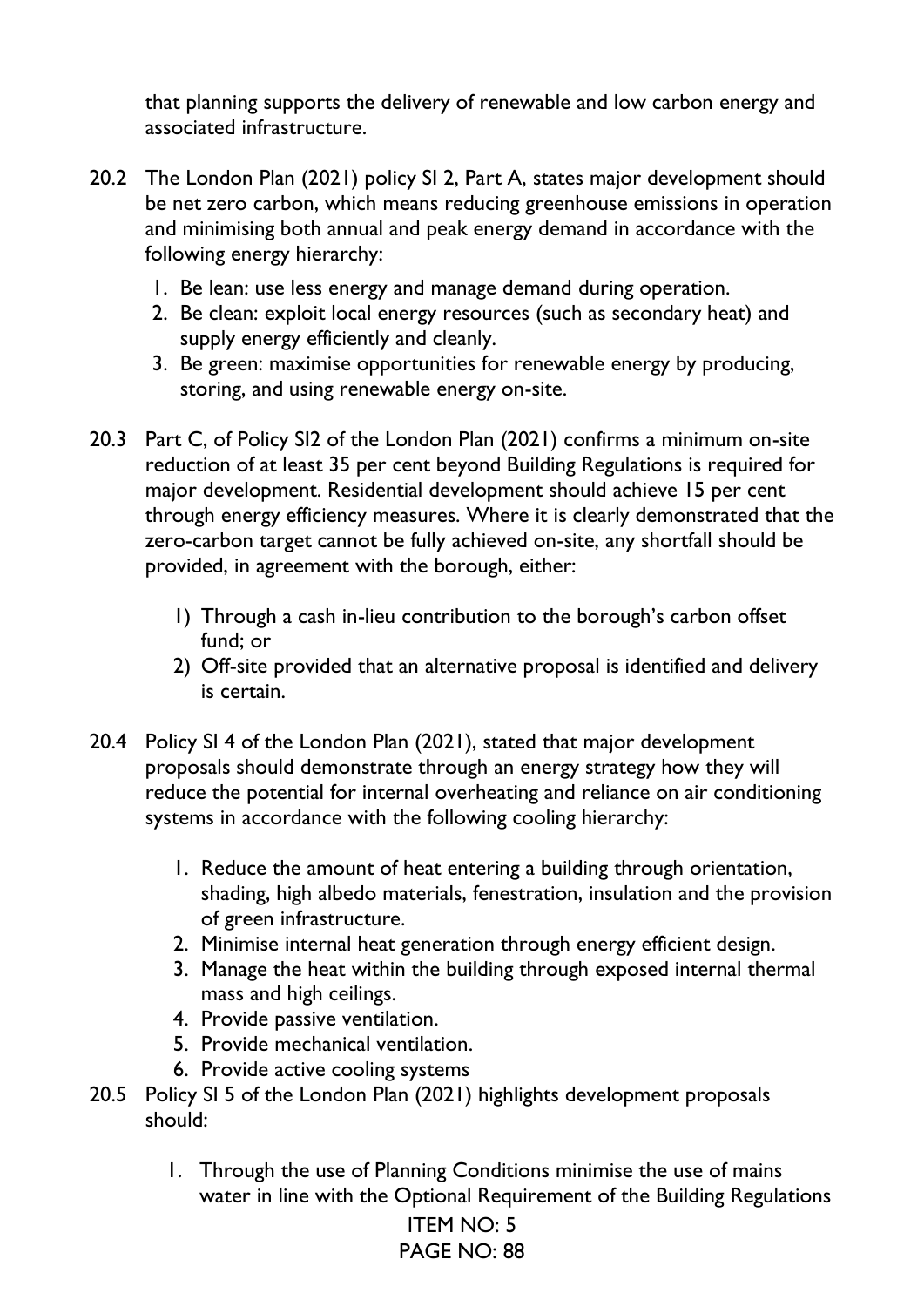(residential development), achieving mains water consumption of 105 litres or less per head per day (excluding allowance of up to five litres for external water consumption)

- 2. Achieve at least the BREEAM excellent standard for the 'Wat 01' water category or equivalent (commercial development)
- 3. Incorporate measures such as smart metering, water saving and recycling measures, including retrofitting, to help to achieve lower water consumption rates and to maximise futureproofing.
- 4. Seek to improve the water environment and ensure that adequate wastewater infrastructure capacity is provided.

*Compliant Part L 2013 Base Case*

20.6 The compliant regulated Part L 2013 carbon dioxide emissions have been calculated to be 353.6 (SAP10) tonnes and 399.3 (SAP2012) tonnes CO2 per year.

*Be Lean*

- 20.7 A range of energy efficiency measures such as improved fabric specification and air permeability, 100% energy efficiency, Mechanical Ventilation with heat recovery (MVHR) in 120 units facing Piers Way in Blocks A and B and Mechanical Extract Ventilation (MEV) in all other units are proposed for the apartments and houses that exceed the minimum requirements of the BR Part L 2013.
- 20.8 A reduction of 15% is predicted in the space heating and hot water demand.
- 20.9 An improvement of 21.6% of the Dwellings Fabric Energy Efficiency over the Target Fabric Energy Efficiency is proposed.
- 20.10 Appendix 10 of energy report Rev B demonstrates the psi values as these have been calculated for the proposed development. These show an improvement when compared to the SAP default values. Whilst this is welcomed, SAP Thermal Bridging reports have not been provided as requested and therefore this information will be requested through the energy condition.
- 20.11 In addition, measures to reduce the unregulated energy and associated emissions have been demonstrated within the energy report. In particular, Section 8 of the Energy Report Rev B states that applicant commits in reducing unregulated energy consumption by implementing appliances with A rating and B rating for washer dryers where possible, smart meters and EU Energy Efficiency Labelling Scheme guidance to all occupants.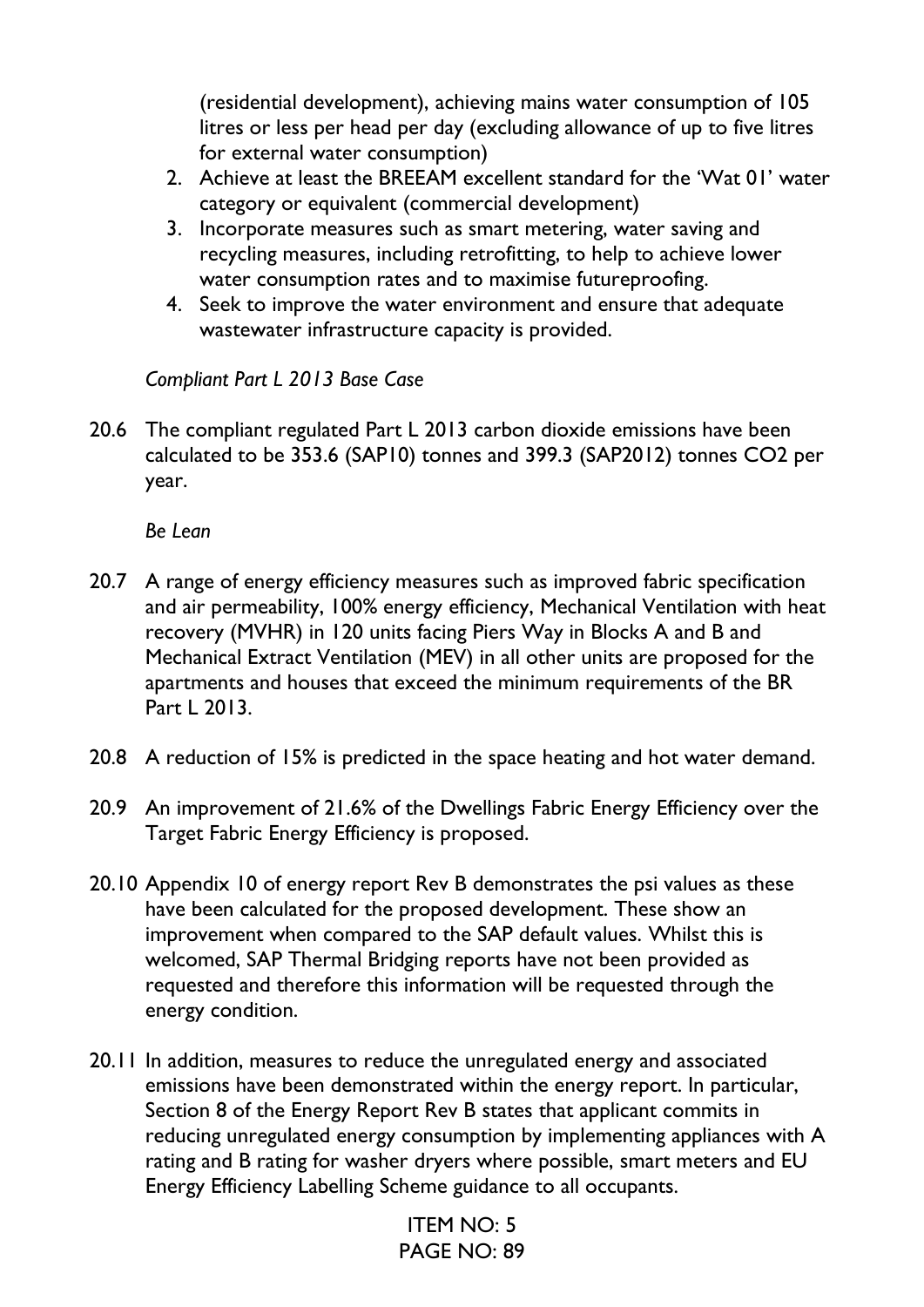- 20.12 These measures predict a reduction in regulated CO2 emissions of 14% (equal to 50.6 tCO2/year, SAP10) and 12% (equal to 48.6 tCO2/year, SAP2012) for the residential element beyond the compliant Part L2A 2013 base case.
- 20.13 Whilst the energy report demonstrates that the CO2 savings under the Be Lean stage exceed the minimum 10% target required in line with SI2 policy, the applicant has been strongly encouraged to improve the fabric specification especially for the walls on the apartments and the roof and identify measures to reduce the auxiliary energy usage as based on the GLA carbon calculation spreadsheet an increase of 53% compared to the baseline is observed.

*Be Clean*

- 20.14 In line with the report, an investigation into existing or planned DHNs in the vicinity with the proposed site was carried out via the London Heat Map and UK CHP Development Map with the Royal Arsenal (RAR) Energy Centre (EC) being the closest identified.
- 20.15 Evidence of correspondence with the RAR EC has been provided confirming that the EC does not have extra capacity to serve the proposed development which makes connection currently unfeasible. The applicant commits, however, to connect to any future network when it becomes available by proposing a centralised heating system.
- 20.16 Appendix 8 of energy report Rev B provides indicative drawings showing the heat pipework and the plant room configuration. No details on the heat distribution pipework, thermal stores, future single point of connection have been provided. Detailed and readable drawings will be required through a condition.
- 20.17 In addition, Section 7.1 of the updated energy report indicates that the centralised heating system will operate in 65 degrees flow and 28-35 degrees return with site wide primary and secondary heat losses of 4.83% in line with CIBSE CP1. Detailed information will be required through a condition.
- 20.18 The applicant should become aware that the Council is undertaking a detailed decentralised energy techno-economic feasibility (DE TEF) study to explore if a low carbon heat network can be developed to link all areas with anchor loads across Greenwich Riverside via Woolwich Town Centre extending from Thamesmead/Abbey Wood to Greenwich West and East areas and Woolwich is one of the cluster areas investigated. Localised solutions for the different areas with anchor loads are also being investigated as part of the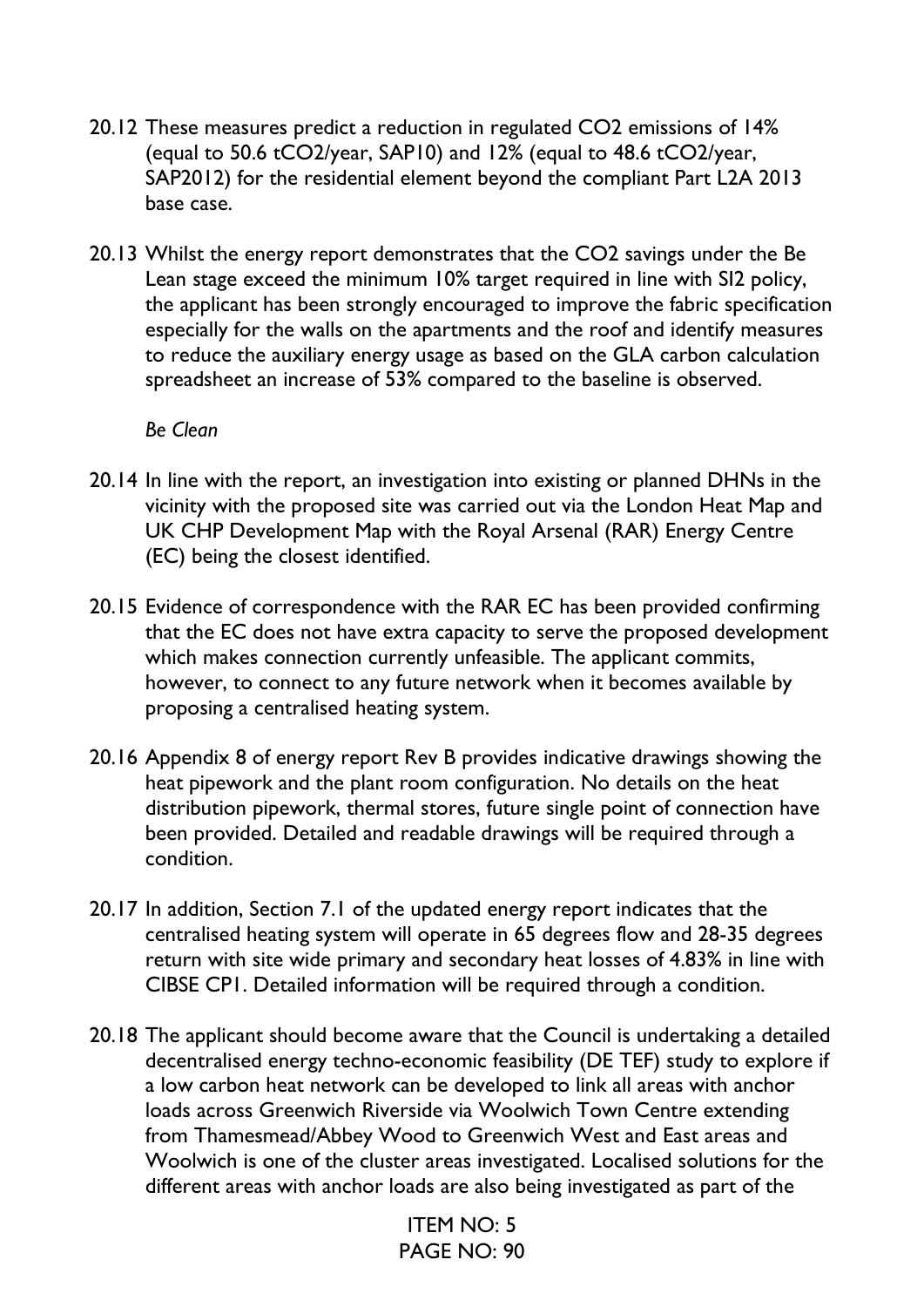study until connection to the transmission pipeline is available. Investigation of connection to an offsite heat network will be secured in the legal agreement. The requirement to connect to an offsite heat network will be secured in the legal agreement.

20.19 No further CO2 emission savings have been achieved at the Be Clean stage of the energy hierarchy.

*Be Green*

- 20.20 A number of renewable technologies has been investigated with ASHPs and solar PV technologies found to be the most feasible for the development.
- 20.21 In line with the report, the centralised heating system is comprised of ASHPs with 290% efficiency (SCoP of 2.9) to cover 70% of the space heating and hot water demand and top up gas boilers to provide the remaining 30%.
- 20.22 In addition, an increase in the solar PV area is proposed from 100kWp /~800m2 to 261.75kWp/ ~2000m2. A revised indicative roof plan layout has been provided showing potential areas of PV of some of the blocks. The PV is proposed to be split as follows:
	- a) Block A 343no 375W panels 128.625kW
	- b) Block B 211no 375W panels 79.125kW
	- c) Block C 72no 375W panels 27kW
	- d) Block D 72no 375W panels 27kW
- 20.23 In line with Section 7.1, the PV will supplement the electricity required by ASHP.
- 20.24 In terms of maintenance of the proposed technologies, it has been assumed that the solar PV will require minimal maintenance with annual cleaning as well as 5-yearly inspections of panels and inverters. An annual maintenance regime is proposed for the ASHPs and gas boilers. Relevant operational details for the ASHPs have not been provided, so this information will be conditioned.
- 20.25 The proposed low carbon energy technologies predict a reduction in regulated CO2 emissions of 55%, equal to 166.9 tCO2/year (SAP10) and 41%, equal to 144.8 tCO2/year (SAP2012), beyond the Be Lean case of the Energy Hierarchy.
- 20.26 In line with energy report Rev B, it has been calculated that the low carbon energy technologies proposed are predicted to meet 14.74% of regulated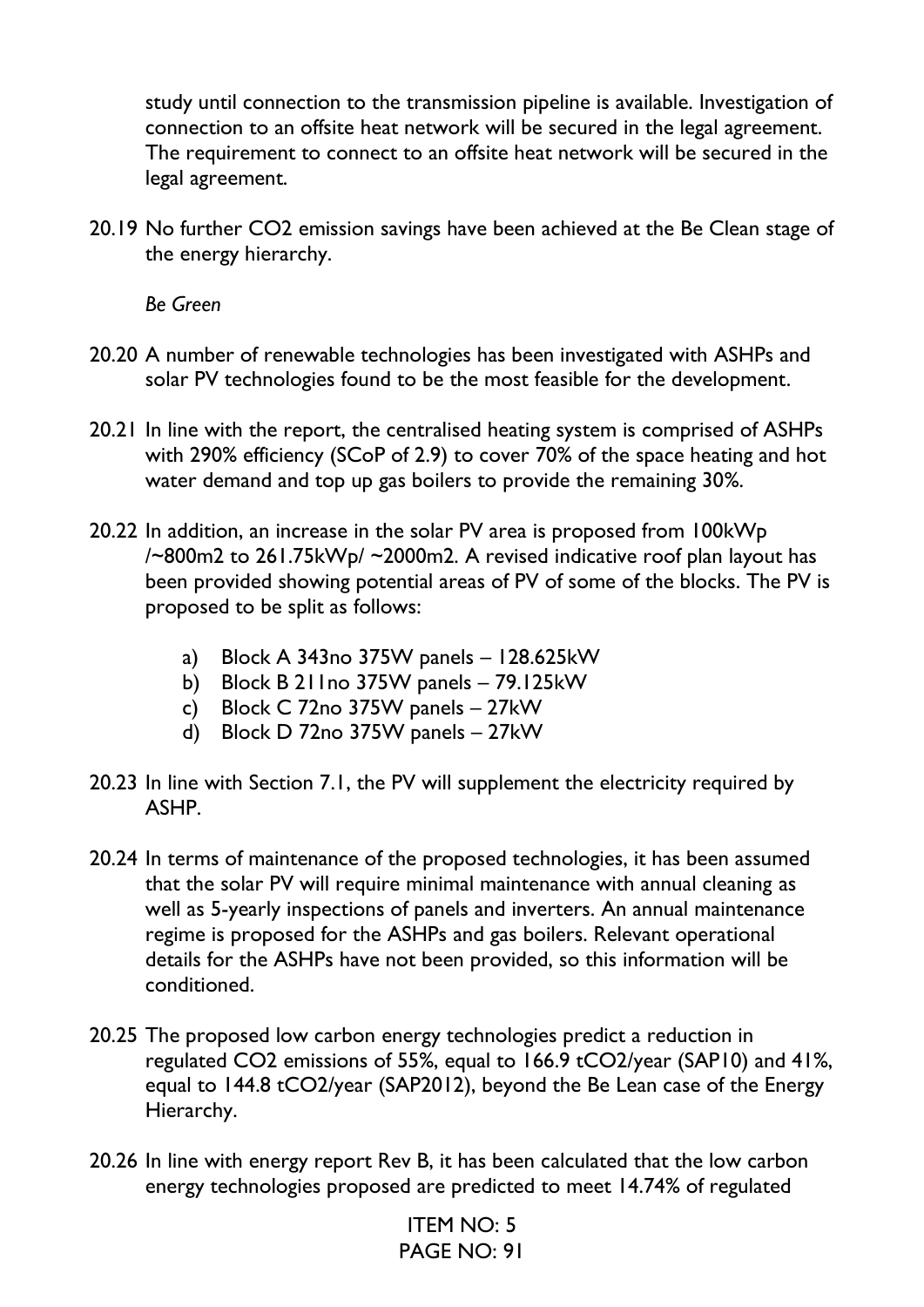energy demand, which equates to 398,117kWh per year of a total energy demand of 1,350,896kWh.

- 20.27 The following information remains outstanding and will be required to be submitted through condition:
	- a) Further information on the heat pumps should be provided including:
		- i. An estimate of the heating and/or cooling energy (MWh/annum) the heat pumps would provide to the development and the percentage of contribution to the site's heat loads.
		- ii. types of refrigerants proposed for the technology and heat network, efficiencies of systems, refrigerant leak detector and refrigerants' Global Warming Potential.
		- iii. Details of how the Seasonal Coefficient of Performance (SCOP) and Seasonal Energy Efficiency ratio (SEER) has been calculated for the energy modelling. This should be based on a dynamic calculation of the system boundaries over the course of a year i.e. incorporating variations in source temperatures and the design sink temperatures (for space heat and hot water).
	- b) Technical details for the solar PV should be also provided
		- i. An estimate of the electricity that the photovoltaic modules will generate including the assumptions for the calculations.
		- ii. The Percentage of Electricity Generated by the solar PV against overall electricity demand (%).
	- c) Whilst the applicant seems to have maximised the CO2 emission savings through the incorporation of solar PV throughout the development, they should especially investigate installing PV panels on the biodiverse roofs.
	- d) A roof plan showing the location of the PV panels, biodiverse roofs and plant allocated space should be provided.

# *Overheating and Cooling*

20.28 A number of additional measures than those stated above are proposed to reduce the risk of overheating in a selection of units including lower, mid and top floors, with large glazing areas, with less shading, large sun facing windows, single aspect, limited opening windows and communal corridors including fully openable windows, solar control glazing with windows g-value

> ITEM NO: 5  $PAGF NO·92$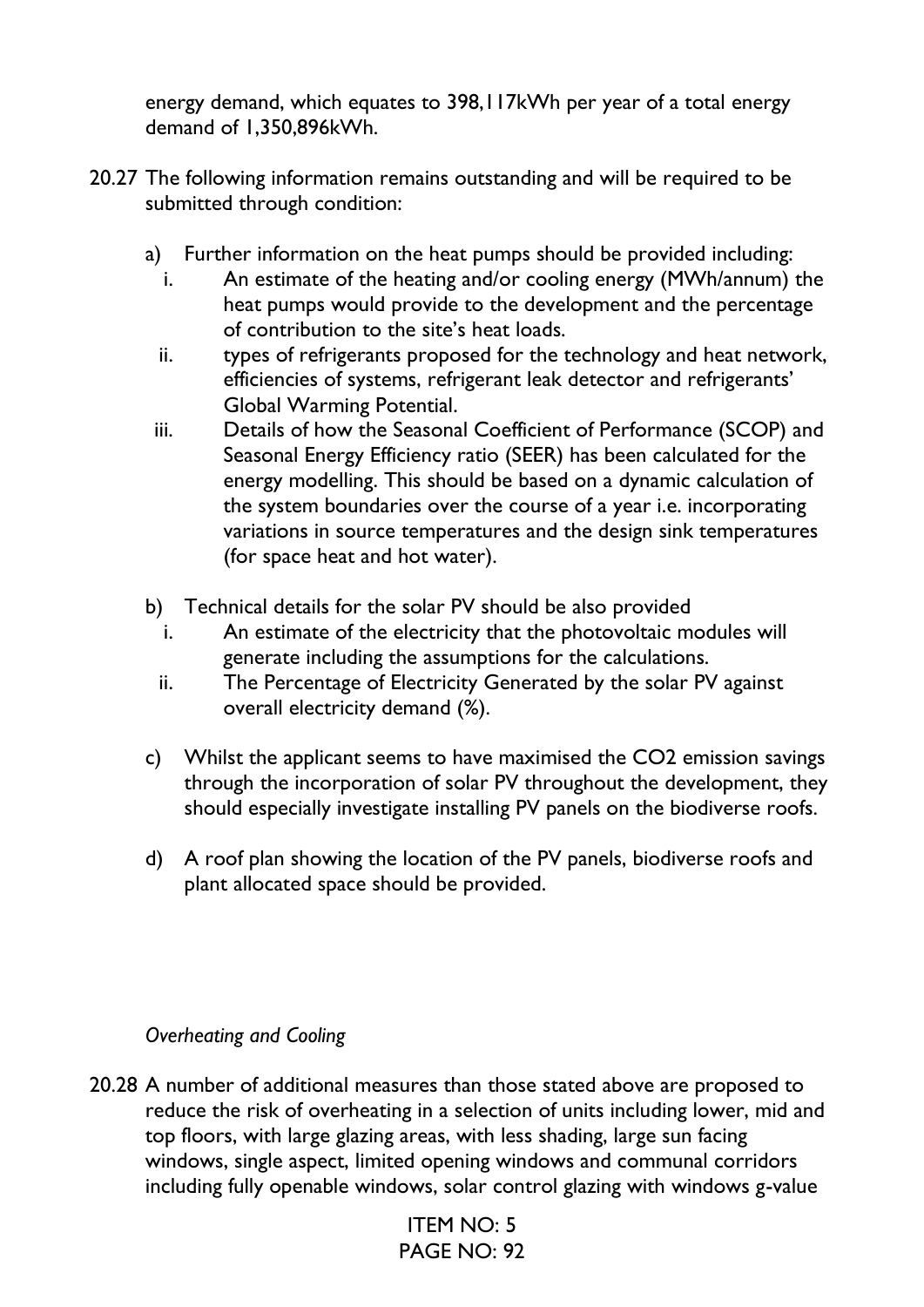of 0.5, external shading in the form of balconies, overhangs and recessed windows and internal shading in the form of blinds and either high level dumpers or via mechanical means for the communal corridors.

- 20.29 The results showed that all habitable spaces and communal corridors tested under CIBSE TM59 criteria (a) and (b) under the 2020 weather file, high emissions, 50% percentile scenario pass the criteria.
- 20.30 The following information remains outstanding and will be required to be submitted through condition:
	- a. Results without the internal blinds should be also provided in line with CIBSE TM59 and GLA's energy assessment guidance documents.
	- b. Consideration of thermally insulated pipework and ductwork and minimisation of horizontal pipework to assist with the risk of overheating should be explored.
	- c. Results under the more extreme weather files including DSY2 and DSY3 should be also provided to demonstrate that compliance has been maximised.
	- d. Although the more extreme weather scenarios DSY2 and DSY3 may not be compulsory to demonstrate a pass, the applicant should also outline a strategy for residents to cope in extreme weather events, e.g. use of fans, and they should commit to providing guidance to residents on reducing the overheating risk in their home in line with the cooling hierarchy.

## *Cumulative Carbon Savings & Carbon Offset*

- 20.31 The energy efficiency measures, centralised ASHPs and 261.75 kWp solar PV panel predict an overall reduction in regulated CO2 emissions of 62%, equal to 218 tCO2/year (SAP10) and 48%, equal to 193.4 tCO2/year (SAP2012) beyond the compliant Part L2A 2013 base case.
- 20.32 The development does not meet the zero-carbon target and proposes to address the remaining annual carbon shortfall of 136.1 tonnes CO2 to 100% CO2 reduction through a carbon offsetting contribution which based on 30 years at the current adopted price equates to £387,907. The carbon offsetting contribution will be secured in the legal agreement.
- 20.33 The development has generally demonstrated compliance with the London Plan 2021 and Local Plan policies. There are however a number of areas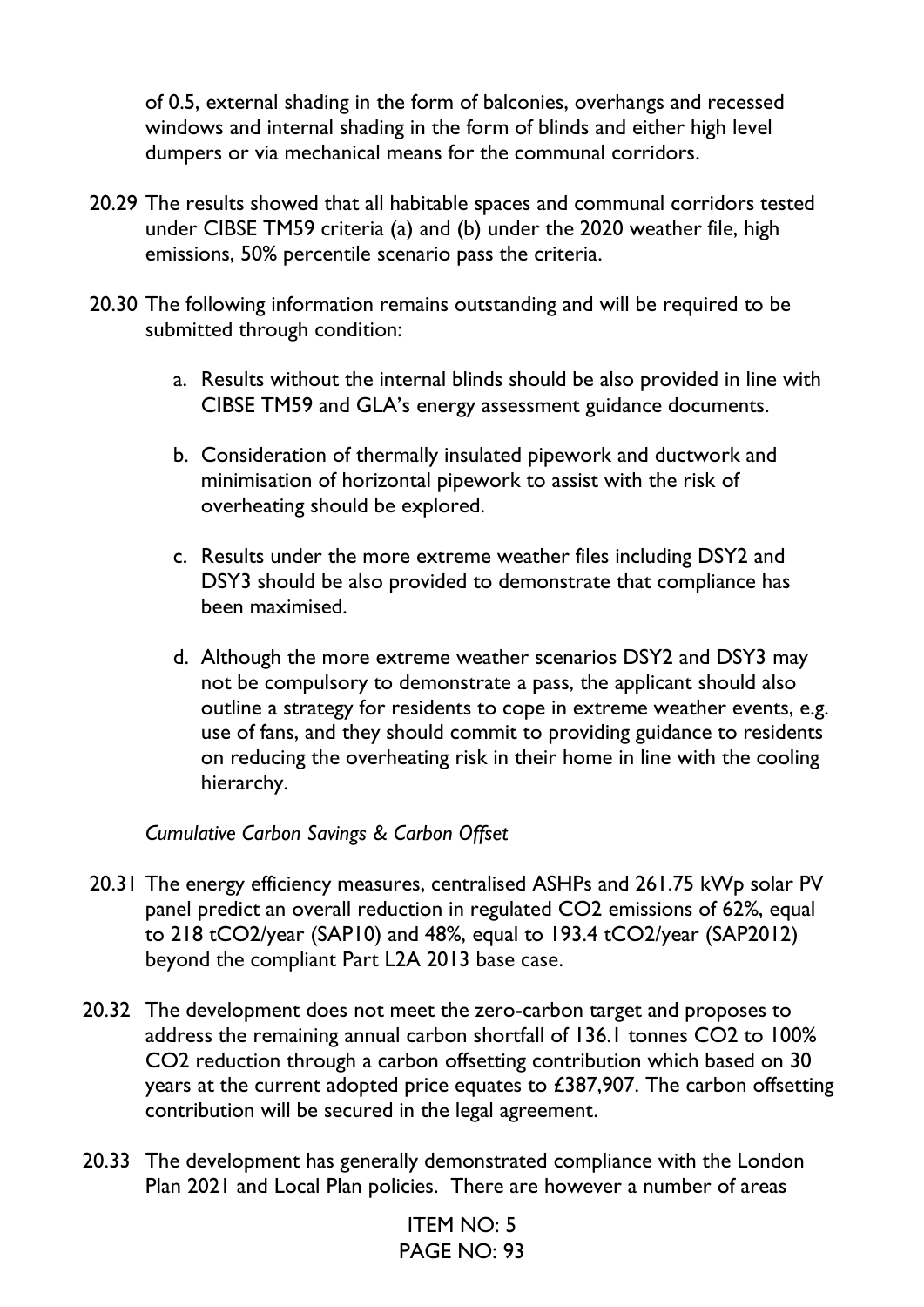where information has not been found sufficient and appropriate conditions are proposed to ensure that this information will be submitted at relevant stages of the development.

### *Whole Life-Cycle Carbon Assessment*

- 20.34 The Life Cycle Carbon Assessment (LCCA) has been submitted in line with the guidance outlined in the GLA Whole Life-Cycle Carbon Assessments guidance document. The assessment follows the guidance for whole life carbon assessments outlined in EN 15978:2011 and the BREEAM UK tool.
- 20.35 The LCCA demonstrates the estimated WLC Emissions for lifecycle modules A, B, C (excluding B6 and B7) and D, benchmarks and aspirational benchmarks. In particular, the following WLC emissions have been estimated for
	- a) lifecycle module A1- A5: 844.956 kgCO2e/m2 compared to WLC benchmark of 750-850
	- b) lifecycle module B-C: 327 kgCO2e/m2 compared to WLC benchmark of 300-400
- 20.36 The development is currently just within the A1-A5 benchmark and within the B-C benchmarks. Opportunities to improve the concrete carbon emissions will be investigated further as the project design will progress. However, it is noted that the main constraint is the ground conditions and load of the building which requires piled foundations made of reinforced concrete.
- 20.37 Whilst the WLC emissions for the proposed building have been demonstrated to be generally within the GLA WLC benchmarks, the applicant proposes a number of actions to reduce whole life-cycle carbon emissions and emission reductions including
	- a) Pre-demolition audits to determine qualities of existing materials and their potential for repurposing or recycling
	- b) water efficient appliances and fittings and water leak detection system
	- c) energy strategy following the Mayor's Energy Hierarchy
	- d) dual aspect units with cross ventilation and reduced cooling demands
	- e) selection of low embodied carbon materials
	- f) materials with Environment Product Declarations (EPDs)
	- g) use of more standardised materials that requires little to no maintenance over its life and can often be reclaimed at the end of the building's life
	- h) green roofs and soft landscaping and planting will be maximised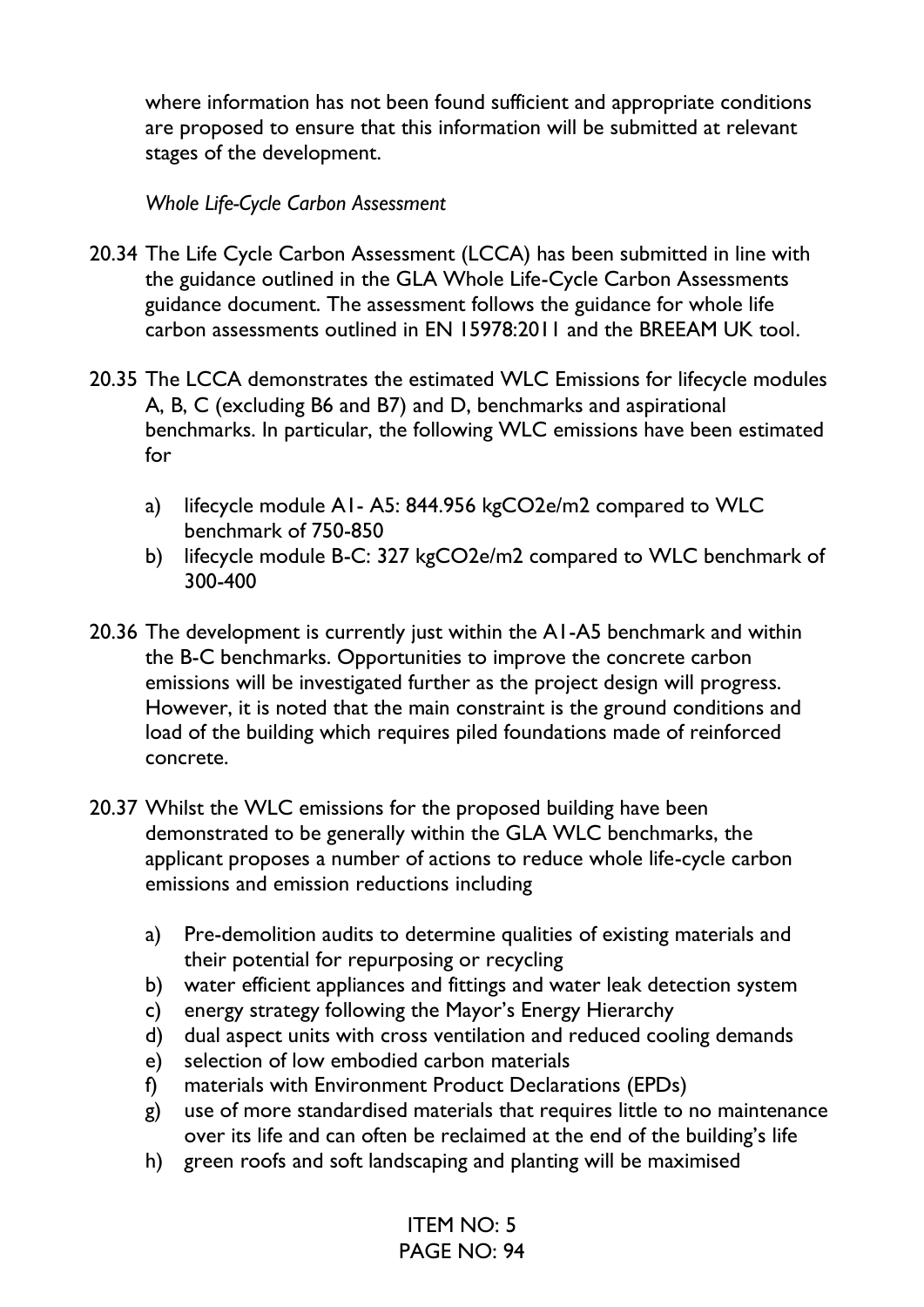- i) a comprehensive maintenance and repair schedule will be developed to ensure longevity of materials
- j) Site Waste Management Plan to reduce and manage waste
- k) A full Circular Economy Statement will be developed
- 20.38 The applicant has been advised that the following should be considered for the next stage of the WLC submission:
	- a) consideration of concrete mix with higher 55% recycled cement replacement content
	- b) investigation of recycled aggregates and demolition waste in new on-site concrete
	- c) minimisation of the volume of concrete within the building, by ensuring a highly efficient structural design is conducted
	- d) use of local suppliers where possible to reduce transportation emissions
	- e) consideration of demolition and deconstruction of the development at the design stage
	- f) The refrigerant proposed as part of the services strategy should be also quantified and measures to minimise the in-use emissions of these should be reported
- 20.39 The WLC will also have to be submitted at detailed planning stage and post construction stage. This requirement will be conditioned.

## *Be Seen Energy Monitoring*

- 20.40 The applicant should review the 'Be seen' energy monitoring guidance to ensure that they are fully aware of the relevant requirements to comply with the 'be seen' policy. A commitment should be provided that the development will be designed to enable post construction monitoring and that the information set out in the 'be seen' guidance is submitted to the GLA's portal at the appropriate reporting stages. This will be secured through suitable legal wording or conditioned. The first submission of the planning stage data should be provided to the GLA through the be seen reporting spreadsheet within four weeks of planning approval. This requirement will be conditioned.
- 20.41 Smart meters and energy display devices are proposed to allow residents to manage the occupants' energy use.
- 20.42 In addition, the applicant is committed in ensuring occupants are protected from high prices limiting the costs to no more than 6p/kWh through provision of transparent billing mechanisms. It is also noted that future occupants will have the choice for meters and heat tariffs at no extra cost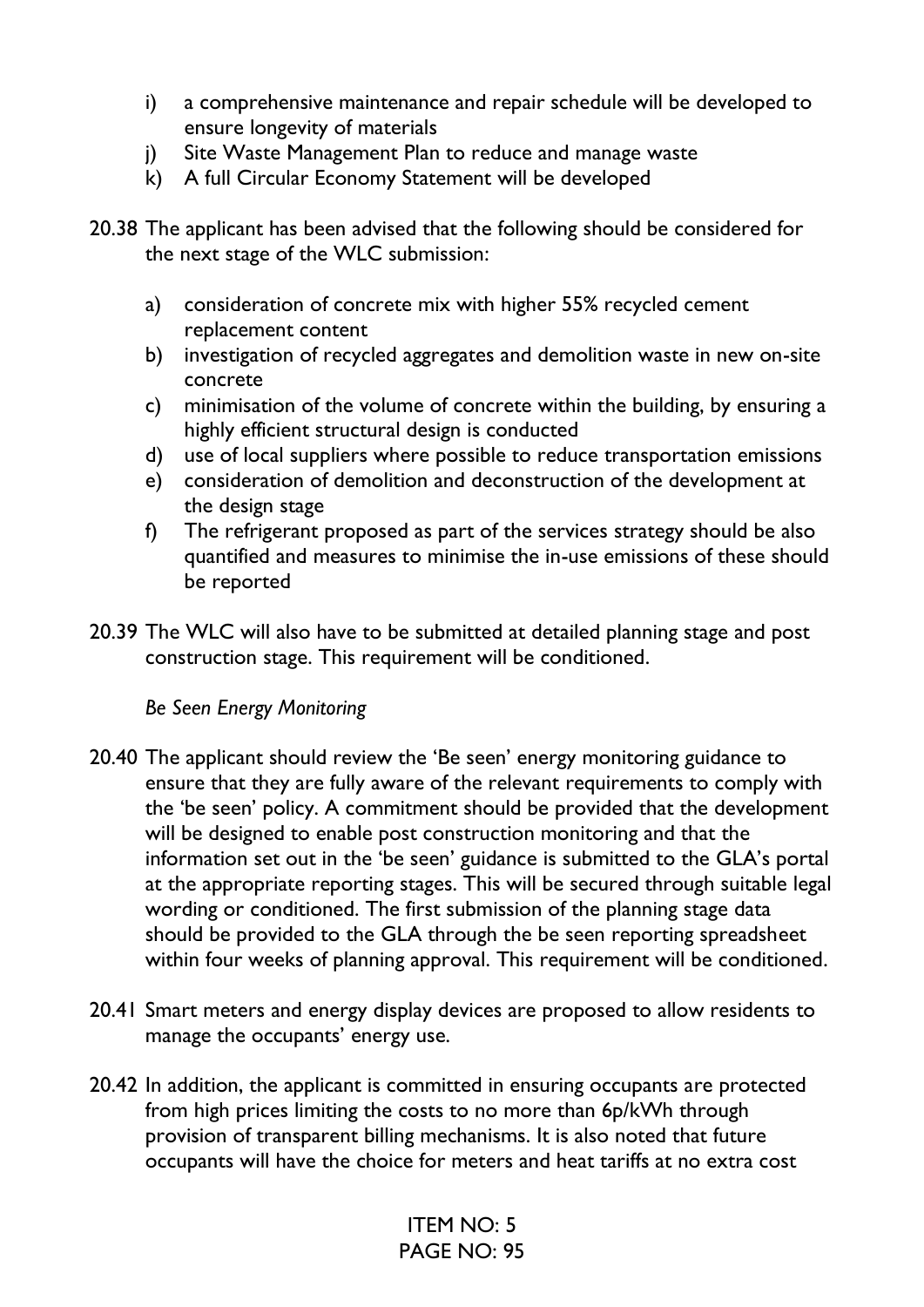with the applicant currently looking to propose prepayment meters to added occupant control.

## *RBG Renewable/Low Carbon Energy Monitoring*

20.43 For any renewable/low carbon technology proposed, compliance with London Plan (2021) Policy SI2 (Minimising greenhouse gas emissions) and RBG Core Strategy policy E1 (Carbon Emissions) is required to be demonstrated through a monitoring agreement that will be signed between the Local Authority and the applicant to monitor the effectiveness of the renewable energy technology. The agreement has to be signed at prior to first occupation to comply with the prevailing monitoring requirements which will include the installation of an on-site automatic meter reading (AMR) device and provision of monitoring data to the Council's Sustainability Team for a minimum period of 5 years. This requirement will be secured in the legal agreement.

### *Sustainable Design and Construction Standards*

- 20.44 With regards to the sustainability measures proposed, the development proposes to incorporate environmentally friendly and responsibly sourced materials, low embodied carbon materials, water efficient measures to achieve a internal water consumption of 95.5l/p/s which improves on the maximum 105l/p/d target and water meters, reduction of surface water runoff through the use of sustainable drainage, provide attenuation through permeable paving of 183.15m3, crate attenuation to provide 748m3 and blue roofs to provide 352m3, biodiversity enhancement through incorporating of soft landscaping, planting, public and private gardens which will also contribute to the reduction of surface water run-off, bird and bat boxes and trees, reduction of noise, light and air pollution during construction and operation, waste management plan during construction and operation, registration with Considerate Constructors Scheme.
- 20.45 The following information remains outstanding and will therefore be required through a condition:
	- a. All insulation used within the development should have a low GWP and paints, sealants and other finishes should be of low or zero Volatile Organic Compounds (VOCs).
	- b. Details of the refrigerant, leakage and refrigerant's GWP of the ASHPs should be provided and commitment to use the lowest GWP should be explored.
	- c. Any gas boilers proposed should be of ultra-low NOx emissions. Details should be provided.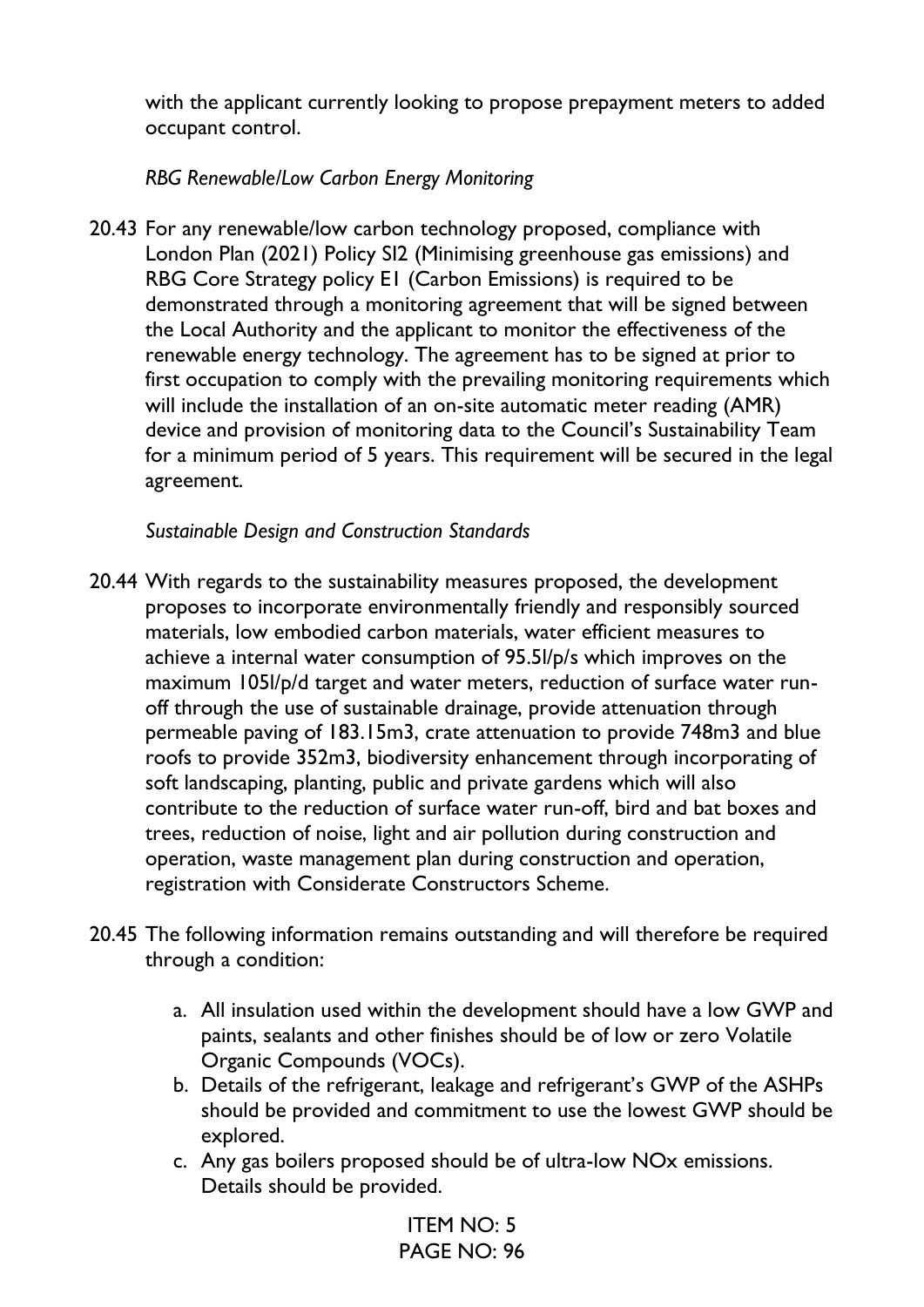d. Water Efficiency Calculations should be provided.

# **21 Ecology and Biodiversity**

- 21.1 Policy G6 (Biodiversity and access to nature) of the London Plan (2021) requires that development proposals should manage impacts on biodiversity and aim to secure net biodiversity gain. This should be informed by the best available ecological information and addressed from the start of the development process. Policy OS4 of the Core Strategy requires that new development enhance Royal Greenwich's rich biodiversity and geo-diversity. Policy OS(f) expands on the aspects that must be taken into account when assessing ecological factors.
- 21.2 Policy G5 of the London Plan (2021) confirms proposals should contribute to the greening of London by including urban greening as a fundamental element of site and building design, and by incorporating measures such as high-quality landscaping (including trees), green roofs, green walls, and nature-based sustainable drainage. This is reinforced by Policy E(f) of the Core Strategy.
- 21.3 Policy G7 of the London Plan (2021) confirms new developments should ensure that, wherever possible, existing trees of value are retained. If planning permission is granted that necessitates the removal of trees, there should be adequate replacement based on the existing value of the benefits of the trees removed. The planting of additional trees should generally be included in new developments – particularly large-canopied species which provide a wider range of benefits because of the larger surface area of their canopy.
- 21.4 Policy OS(f) of the RBG Core Strategy (2014) refers to development proposals to be expected to take account of ecological factors, which includes the retention of trees.
- 21.5 An Ecological Appraisal (EA) and Extended Phase 1 Habitat Survey have been carried out for the land east of Pier Way to assess the baseline ecological conditions of the site and its potential to support protected species and species of conservation concern.
- 21.6 With regards to the EA, the report demonstrates that the site consists mainly of buildings, maintained amenity planting and ornamental planting and invasive species. The site has been found of low ecological value.
- 21.7 The site is not subject to any statutory nature conservation designations, nor is any such designation located within 2km of the site. Maryon Wilson & Gilbert's Pit (LNR) is the closest designated location, some 2.7km west of the site, and the nearest non-statutory designation is the River Thames (SMINC)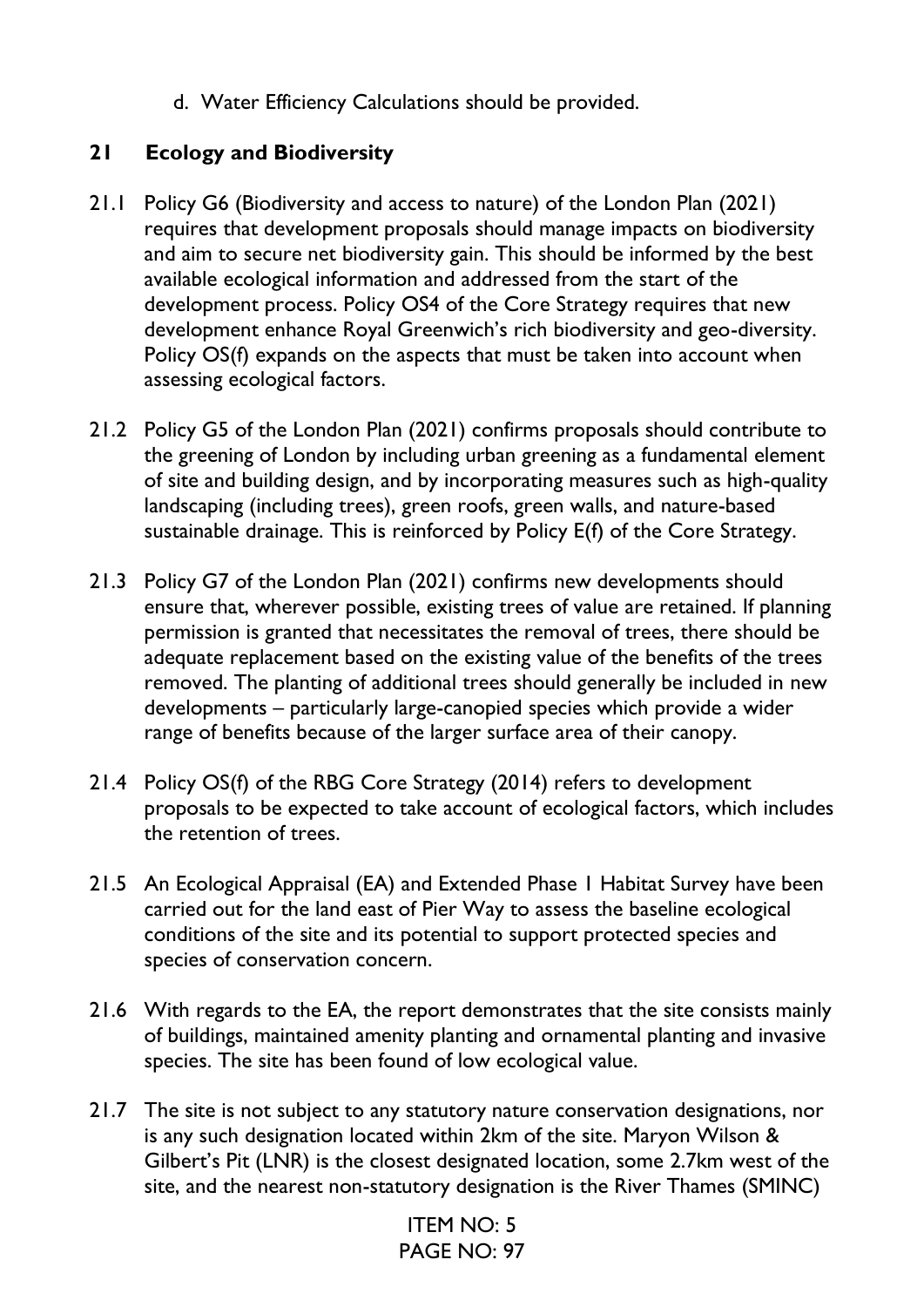which is located 0.2km north of the site. Due to the location and distance of the proposed development from any statutory or non-statutory designated sites, it is considered unlikely that the development will have any direct, indirect or in combination adverse effect upon these sites.

- 21.8 No evidence of priority habitats, ancient woodland or notable trees have been identified within or adjacent to the site.
- 21.9 The desk-based study recorded a number of habitat species of conservation concern including Stinking Goosefoot *Chenopodium vulvaria* and Sea Barley *Hordeum marinum*. No evidence of Priority Habitats were recorded during the site survey.
- 21.10 The amenity grassland areas recorded within the site comprise generally of close-mown, with common herb species including Creeping Cinquefoil *Potentilla reptans,* Hoary Plantain *Plantago media,* Mouse-ear Hawkweed *Pilosella officinarum,* Cat's-ear *Hypochaeris radicata* and Yarrow *Achilea millefolium.* The small areas of ornamental planting recorded onsite included a number of species of urban setting such as Butterfly Bush *Buddleja davidii, Dogwoods Cornus sp., Lavander Lavandula sp., Fuschia sp.* etc while small number of existing small ornamental trees are present, including Sycamore *Acer pseudoplatanus*, Cedar *Cedrus sp*., Tree *Cotoneaster Cotoneaster sp*.. Weed species were also recorded onsite.
- 21.11 A single record of hedgehog located approximately 0.8km south east of the site and a number of records of water vole closest located approximately 0.35km east of the site were recorded from the desk-based study.
- 21.12 No evidence of badgers, hedgehogs and other common mammals, GCN, reptiles, amphibians and suitable habitats to support these species have been identified during the site survey.
- 21.13 Evidence of invasive Butterfly Bush Buddleja davidii, apanese Knotweed *Fallopia japonia,* along with Wall Cotoneaster *Cotoneaster horizontalis* and Virginia Creeper *Parthenocissus quinquefolia* were observed within the site and measures should be taken to remove these plants from site following best practice guidance (DEFRA).
- 21.14 Evidence of a range of notable and other bird species were recorded during the desk-based study. The site survey recorded several bird species including Magpie *Pica pica,* Woodpigeon *Columba pallambus* and Feral Pigeon *Columba livia* and nesting bird habitat features mainly to the denser ornamental shrubs and planting within the site, minor ledges and buildings. Mitigation measures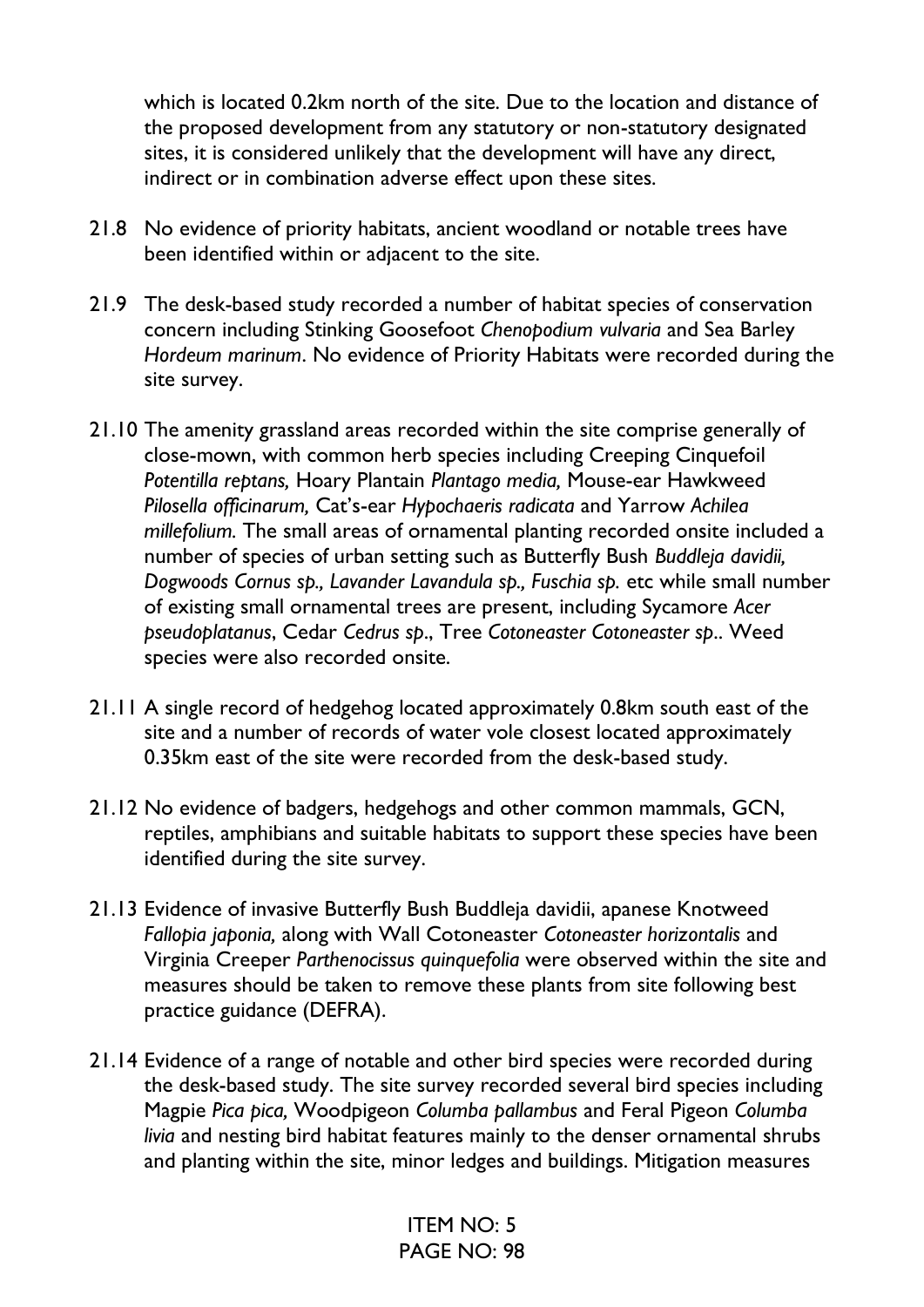are proposed such as any tree and shrub clearance should be taken outside of the bird breeding season.

- 21.15 The desk-based study identified a range of bat species including noctule, common/ soprano, and pipistrelle within 1km of the site. The small number of trees present were not recorded to support roosting bat features. A Phase 2 bat survey work carried out in June and July 2021 where each building was subject to a single dusk emergence (B2, B3, B4 and B6) or dawn re-entry (B1 and B5) survey. In line with the bat emergency/re-entry surveys carried out within the site, the potential of habitats to support roosting bats was found to be low. However, further recommendations are proposed.
- 21.16 No evidence of invertebrate activity on site was recorded during the site survey. A small number of records of stag beetle was recorded 0.2km north of the site from the desk-based study. The site is unlikely to support an assemblage of common invertebrate species. It is recommended that any new planting be composed of native species or species of known wildlife value.
- 21.17 A number of mitigation and enhancement measures are proposed including a Construction Environmental Management Plan to mitigate any impacts during demolition and construction, bat sensitive lighting strategy, further surveys works if works on the site commence after a significant time (e.g. 2 years), removal of suitable roofing tiles should be handled with care, if bat is found during construction all works to that building will cease and advice from an ecologist will be sought, artificial bat and bird boxes and bee bricks, timing of site clearance and commencement of works to be taken outside the breeding bird season or an ecologist's check should be undertaken prior to any works commencing to confirm the presence/absence of nest sites, clearance of all invasive species, biodiverse green roofs with additional features such as log piles, bare shingle and sandy piles.
- 21.18 The Defra 2 Metric calculator indicates a Habitat Biodiversity Impact Score for the proposals within the site boundary of +0.01 Habitat Units representing an increase of 0.6% within the site boundary.
- 21.19 As discussed in section 14 of this report, the Urban Greening Factor (UGF) calculator showed that the residential scheme will achieve a factor of 0.42 which is slightly higher than the 0.4 required by London Plan policy G5. A Landscape Maintenance Plan for the soft landscaping features has been also included. It is also noted that the Landscape Report shows an UGF of 0.46.
- 21.20 The Landscape Report provides details of the different planting species proposed and bird and bat boxes as well as log piles and green roofs. Final details will be secured via condition.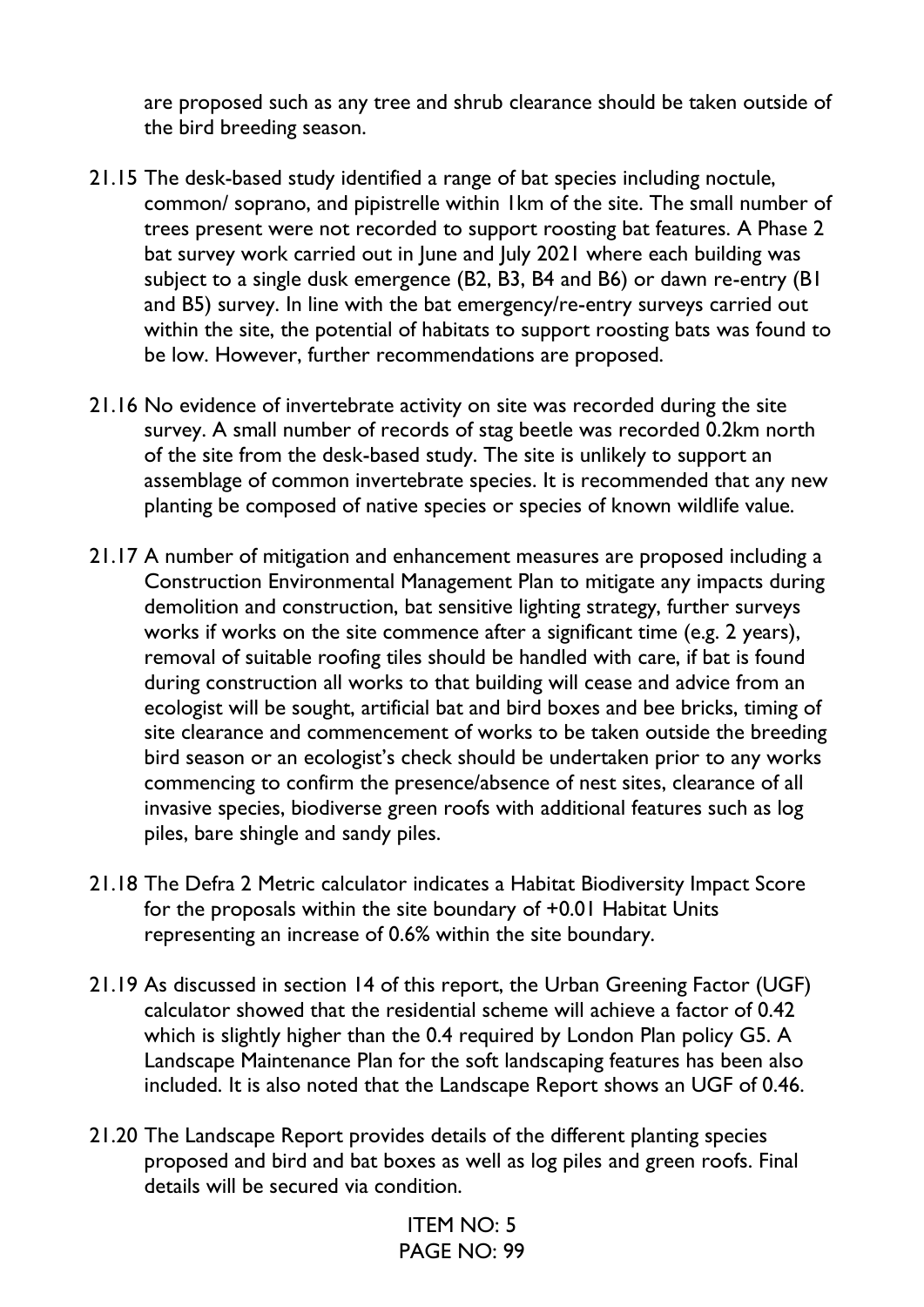- 21.21 Based on the findings of the EA, the demolition and construction works will not have an impact on the designated sites due to the location of the proposed site. The habitats identified within the site are also considered of poor quality so their clearance will not have an impact on foraging bats, birds and protected planting. Landscaping proposals and enhancements will improve the value of the site for these species.
- 21.22 Whilst the measures proposed are generally supported, the following measures should be considered by applicant and have therefore been conditioned:
	- a) any trees removed should be replaced with trees of high ecological value;
	- b) any trees retained should be protected during demolition and construction;
	- c) Maximisation of biodiverse green/biosolar roofs and compliance with GRO Green Roof Code 2021;
	- d) Maximisation of the Urban Green Factor;
	- e) use of organic pesticide;
	- f) night-scented flowering plants such as thyme, sweet rocket, honeysuckle, catchfly, to attract nocturnal invertebrates for bats to prey upon;
	- g) artificial bat bricks;
	- h) use of organic pesticide; and
	- i) winter berry species to provide nesting bird opportunities.
- 21.23 A Landscape and Ecological Management Plan should be provided to demonstrate the actions for the first five years after project completion including management responsibilities and long-term design objectives. This requirement will be conditioned.

# **22 Noise and Vibration**

- 22.1 Paragraph 174 of the NPPF requires that the planning system should contribute to and enhance the natural and local environment by preventing both new and existing development from contributing to or being put at unacceptable risk from, or being adversely affected by unacceptable levels of soil, air, water or noise pollution or land instability.
- 22.2 Policy D14 of the London Plan (2021) states in order to reduce, manage, and mitigate noise, to improve health and quality of life, residential, and other non-aviation development proposals should manage noise by avoiding significant adverse noise impacts on health and quality of life, and separating new noise-sensitive development from major noise sources (such as road, rail, air transport, and some types of industrial use) through the use of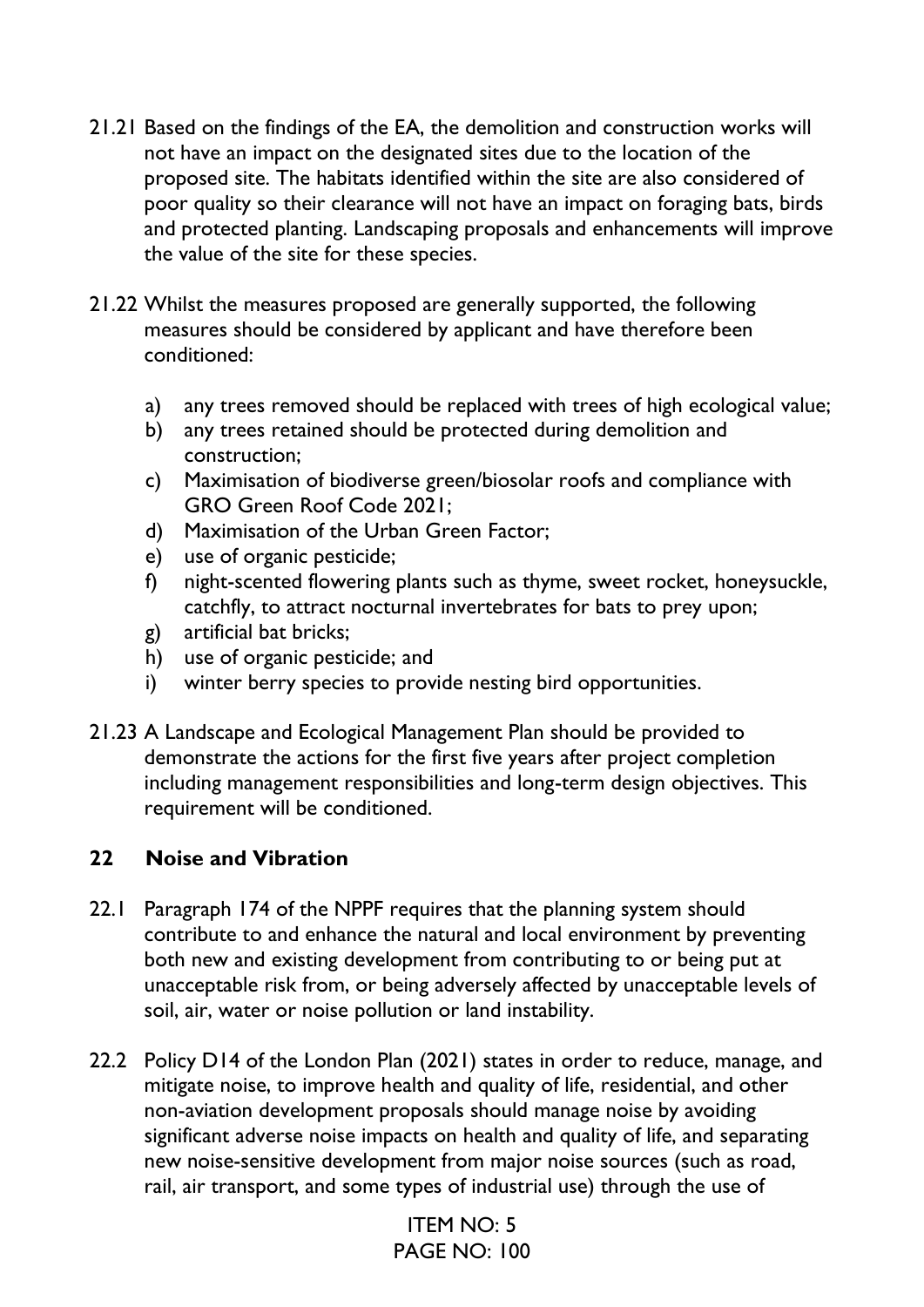distance, screening, layout, orientation, uses and materials – in preference to sole reliance on sound insulation.

- 22.3 Policy E(a) states that housing or other sensitive uses will not normally be permitted on sites adjacent to existing problem uses, unless ameliorating measures can reasonably be taken.
- 22.4 Policy H5 Housing Design of the Core Strategy expects that an acceptable level of noise insulation being achieved by means of sensitive design, layout and in development vulnerable to transportation noise and vibration.
- 22.5 The applicant has submitted a Noise Impact Study as part of the submission, in which it is confirmed that a noise measurement survey was carried out over a 2-day period at the proposed development site. The initial site risk assessment identified that the part of the site closest to Pier Way has a medium risk in terms of noise during both the daytime and at night. The majority of the site, however, has a negligible risk in terms of noise during both the daytime and at night. Where risks have been identified, suitable glazing and ventilation specification have been provided to offset this. The assessment has also shown that the majority of flats will have access to a balcony with acceptable noise levels, and that all flats will have access to a relatively quiet communal amenity area which would achieve the lower guideline criterion. Additionally, the noise levels within the rear gardens for the houses will achieve the lower guideline criterion. It can therefore be safely concluded that amenity area noise levels will be acceptable. Noise from plant equipment has also been shown to achieve the requirements of the Council.
- 22.6 The proposed development has been reviewed by the Council's Environmental Protection team, who confirmed that the context of the site seems reasonable for this residential development. Moreover, the relevant Officer confirmed that the details provided in the Noise Impact Study were generally seen as satisfactory, with acceptable noise levels predicted inside the development. No objections were therefore raised subject to standard residential noise conditions.
- **23 Air Quality**
- 23.1 In terms of air quality, Part B of Policy SI 1 of the London Plan states:
	- 1. Development proposals should not:
		- a) lead to further deterioration of existing poor air quality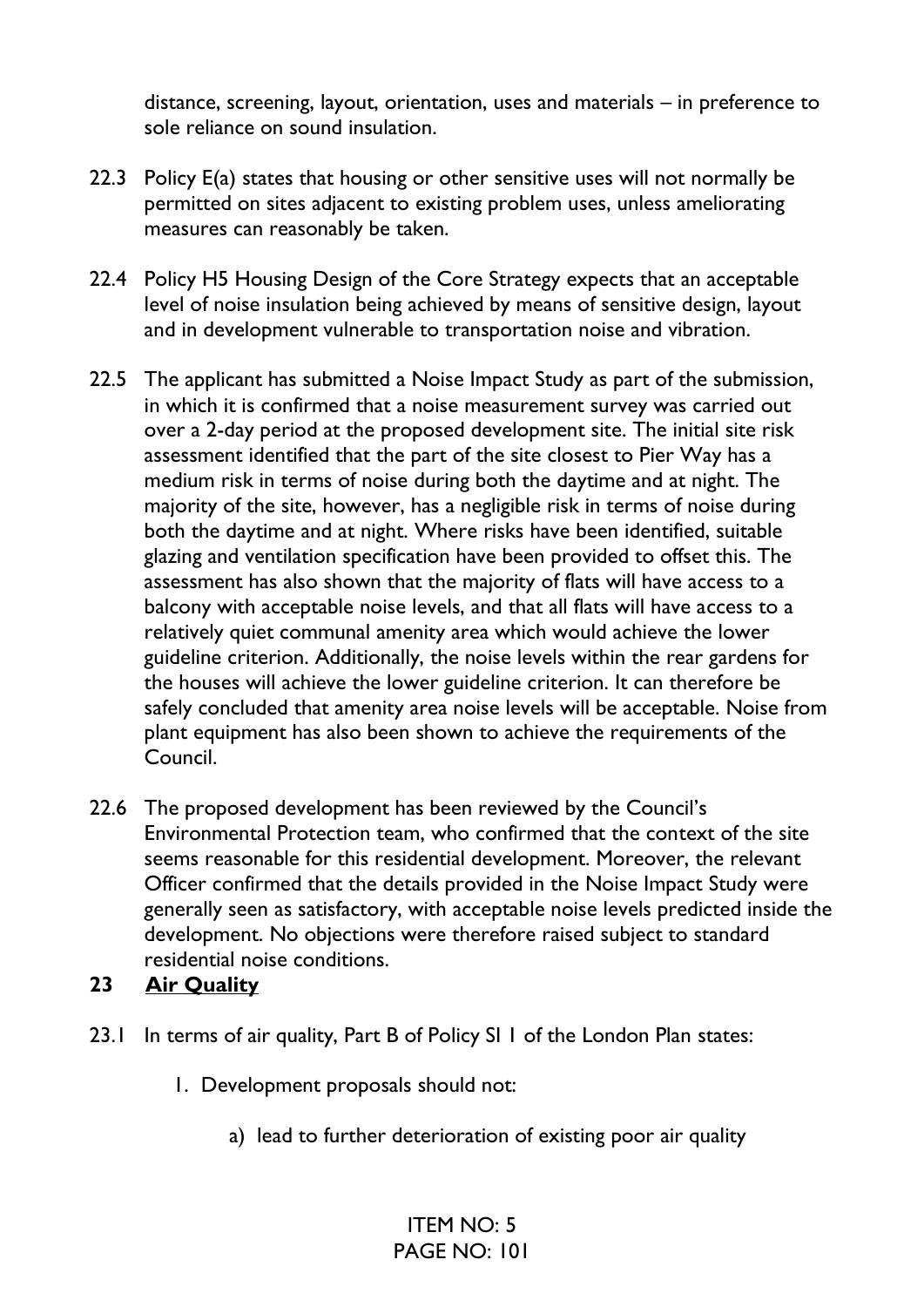- b) create any new areas that exceed air quality limits, or delay the date at which compliance will be achieved in areas that are currently in exceedance of legal limits
- c) create unacceptable risk of high levels of exposure to poor air quality.
- 2. In order to meet the requirements of Part 1, as a minimum:
	- a) development proposals must be at least Air Quality Neutral
	- b) development proposals should use design solutions to prevent or minimise increased exposure to existing air pollution and make provision to address local problems of air quality in preference to post-design or retro-fitted mitigation measures
	- c) major development proposals must be submitted with an Air Quality Assessment. Air quality assessments should show how the development will meet the requirements of B1
	- d) development proposals in Air Quality Focus Areas or that are likely to be used by large numbers of people particularly vulnerable to poor air quality, such as children or older people should demonstrate that design measures have been used to minimise exposure.
- 23.2 Additionally, Part D of Policy SI I confirms in order to reduce the impact on air quality during the construction and demolition phase development proposals must demonstrate how they plan to comply with the Non-Road Mobile Machinery Low Emission Zone and reduce emissions from the demolition and construction of buildings following best practice guidance. The London Plan (2021) requirements is supported by Policy E(c) of the Core Strategy (2014).
- 23.3 The application was supported by an Air Quality Assessment prepared by Syntegra Consulting (report ref: Ref: 20-7187 dated August 2021). This has been reviewed by the Council's Environmental Health Officer, who raised no objections subject to conditions being attached.

## **24 Land Contamination**

24.1 Policy E(e) of the Core Strategy require a preliminary site investigation for developments confirming the presence of contamination and any appropriate remediation measures are applicable to ensure the site can be occupied safety without any adverse impacts.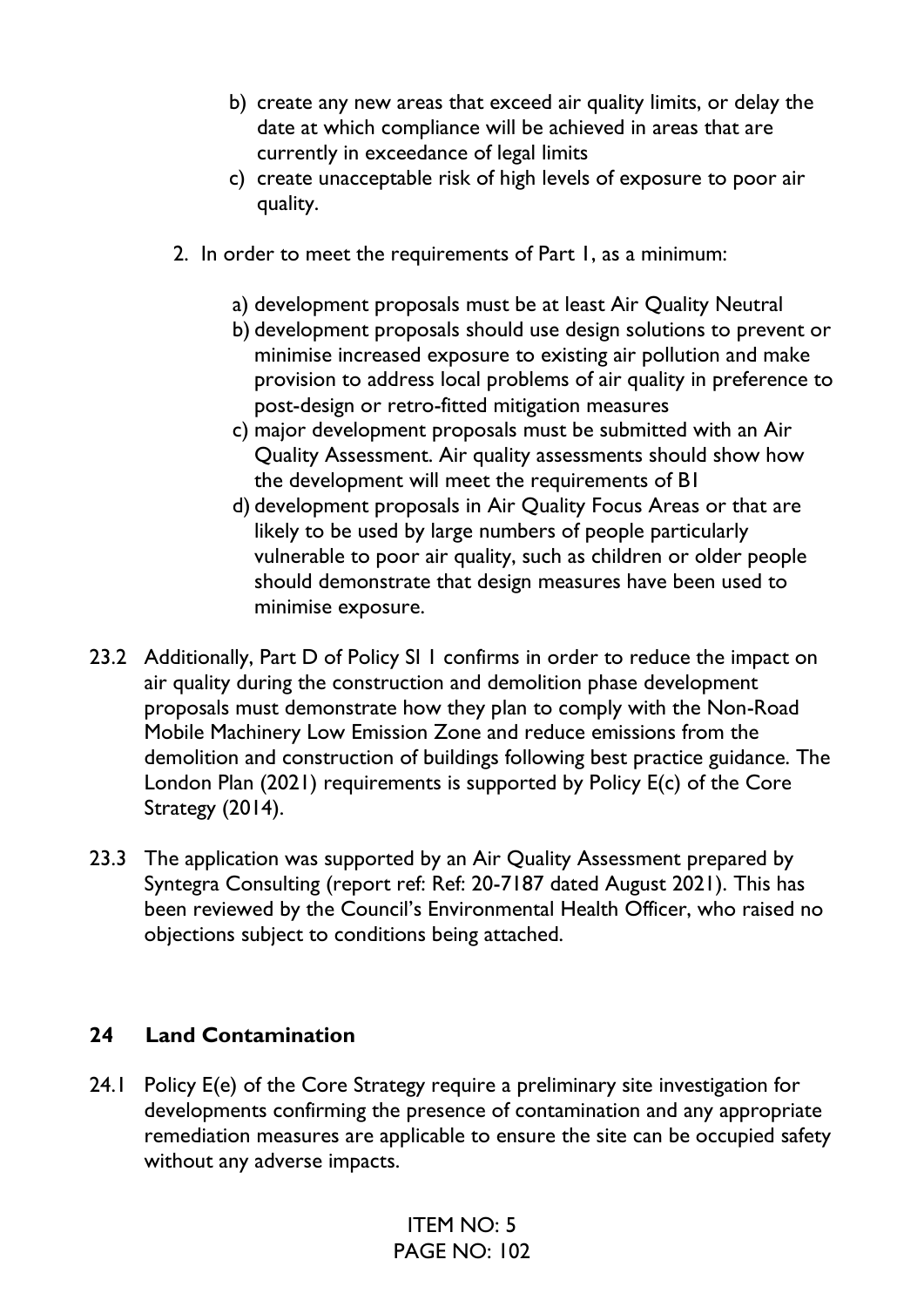24.2 In support of the application a CGL Geoenvironmental Report - Ref: CG/38206A, Feb 2021 has provided an initial characterisation of the site to be developed. This has been reviewed by the Council's Environmental Protection Officer and the Environment Agency. Both parties confirmed that in principle, based on the assurances and accuracies of documents provided, the initial measures advocated in the report were acceptable, subject to the inclusion of relevant conditions.

# **25 Flood Risk and Surface Water**

- 25.1 Policy E2 of the Core Strategy states that new developments should apply the sequential and exceptions tests as detailed in the NPPF and the Council's Strategic Risk Assessment be used to inform development and reduce flood risk in the Borough. Policy E3 states that within those areas protected by flood defences but with a high residual risk classification should implement risk reduction measures with the primary aim of reducing risk to life.
- 25.2 Policy SI 12 London Plan (2021) states development proposals should ensure that flood risk is minimised and mitigated, and that residual risk is addressed. This should include, where possible, making space for water and aiming for development to be set back from the banks of watercourses.
- 25.3 The site lies in predominantly Flood Zone 3, but benefits from flood defences which reduces the risk to this area. According to the Risk of Flooding from Surface Water mapping, available on the gov.uk website, the majority of the site is at a very low risk of surface water flooding (<0.1% Annual Exceedance Probability (AEP)). However, there are surface water flow pathways of low risk (between 0.1% to 1% AEP) shown to flow and pond at topographical low points in roads adjacent to the site boundary. The closest known watercourse (fluvial and tidal) is the River Thames, which runs approximately 300m west from the site. The site is within Flood Zone 3. The site is defended and is at residual risk of tidal flooding due to a breach/overtopping event.
- 25.4 A pond is also located immediately to the south and east of the site.
- 25.5 The Environment Agency Groundwater Vulnerability Map indicates the site has a medium - high flooding susceptibility. British Geological Society (BGS) mapping shows that the area has a bedrock geology comprising of Thanet Formation, with superficial deposits of alluvium.
- 25.6 A Flood Risk Assessment and Drainage Strategy have been submitted as part of the current application. The submitted reports have been reviewed by the Council, as the Local Lead Flood Authority, and no objections have been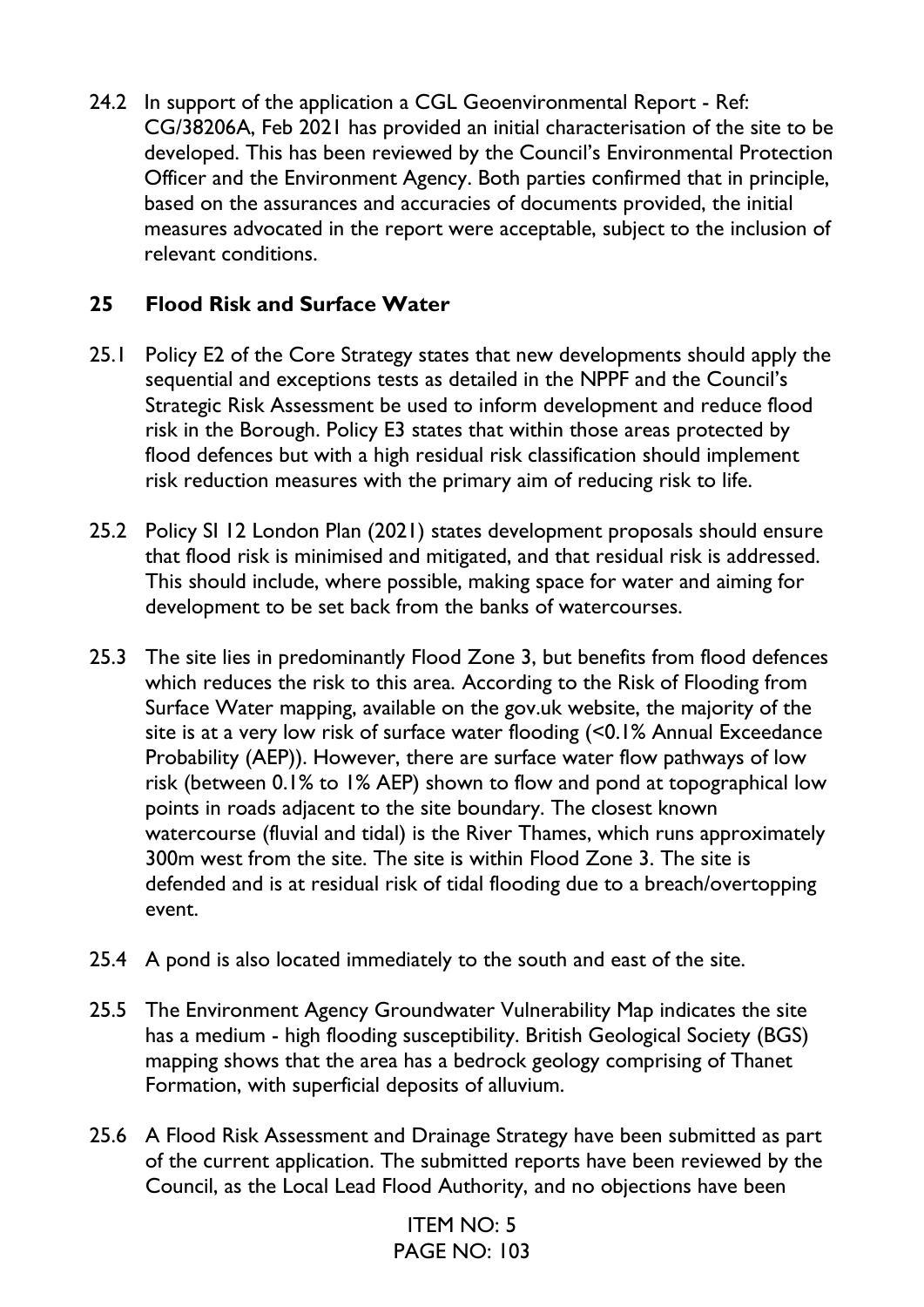raised. A condition is however proposed to secure a detailed design of a surface water drainage scheme. The EA were also consulted and similarly raised no objections, subject to a condition regarding the finished floor levels within the scheme.

25.7 Subject to compliance with the aforementioned conditions, the proposal is concluded as complying with the relevant local, London, and national planning policies for flood risk.

## **26 Refuse**

- 26.1 Part E of Policy D6 within the London Plan (2021) states, housing should be designed with adequate and easily accessible storage space that supports the separate collection of dry recyclables (for at least card, paper, mixed plastics, metals, glass) and food waste as well as residual waste.
- 26.2 Policy H5 of the Core Strategy states that the Council should expect from new residential development adequate provision for waste recycling (xi). Part ii. of Policy H5 requires that the design of the development is consistent with Policy DH1, and within DH1, all developments are required to demonstrate on-site waste management including evidence of waste reduction, use of recycled materials and dedicated recyclable waste storage space.
- 26.3 The RBG New Developments: Guidance Notes for the storage and collection of waste and recycling materials (May 2018) sets out the Council's requirements for its waste and collection services, and should be used by applicants when considering the waste strategy for a proposed scheme within the Borough.
- 26.4 The applicant has provided details of waste arrangements on the site. This would see communal bin stores for the majority of flats and individual 240L bins for the proposed dwellinghouses. A small number of ground floor flats which would be accessed via independent entrances rather than the main building cores would be outside the carry distance to the proposed communal refuse stores and so will be provided with individual 240L bins. The Council's Street Services team originally raised concerns with these arrangements as they outlined that these may attract fly tipping. However, it was agreed that a condition securing lockable bin stores for said units would provide a suitable solution to this and a condition to this effect is therefore proposed. The applicant also confirmed that a contracted managing agent would move the individual refuse bins to the identified collection area on a weekly basis to correspond with refuse collection days, with the same managing agent also maintaining the bulky waste provisions. This was considered acceptable by the Street Services Officer.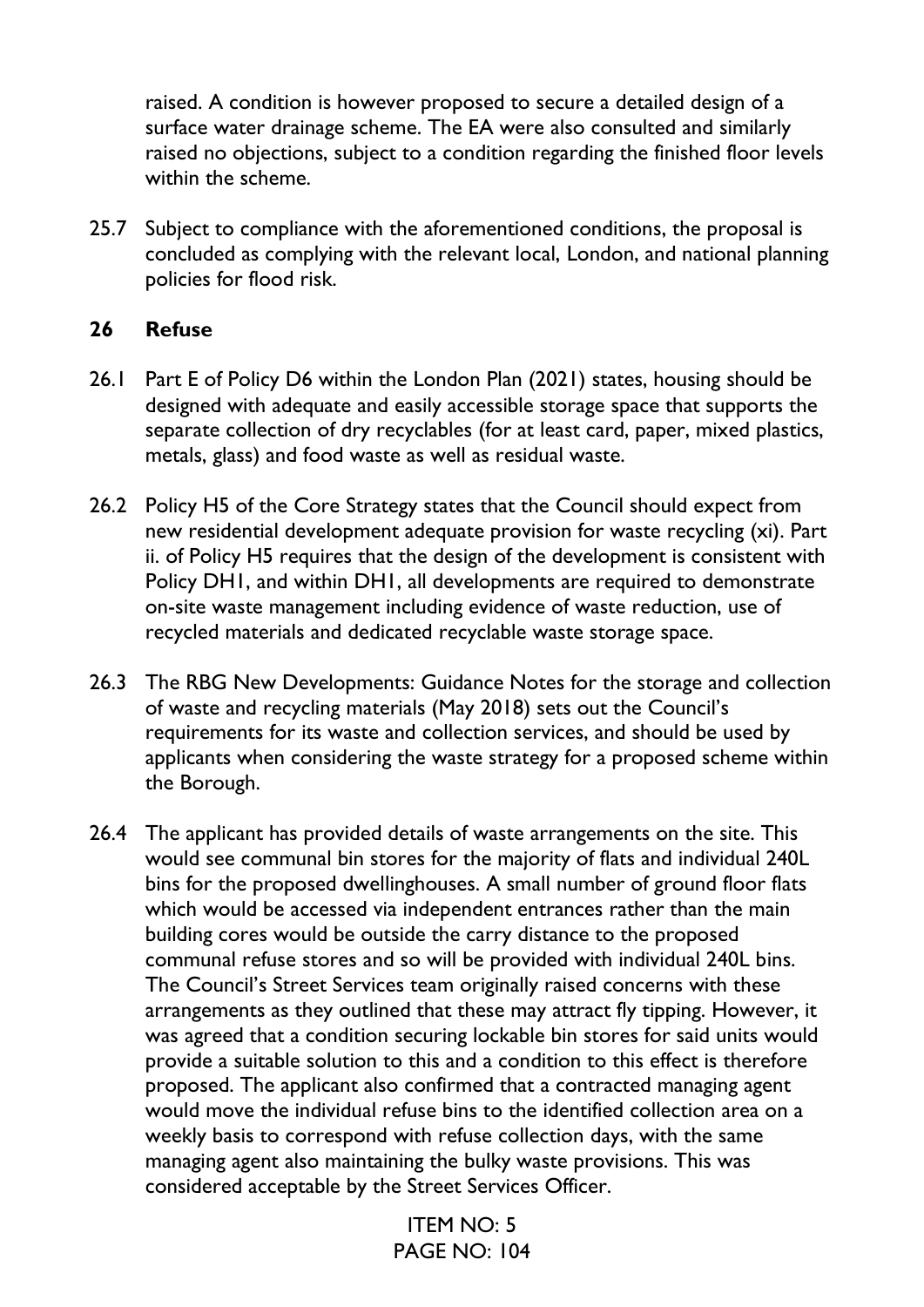26.5 On this basis it is considered that the proposed refuse arrangements are acceptable, subject to the aforementioned condition.

# **27 Community Infrastructure Levy (CIL)**

## *Mayoral CIL 2*

27.1 The Mayor introduced a new London-wide Community Infrastructure Levy (CIL) on 1 April 2019. It is payable upon commencement of development. The Mayor's CIL2 will contribute towards the funding of Crossrail2. The Mayor has arranged boroughs into three charging bands. The rate for Greenwich is £25 per square metre and the development would be subject to this.

## *RBG CIL*

27.2 The Royal Borough adopted its Local Community Infrastructure Levy (CIL) charging schedule, infrastructure (Regulation 123) list, instalments policy and exceptional circumstances relief policy on the 25th March 2015 and came into effect in Royal Greenwich on the 6th April 2015. Residential development in this area is liable to pay  $E70$  per square metre (subject to indexation).

## **28 Legal Agreement**

- 28.1 Policy IM1 of the Royal Greenwich Local Plan sets out that all qualifying developments will provide for the infrastructure, facilities, amenities and programmes that are considered necessary to support and serve the development and offset any harm. When applicable, this is in addition to the Community Infrastructure Levy.
- 28.2 The development of this site will require a legal agreement, and the following Heads of Terms have been agreed between the Royal Borough of Greenwich and the applicant:
	- Affordable Housing and Wheelchair Units Provision of:
		- − 117 Social Rented Units at London Affordable Rent Level
		- − 10% Wheelchair accessible units
		- − Provision of an affordable housing delivery plan
		- − Provision of an affordable housing lettings plan
		- − Agreement protocol for the Council to advertise to individuals living and/or working in the Borough in the first instance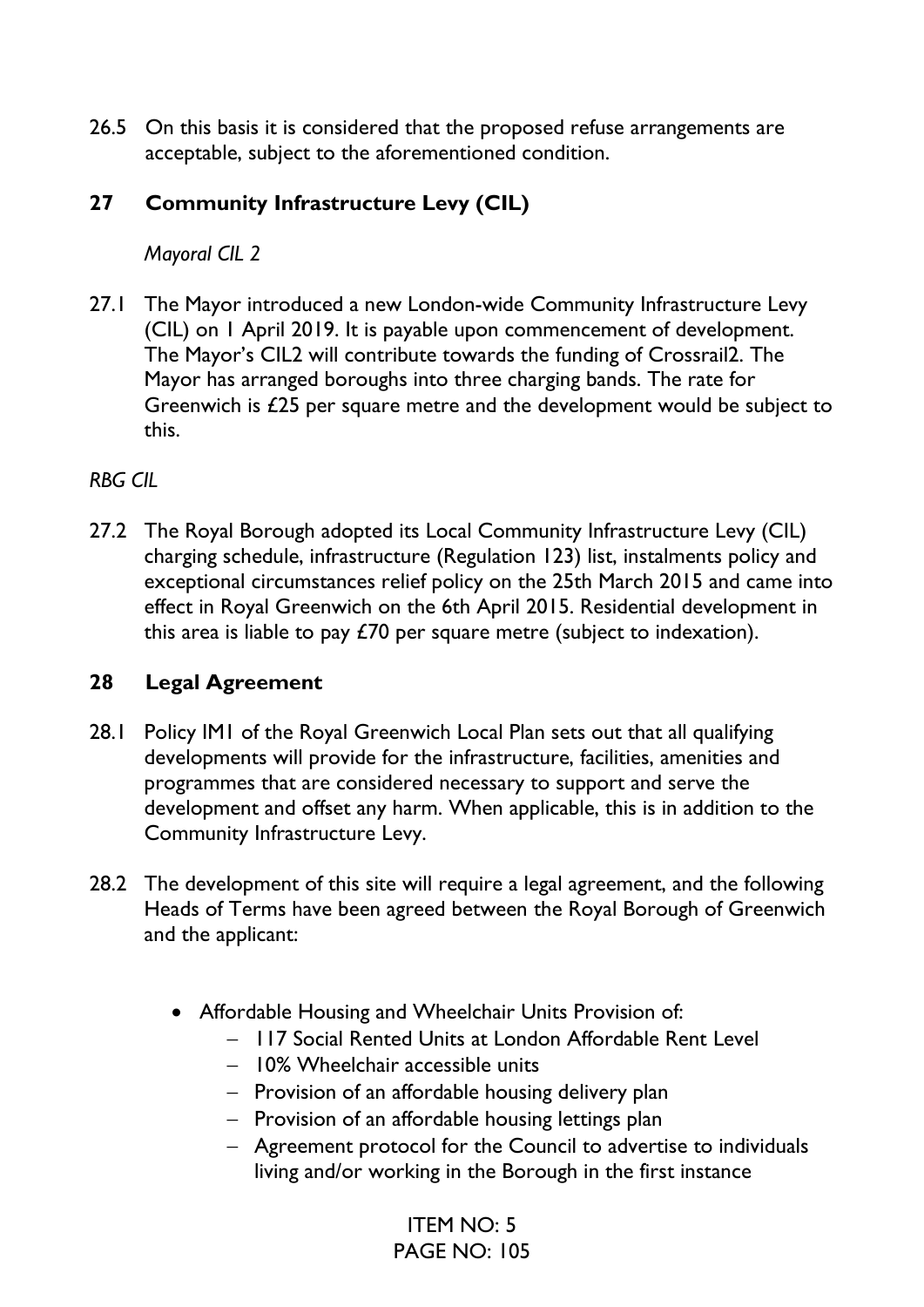- − To use reasonable endeavours to keep service charges for affordable tenants to a minimum
- − Provision of affordable housing in perpetuity
- − Early stage review mechanism to ensure that the scheme delivers the maximum amount of affordable housing and maximum S106 contributions required to achieve a policy compliant scheme if not commenced within two years.
- Highways
	- − £270,000 payment to TfL for additional bus service at peak times.
	- − £40,000 for cycle lane improvements along Pier Way.
	- − Improvements to Pier Way footpath adjacent to the site.
	- − £6,700 for cycle training consistent with the Council's Cycling Strategy and SPD requirements.
	- − Commitment for developer to establish a car-club, with residents of the development given 5 years free membership.
	- − £60,000 for public consultation exercise for the establishment of a Controlled Parking Zone and commitment that residents of the development would not be eligible for a permit should such parking measures come into force in the future.
	- − Travel Plan
- £318,000 contribution towards healthcare infrastructure
- Commitment and Participation in GLLaB and an Employment Training contribution towards GLLAB of £333,000.
- Carbon Offsetting Payment
	- − Payment of £475,805.00 to the Council's Carbon Offsetting fund. Payment to be due prior to the occupation of the development to incentivise further on-site savings during the construction period.
- Maintenance of the "pocket park" at developer's expense, which is to be provided as public open space.
- Commissioning of artwork by local artists to be implemented within the development.
- Payment of Legal Costs and S106 Monitoring.

## **29 Public Sector Equality Duty (PSED) and Human Rights**

29.1 Under the Equalities Act 2010, the Council must have due regard to the need to eliminate discrimination, harassment or victimisation of persons by reason of age, disability, pregnancy, race, religion, sex and sexual orientation. This planning application has been processed and assessed with due regard to the PSED. The application proposals are not considered to conflict with the Duty.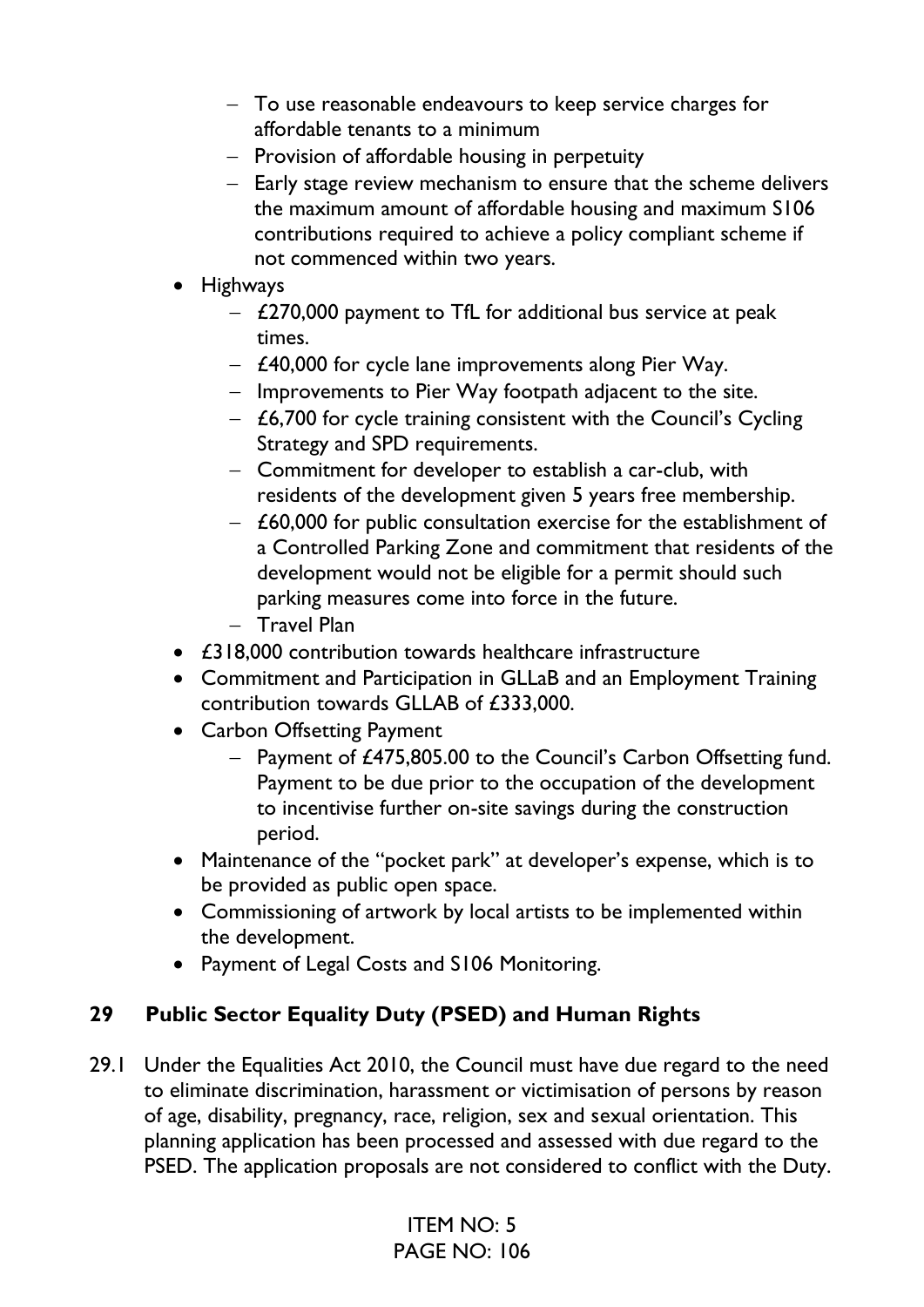29.2 The application has also been considered in the light of the Human Rights Act 1998 and it is considered that the analysis of the issues in this case, as set out in this report and recommendation, is compatible with the Act.

# **30 Conclusion**

- 30.1 The proposed development is considered acceptable in principle, with the Council's Adult Social Care team confirming that the loss of the care home use would not impact on overall provision within the Royal Borough. It has therefore been concluded that there is no identified need for the Gallion's View Care Home and no objections are therefore raised to its loss. The provision of residential units on the land is also acceptable in land use terms, on what is now a vacant brownfield site. The proposed residential units would positively contribute towards the Borough's housing target, increasing the supply of housing in accordance with the NPPF. Moreover, the site's location in an Opportunity Area and Strategic Development Location is considered appropriate for such uses and would comply with the objectives of the London Plan and Royal Borough of Greenwich's (RBG) Core Strategy.
- 30.2 The proposed unit mix is considered to be acceptable and would deliver a good range of dwelling types for future occupants of the development. The proposed 35% affordable housing offer (41.7% by hab room) is welcomed, with a high proportion of family sized units given over to the affordable tenure. This provision will aid in addressing the borough's housing need and will help to meet the needs of families on the Housing Register. Whilst no intermediate affordable housing products are proposed, given feedback from the registered provider who will be partnering with the applicant on the scheme (Optivo), it is acknowledged that this will more adequately meet the needs of the local community, and as such this can be supported in this instance. The development does qualify for the Mayor's fast-track route but will be subject to an early stage review should it not be implemented within two years of a positive decision.
- 30.3 The proposed residential units would provide a good standard of accommodation for future residents. The overall design of the development is considered to be well thought through and generally responds well to the locality given the constraints of the site. Whilst the proposed tower element of Block B would be higher than the immediate neighbouring properties and is not located in an area designated for tall buildings, given its location adjacent to a large area of open space in the form of the Broadwater Dock, it is considered that in this instance it can be supported. Moreover, the submission has demonstrated that the impacts of the proposed development, including the tower, would be acceptable in regard to neighbouring residential uses. It is also considered that the development would have an acceptable